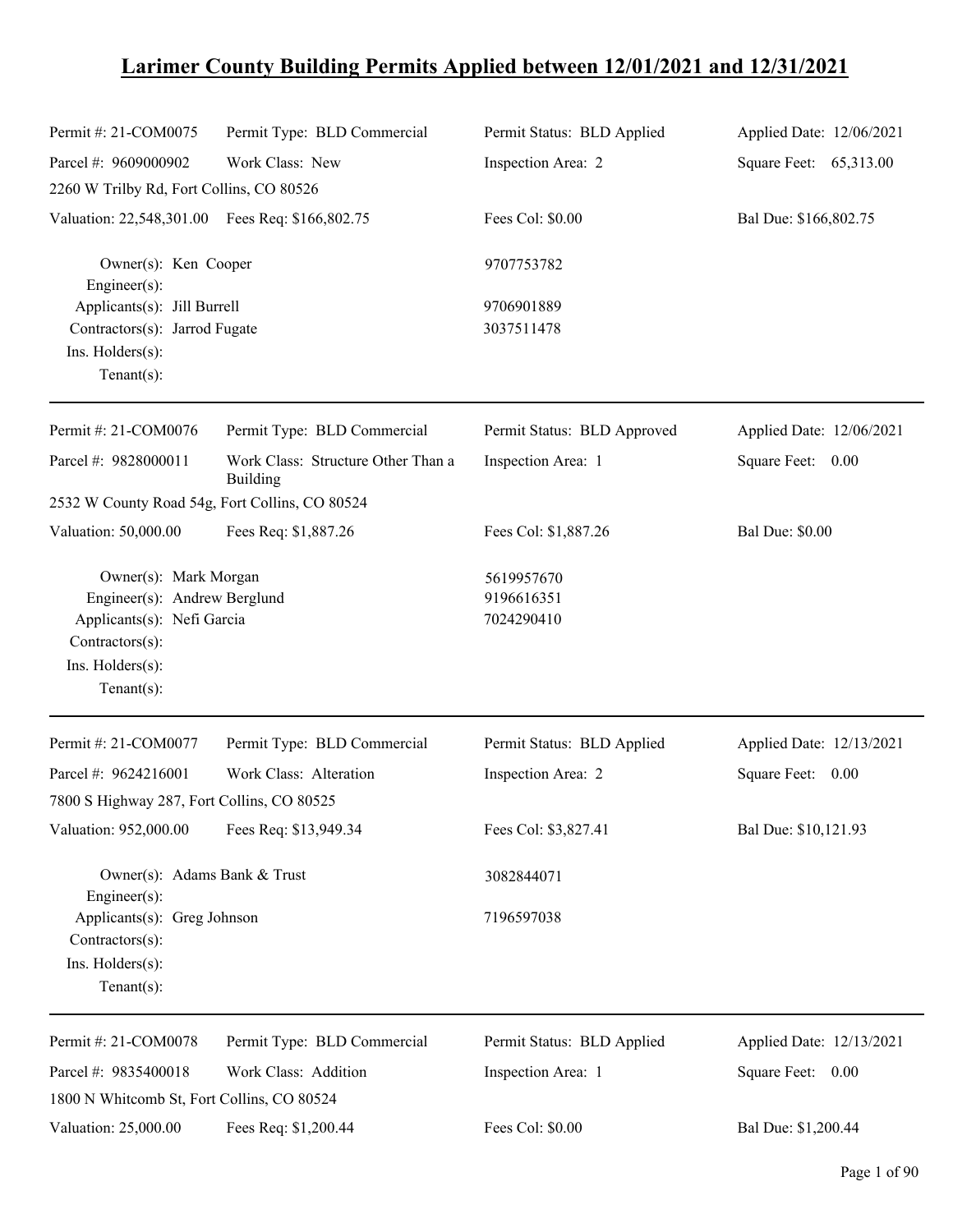Owner(s): Morgan Holdings Llc 970-223-5555 Engineer(s): Andrew Berglund 9196616351 Applicants(s): Vince Adams Contractors(s): Ins. Holders(s): Tenant(s):

| Permit #: 21-COM0079                                                                                                                                 | Permit Type: BLD Commercial                                | Permit Status: BLD Applied                           | Applied Date: 12/17/2021 |
|------------------------------------------------------------------------------------------------------------------------------------------------------|------------------------------------------------------------|------------------------------------------------------|--------------------------|
| Parcel #: 9524367016                                                                                                                                 | Work Class: Spray App Booths -<br>Flammable Finishes/Paint | Inspection Area: 3                                   | Square Feet: 0.00        |
| 546 8th St SE C16, Loveland, CO 80537                                                                                                                |                                                            |                                                      |                          |
| Valuation: 23,000.00                                                                                                                                 | Fees Req: \$1,018.82                                       | Fees Col: \$0.00                                     | Bal Due: \$1,018.82      |
| Owner(s): Buckley Graybill Sr<br>Engineer(s):                                                                                                        |                                                            | 9702379067                                           |                          |
| Applicants(s): Buckley Graybill Sr                                                                                                                   | Alan Hauser                                                | 9702379067<br>970-669-8220                           |                          |
| Contractors(s):                                                                                                                                      |                                                            |                                                      |                          |
| Ins. Holders(s):                                                                                                                                     |                                                            |                                                      |                          |
| Tenant $(s)$ :                                                                                                                                       |                                                            |                                                      |                          |
| Permit #: 21-COM0080                                                                                                                                 | Permit Type: BLD Commercial                                | Permit Status: BLD Issued                            | Applied Date: 12/17/2021 |
| Parcel #: 8709426003                                                                                                                                 | Work Class: Alteration                                     | Inspection Area: 2                                   | Square Feet: 0.00        |
| 4015 John Deere Dr A, Fort Collins, CO 80524                                                                                                         |                                                            |                                                      |                          |
| Valuation: 317,959.00                                                                                                                                | Fees Req: \$5,364.77                                       | Fees Col: \$5,364.77                                 | <b>Bal Due: \$0.00</b>   |
| Owner(s): Mark Johnson<br>Engineer(s): Enhao Zhang<br>Applicants(s): Kevin Tully<br>Contractors(s): Kevin Tully<br>Ins. Holders(s):<br>$Tenant(s)$ : |                                                            | 9707854307<br>9095961351<br>3033946726<br>3033946726 |                          |
| Permit #: 21-COM0081                                                                                                                                 | Permit Type: BLD Commercial                                | Permit Status: BLD Applied                           | Applied Date: 12/23/2021 |
| Parcel #: $0609000010$                                                                                                                               | Work Class: Alteration                                     | Inspection Area: 2                                   | Square Feet: 0.00        |
| 11759 Buckhorn Rd, Loveland, CO 80538                                                                                                                |                                                            |                                                      |                          |
| Valuation: 20,000.00                                                                                                                                 | Fees Req: \$1,194.16                                       | Fees Col: \$0.00                                     | Bal Due: \$1,194.16      |
| Owner(s): Hannah Suppes<br>Engineer(s):                                                                                                              |                                                            | 9704987709                                           |                          |
| Applicants(s): Hannah Suppes<br>Contractors(s):<br>Ins. Holders(s):<br>$Tenant(s)$ :                                                                 |                                                            | 9704987709                                           |                          |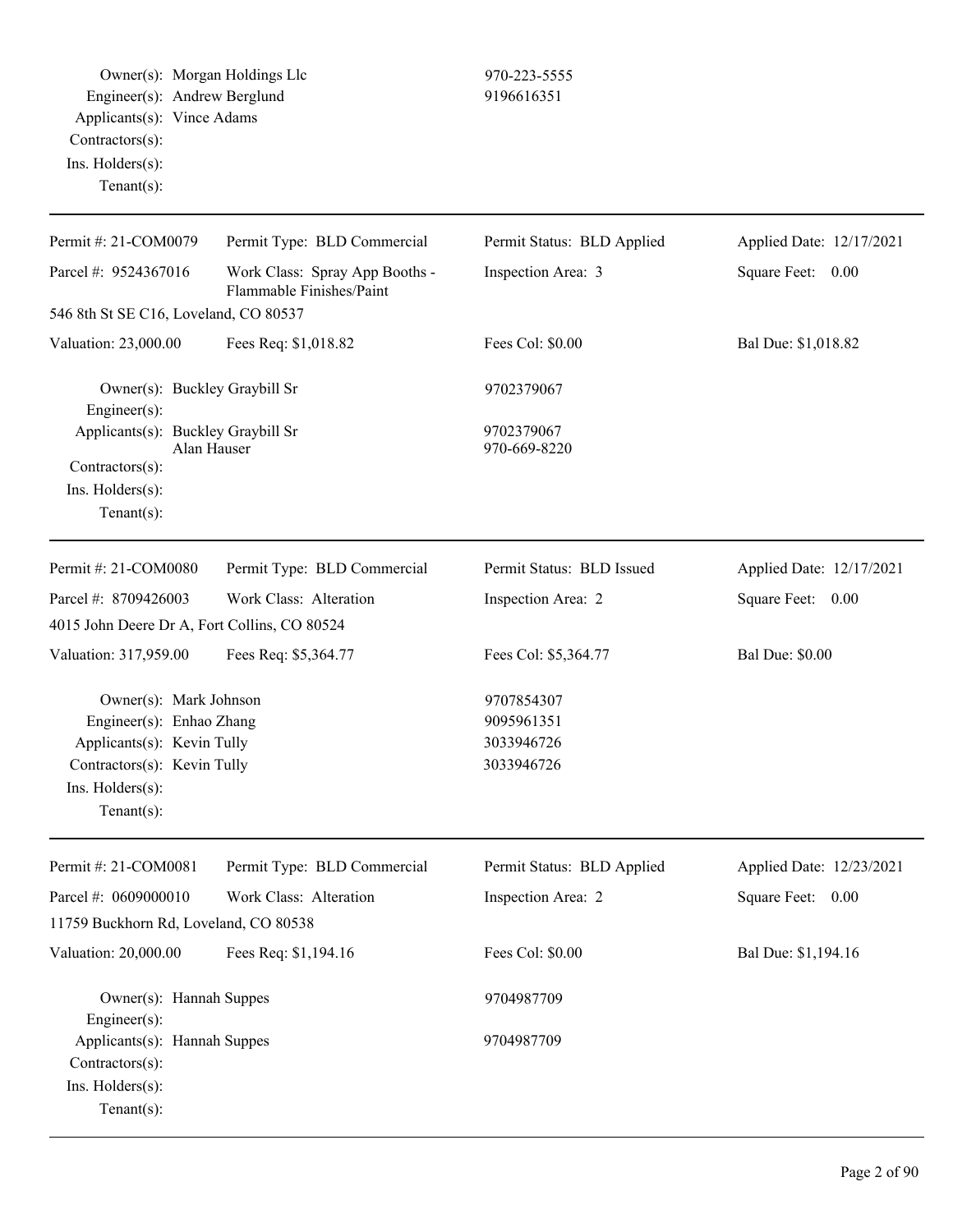| Permit #: 21-ENER0201                                                                                                                                                            | Permit Type: BLD Energy       | Permit Status: BLD Issued                                            | Applied Date: 12/02/2021 |
|----------------------------------------------------------------------------------------------------------------------------------------------------------------------------------|-------------------------------|----------------------------------------------------------------------|--------------------------|
| Parcel #: 1429409008                                                                                                                                                             | Work Class: Roof/Wall Mounted | Inspection Area: 4                                                   | Square Feet: 0.00        |
| 79 Nez Perces Ct, Lyons, CO 80540                                                                                                                                                |                               |                                                                      |                          |
| Valuation: 31,740.00                                                                                                                                                             | Fees Req: \$500.00            | Fees Col: \$500.00                                                   | <b>Bal Due: \$0.00</b>   |
| Owner(s): Deanna Wright<br>Engineer(s): Ryan Atwell<br>Applicants(s): Scott Harris<br>Contractors(s): Daniel Knox<br>Ins. Holders(s):<br>Tenant $(s)$ :                          |                               | 5308647055<br>3034745480<br>3034745480                               |                          |
| Permit #: 21-ENER0202                                                                                                                                                            | Permit Type: BLD Energy       | Permit Status: BLD Issued                                            | Applied Date: 12/02/2021 |
| Parcel #: 3401115073<br>1008 Hide A Way Ln, Estes Park, CO 80517                                                                                                                 | Work Class: Roof/Wall Mounted | Inspection Area: 4                                                   | Square Feet: 0.00        |
| Valuation: 40,366.00                                                                                                                                                             | Fees Req: \$500.00            | Fees Col: \$500.00                                                   | <b>Bal Due: \$0.00</b>   |
| Owner(s): Alissa Anderson<br>Engineer(s): Anthony Boniface<br>Applicants(s): Independent Power Systems<br>Contractors(s): Anthony Boniface<br>Ins. Holders(s):<br>Tenant $(s)$ : |                               | 9704812152<br>303-443-0115<br>303-443-0115<br>303-443-0115           |                          |
| Permit #: 21-ENER0203                                                                                                                                                            | Permit Type: BLD Energy       | Permit Status: BLD LOC                                               | Applied Date: 12/02/2021 |
| Parcel #: 0528207001                                                                                                                                                             | Work Class: Roof/Wall Mounted | Inspection Area: 3                                                   | Square Feet: 0.00        |
| 220 Reservoir Dr, Loveland, CO 80537                                                                                                                                             |                               |                                                                      |                          |
| Valuation: 28,000.00 Fees Req: \$500.00                                                                                                                                          |                               | Fees Col: \$500.00                                                   | <b>Bal Due: \$0.00</b>   |
| Owner(s): Colton Redding<br>Engineer(s): Eric Sumsion<br>Applicants(s): Solar Side Up LLC<br>Contractors(s): Jeffrey Fleischman<br>Ins. Holders(s):<br>Tenant $(s)$ :            | Jeffrey Fleischman            | 2142028119<br>8019901775<br>303-271-0656<br>3032710656<br>3032710656 |                          |
| Permit #: 21-ENER0204                                                                                                                                                            | Permit Type: BLD Energy       | Permit Status: BLD Issued                                            | Applied Date: 12/02/2021 |
| Parcel #: 8831340002                                                                                                                                                             | Work Class: Roof/Wall Mounted | Inspection Area: 1                                                   | Square Feet: 0.00        |
| 1556 Miramont Dr, Fort Collins, CO 80524                                                                                                                                         |                               |                                                                      |                          |
| Valuation: 16,532.00                                                                                                                                                             | Fees Req: \$480.21            | Fees Col: \$480.21                                                   | <b>Bal Due: \$0.00</b>   |
| Owner(s): Jenny Soong<br>$Engineering(s)$ :                                                                                                                                      |                               | 4156524085                                                           |                          |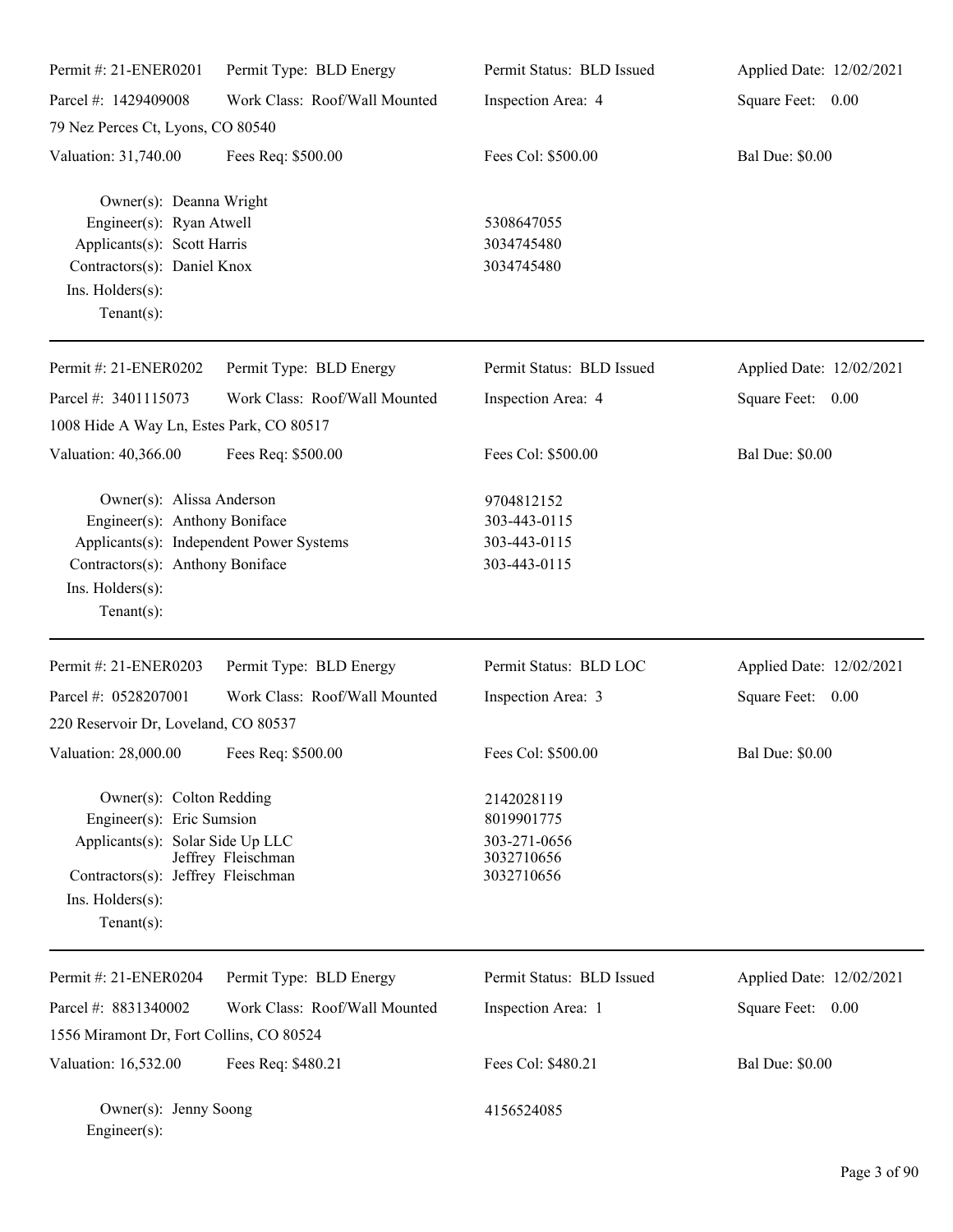| Permit #: 21-ENER0205                                                                                                                                                 | Permit Type: BLD Energy                                  | Permit Status: BLD Issued                            | Applied Date: 12/03/2021                      |
|-----------------------------------------------------------------------------------------------------------------------------------------------------------------------|----------------------------------------------------------|------------------------------------------------------|-----------------------------------------------|
| Parcel #: 9636124007                                                                                                                                                  | Work Class: Roof/Wall Mounted                            | Inspection Area: 2                                   | Square Feet: 0.00                             |
| 5507 N Saint Louis Ave, Loveland, CO 80538                                                                                                                            |                                                          |                                                      |                                               |
| Valuation: 16,427.00                                                                                                                                                  | Fees Req: \$480.21                                       | Fees Col: \$480.21                                   | <b>Bal Due: \$0.00</b>                        |
| Owner(s): Kurt Pflock<br>Engineer(s): John Calvert<br>Applicants(s): Jeff Lee<br>Contractors(s):<br>Ins. Holders(s):<br>Tenant $(s)$ :                                |                                                          | 9703103501<br>3034663014<br>3854820045               |                                               |
| Permit #: 21-ENER0206                                                                                                                                                 | Permit Type: BLD Energy                                  | Permit Status: BLD LOC                               | Applied Date: 12/06/2021                      |
| Parcel #: 9625317050                                                                                                                                                  | Work Class: Roof/Wall Mounted                            | Inspection Area: 2                                   | Square Feet: 0.00                             |
| 5827 Meadow Creek Ln, Loveland, CO 80538                                                                                                                              |                                                          |                                                      |                                               |
| Valuation: 15,000.00                                                                                                                                                  | Fees Req: \$432.03                                       | Fees Col: \$432.03                                   | <b>Bal Due: \$0.00</b>                        |
| Owner(s): Howard Birkett<br>Engineer(s): Eric Sumsion<br>Applicants(s): Houston Sherer<br>Contractors(s): Houston Sherer<br>Ins. $H$ olders $(s)$ :<br>Tenant $(s)$ : |                                                          | 9702908945<br>8019901775<br>7043003317<br>7043003317 |                                               |
| Permit #: 21-ENER0207                                                                                                                                                 | Permit Type: BLD Energy                                  | Permit Status: BLD Applied                           | Applied Date: 12/06/2021                      |
| Parcel #: 8505406006<br>3547 Valley Oak Dr, Loveland, CO 80538                                                                                                        | Work Class: Roof/Wall Mounted                            | Inspection Area: 2                                   | Square Feet: 0.00                             |
| Valuation: 37,520.00                                                                                                                                                  | Fees Req: \$500.00                                       | Fees Col: \$0.00                                     | Bal Due: \$500.00                             |
| Owner(s): Nathaniel Brown<br>Engineer(s): Ryan Atwell<br>Applicants(s): Tim Brown<br>Scott Harris<br>Contractors(s):<br>Ins. $H$ olders $(s)$ :<br>Tenant $(s)$ :     |                                                          | 7203788753<br>5308647055<br>7202921589<br>3034745480 |                                               |
| Permit #: 21-ENER0208<br>Parcel #: 8622139022                                                                                                                         | Permit Type: BLD Energy<br>Work Class: Roof/Wall Mounted | Permit Status: BLD Issued<br>Inspection Area: 2      | Applied Date: 12/07/2021<br>Square Feet: 0.00 |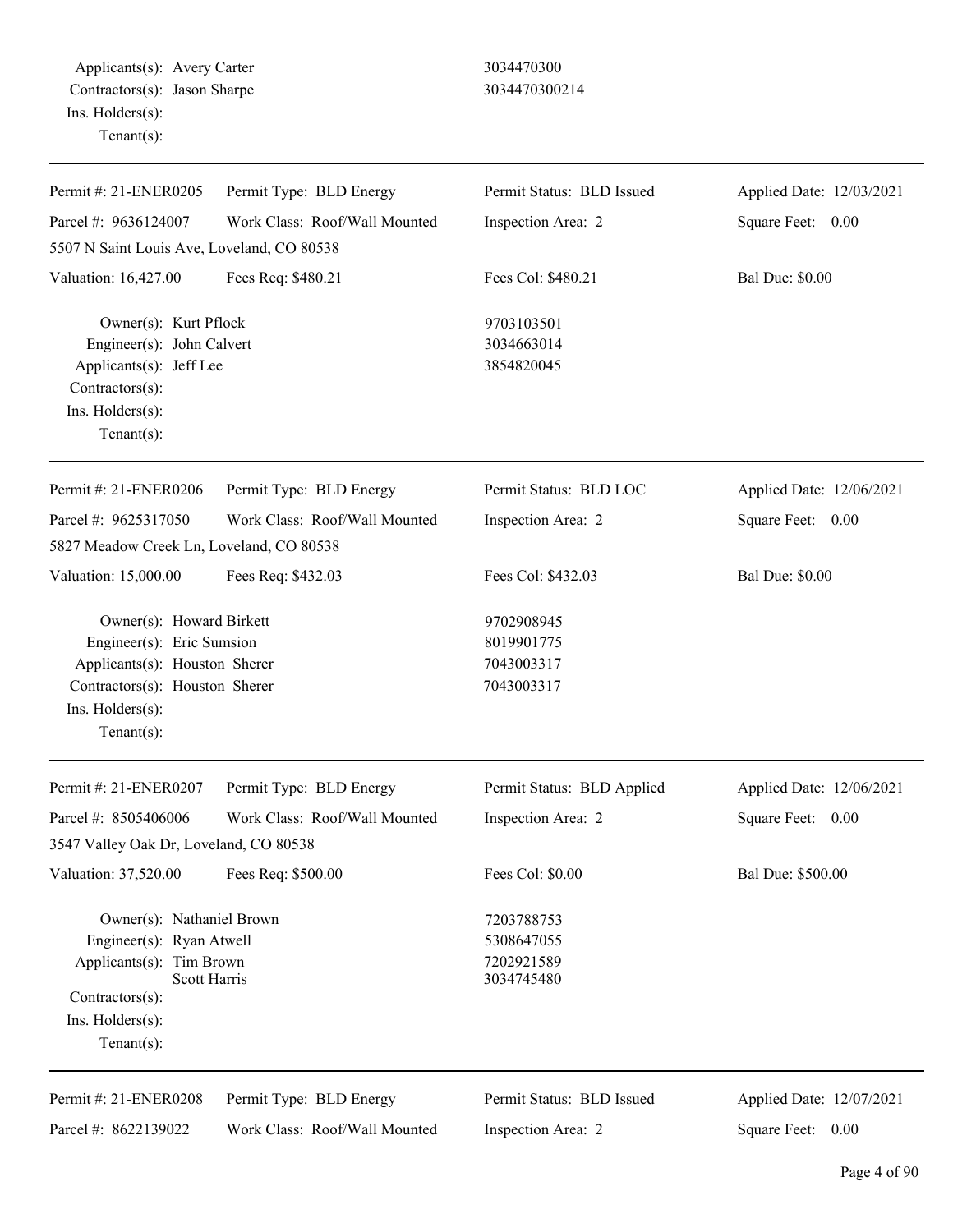| 7814 Hathaway Ln, Fort Collins, CO 80528        |                               |                            |                          |
|-------------------------------------------------|-------------------------------|----------------------------|--------------------------|
| Valuation: 25,812.00                            | Fees Req: \$500.00            | Fees Col: \$500.00         | <b>Bal Due: \$0.00</b>   |
| Owner(s): Nick Miller<br>Engineer(s):           |                               | 9702318872                 |                          |
| Applicants(s): Adrian Buck                      |                               | 5706876806                 |                          |
| Contractors(s): Adrian Buck                     |                               | 5706876806                 |                          |
| Ins. Holders(s):                                |                               |                            |                          |
| Tenant $(s)$ :                                  |                               |                            |                          |
| Permit #: 21-ENER0209                           | Permit Type: BLD Energy       | Permit Status: BLD LOC     | Applied Date: 12/08/2021 |
| Parcel #: 9733424016                            | Work Class: Roof/Wall Mounted | Inspection Area: 2         | Square Feet: 0.00        |
| 4217 Idledale Dr, Fort Collins, CO 80526        |                               |                            |                          |
| Valuation: 13,500.00                            | Fees Req: \$407.93            | Fees Col: \$407.93         | <b>Bal Due: \$0.00</b>   |
| Owner(s): John Heer                             |                               |                            |                          |
| Engineer(s): Vincent Mwumvaneza                 |                               | 9512545655                 |                          |
| Applicants(s): Robert Brooks<br>Contractors(s): |                               | 9702314230                 |                          |
| Ins. Holders(s):                                |                               |                            |                          |
| Tenant $(s)$ :                                  |                               |                            |                          |
|                                                 |                               |                            |                          |
| Permit #: 21-ENER0210                           | Permit Type: BLD Energy       | Permit Status: BLD Applied | Applied Date: 12/09/2021 |
| Parcel #: 9709230002                            | Work Class: Roof/Wall Mounted | Inspection Area: 2         | Square Feet: 0.00        |
| 3003 W Vine Dr, Fort Collins, CO 80521          |                               |                            |                          |
| Valuation: 75,000.00                            | Fees Req: \$1,000.00          | Fees Col: \$0.00           | Bal Due: \$1,000.00      |
| Owner(s): Tom Smith                             |                               | 9702242021                 |                          |
| Engineer(s): Arash Zandieh                      |                               | 9016920431                 |                          |
| Applicants(s): Ian Skor                         |                               |                            |                          |
| Contractors(s):                                 | Sandbox Solar                 | 9703727665                 |                          |
| Ins. Holders(s):                                |                               |                            |                          |
| Tenant $(s)$ :                                  |                               |                            |                          |
| Permit #: 21-ENER0211                           | Permit Type: BLD Energy       | Permit Status: BLD Issued  | Applied Date: 12/13/2021 |
| Parcel #: 9636405078                            | Work Class: Roof/Wall Mounted | Inspection Area: 2         | Square Feet: 0.00        |
| 4708 Holly Ct, Loveland, CO 80538               |                               |                            |                          |
| Valuation: 42,357.00                            | Fees Req: \$500.00            | Fees Col: \$500.00         | <b>Bal Due: \$0.00</b>   |
| Owner(s): Ward Westfall                         |                               | 9702228044                 |                          |
| Engineer $(s)$ :                                |                               |                            |                          |
| Applicants(s): Jeff Lee                         |                               | 3854820045                 |                          |
| Contractors(s): Jeff Lee                        |                               | 3854820045                 |                          |
| Ins. Holders(s):                                |                               |                            |                          |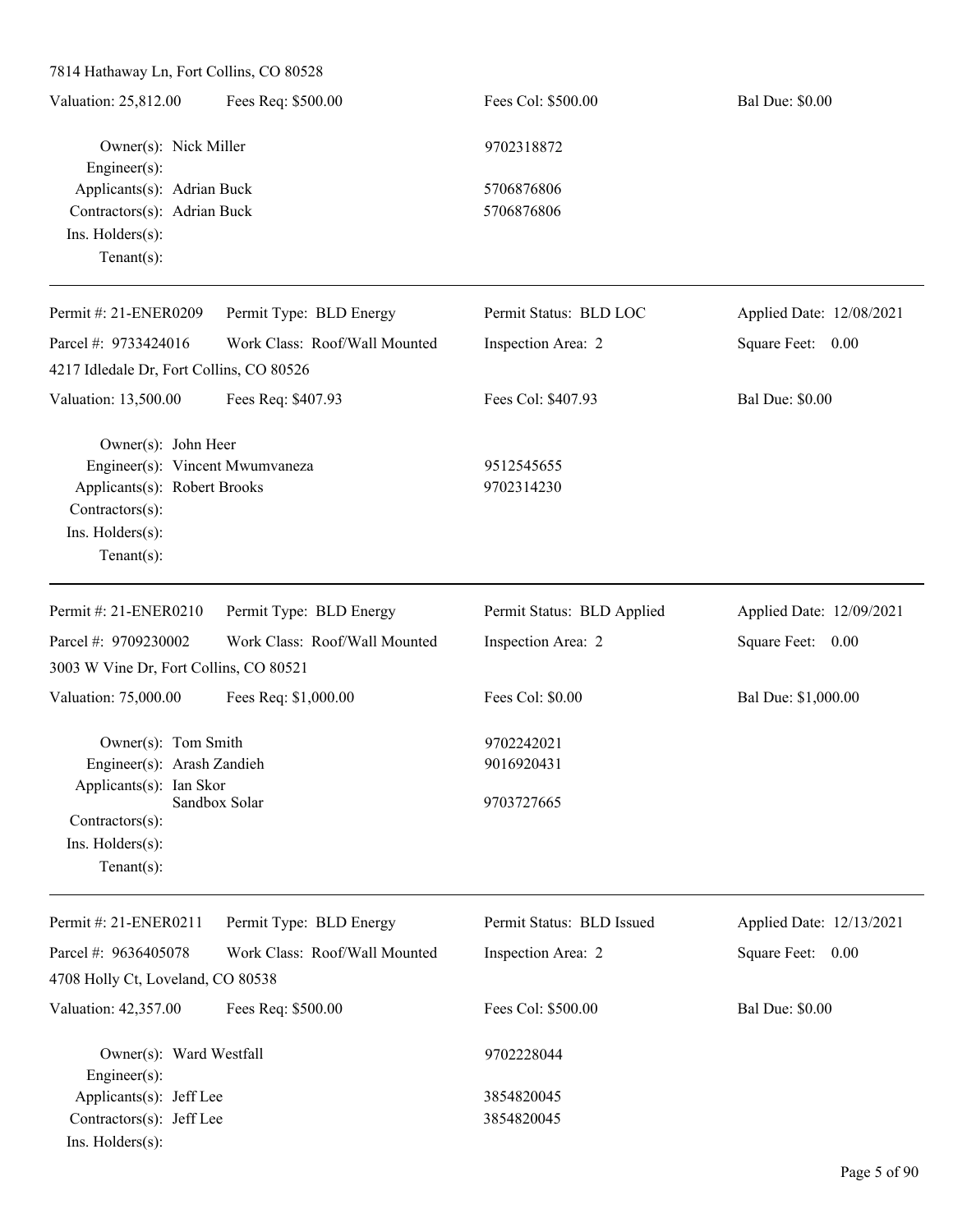| Permit #: 21-ENER0212                                                                                                                                             | Permit Type: BLD Energy          | Permit Status: BLD Applied                                           | Applied Date: 12/14/2021 |
|-------------------------------------------------------------------------------------------------------------------------------------------------------------------|----------------------------------|----------------------------------------------------------------------|--------------------------|
| Parcel #: 9923305036                                                                                                                                              | Work Class: Roof/Wall Mounted    | Inspection Area: 1                                                   | Square Feet: 0.00        |
| 10012 N County Road 17, Fort Collins, CO 80524                                                                                                                    |                                  |                                                                      |                          |
| Valuation: 11,367.00                                                                                                                                              | Fees Req: \$359.73               | Fees Col: \$0.00                                                     | Bal Due: \$359.73        |
| Owner(s): Barbara Corso<br>Engineer $(s)$ :                                                                                                                       |                                  | 9705687629                                                           |                          |
| Applicants(s): Avery Carter<br>Contractors(s): Jason Sharpe<br>Ins. Holders(s):<br>Tenant $(s)$ :                                                                 |                                  | 3034470300<br>3034470300214                                          |                          |
| Permit #: 21-ENER0213                                                                                                                                             | Permit Type: BLD Energy          | Permit Status: BLD Applied                                           | Applied Date: 12/15/2021 |
| Parcel #: 9705000005                                                                                                                                              | Work Class: Roof/Wall Mounted    | Inspection Area: 1                                                   | Square Feet: 0.00        |
| 3855 Michaud Ln, Fort Collins, CO 80521                                                                                                                           |                                  |                                                                      |                          |
| Valuation: 27,017.00                                                                                                                                              | Fees Req: \$500.00               | Fees Col: \$0.00                                                     | Bal Due: \$500.00        |
| Owner(s): Lynn Long<br><b>Brian Long</b><br>Engineer(s): Vincent Mwumvaneza<br>Applicants(s): Andy Nyman<br>Contractors(s):<br>Ins. Holders(s):<br>Tenant $(s)$ : | Sunrun Installation Services Inc | 9704124242<br>970-691-2191<br>9512545655<br>7203752044<br>7203752044 |                          |
| Permit #: 21-ENER0214                                                                                                                                             | Permit Type: BLD Energy          | Permit Status: BLD Issued                                            | Applied Date: 12/15/2021 |
| Parcel #: 9625416003                                                                                                                                              | Work Class: Roof/Wall Mounted    | Inspection Area: 2                                                   | Square Feet: 0.00        |
| 1028 Wisteria Dr, Loveland, CO 80538                                                                                                                              |                                  |                                                                      |                          |
| Valuation: 12,980.00                                                                                                                                              | Fees Req: \$383.83               | Fees Col: \$383.83                                                   | <b>Bal Due: \$0.00</b>   |
| Owner(s): Jim Anderson<br>Engineer(s): Abelardo De Vera<br>Applicants(s): Tim Brown<br>Scott Harris<br>Contractors(s):<br>Ins. Holders(s):<br>Tenant $(s)$ :      |                                  | 9707782422<br>888765248957526<br>7202921589<br>3034745480            |                          |
| Permit #: 21-ENER0215                                                                                                                                             | Permit Type: BLD Energy          | Permit Status: BLD Issued                                            | Applied Date: 12/15/2021 |
| Parcel #: 9733422004<br>4301 Wellington Dr, Fort Collins, CO 80526                                                                                                | Work Class: Roof/Wall Mounted    | Inspection Area: 2                                                   | Square Feet: 0.00        |

Tenant(s):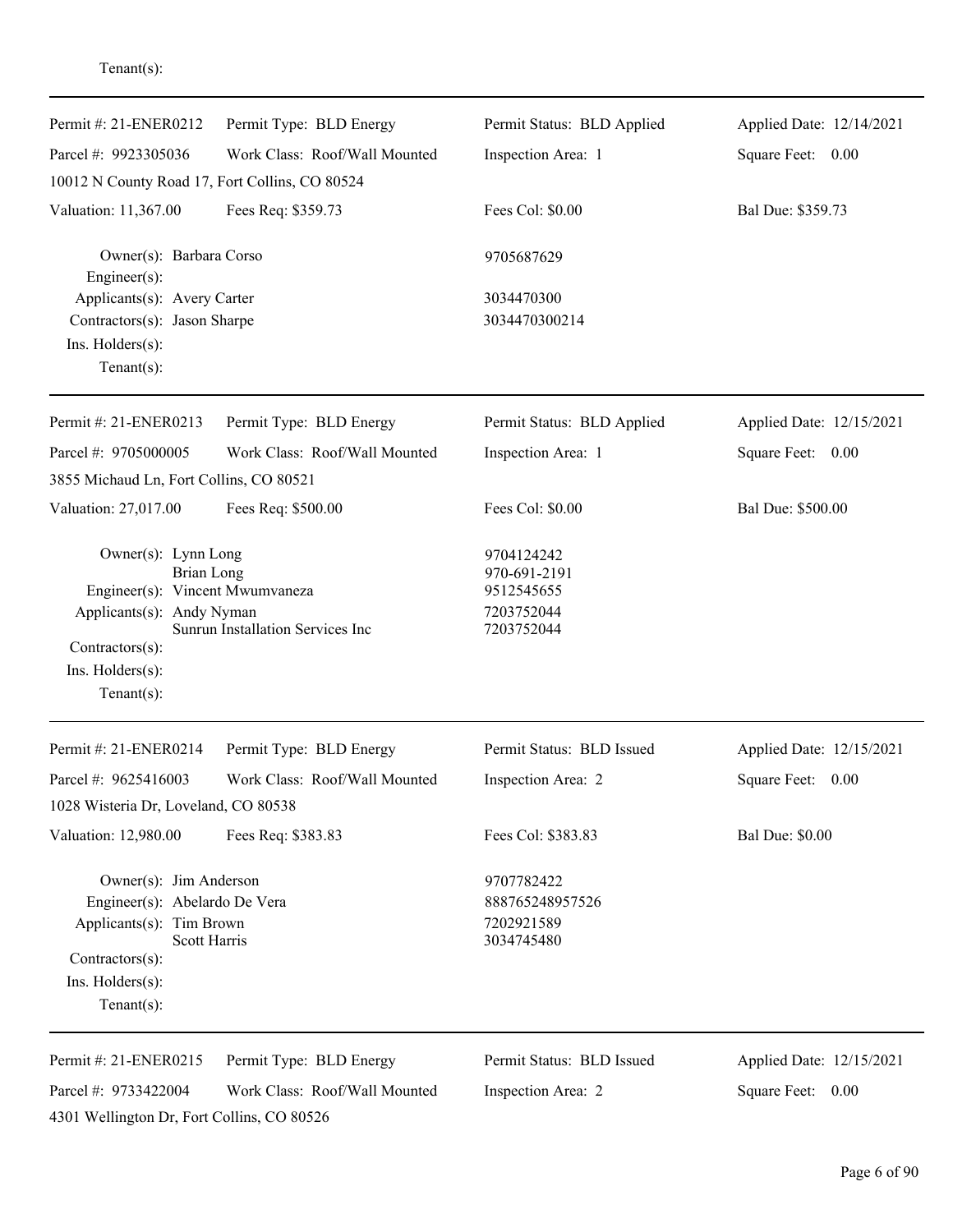Owner(s): Kenneth Worster 8176762408 Engineer(s): Brandon Little 5308647055 Applicants(s): Davis Clayton 9193067955 Contractors(s): Ins. Holders(s): Tenant(s):

Engineer(s): Josh Meade

Contractors(s): Ins. Holders(s): Tenant(s):

Applicants(s): Matthew Callen 5706876806

| Permit #: 21-ENER0216                                                                                                                        | Permit Type: BLD Energy       | Permit Status: BLD Applied                           | Applied Date: 12/16/2021 |
|----------------------------------------------------------------------------------------------------------------------------------------------|-------------------------------|------------------------------------------------------|--------------------------|
| Parcel #: 9836123016                                                                                                                         | Work Class: Roof/Wall Mounted | Inspection Area: 1                                   | Square Feet: 0.00        |
| 608 Knollwood Ct, Fort Collins, CO 80524                                                                                                     |                               |                                                      |                          |
| Valuation: 14,150.00                                                                                                                         | Fees Req: \$432.03            | Fees Col: \$0.00                                     | Bal Due: \$432.03        |
| Owner(s): Kathy Fischer<br>Engineer(s): Brandon Little<br>Applicants(s): Avery Carter<br>Contractors(s):<br>Ins. Holders(s):                 | Namaste Solar Electric Inc    | 9702178181<br>5308647055<br>3034470300<br>7043003317 |                          |
| $Tenant(s)$ :                                                                                                                                |                               |                                                      |                          |
| Permit #: 21-ENER0217                                                                                                                        | Permit Type: BLD Energy       | Permit Status: BLD Issued                            | Applied Date: 12/17/2021 |
| Parcel #: 8712305008                                                                                                                         | Work Class: Roof/Wall Mounted | Inspection Area: 2                                   | Square Feet: 0.00        |
| 301 Ridgewood Ct, Fort Collins, CO 80524                                                                                                     |                               |                                                      |                          |
| Valuation: 39,178.29                                                                                                                         | Fees Req: \$500.00            | Fees Col: \$500.00                                   | <b>Bal Due: \$0.00</b>   |
| Owner(s): Adrienne Richey<br>Engineer(s): Brandon Little<br>Applicants(s): Jeff Lee<br>Contractors(s):<br>Ins. Holders(s):<br>Tenant $(s)$ : |                               | 9705560891<br>5308647055<br>3854820045               |                          |
| Permit #: 21-ENER0218                                                                                                                        | Permit Type: BLD Energy       | Permit Status: BLD Issued                            | Applied Date: 12/22/2021 |
| Parcel #: 8710414001                                                                                                                         | Work Class: Roof/Wall Mounted | Inspection Area: 2                                   | Square Feet: 0.00        |
| 4714 Ruidosa Dr, Fort Collins, CO 80524                                                                                                      |                               |                                                      |                          |
| Valuation: 30,447.00                                                                                                                         | Fees Req: \$500.00            | Fees Col: \$500.00                                   | <b>Bal Due: \$0.00</b>   |
| Owner(s): Evan Epstein                                                                                                                       |                               | 3017067265                                           |                          |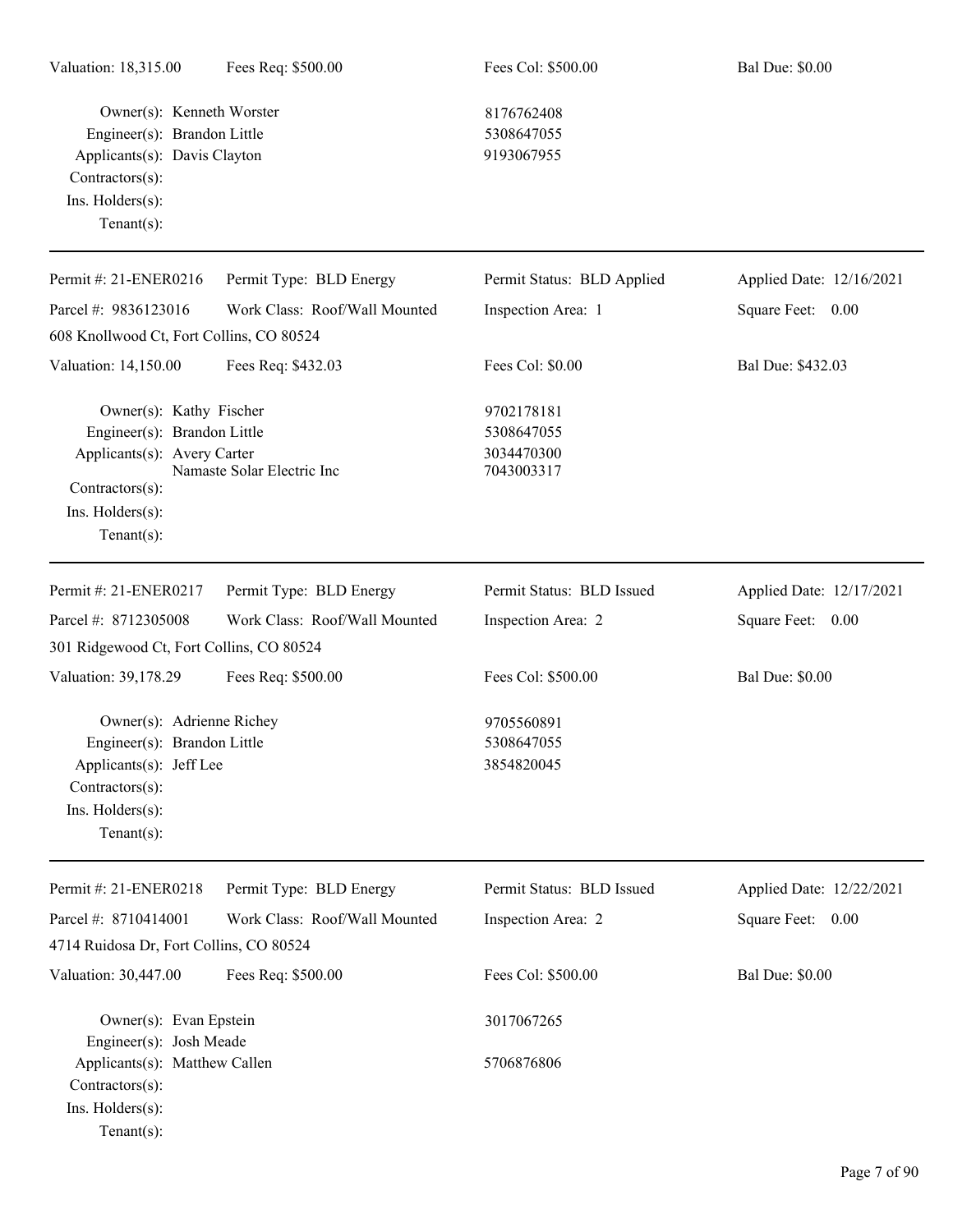| Permit #: 21-ENER0219                                                                                                                                 | Permit Type: BLD Energy                                                         | Permit Status: BLD Issued                            | Applied Date: 12/23/2021 |
|-------------------------------------------------------------------------------------------------------------------------------------------------------|---------------------------------------------------------------------------------|------------------------------------------------------|--------------------------|
| Parcel #: 1425106022                                                                                                                                  | Work Class: Roof/Wall Mounted                                                   | Inspection Area: 4                                   | Square Feet: 0.00        |
| 270 Lonestar Rd, Lyons, CO 80540                                                                                                                      |                                                                                 |                                                      |                          |
| Valuation: 30,414.00                                                                                                                                  | Fees Req: \$500.00                                                              | Fees Col: \$500.00                                   | <b>Bal Due: \$0.00</b>   |
| Owner(s): John Mack<br>Engineer(s): Anthony Boniface<br>Applicants(s): Flory Hamstra<br>Contractors(s):<br>Ins. Holders(s):<br>Tenant $(s)$ :         |                                                                                 | 3038753339<br>303-443-0115<br>303-759-5777           |                          |
| Permit #: 21-ENER0220                                                                                                                                 | Permit Type: BLD Energy                                                         | Permit Status: BLD Issued                            | Applied Date: 12/30/2021 |
| Parcel #: 9408405005                                                                                                                                  | Work Class: Roof/Wall Mounted                                                   | Inspection Area: 3                                   | Square Feet: 0.00        |
| 3202 Sparrow Hawk Ln, Berthoud, CO 80513                                                                                                              |                                                                                 |                                                      |                          |
| Valuation: 17,740.00                                                                                                                                  | Fees Req: \$500.00                                                              | Fees Col: \$500.00                                   | <b>Bal Due: \$0.00</b>   |
| Owner(s): Linda Moore<br>Engineer(s): John Leesman<br>Applicants(s): Nick Hirsch<br>Contractors(s): Nick Hirsch<br>Ins. Holders(s):<br>Tenant $(s)$ : |                                                                                 | 3038807722<br>3096450999<br>3207612899<br>3207612899 |                          |
| Permit #: 21-MISC2666                                                                                                                                 | Permit Type: BLD Miscellaneous                                                  | Permit Status: BLD Issued                            | Applied Date: 12/01/2021 |
| Parcel #: 8520000027                                                                                                                                  | Work Class: Gas Fireplace or Stove/Lo <sub>1</sub> Inspection Area: 3<br>Insert |                                                      | Square Feet: 0.00        |
| 3030 E 1st St, Loveland, CO 80537                                                                                                                     |                                                                                 |                                                      |                          |
| Valuation: 8,300.00                                                                                                                                   | Fees Req: \$186.75                                                              | Fees Col: \$186.75                                   | <b>Bal Due: \$0.00</b>   |
| Owner(s): Travis Erion<br>Engineer(s):                                                                                                                |                                                                                 | $(970)$ 443-5003                                     |                          |
| Applicants(s): Catherina Reynolds<br>Contractors(s): Jeffrey Reynolds<br>Ins. Holders(s):<br>Tenant $(s)$ :                                           |                                                                                 | 9702137962<br>970-213-7962                           |                          |
| Permit #: 21-MISC2667                                                                                                                                 | Permit Type: BLD Miscellaneous                                                  | Permit Status: BLD Issued                            | Applied Date: 12/01/2021 |
| Parcel #: 0823000018                                                                                                                                  | Work Class: Gas Piping                                                          | Inspection Area: 1                                   | Square Feet: 0.00        |
| 6220 W County Road 54e, Bellvue, CO 80512                                                                                                             |                                                                                 |                                                      |                          |
| Valuation: 4,000.00                                                                                                                                   | Fees Req: \$83.02                                                               | Fees Col: \$83.02                                    | <b>Bal Due: \$0.00</b>   |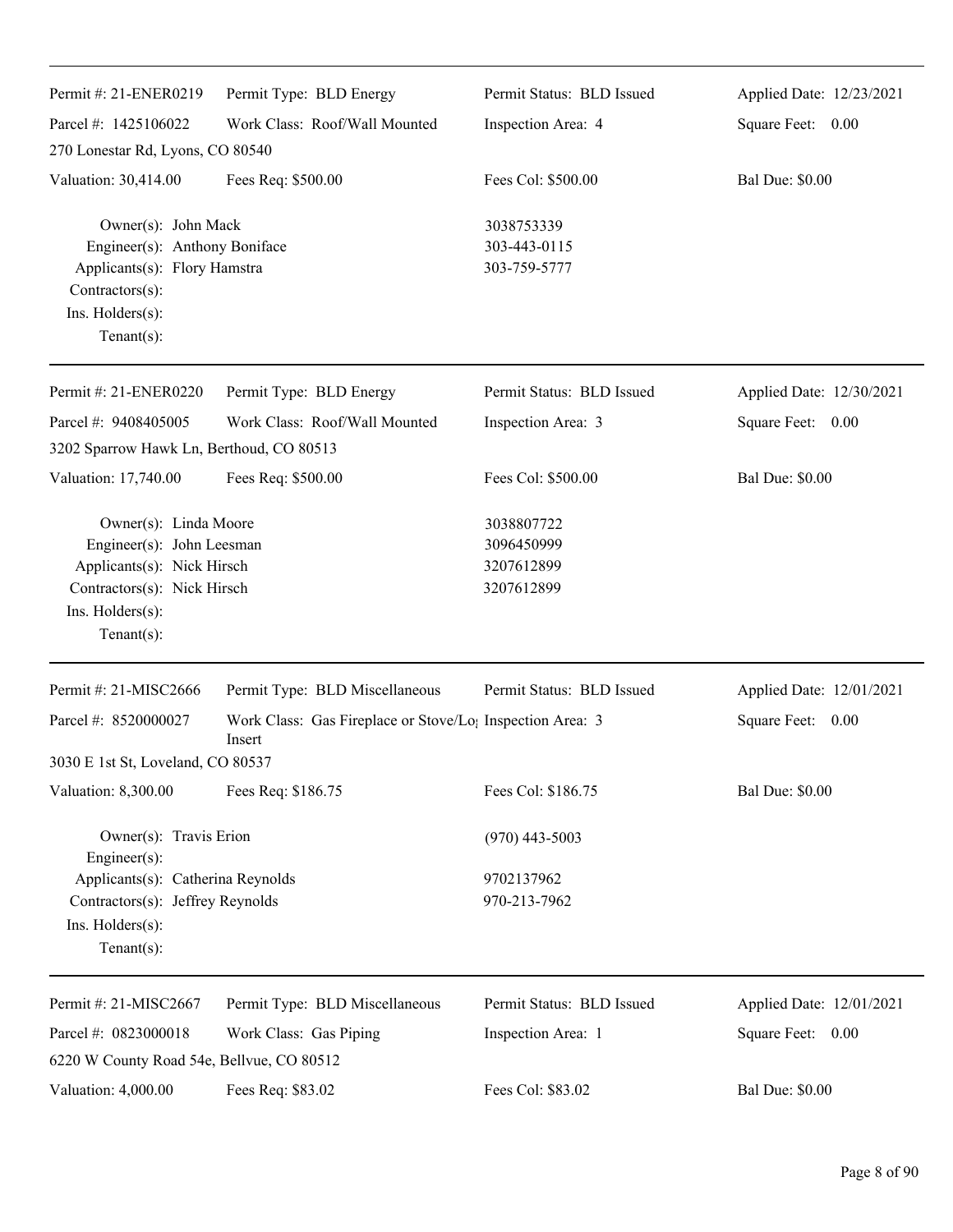| Engineer(s):                                                                              | Owner(s): Robert Schleppy<br>Kim Schleppy                                       | 9702130856<br>$(970)$ 213-0856 |                          |
|-------------------------------------------------------------------------------------------|---------------------------------------------------------------------------------|--------------------------------|--------------------------|
| Contractors(s): Craig Unter<br>Ins. Holders(s):<br>Tenant $(s)$ :                         | Applicants(s): Aggie Plumbing & Services                                        | 970-226-9979                   |                          |
| Permit #: 21-MISC2668                                                                     | Permit Type: BLD Miscellaneous                                                  | Permit Status: BLD LOC         | Applied Date: 12/01/2021 |
| Parcel #: 8831407015                                                                      | Work Class: Electrical                                                          | Inspection Area: 1             | Square Feet: 0.00        |
| 2053 Sherell Dr, Fort Collins, CO 80524                                                   |                                                                                 |                                |                          |
| Valuation: 2,500.00                                                                       | Fees Req: \$144.00                                                              | Fees Col: \$144.00             | <b>Bal Due: \$0.00</b>   |
| Owner(s): James Runnels<br>Engineer(s):<br>Applicants(s): Patrick Noel                    |                                                                                 | 9702225097                     |                          |
| Contractors(s):<br>Ins. Holders(s):<br>Tenant $(s)$ :                                     |                                                                                 |                                |                          |
| Permit #: 21-MISC2669                                                                     | Permit Type: BLD Miscellaneous                                                  | Permit Status: BLD Issued      | Applied Date: 12/01/2021 |
| Parcel #: 9709106005                                                                      | Work Class: Gas Fireplace or Stove/Lo <sub>1</sub> Inspection Area: 2<br>Insert |                                | 0.00<br>Square Feet:     |
| 517 Sunrise Ln, Fort Collins, CO 80521                                                    |                                                                                 |                                |                          |
| Valuation: 5,316.85                                                                       | Fees Req: \$124.51                                                              | Fees Col: \$124.51             | <b>Bal Due: \$0.00</b>   |
| Engineer(s):                                                                              | Owner(s): Jonathan Guerdrum                                                     | 5059741593                     |                          |
| Applicants(s): Alan Erps<br>Contractors(s):<br>Ins. Holders(s):<br>Tenant $(s)$ :         |                                                                                 | 970-690-5969                   |                          |
| Permit #: 21-MISC2670                                                                     | Permit Type: BLD Miscellaneous                                                  | Permit Status: BLD LOC         | Applied Date: 12/01/2021 |
| Parcel #: 9636405004                                                                      | Work Class: Mechanical                                                          | Inspection Area: 2             | Square Feet: 0.00        |
| 706 Engleman Pl, Loveland, CO 80538                                                       |                                                                                 |                                |                          |
| Valuation: 5,984.50                                                                       | Fees Req: \$124.51                                                              | Fees Col: \$124.51             | <b>Bal Due: \$0.00</b>   |
| Owner(s): Joe Hall<br>Engineer(s):                                                        |                                                                                 | $(970)$ 669-2724               |                          |
| Applicants(s): Tim Swan<br>Contractors(s): Tim Swan<br>Ins. Holders(s):<br>Tenant $(s)$ : |                                                                                 | 970-215-5870<br>970-215-5870   |                          |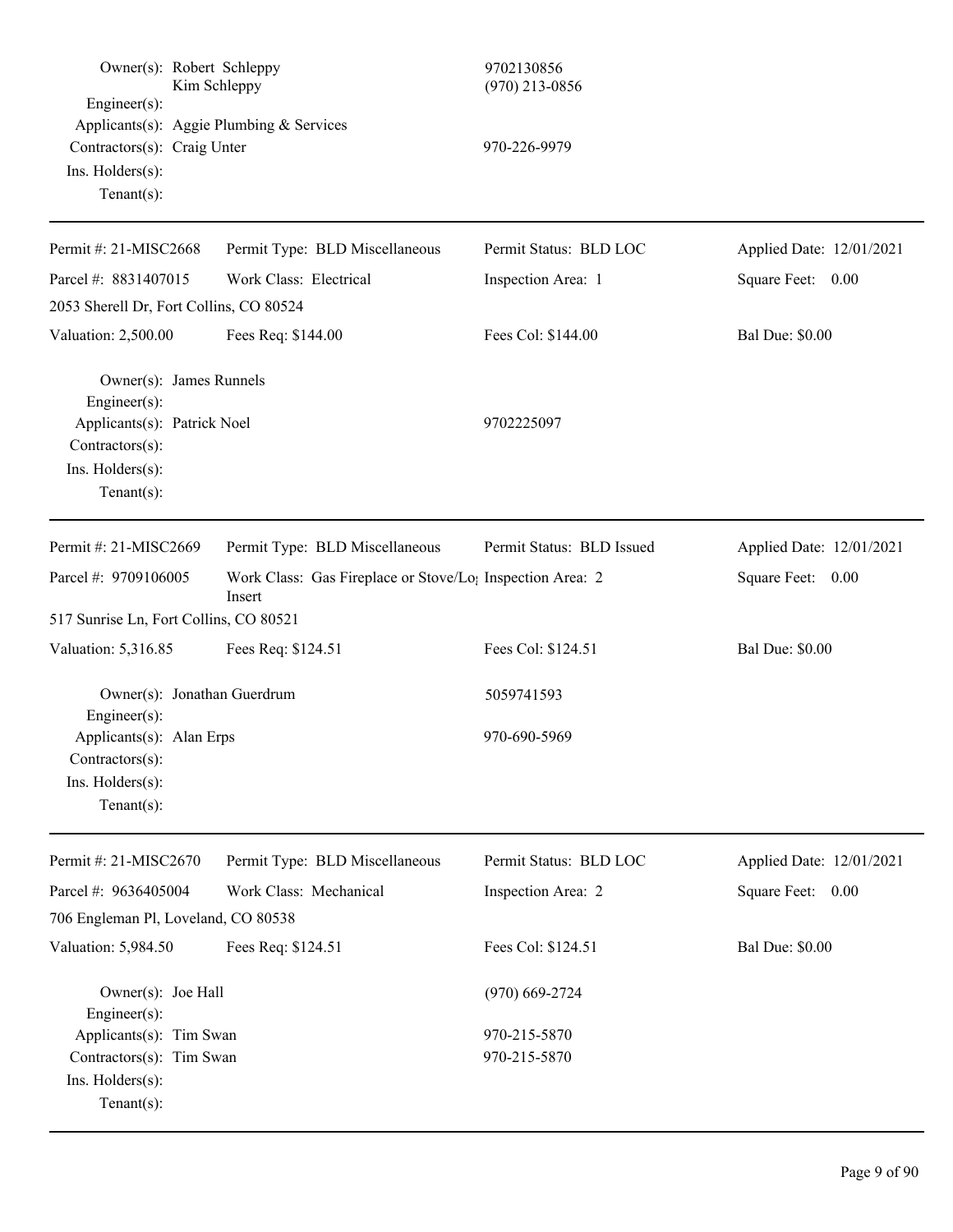| Permit #: 21-MISC2671                                                                                                                      | Permit Type: BLD Miscellaneous                                           | Permit Status: BLD Issued    | Applied Date: 12/01/2021 |
|--------------------------------------------------------------------------------------------------------------------------------------------|--------------------------------------------------------------------------|------------------------------|--------------------------|
| Parcel #: 3028300004                                                                                                                       | Work Class: Re-roof                                                      | Inspection Area: 5           | Square Feet: 0.00        |
|                                                                                                                                            | 238 County Road 67j, Red Feather Lakes, CO 80545                         |                              |                          |
| Valuation: 7,300.00                                                                                                                        | Fees Req: \$204.75                                                       | Fees Col: \$204.75           | <b>Bal Due: \$0.00</b>   |
| Owner(s): Harriet Hanson<br>Engineer(s):<br>Applicants(s): Justin Dant<br>Contractors(s): Justin Dant<br>Ins. Holders(s):<br>$Tenant(s)$ : |                                                                          | 970-690-2111<br>970-690-2111 |                          |
| Permit #: 21-MISC2672                                                                                                                      | Permit Type: BLD Miscellaneous                                           | Permit Status: BLD Issued    | Applied Date: 12/01/2021 |
| Parcel #: 9733100030                                                                                                                       | Work Class: Re-roof<br>2300 W County Road 38e 30, Fort Collins, CO 80526 | Inspection Area: 2           | Square Feet: 0.00        |
| Valuation: 4,805.80                                                                                                                        | Fees Req: \$146.59                                                       | Fees Col: \$146.59           | <b>Bal Due: \$0.00</b>   |
| Owner(s): Gerald Sandovol<br>Engineer(s):                                                                                                  |                                                                          | $(970)$ 294-8356             |                          |
| Applicants(s): Ryan Burke<br>Contractors(s): Ryan Burke<br>Ins. Holders(s):<br>$Tenant(s)$ :                                               |                                                                          | 7203609316<br>7203609316     |                          |
| Permit #: 21-MISC2673                                                                                                                      | Permit Type: BLD Miscellaneous                                           | Permit Status: BLD Issued    | Applied Date: 12/01/2021 |
| Parcel #: 9911000036                                                                                                                       | Work Class: Re-roof                                                      | Inspection Area: 1           | Square Feet: 0.00        |
| 12315 N County Road 15, Wellington, CO 80549                                                                                               |                                                                          |                              |                          |
| Valuation: 30,000.00 Fees Req: \$626.03                                                                                                    |                                                                          | Fees Col: \$626.03           | <b>Bal Due: \$0.00</b>   |
| Owner(s): John Anders<br>Engineer(s):<br>Applicants(s): Clint Camp<br>Contractors(s): Clint Camp<br>Ins. Holders(s):<br>$Tenant(s)$ :      |                                                                          | 7208388341<br>7208388341     |                          |
| Permit #: 21-MISC2674                                                                                                                      | Permit Type: BLD Miscellaneous                                           | Permit Status: BLD Issued    | Applied Date: 12/01/2021 |
| Parcel #: 2119000017                                                                                                                       | Work Class: Re-roof                                                      | Inspection Area: 6           | Square Feet: 0.00        |
| 912 Pine Ridge Trl, Livermore, CO 80536                                                                                                    |                                                                          |                              |                          |
| Valuation: 20,385.00                                                                                                                       | Fees Req: \$465.94                                                       | Fees Col: \$465.94           | <b>Bal Due: \$0.00</b>   |
| Owner(s): Kenneth Cope<br>Engineer(s):                                                                                                     |                                                                          | 9725673015                   |                          |
| Applicants(s): John Ruffoni                                                                                                                |                                                                          | 3077455512                   |                          |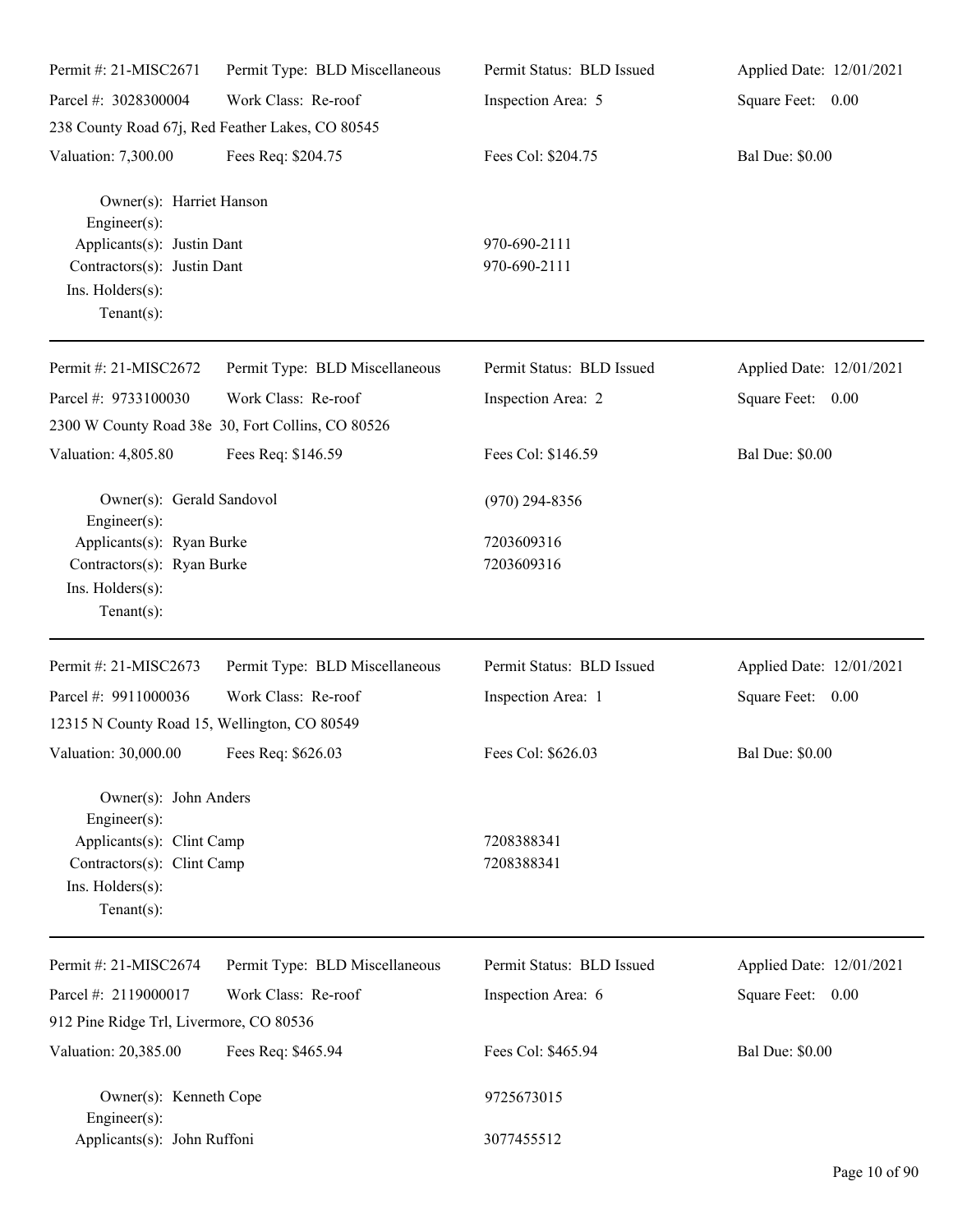## Contractors(s): John Ruffoni 3077455512 Ins. Holders(s): Tenant(s):

3500 Settlers Rd, Laporte, CO 80535

Permit #: 21-MISC2675 Parcel #: 9826115003 Permit Type: BLD Miscellaneous Work Class: Gas Fireplace or Stove/Log Inspection Area: 1 Insert Permit Status: BLD Issued Applied Date: 12/01/2021 Square Feet: 0.00 3604 Terry Point Dr, Fort Collins, CO 80524 Valuation: 8,552.14 Fees Req: \$246.75 Fees Col: \$246.75 Bal Due: \$0.00 Owner(s): Allan Metzger (303) 883-2499 Engineer(s): Applicants(s): Alan Erps 970-690-5969 Contractors(s): Ins. Holders(s): Tenant(s): Permit #: 21-MISC2676 Parcel #: 1503200007 Permit Type: BLD Miscellaneous Work Class: Re-roof Permit Status: BLD Issued Inspection Area: 4 Applied Date: 12/01/2021 Square Feet: 0.00 1601 W Highway 34 A, Drake, CO 80515 Valuation: 1,600.00 Fees Req: \$71.80 Fees Col: \$71.80 Bal Due: \$0.00 Owner(s): Jen McMillan (562) 682-1681 Engineer(s): Applicants(s): 5 Star Roofing Home Improvement 970-663-0110 Contractors(s): Darcey Gunn 970-663-0110 Ins. Holders(s): Tenant(s): Permit #: 21-MISC2677 Parcel #: 8706160011 Permit Type: BLD Miscellaneous Work Class: Plumbing Permit Status: BLD LOC Inspection Area: 1 Applied Date: 12/02/2021 Square Feet: 0.00 1963 Adriel Dr, Fort Collins, CO 80524 Valuation: 6,061.00 Fees Req: \$145.26 Fees Col: \$145.26 Bal Due: \$0.00 Owner(s): Alan Sneider 970-472-0231 Engineer(s): Applicants(s): Mike Ducett 970-484-4841 Contractors(s): Mike Ducett 970-484-4841 Ins. Holders(s): Tenant(s): Permit #: 21-MISC2678 Parcel #: 9829414011 Permit Type: BLD Miscellaneous Work Class: Re-roof Permit Status: BLD LOC Inspection Area: 1 Applied Date: 12/02/2021 Square Feet: 0.00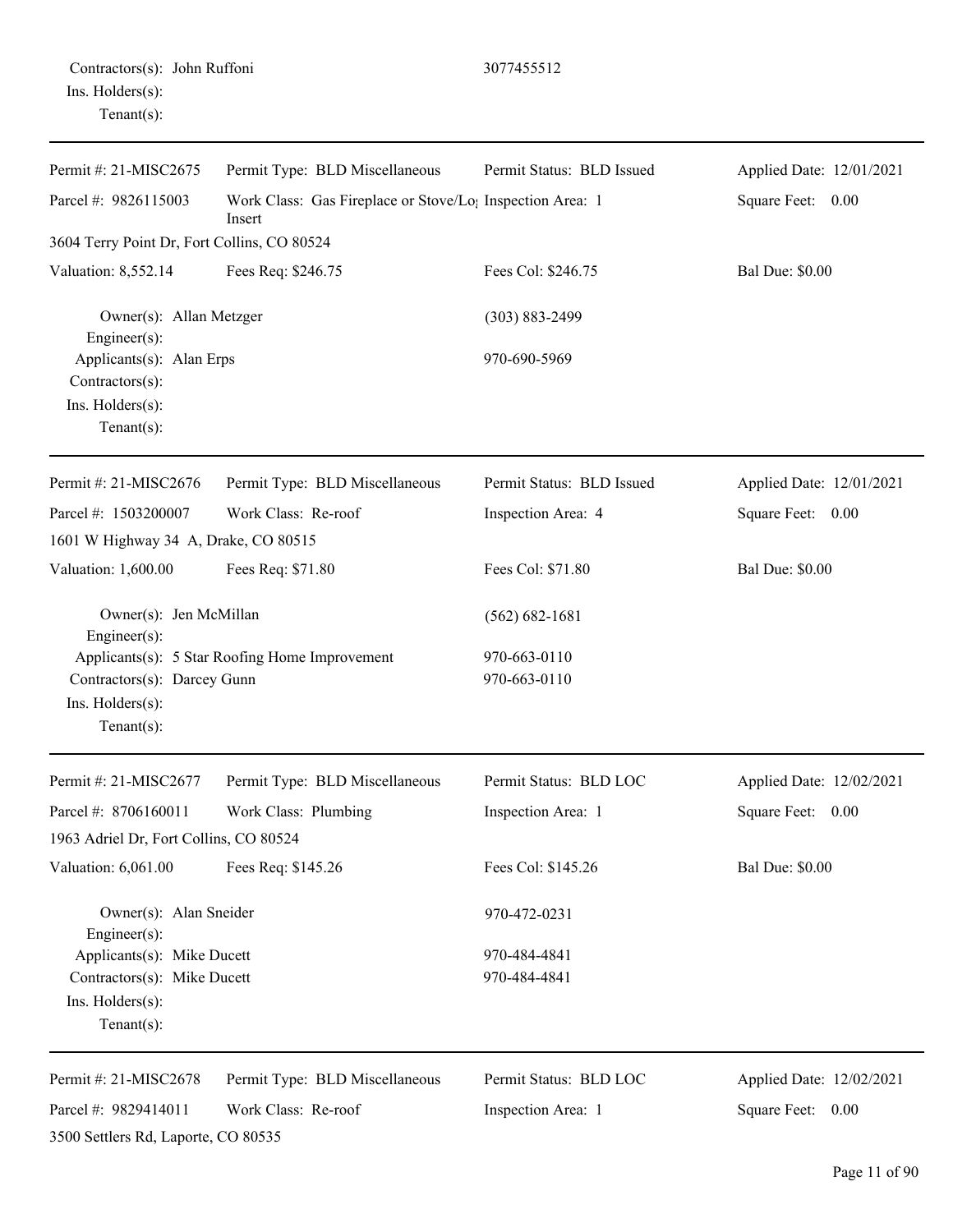| Valuation: 8,073.90                                                                                                  | Fees Req: \$223.93                                      | Fees Col: \$223.93         | <b>Bal Due: \$0.00</b>   |
|----------------------------------------------------------------------------------------------------------------------|---------------------------------------------------------|----------------------------|--------------------------|
| Owner(s): Aecian Pendelton<br>Engineer(s):                                                                           |                                                         | $(970)$ 214-2308           |                          |
| Contractors(s): Sam Williams<br>Ins. Holders(s):<br>$Tenant(s)$ :                                                    | Applicants(s): Lion Home Service dba Denali Roofing LLC | 970-660-4417<br>9706604417 |                          |
| Permit #: 21-MISC2679                                                                                                | Permit Type: BLD Miscellaneous                          | Permit Status: BLD Issued  | Applied Date: 12/02/2021 |
| Parcel #: 8823205040                                                                                                 | Work Class: Boiler                                      | Inspection Area: 1         | Square Feet: 0.00        |
| 4219 Taliesin Way, Fort Collins, CO 80524                                                                            |                                                         |                            |                          |
| Valuation: 11,309.95                                                                                                 | Fees Req: \$248.99                                      | Fees Col: \$248.99         | <b>Bal Due: \$0.00</b>   |
| Owner(s): Tammy Hearn<br>Engineer(s):                                                                                |                                                         | 3617395005                 |                          |
| Applicants(s): Glenn Frank                                                                                           |                                                         | 970-484-4552               |                          |
| Contractors(s): Glenn Frank<br>Ins. Holders(s):<br>$Tenant(s)$ :                                                     |                                                         | 970-484-4552               |                          |
| Permit #: 21-MISC2680                                                                                                | Permit Type: BLD Miscellaneous                          | Permit Status: BLD LOC     | Applied Date: 12/02/2021 |
| Parcel #: 8501000009                                                                                                 | Work Class: Electrical                                  | Inspection Area: 2         | Square Feet: 0.00        |
| 4112 N County Road 3, Loveland, CO 80538                                                                             |                                                         |                            |                          |
| Valuation: 5,000.00                                                                                                  | Fees Req: \$168.00                                      | Fees Col: \$168.00         | <b>Bal Due: \$0.00</b>   |
| Owner(s): Nichols Venture Llc                                                                                        |                                                         |                            |                          |
| $Engineering(s)$ :<br>Applicants(s): Richard Hoffman<br>Contractors(s):<br>Ins. Holders(s):<br>Tenant $(s)$ :        |                                                         | 9702279760                 |                          |
| Permit #: 21-MISC2681                                                                                                | Permit Type: BLD Miscellaneous                          | Permit Status: BLD Issued  | Applied Date: 12/02/2021 |
| Parcel #: 0107000004                                                                                                 | Work Class: Re-roof                                     | Inspection Area: 6         | Square Feet:<br>0.00     |
| 555 Great Twins Rd, Livermore, CO 80536                                                                              |                                                         |                            |                          |
| Valuation: 13,300.00                                                                                                 | Fees Req: \$325.14                                      | Fees Col: \$325.14         | <b>Bal Due: \$0.00</b>   |
| Owner(s): Zebulon Vondy<br>Engineer(s):<br>Applicants(s): Ronald E Antener Jr<br>Contractors(s): Ronald E Antener Jr |                                                         | 7206285555<br>7206285555   |                          |
| Ins. Holders(s):<br>$Tenant(s)$ :                                                                                    |                                                         |                            |                          |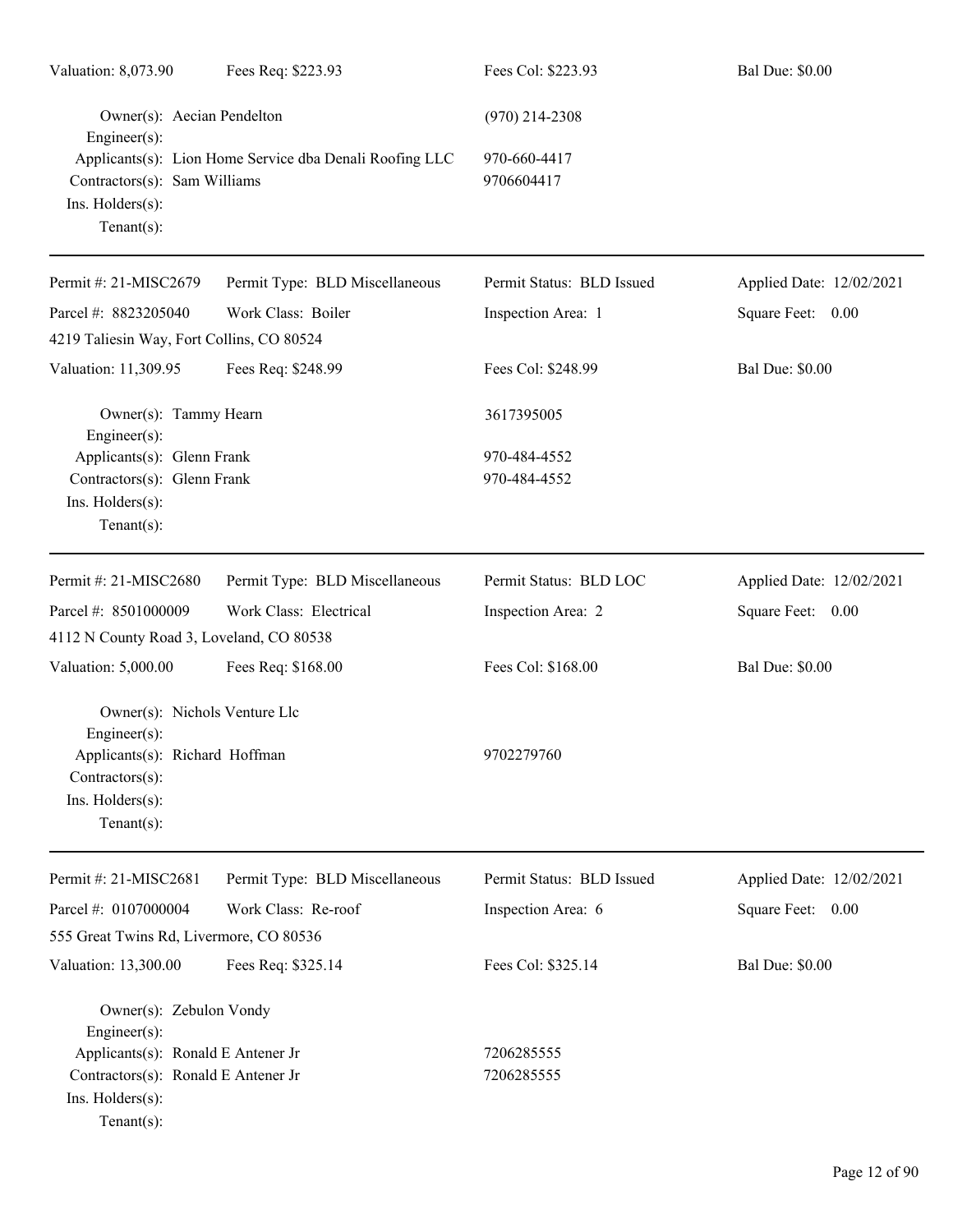| Permit #: 21-MISC2682                                                                                                                                | Permit Type: BLD Miscellaneous | Permit Status: BLD Issued    | Applied Date: 12/02/2021 |
|------------------------------------------------------------------------------------------------------------------------------------------------------|--------------------------------|------------------------------|--------------------------|
| Parcel #: 1407000031                                                                                                                                 | Work Class: Re-roof            | Inspection Area: 4           | Square Feet: 0.00        |
| 4333 Hell Canyon Rd, Estes Park, CO 80517                                                                                                            |                                |                              |                          |
| Valuation: 40,000.00                                                                                                                                 | Fees Req: \$780.77             | Fees Col: \$780.77           | <b>Bal Due: \$0.00</b>   |
| Owner(s): Jeremy Phillips<br>Engineer(s):<br>Applicants(s): Erika Girard<br>Contractors(s): Erika Girard<br>Ins. $H$ olders $(s)$ :<br>$Tenant(s)$ : |                                | 2142073999<br>2142073999     |                          |
| Permit #: 21-MISC2683                                                                                                                                | Permit Type: BLD Miscellaneous | Permit Status: BLD LOC       | Applied Date: 12/02/2021 |
| Parcel #: 8710405039<br>4813 Springer Dr, Fort Collins, CO 80524                                                                                     | Work Class: Mechanical         | Inspection Area: 2           | Square Feet: 0.00        |
| Valuation: 7,612.50                                                                                                                                  | Fees Req: \$166.00             | Fees Col: \$166.00           | <b>Bal Due: \$0.00</b>   |
| Owner(s): Jennifer Sheahan<br>Engineer(s):                                                                                                           |                                | 8313450135                   |                          |
| Applicants(s): Tim Swan<br>Contractors(s): Tim Swan<br>Ins. Holders(s):<br>$Tenant(s)$ :                                                             |                                | 970-215-5870<br>970-215-5870 |                          |
| Permit #: 21-MISC2684                                                                                                                                | Permit Type: BLD Miscellaneous | Permit Status: BLD Issued    | Applied Date: 12/02/2021 |
| Parcel #: 8805000004                                                                                                                                 | Work Class: Re-roof            | Inspection Area: 1           | Square Feet: 0.00        |
| 6911 N Highway 1, Wellington, CO 80549                                                                                                               |                                |                              |                          |
| Valuation: 10,500.00                                                                                                                                 | Fees Req: \$265.76             | Fees Col: \$265.76           | <b>Bal Due: \$0.00</b>   |
| Owner(s): Charles Berner                                                                                                                             |                                | $(303)$ 931-2086             |                          |
| Engineer(s):<br>Applicants(s): Jake Herzanek<br>Contractors(s): Jake Herzanek<br>Ins. Holders(s):<br>Tenant $(s)$ :                                  |                                | 9704307081<br>9704307081     |                          |
| Permit #: 21-MISC2685                                                                                                                                | Permit Type: BLD Miscellaneous | Permit Status: BLD Issued    | Applied Date: 12/02/2021 |
| Parcel #: 9524244001                                                                                                                                 | Work Class: Mechanical         | Inspection Area: 3           | Square Feet: 0.00        |
| 405 8th St SE #1, Loveland, CO 80537                                                                                                                 |                                |                              |                          |
| Valuation: 13,013.00                                                                                                                                 | Fees Req: \$290.48             | Fees Col: \$290.48           | <b>Bal Due: \$0.00</b>   |
| Owner(s): $*$ Sheree                                                                                                                                 | Quaint Gallery Investments LLC | 9706632330                   |                          |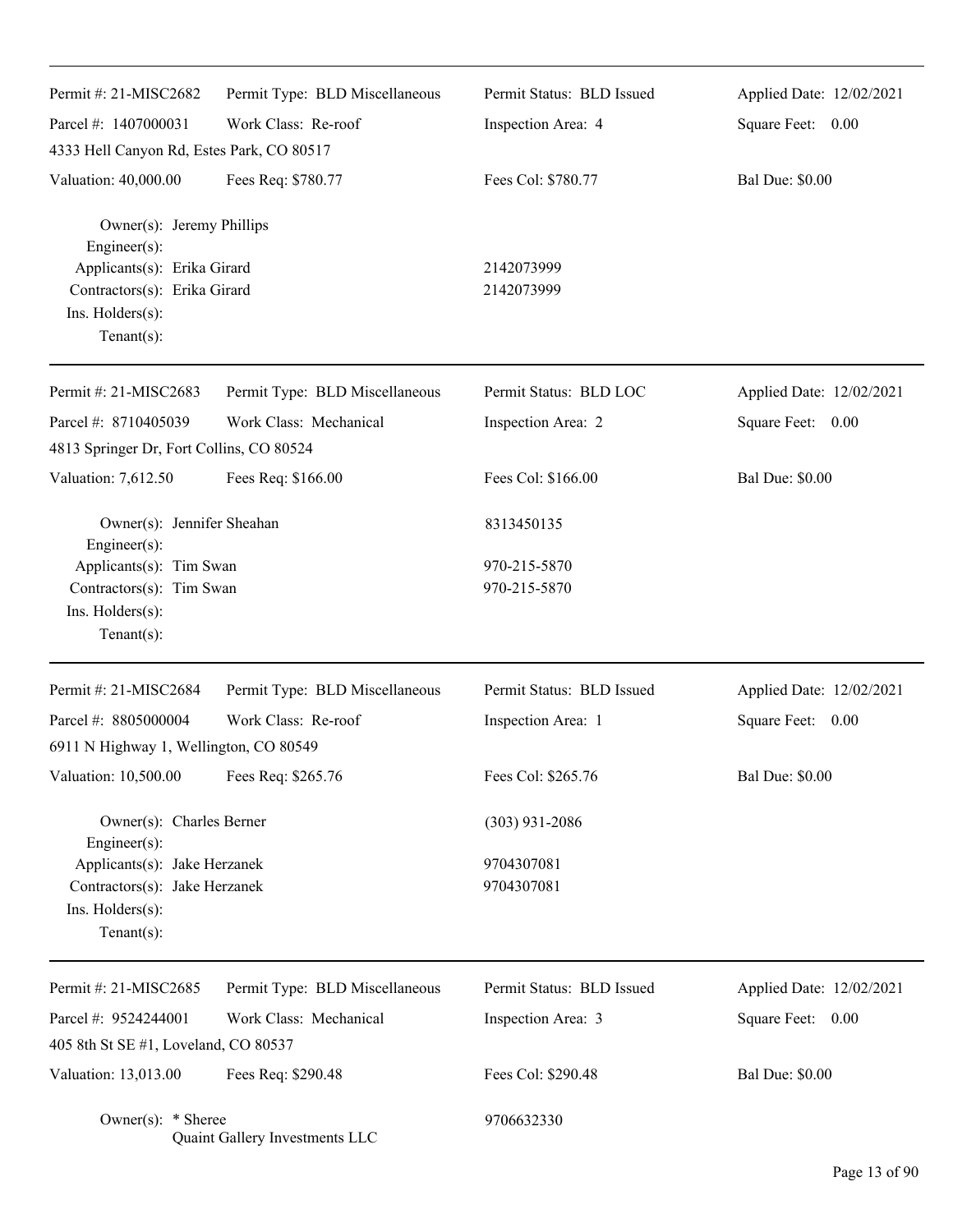Engineer(s): Applicants(s): Meiers Mechanical 720-366-1512 Contractors(s): Eric Meiers 720-366-1512 Ins. Holders(s): Tenant(s):

| Permit #: 21-MISC2686                                                                                       | Permit Type: BLD Miscellaneous | Permit Status: BLD Issued    | Applied Date: 12/02/2021 |
|-------------------------------------------------------------------------------------------------------------|--------------------------------|------------------------------|--------------------------|
| Parcel #: 8706156144                                                                                        | Work Class: Demolition         | Inspection Area: 1           | Square Feet: 0.00        |
| 1704 Lindenwood Dr, Fort Collins, CO 80524                                                                  |                                |                              |                          |
| Valuation: 15,000.00                                                                                        | Fees Req: \$51.64              | Fees Col: \$51.64            | <b>Bal Due: \$0.00</b>   |
| Owner(s): Lynn Birdsong<br>Engineer(s):<br>Applicants(s): Jim Burczyk                                       | Terry Birdsong                 | 9704925566<br>9704925566     |                          |
| Contractors(s): Sean Carson<br>Ins. Holders(s):<br>Tenant $(s)$ :                                           |                                | 9706899911                   |                          |
| Permit #: 21-MISC2687                                                                                       | Permit Type: BLD Miscellaneous | Permit Status: BLD Issued    | Applied Date: 12/02/2021 |
| Parcel #: 8831405003                                                                                        | Work Class: Mechanical         | Inspection Area: 1           | Square Feet: 0.00        |
| 1831 Country Club Rd, Fort Collins, CO 80524                                                                |                                |                              |                          |
| Valuation: 1,391.00                                                                                         | Fees Req: \$53.93              | Fees Col: \$53.93            | <b>Bal Due: \$0.00</b>   |
| Owner(s): Dale Leidheiser<br>Engineer $(s)$ :                                                               |                                | 9702181373                   |                          |
| Applicants(s): Jeff Richard<br>Contractors(s): Jeff Richard<br>Ins. Holders(s):<br>Tenant $(s)$ :           |                                | 970-223-8873<br>970-223-8873 |                          |
| Permit #: 21-MISC2688                                                                                       | Permit Type: BLD Miscellaneous | Permit Status: BLD Void      | Applied Date: 12/02/2021 |
| Parcel #: 1428215010                                                                                        | Work Class: Electrical         | Inspection Area:             | Square Feet:<br>0.00     |
| 924 Kiowa Rd, Lyons, CO 80540                                                                               |                                |                              |                          |
| Valuation: 4,000.00                                                                                         | Fees Req: \$158.40             | Fees Col: \$158.40           | <b>Bal Due: \$0.00</b>   |
| $Owner(s)$ :<br>Engineer $(s)$ :                                                                            | Carolyn Sue Anderson Trust     | 3038236057                   |                          |
| Applicants(s): Trent Jarvis<br><b>Trent Jarvis</b><br>Contractors(s):<br>Ins. Holders(s):<br>Tenant $(s)$ : |                                | 3033789094<br>3033789094     |                          |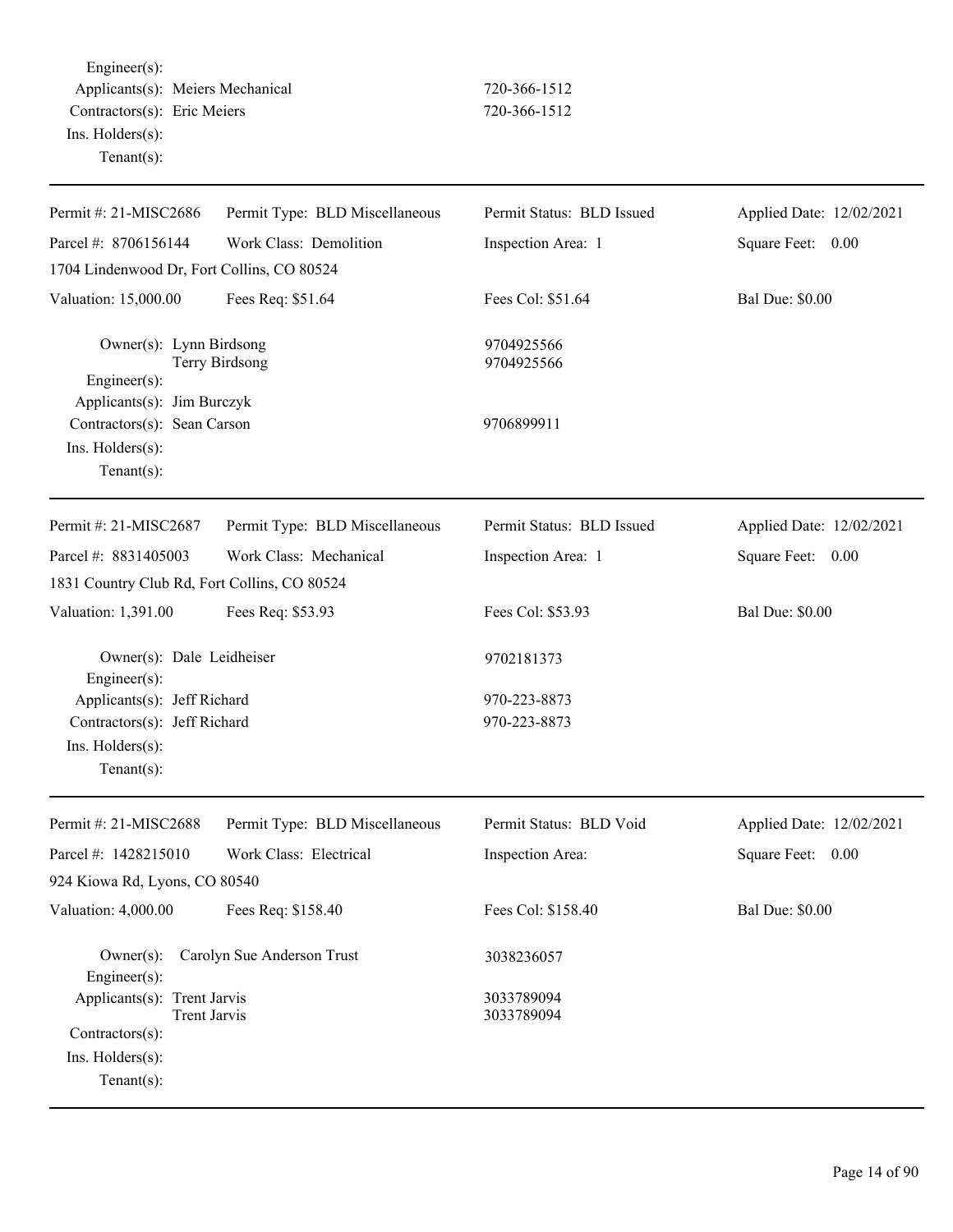| Permit #: 21-MISC2689                                                                                                                  | Permit Type: BLD Miscellaneous                                             | Permit Status: BLD LOC       | Applied Date: 12/02/2021 |
|----------------------------------------------------------------------------------------------------------------------------------------|----------------------------------------------------------------------------|------------------------------|--------------------------|
| Parcel #: 9520407010                                                                                                                   | Work Class: Mechanical                                                     | Inspection Area: 3           | Square Feet: 0.00        |
| 1119 Eastlake Ct, Loveland, CO 80537                                                                                                   |                                                                            |                              |                          |
| Valuation: 3,840.50                                                                                                                    | Fees Req: \$83.02                                                          | Fees Col: \$83.02            | <b>Bal Due: \$0.00</b>   |
| Owner(s): Dewayne Kirk<br>Engineer(s):                                                                                                 |                                                                            | 9706636112                   |                          |
| Applicants(s): Tim Swan<br>Contractors(s): Tim Swan<br>Ins. Holders(s):<br>Tenant $(s)$ :                                              |                                                                            | 970-215-5870<br>970-215-5870 |                          |
| Permit #: 21-MISC2690                                                                                                                  | Permit Type: BLD Miscellaneous                                             | Permit Status: BLD Issued    | Applied Date: 12/02/2021 |
| Parcel #: 3921000008                                                                                                                   | Work Class: Electrical<br>3040 County Road 69, Red Feather Lakes, CO 80545 | Inspection Area: 5           | Square Feet: 0.00        |
| Valuation: 3,500.00                                                                                                                    | Fees Req: \$153.60                                                         | Fees Col: \$153.60           | <b>Bal Due: \$0.00</b>   |
| Owner(s): Valerie Beltran<br>Engineer $(s)$ :                                                                                          |                                                                            | 3033307022                   |                          |
| Applicants(s): Juell Seidel<br>Contractors(s):<br>Ins. Holders(s):<br>Tenant $(s)$ :                                                   |                                                                            | 3035872049                   |                          |
| Permit #: 21-MISC2691                                                                                                                  | Permit Type: BLD Miscellaneous                                             | Permit Status: BLD Withdrawn | Applied Date: 12/02/2021 |
| Parcel #:                                                                                                                              | Work Class: Electrical                                                     | Inspection Area:             | Square Feet: 0.00        |
| 129 N Washington Ave, Fort Collins, CO 80521                                                                                           |                                                                            |                              |                          |
| Valuation: 0.00                                                                                                                        | Fees Req: \$120.00                                                         | Fees Col: \$120.00           | <b>Bal Due: \$0.00</b>   |
| Owner(s): Charles Reynolds<br>Engineer(s):<br>Applicants(s): Charles Reynolds<br>Contractors(s):<br>Ins. Holders(s):<br>Tenant $(s)$ : |                                                                            |                              |                          |
| Permit #: 21-MISC2692                                                                                                                  | Permit Type: BLD Miscellaneous                                             | Permit Status: BLD LOC       | Applied Date: 12/03/2021 |
| Parcel #: 1502207011                                                                                                                   | Work Class: Electrical                                                     | Inspection Area: 4           | Square Feet: 0.00        |
| 1523 W Highway 34 C, Loveland, CO 80537                                                                                                |                                                                            |                              |                          |
| Valuation: 3,350.00                                                                                                                    | Fees Req: \$152.16                                                         | Fees Col: \$152.16           | <b>Bal Due: \$0.00</b>   |
| Owner(s): Richard Mckinney<br>Engineer $(s)$ :                                                                                         |                                                                            | 9706352409                   |                          |
| Applicants(s): Richard Mckinney                                                                                                        |                                                                            | 9706352409                   |                          |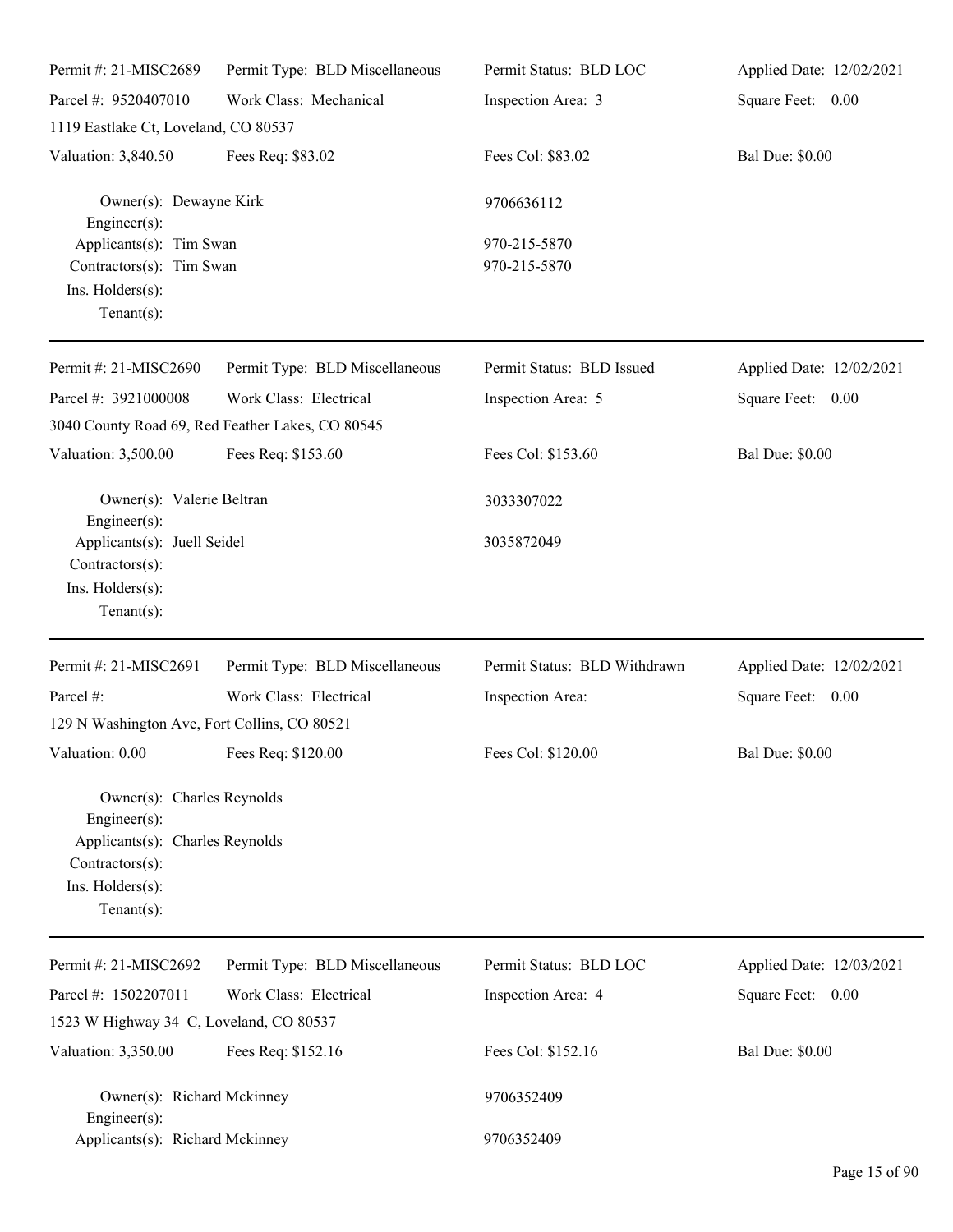Contractors(s): Ins. Holders(s): Tenant(s):

| Permit #: 21-MISC2693                                           | Permit Type: BLD Miscellaneous | Permit Status: BLD LOC    | Applied Date: 12/03/2021 |
|-----------------------------------------------------------------|--------------------------------|---------------------------|--------------------------|
| Parcel #: 2407406013                                            | Work Class: Mechanical         | Inspection Area: 4        | Square Feet: 0.00        |
| 3855 Star Way, Estes Park, CO 80517                             |                                |                           |                          |
| Valuation: 11,835.00                                            | Fees Req: \$308.99             | Fees Col: \$308.99        | <b>Bal Due: \$0.00</b>   |
| Owner(s): Andrew Glasgow<br>Engineer(s):                        |                                | 5853293954                |                          |
| Applicants(s): Karen Arnold                                     |                                | 9704844440                |                          |
| Contractors(s): William Kusmik                                  |                                | 9705670184                |                          |
| Ins. Holders(s):<br>Tenant $(s)$ :                              |                                |                           |                          |
| Permit #: 21-MISC2694                                           | Permit Type: BLD Miscellaneous | Permit Status: BLD Issued | Applied Date: 12/03/2021 |
| Parcel #: 8714205002                                            | Work Class: Mechanical         | Inspection Area: 2        | Square Feet: 0.00        |
| 609 Boulder Cir, Fort Collins, CO 80524                         |                                |                           |                          |
| Valuation: 21,385.00                                            | Fees Req: \$456.45             | Fees Col: \$456.45        | <b>Bal Due: \$0.00</b>   |
| Owner(s): Dave Keller                                           |                                | 9702243914                |                          |
| Engineer(s):                                                    |                                | 9705670184                |                          |
| Applicants(s): William Kusmik<br>Contractors(s): William Kusmik |                                | 9705670184                |                          |
| Ins. Holders(s):                                                |                                |                           |                          |
| Tenant $(s)$ :                                                  |                                |                           |                          |
| Permit #: 21-MISC2695                                           | Permit Type: BLD Miscellaneous | Permit Status: BLD Issued | Applied Date: 12/03/2021 |
| Parcel #: 2521100013                                            | Work Class: Re-roof            | Inspection Area: 4        | Square Feet: 0.00        |
| 18 Loveland Heights Ln, Drake, CO 80515                         |                                |                           |                          |
| Valuation: 15,000.00                                            | Fees Req: \$348.02             | Fees Col: \$348.02        | <b>Bal Due: \$0.00</b>   |
| Owner(s): Emily Winsauer<br>Engineer(s):                        |                                | 9659368247                |                          |
| Applicants(s): Monica Hoffmann                                  |                                | 720-536-5585              |                          |
| Contractors(s): Monica Hoffmann                                 |                                | 720-536-5585              |                          |
| Ins. Holders(s):<br>Tenant $(s)$ :                              |                                |                           |                          |
| Permit #: 21-MISC2695                                           | Permit Type: BLD Miscellaneous | Permit Status: BLD Issued | Applied Date: 12/03/2021 |
| Parcel #: 2521106001                                            | Work Class: Re-roof            | Inspection Area: 4        | Square Feet:<br>0.00     |
| 18 Loveland Heights Ln, Drake, CO 80515                         |                                |                           |                          |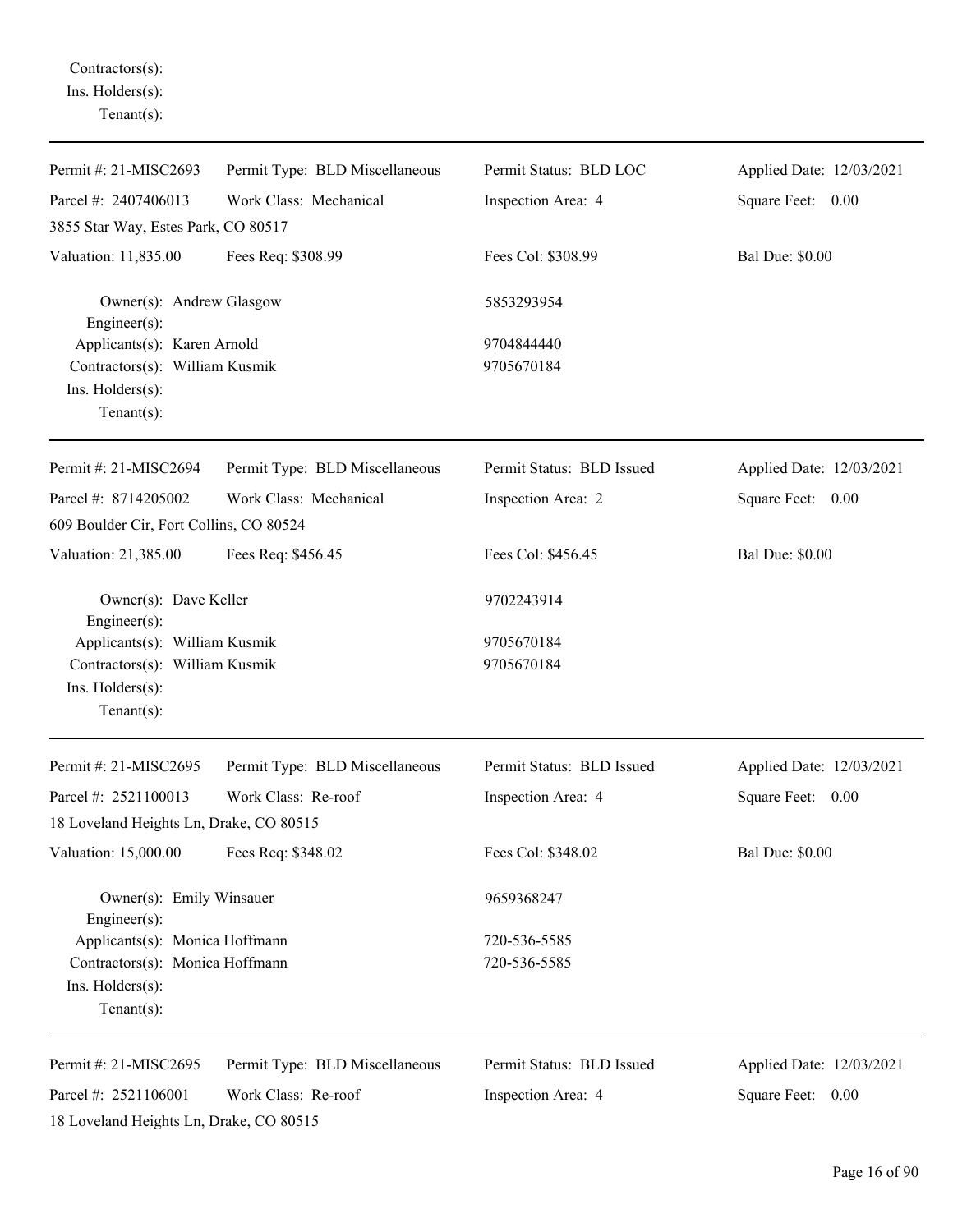| Valuation: 15,000.00                        | Fees Req: \$348.02             | Fees Col: \$348.02        | <b>Bal Due: \$0.00</b>   |
|---------------------------------------------|--------------------------------|---------------------------|--------------------------|
| Owner(s): Emily Winsauer<br>Engineer(s):    |                                | 9659368247                |                          |
| Applicants(s): Monica Hoffmann              |                                | 720-536-5585              |                          |
| Contractors(s): Monica Hoffmann             |                                | 720-536-5585              |                          |
| Ins. Holders(s):                            |                                |                           |                          |
| $Tenant(s)$ :                               |                                |                           |                          |
| Permit #: 21-MISC2696                       | Permit Type: BLD Miscellaneous | Permit Status: BLD LOC    | Applied Date: 12/03/2021 |
| Parcel #: 9520408011                        | Work Class: Re-roof            | Inspection Area: 3        | Square Feet: 0.00        |
| 1029 Elbert Ave, Loveland, CO 80537         |                                |                           |                          |
| Valuation: 14,900.00                        | Fees Req: \$347.62             | Fees Col: \$347.62        | <b>Bal Due: \$0.00</b>   |
| Owner(s): Brenda Pease<br>Engineer(s):      |                                | 9706674585                |                          |
| Applicants(s): Stevan Adjemian              |                                | 7207357663                |                          |
| Contractors(s): Stevan Adjemian             |                                | 7207357663                |                          |
| Ins. Holders(s):                            |                                |                           |                          |
| $Tenant(s)$ :                               |                                |                           |                          |
| Permit #: 21-MISC2697                       | Permit Type: BLD Miscellaneous | Permit Status: BLD Issued | Applied Date: 12/03/2021 |
| Parcel #: 9536300054                        | Work Class: Mechanical         | Inspection Area: 3        | Square Feet: 0.00        |
| 4040 S Garfield Ave, Loveland, CO 80537     |                                |                           |                          |
| Valuation: 22,200.00                        | Fees Req: \$477.20             | Fees Col: \$477.20        | <b>Bal Due: \$0.00</b>   |
| Owner(s): Kim Oseland<br>Engineer(s):       |                                | 7205341967                |                          |
| Applicants(s): Jason Shivo                  |                                | 9707757005                |                          |
| Contractors(s): Jason Shivo                 |                                | 9707757005                |                          |
| Ins. Holders(s):                            |                                |                           |                          |
| $Tenant(s)$ :                               |                                |                           |                          |
| Permit #: 21-MISC2698                       | Permit Type: BLD Miscellaneous | Permit Status: BLD LOC    | Applied Date: 12/03/2021 |
| Parcel #: 9517100027                        | Work Class: Re-roof            | Inspection Area: 3        | Square Feet: 0.00        |
| 1212 Butte Rd #28, Loveland, CO 80537       |                                |                           |                          |
|                                             |                                |                           |                          |
|                                             |                                |                           |                          |
| Valuation: 4,298.50                         | Fees Req: \$144.56             | Fees Col: \$144.56        | <b>Bal Due: \$0.00</b>   |
| Owner(s): William Fuller                    |                                |                           |                          |
| Engineer(s):<br>Applicants(s): Bob Behrends |                                | 970-395-0406              |                          |
| Contractors(s): Bob Behrends                |                                | 970-395-0406              |                          |
| Ins. Holders(s):                            |                                |                           |                          |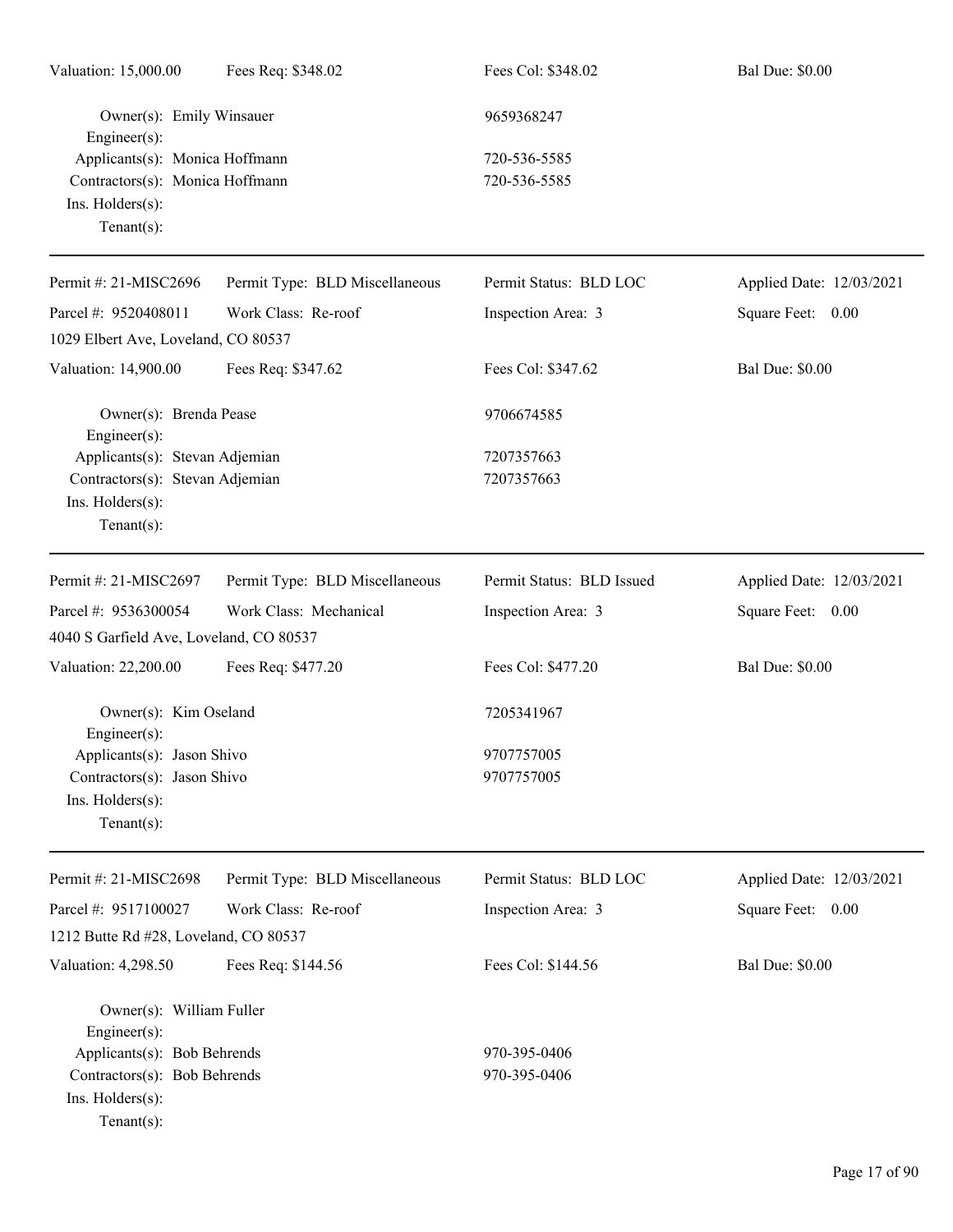| Permit #: 21-MISC2699                               | Permit Type: BLD Miscellaneous             | Permit Status: BLD LOC       | Applied Date: 12/03/2021 |
|-----------------------------------------------------|--------------------------------------------|------------------------------|--------------------------|
| Parcel #: 9432000016                                | Work Class: Mechanical                     | Inspection Area: 3           | Square Feet: 0.00        |
| 2121 S County Road 21, Berthoud, CO 80513           |                                            |                              |                          |
| Valuation: 3,270.50                                 | Fees Req: \$83.02                          | Fees Col: \$83.02            | <b>Bal Due: \$0.00</b>   |
| Owner(s): Ronald Kenner<br>Engineer(s):             |                                            |                              |                          |
| Applicants(s): Tim Swan<br>Contractors(s): Tim Swan |                                            | 970-215-5870<br>970-215-5870 |                          |
| Ins. Holders(s):                                    |                                            |                              |                          |
| Tenant $(s)$ :                                      |                                            |                              |                          |
| Permit #: 21-MISC2700                               | Permit Type: BLD Miscellaneous             | Permit Status: BLD Issued    | Applied Date: 12/03/2021 |
| Parcel #: 9709206020                                | Work Class: Demolition                     | Inspection Area: 2           | Square Feet: 0.00        |
| 545 N Sunset St, Fort Collins, CO 80521             |                                            |                              |                          |
| Valuation: 75,000.00                                | Fees Req: \$51.64                          | Fees Col: \$51.64            | <b>Bal Due: \$0.00</b>   |
| Owner(s): Louis Reynolds<br>Engineer(s):            |                                            | 9704705145                   |                          |
| Applicants(s): Louis Reynolds<br>Contractors(s):    |                                            | 9704705145                   |                          |
| Ins. Holders(s):<br>Tenant $(s)$ :                  |                                            |                              |                          |
| Permit #: 21-MISC2701                               | Permit Type: BLD Miscellaneous             | Permit Status: BLD Issued    | Applied Date: 12/03/2021 |
| Parcel #: 9836405002                                | Work Class: Plumbing                       | Inspection Area: 1           | Square Feet: 0.00        |
| 1833 Lowell Ln, Fort Collins, CO 80524              |                                            |                              |                          |
| Valuation: 854.04                                   | Fees Req: \$53.93                          | Fees Col: \$53.93            | <b>Bal Due: \$0.00</b>   |
| Owner(s): Thomas Jordan<br>Engineer(s):             |                                            | 9709629972                   |                          |
| Contractors(s):<br>Ins. Holders(s):                 | Applicants(s): Hahn Plumbing & Heating Inc | 970-484-7668                 |                          |
| Tenant $(s)$ :                                      |                                            |                              |                          |
| Permit #: 21-MISC2702                               | Permit Type: BLD Miscellaneous             | Permit Status: BLD Issued    | Applied Date: 12/04/2021 |
| Parcel #: 9812105003                                | Work Class: Gas Piping                     | Inspection Area: 1           | Square Feet: 0.00        |
| 633 Gait Cir, Fort Collins, CO 80524                |                                            |                              |                          |
| Valuation: 6,500.00                                 | Fees Req: \$145.26                         | Fees Col: \$145.26           | <b>Bal Due: \$0.00</b>   |
| Owner(s): Milton Brown<br>Engineer(s):              |                                            | 9704127674                   |                          |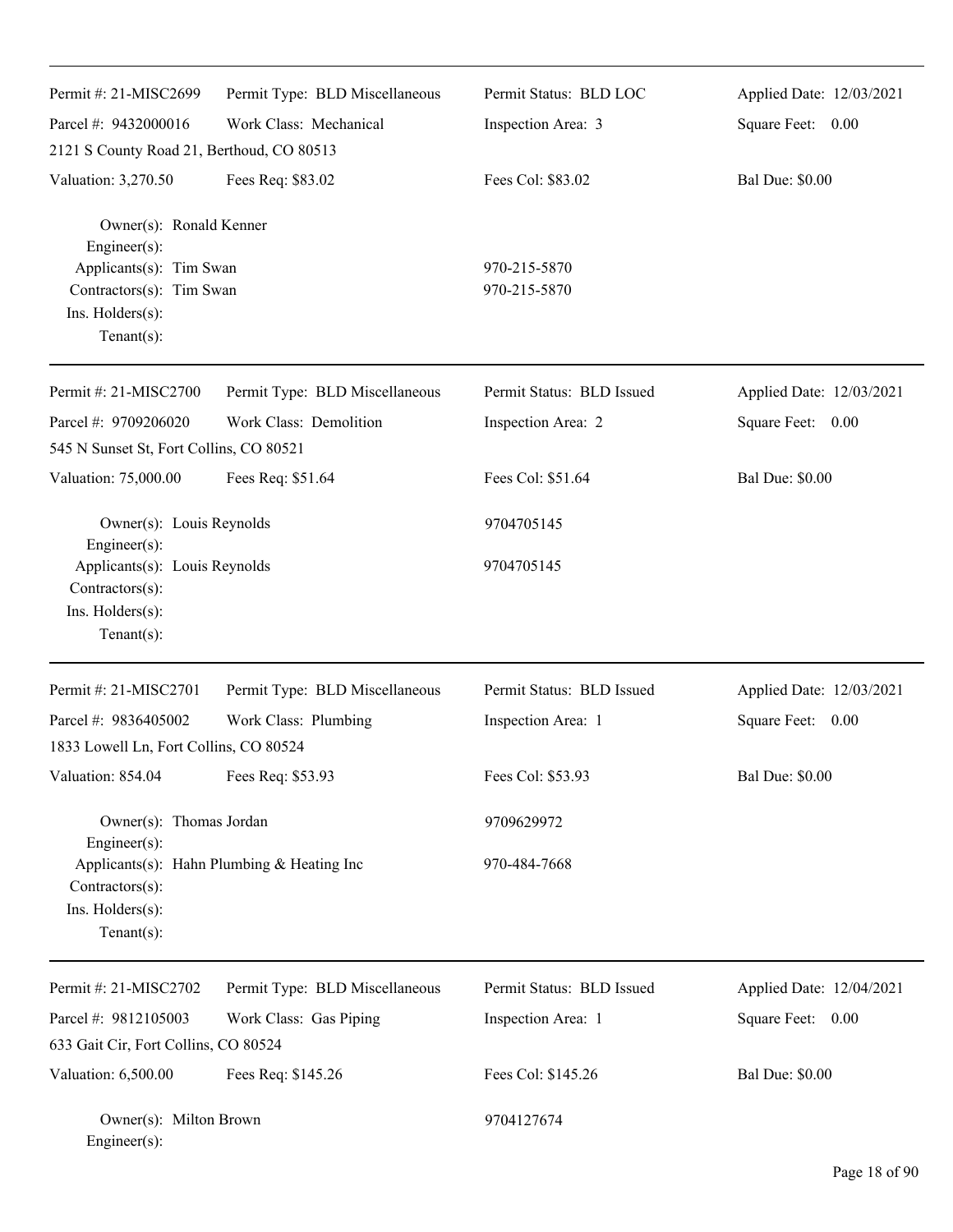| Permit #: 21-MISC2703                                                                             | Permit Type: BLD Miscellaneous | Permit Status: BLD Issued    | Applied Date: 12/05/2021 |
|---------------------------------------------------------------------------------------------------|--------------------------------|------------------------------|--------------------------|
| Parcel #: 8529409701                                                                              | Work Class: Electrical         | Inspection Area: 3           | Square Feet: 0.00        |
| 2017 S County Road 9, Loveland, CO 80537                                                          |                                |                              |                          |
| Valuation: 4,000.00                                                                               | Fees Req: \$158.40             | Fees Col: \$158.40           | <b>Bal Due: \$0.00</b>   |
| Owner(s): Donald Haggerty<br>Engineer $(s)$ :                                                     |                                | 9702271559                   |                          |
| Applicants(s): Seth Clymer<br>Contractors(s):<br>Ins. Holders(s):<br>Tenant $(s)$ :               |                                | 9705341531                   |                          |
| Permit #: 21-MISC2704                                                                             | Permit Type: BLD Miscellaneous | Permit Status: BLD Issued    | Applied Date: 12/06/2021 |
| Parcel #: 1827000008                                                                              | Work Class: Mechanical         | Inspection Area: 1           | Square Feet: 0.00        |
| 15855 Rist Canyon Rd, Bellvue, CO 80512                                                           |                                |                              |                          |
| Valuation: 10,163.34                                                                              | Fees Req: \$228.24             | Fees Col: \$228.24           | <b>Bal Due: \$0.00</b>   |
| Owner(s): Leslie Paris<br>Engineer(s):                                                            |                                | 9702313916                   |                          |
| Applicants(s): Glenn Frank<br>Contractors(s): Glenn Frank<br>Ins. Holders(s):<br>Tenant $(s)$ :   |                                | 970-484-4552<br>970-484-4552 |                          |
| Permit #: 21-MISC2705                                                                             | Permit Type: BLD Miscellaneous | Permit Status: BLD Issued    | Applied Date: 12/06/2021 |
| Parcel #: 8826005701<br>5616 E County Road 52, Fort Collins, CO 80524                             | Work Class: Re-roof            | Inspection Area: 1           | Square Feet: 0.00        |
| Valuation: 23,000.00                                                                              | Fees Req: \$508.53             | Fees Col: \$508.53           | <b>Bal Due: \$0.00</b>   |
| Owner(s): William Schnorr<br>Engineer(s):                                                         |                                | 9706906473                   |                          |
| Applicants(s): Randy Brothers<br>Contractors(s): Randy Brothers<br>Ins. Holders(s):<br>Tenant(s): |                                | 303-296-0361<br>303-296-0361 |                          |
| Permit #: 21-MISC2706                                                                             | Permit Type: BLD Miscellaneous | Permit Status: BLD Void      | Applied Date: 12/06/2021 |
| Parcel #:                                                                                         | Work Class: Electrical         | Inspection Area:             | Square Feet:<br>0.00     |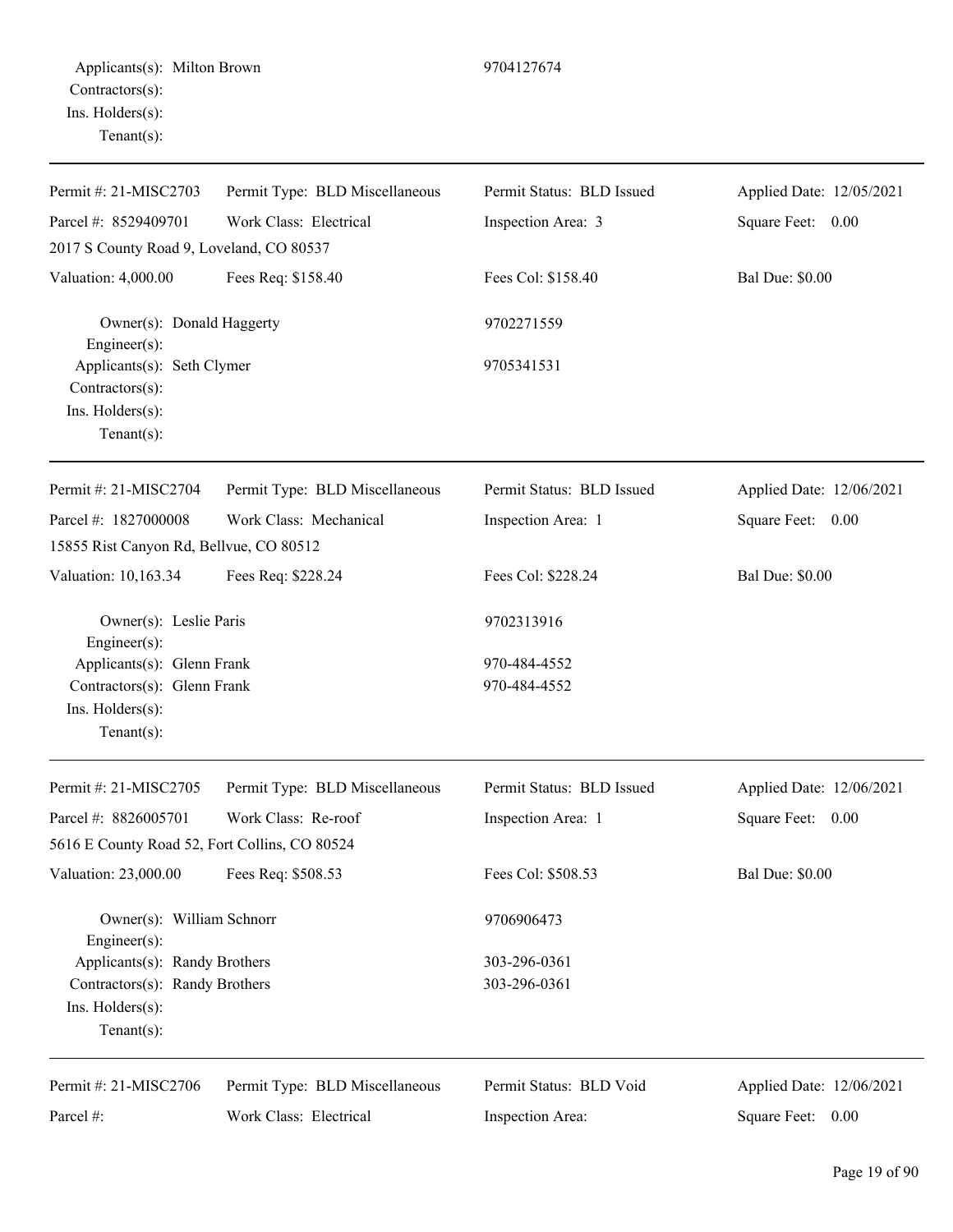321 Big Horn Dr, Estes Park, CO 80517 Valuation: 7,500.00 Fees Req: Fees Col: Fees Col: Bal Due: Owner(s): Michael Aldrich 9704814341 Engineer(s): Applicants(s): Derick White 970-568-8966 Contractors(s): Ins. Holders(s): Tenant(s): Permit #: 21-MISC2707 Parcel #: 9733100030 Permit Type: BLD Miscellaneous Work Class: Plumbing Permit Status: BLD Issued Inspection Area: 2 Applied Date: 12/06/2021 Square Feet: 0.00 2300 W County Road 38e 15A, Fort Collins, CO 80526 Valuation: 1,532.09 Fees Req: \$53.93 Fees Col: \$53.93 Bal Due: \$0.00 Owner(s): John Pruitt Engineer(s): Applicants(s): Glenn Frank 970-484-4552 Contractors(s): Glenn Frank 970-484-4552 Ins. Holders(s): Tenant(s): Permit #: 21-MISC2708 Parcel #: 9824300005 Permit Type: BLD Miscellaneous Work Class: Electrical Permit Status: BLD Issued Inspection Area: 1 Applied Date: 12/06/2021 Square Feet: 0.00 412 E Douglas Rd, Fort Collins, CO 80524 Valuation: 1,000.00 Fees Req: \$120.00 Fees Col: \$120.00 Bal Due: \$0.00 Owner(s): Debra Sheaman 9704937346 Engineer(s): Applicants(s): Micah Schmidt 9702220550 Debra Sheaman 9704937346 Contractors(s): Ins. Holders(s): Tenant(s): Permit #: 21-MISC2709 Parcel #: 9824300005 Permit Type: BLD Miscellaneous Work Class: Electrical Permit Status: BLD Issued Inspection Area: 1 Applied Date: 12/06/2021 Square Feet: 0.00 414 E Douglas Rd, Fort Collins, CO 80524 Valuation: 1,000.00 Fees Req: \$120.00 Fees Col: \$120.00 Bal Due: \$0.00 Owner(s): Debra Sheaman 9704937346 Engineer(s): Applicants(s): Micah Schmidt 9702220550 Debra Sheaman 9704937346

Contractors(s):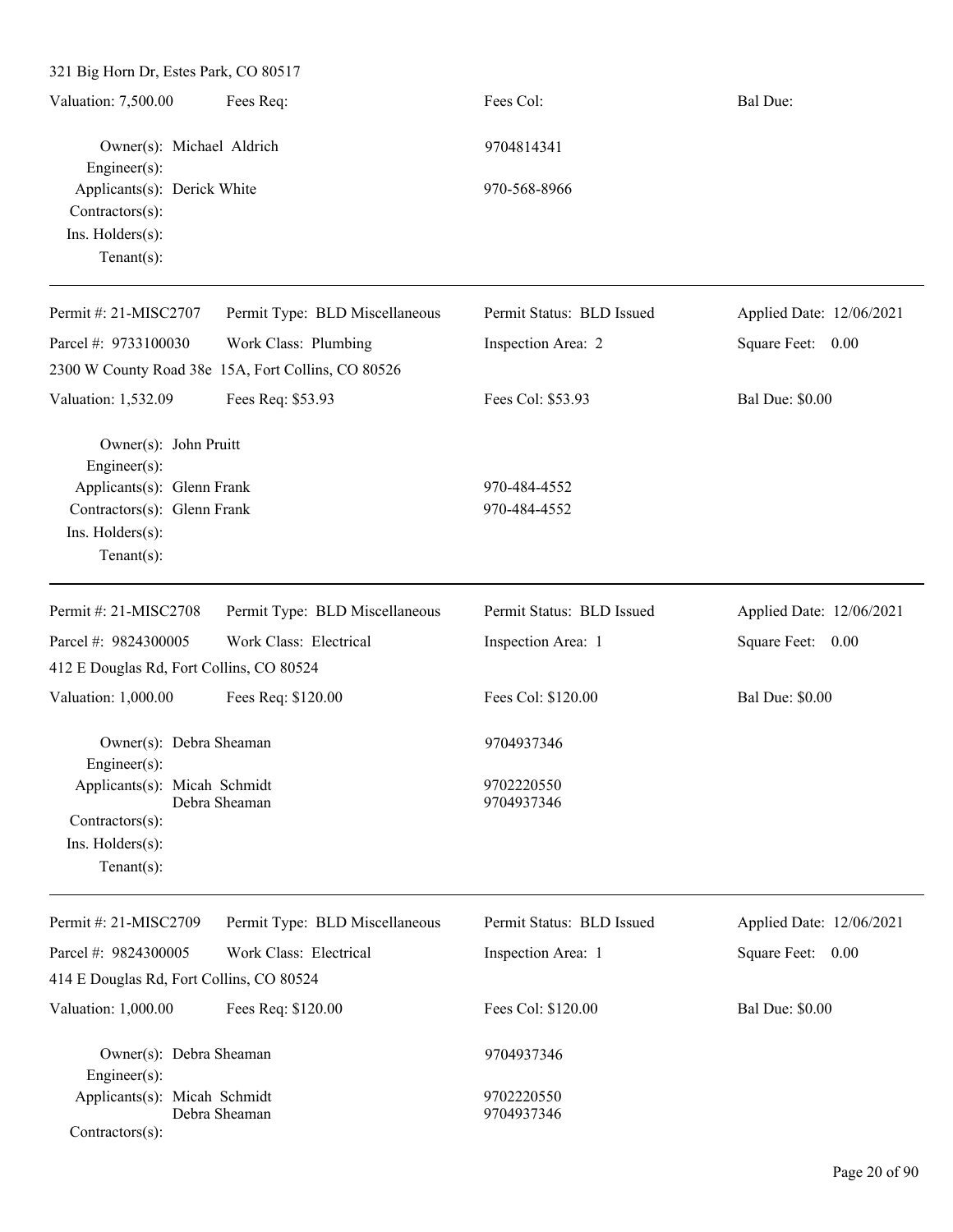Ins. Holders(s): Tenant(s):

| Permit #: 21-MISC2710                                                                                                          | Permit Type: BLD Miscellaneous                                           | Permit Status: BLD Issued | Applied Date: 12/07/2021 |
|--------------------------------------------------------------------------------------------------------------------------------|--------------------------------------------------------------------------|---------------------------|--------------------------|
| Parcel #: 3516407008                                                                                                           | Work Class: Electrical                                                   | Inspection Area: 4        | Square Feet: 0.00        |
| 2760 Fall River Rd Unit 213, Estes Park, CO 80517                                                                              |                                                                          |                           |                          |
| Valuation: 2,000.00                                                                                                            | Fees Req: \$120.00                                                       | Fees Col: \$120.00        | <b>Bal Due: \$0.00</b>   |
| Owner(s): Susan Garden<br>Engineer(s):                                                                                         |                                                                          | $(111)$ 111-111           |                          |
| Applicants(s): Dean Lande<br>Contractors(s):<br>Ins. Holders(s):<br>$Tenant(s)$ :                                              |                                                                          | 970-586-0380              |                          |
| Permit #: 21-MISC2711                                                                                                          | Permit Type: BLD Miscellaneous                                           | Permit Status: BLD Issued | Applied Date: 12/07/2021 |
| Parcel #: 9733426003                                                                                                           | Work Class: Mechanical                                                   | Inspection Area: 2        | Square Feet: 0.00        |
| 4313 Idledale Dr, Fort Collins, CO 80526                                                                                       |                                                                          |                           |                          |
| Valuation: 22,400.00                                                                                                           | Fees Req: \$477.20                                                       | Fees Col: \$477.20        | <b>Bal Due: \$0.00</b>   |
| Owner(s): Francis Connor<br>Engineer(s):                                                                                       |                                                                          | $(970)$ 266-9227          |                          |
| Contractors(s): Jason Shivo<br>Ins. Holders(s):<br>$Tenant(s)$ :                                                               | Applicants(s): One Hour Heating & Air Conditioning dba Autl 970-663-4002 | 9707757005                |                          |
| Permit #: 21-MISC2712                                                                                                          | Permit Type: BLD Miscellaneous                                           | Permit Status: BLD LOC    | Applied Date: 12/07/2021 |
| Parcel #: 9609000902                                                                                                           | Work Class: Electrical                                                   | Inspection Area: 2        | Square Feet: 0.00        |
| 2260 W Trilby Rd, Fort Collins, CO 80526                                                                                       |                                                                          |                           |                          |
| Valuation: 4,000.00                                                                                                            | Fees Req: \$218.40                                                       | Fees Col: \$218.40        | <b>Bal Due: \$0.00</b>   |
| Owner(s): Ken Cooper<br>Engineer(s):<br>Applicants(s): Dave Ruegsegger<br>Contractors(s):<br>Ins. Holders(s):<br>$Tenant(s)$ : |                                                                          | 9707753782                |                          |
| Permit #: 21-MISC2713                                                                                                          | Permit Type: BLD Miscellaneous                                           | Permit Status: BLD Issued | Applied Date: 12/07/2021 |
| Parcel #: 8718244701                                                                                                           | Work Class: Mechanical                                                   | Inspection Area: 2        | Square Feet: 0.00        |
| 1513 E Mulberry St, Fort Collins, CO 80524                                                                                     |                                                                          |                           |                          |
| Valuation: 32,779.85                                                                                                           | Fees Req: \$684.66                                                       | Fees Col: \$684.66        | <b>Bal Due: \$0.00</b>   |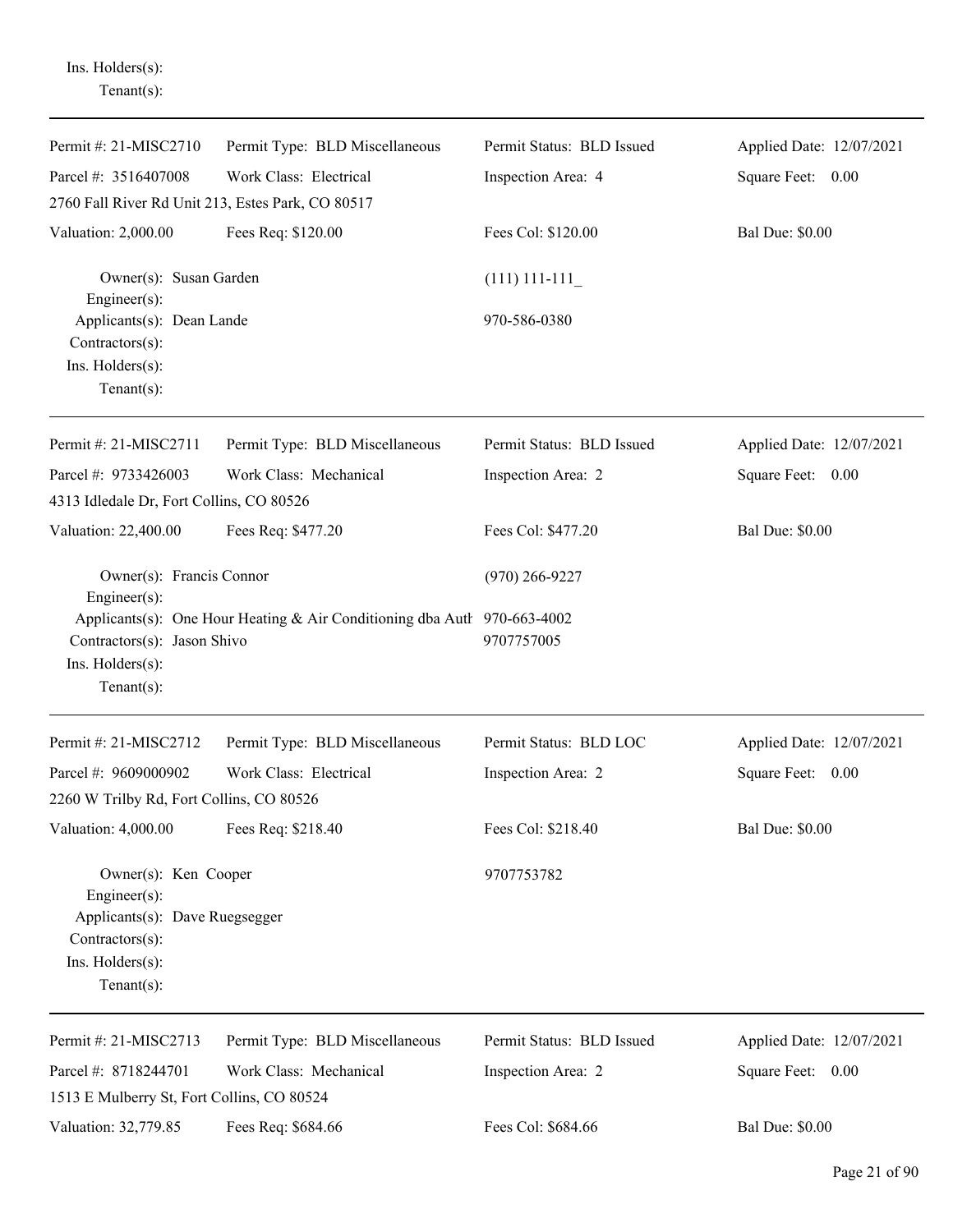| Owner(s): Chris Gottlinger<br>Engineer(s):<br>Applicants(s): Glenn Frank<br>Contractors(s): Glenn Frank<br>Ins. Holders(s):<br>Tenant $(s)$ : | Fun Fortress LLC                                  | $(970)$ 443-2136<br>9703136866<br>970-484-4552<br>970-484-4552 |                          |
|-----------------------------------------------------------------------------------------------------------------------------------------------|---------------------------------------------------|----------------------------------------------------------------|--------------------------|
| Permit #: 21-MISC2714                                                                                                                         | Permit Type: BLD Miscellaneous                    | Permit Status: BLD Issued                                      | Applied Date: 12/07/2021 |
| Parcel #: 8831336045                                                                                                                          | Work Class: Mechanical                            | Inspection Area: 1                                             | Square Feet: 0.00        |
| 1513 Hillside Dr, Fort Collins, CO 80524                                                                                                      |                                                   |                                                                |                          |
| Valuation: 1,549.72                                                                                                                           | Fees Req: \$53.93                                 | Fees Col: \$53.93                                              | <b>Bal Due: \$0.00</b>   |
| Owner(s): Rich Powers<br>Engineer(s):                                                                                                         |                                                   | $(970)$ 493-6731                                               |                          |
| Applicants(s): Poudre Valley Air<br>Contractors(s): Robert Weisser<br>Ins. Holders(s):<br>$Tenant(s)$ :                                       |                                                   | 970-493-2050<br>970-493-2050                                   |                          |
| Permit #: 21-MISC2715                                                                                                                         | Permit Type: BLD Miscellaneous                    | Permit Status: BLD LOC                                         | Applied Date: 12/07/2021 |
| Parcel #: 3410134002                                                                                                                          | Work Class: Electrical                            | Inspection Area: 4                                             | Square Feet: 0.00        |
| 3403 Eaglecliff Circle Dr, Estes Park, CO 80517                                                                                               |                                                   |                                                                |                          |
| Valuation: 1,356.20                                                                                                                           | Fees Req: \$120.00                                | Fees Col: \$120.00                                             | <b>Bal Due: \$0.00</b>   |
| Engineer(s):<br>Applicants(s): Shannon Mclaughlin<br>$Contractors(s)$ :<br>$Ins.$ Holders $(s)$ :<br>Tenant $(s)$ :                           | Owner(s): * Miller Michael R Declaration of Trust | 9706692464                                                     |                          |
| Permit #: 21-MISC2716                                                                                                                         | Permit Type: BLD Miscellaneous                    | Permit Status: BLD Issued                                      | Applied Date: 12/07/2021 |
| Parcel #: 9526400051                                                                                                                          | Work Class: Mechanical                            | Inspection Area: 3                                             | Square Feet: 0.00        |
| 401 W County Road 16, Loveland, CO 80537                                                                                                      |                                                   |                                                                |                          |
| Valuation: 5,800.00                                                                                                                           | Fees Req: \$124.51                                | Fees Col: \$124.51                                             | <b>Bal Due: \$0.00</b>   |
| Owner(s): Marty Bonser<br>Engineer(s):<br>Applicants(s): Zach Parriott                                                                        |                                                   | $(970)$ 218-7227<br>4025172217                                 |                          |
| Contractors(s): Zach Parriott<br>Ins. Holders(s):<br>$Tenant(s)$ :                                                                            |                                                   | 4025172217                                                     |                          |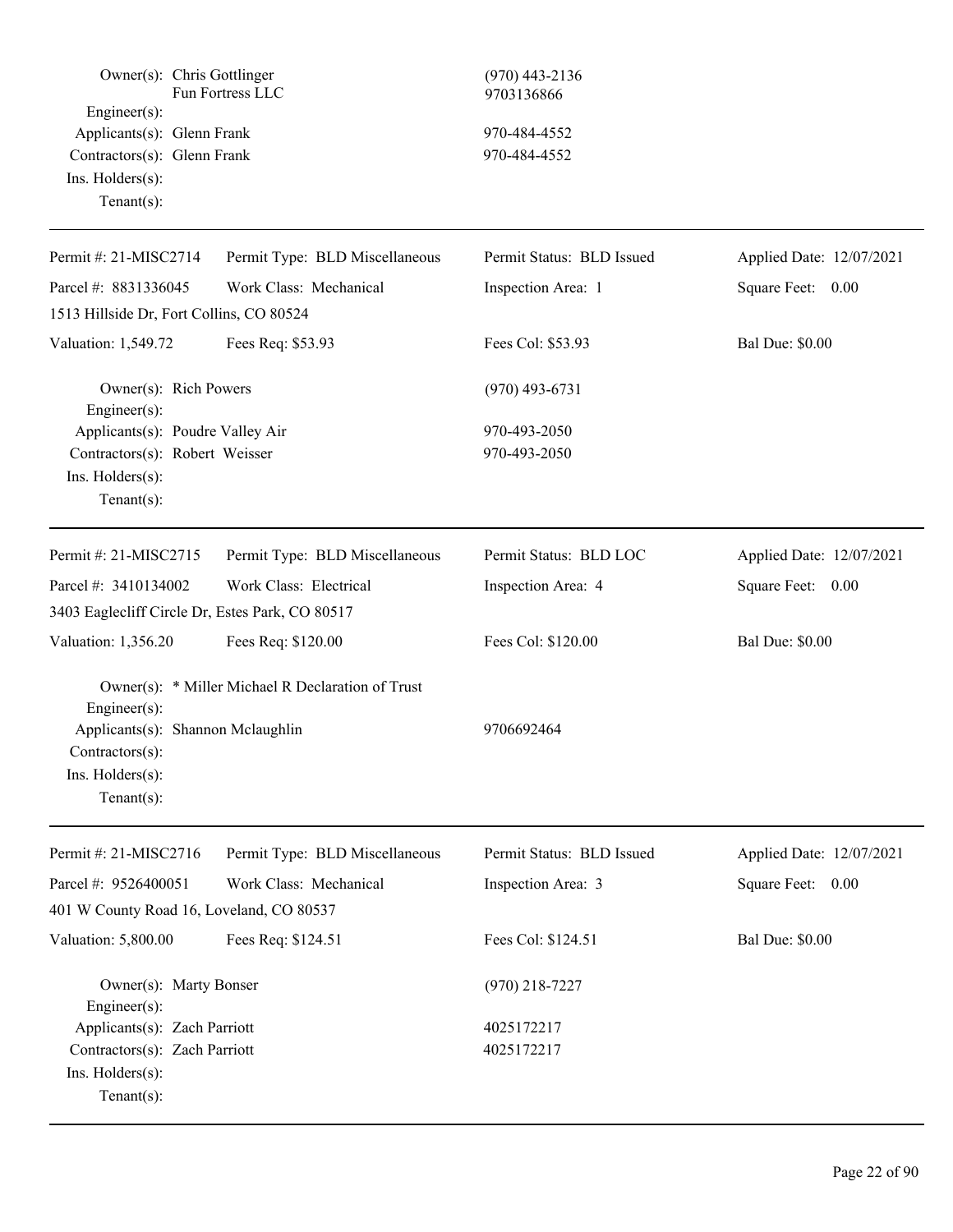| Permit #: 21-MISC2717                                                                                    | Permit Type: BLD Miscellaneous                                      | Permit Status: BLD LOC       | Applied Date: 12/07/2021 |
|----------------------------------------------------------------------------------------------------------|---------------------------------------------------------------------|------------------------------|--------------------------|
| Parcel #: 9625419003                                                                                     | Work Class: Mechanical                                              | Inspection Area: 2           | Square Feet: 0.00        |
| 808 Wisteria Dr, Loveland, CO 80538                                                                      |                                                                     |                              |                          |
| Valuation: 4,258.00                                                                                      | Fees Req: \$103.77                                                  | Fees Col: \$103.77           | <b>Bal Due: \$0.00</b>   |
| Owner(s): Pam Thompson<br>$Engineering(s)$ :                                                             |                                                                     | $(970)$ 481-1476             |                          |
| Applicants(s): Poudre Valley Air<br>Contractors(s): Robert Weisser<br>Ins. Holders(s):<br>Tenant $(s)$ : |                                                                     | 970-493-2050<br>970-493-2050 |                          |
| Permit #: 21-MISC2718                                                                                    | Permit Type: BLD Miscellaneous                                      | Permit Status: BLD Issued    | Applied Date: 12/07/2021 |
| Parcel #: 8631000025<br>4833 N County Road 11c, Loveland, CO 80538                                       | Work Class: Mechanical                                              | Inspection Area: 2           | Square Feet: 0.00        |
| Valuation: 4,000.00                                                                                      | Fees Req: \$143.02                                                  | Fees Col: \$143.02           | <b>Bal Due: \$0.00</b>   |
| Owner(s): Joseph Goode Jr<br>$Engineering(s)$ :                                                          |                                                                     | 7196600841                   |                          |
| Applicants(s): Joseph Goode Jr<br>Contractors(s):<br>Ins. Holders(s):<br>Tenant $(s)$ :                  |                                                                     | 7196600841                   |                          |
| Permit #: 21-MISC2719                                                                                    | Permit Type: BLD Miscellaneous                                      | Permit Status: BLD Issued    | Applied Date: 12/07/2021 |
| Parcel #: 9733118010                                                                                     | Work Class: Gas Fireplace or Stove/Lo; Inspection Area: 2<br>Insert |                              | Square Feet: 0.00        |
| 3714 Platte Dr, Fort Collins, CO 80526                                                                   |                                                                     |                              |                          |
| Valuation: 6,905.26                                                                                      | Fees Req: \$145.26                                                  | Fees Col: \$145.26           | <b>Bal Due: \$0.00</b>   |
| Owner(s): James Schreckengast<br>Engineer $(s)$ :                                                        |                                                                     | 9702174455                   |                          |
| Applicants(s): Chris Tenan<br>Contractors(s): Chris Tenan<br>Ins. Holders(s):<br>Tenant $(s)$ :          |                                                                     | 970-498-9679<br>970-498-9679 |                          |
| Permit #: 21-MISC2720                                                                                    | Permit Type: BLD Miscellaneous                                      | Permit Status: BLD LOC       | Applied Date: 12/07/2021 |
| Parcel #: 4013109070                                                                                     | Work Class: Gas Piping                                              | Inspection Area: 5           | Square Feet: 0.00        |
| 106 Beartrap Rd, Red Feather Lakes, CO 80545                                                             |                                                                     |                              |                          |
| Valuation: 13,268.00                                                                                     | Fees Req: \$350.48                                                  | Fees Col: \$350.48           | <b>Bal Due: \$0.00</b>   |
| Owner(s): Christopher Morse<br>Engineer(s):                                                              |                                                                     | $(231)$ 357-0220             |                          |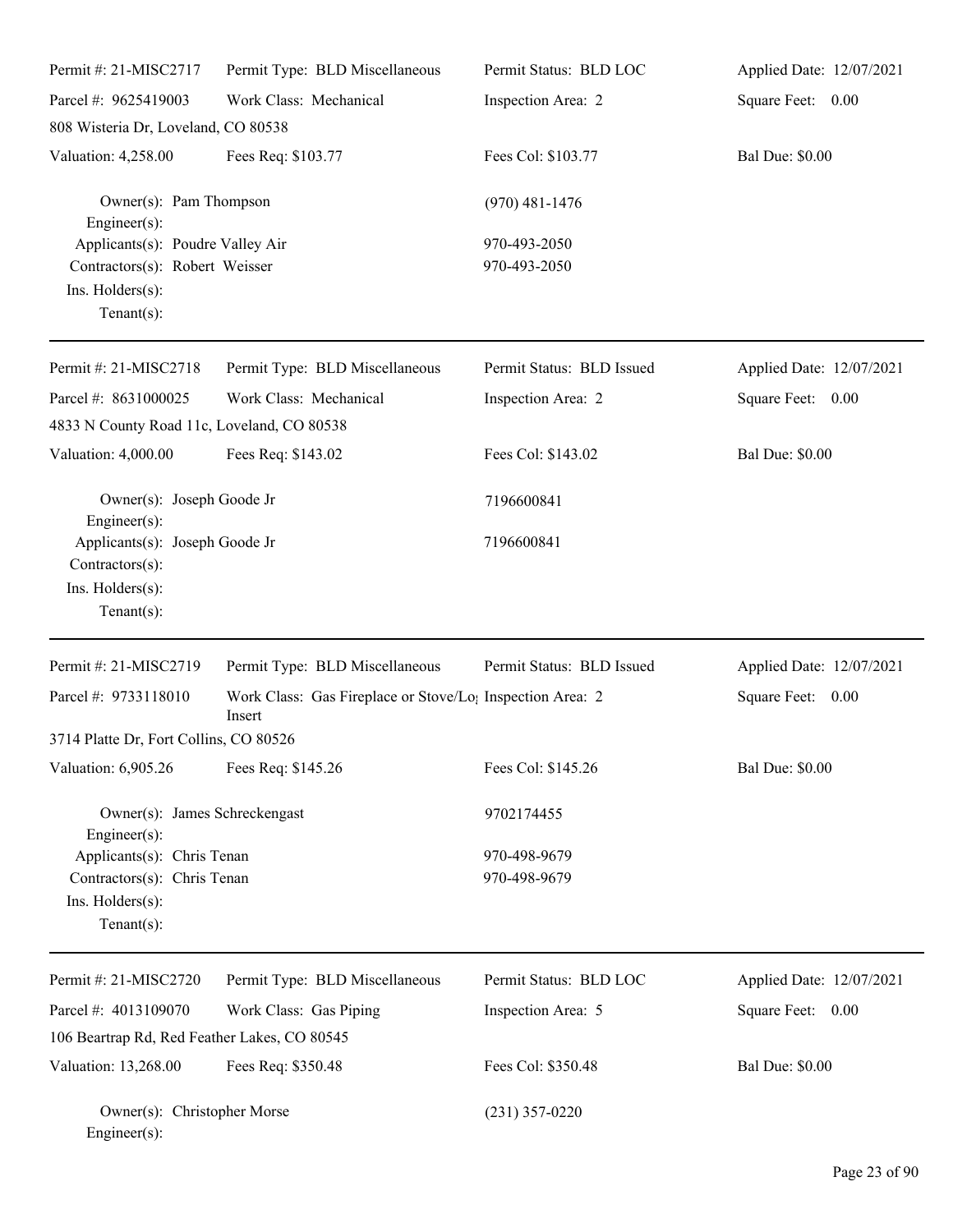| Permit #: 21-MISC2721                                                                                      | Permit Type: BLD Miscellaneous                                      | Permit Status: BLD Issued  | Applied Date: 12/08/2021 |
|------------------------------------------------------------------------------------------------------------|---------------------------------------------------------------------|----------------------------|--------------------------|
| Parcel #: 8707449001                                                                                       | Work Class: Mechanical                                              | Inspection Area: 2         | Square Feet: 0.00        |
| 1941 Heath Pkwy 2, Fort Collins, CO 80524                                                                  |                                                                     |                            |                          |
| Valuation: 20,826.27                                                                                       | Fees Req: \$495.71                                                  | Fees Col: \$495.71         | <b>Bal Due: \$0.00</b>   |
| Owner(s): Republic Services<br>Engineer(s):                                                                |                                                                     | $(970)$ 829-9776           |                          |
| Applicants(s): Glenn Frank                                                                                 |                                                                     | 970-484-4552               |                          |
| Contractors(s): Glenn Frank                                                                                |                                                                     | 970-484-4552               |                          |
| Ins. Holders(s):                                                                                           |                                                                     |                            |                          |
| Tenant $(s)$ :                                                                                             |                                                                     |                            |                          |
| Permit #: 21-MISC2722                                                                                      | Permit Type: BLD Miscellaneous                                      | Permit Status: BLD LOC     | Applied Date: 12/08/2021 |
| Parcel #: 0708000056                                                                                       | Work Class: Gas Fireplace or Stove/Lo; Inspection Area: 2<br>Insert |                            | Square Feet: 0.00        |
| 17756 Laurence Creek Ln, Loveland, CO 80538                                                                |                                                                     |                            |                          |
| Valuation: 5,000.00                                                                                        | Fees Req: \$103.77                                                  | Fees Col: \$103.77         | <b>Bal Due: \$0.00</b>   |
| Owner(s): Alan Franklin<br>Engineer(s):                                                                    |                                                                     | 9702041040                 |                          |
| Applicants(s): Catherina Reynolds<br>Contractors(s): Jeffrey Reynolds<br>Ins. Holders(s):<br>$Tenant(s)$ : |                                                                     | 9702137962<br>970-213-7962 |                          |
| Permit #: 21-MISC2723                                                                                      | Permit Type: BLD Miscellaneous                                      | Permit Status: BLD Issued  | Applied Date: 12/08/2021 |
| Parcel #: 0825300040                                                                                       | Work Class: Plumbing                                                | Inspection Area: 1         | Square Feet: 0.00        |
| 6001 Rist Canyon Rd, Bellvue, CO 80512                                                                     |                                                                     |                            |                          |
| Valuation: 1,771.00                                                                                        | Fees Req: \$53.93                                                   | Fees Col: \$53.93          | <b>Bal Due: \$0.00</b>   |
| Owner(s): Kathryn Beavers<br>Engineer(s):                                                                  |                                                                     | 9705563802                 |                          |
| Applicants(s): Glenn Frank                                                                                 |                                                                     | 970-484-4552               |                          |
| Contractors(s): Glenn Frank<br>Ins. Holders(s):<br>Tenant $(s)$ :                                          |                                                                     | 970-484-4552               |                          |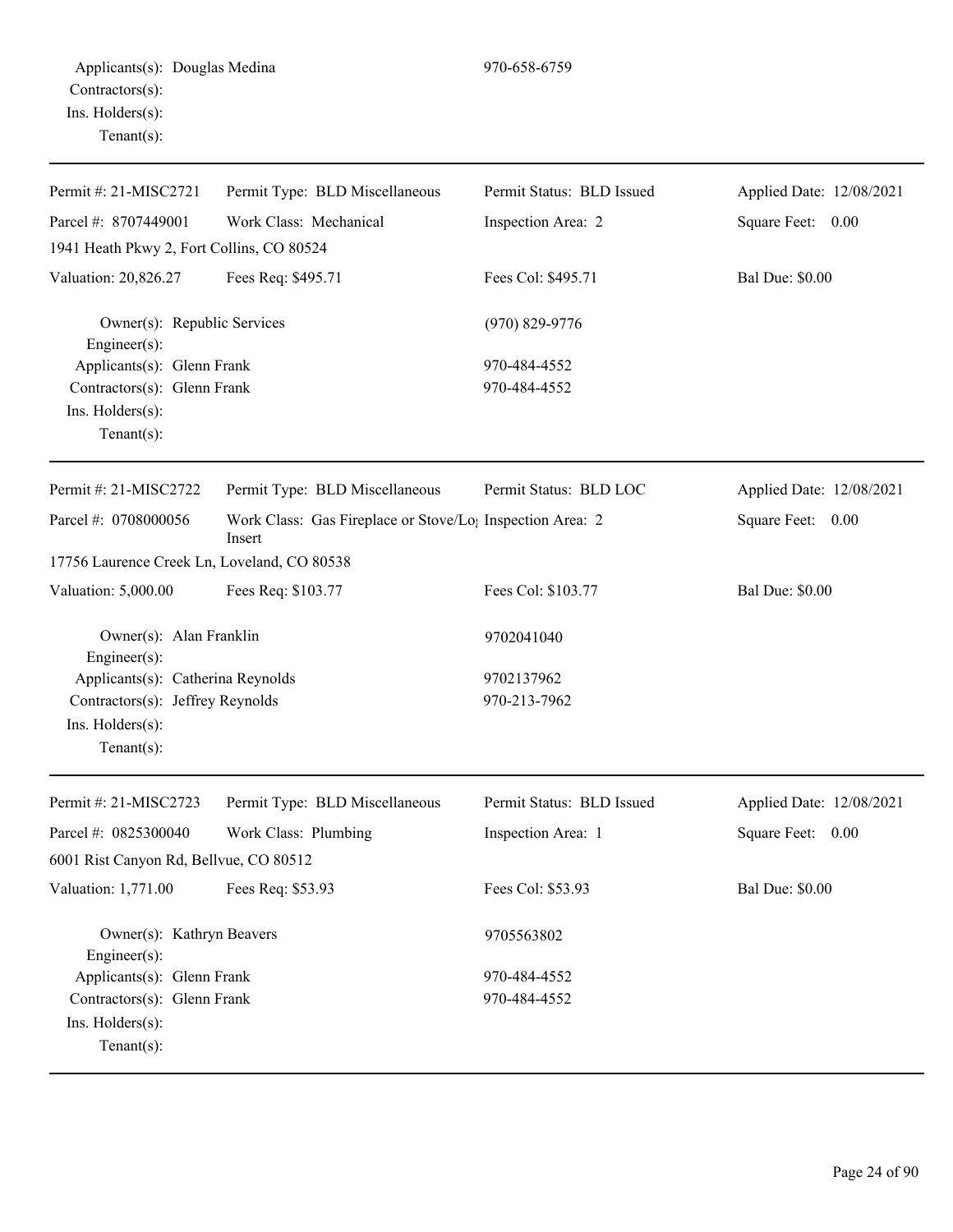| Permit #: 21-MISC2724                                                                                       | Permit Type: BLD Miscellaneous                                      | Permit Status: BLD LOC       | Applied Date: 12/08/2021 |
|-------------------------------------------------------------------------------------------------------------|---------------------------------------------------------------------|------------------------------|--------------------------|
| Parcel #: 0636205033                                                                                        | Work Class: Gas Fireplace or Stove/Lo; Inspection Area: 2<br>Insert |                              | Square Feet: 0.00        |
| 5201 Glade Rd, Loveland, CO 80538                                                                           |                                                                     |                              |                          |
| Valuation: 7,500.00                                                                                         | Fees Req: \$166.00                                                  | Fees Col: \$166.00           | <b>Bal Due: \$0.00</b>   |
| Owner(s): Lawrence Orto<br>$Enginer(s)$ :                                                                   |                                                                     | $(970)$ 663-9178             |                          |
| Applicants(s): Catherina Reynolds<br>Contractors(s): Jeffrey Reynolds<br>Ins. Holders(s):<br>Tenant $(s)$ : |                                                                     | 9702137962<br>970-213-7962   |                          |
| Permit #: 21-MISC2725                                                                                       | Permit Type: BLD Miscellaneous                                      | Permit Status: BLD LOC       | Applied Date: 12/08/2021 |
| Parcel #: 9613305019                                                                                        | Work Class: Mechanical                                              | Inspection Area: 2           | Square Feet: 0.00        |
| 505 Victoria Dr, Fort Collins, CO 80525                                                                     |                                                                     |                              |                          |
| Valuation: 3,155.00                                                                                         | Fees Req: \$83.02                                                   | Fees Col: \$83.02            | <b>Bal Due: \$0.00</b>   |
| Owner(s): Paul Kohler<br>Engineer(s):                                                                       |                                                                     | 9706672755                   |                          |
| Applicants(s): Michael Culp<br>Michael Culp<br>$Contractors(s)$ :<br>Ins. Holders(s):<br>Tenant $(s)$ :     |                                                                     | 970-203-9954<br>970-203-9954 |                          |
| Permit #: 21-MISC2726                                                                                       | Permit Type: BLD Miscellaneous                                      | Permit Status: BLD Issued    | Applied Date: 12/08/2021 |
| Parcel #: 2522100002<br>163 Big Pine Ln, Drake, CO 80515                                                    | Work Class: Mechanical                                              | Inspection Area: 4           | Square Feet:<br>0.00     |
| Valuation: 1,200.00                                                                                         | Fees Req: \$53.93                                                   | Fees Col: \$53.93            | <b>Bal Due: \$0.00</b>   |
| Owner(s): David Bortnem<br>$Engineer(s)$ :                                                                  |                                                                     | 3039026576                   |                          |
| Applicants(s): David Bortnem<br>$Contractors(s)$ :<br>Ins. Holders(s):<br>Tenant $(s)$ :                    |                                                                     | 3039026576                   |                          |
| Permit #: 21-MISC2727                                                                                       | Permit Type: BLD Miscellaneous                                      | Permit Status: BLD LOC       | Applied Date: 12/08/2021 |
| Parcel #: 1436204038                                                                                        | Work Class: Electrical                                              | Inspection Area: 4           | Square Feet: 0.00        |
| 201 Spring Gulch Dr, Lyons, CO 80540                                                                        |                                                                     |                              |                          |
| Valuation: 2,500.00                                                                                         | Fees Req: \$144.00                                                  | Fees Col: \$144.00           | <b>Bal Due: \$0.00</b>   |
| Owner(s): Sue Ann Belmont                                                                                   | Bryan Belmont                                                       | 2067788759                   |                          |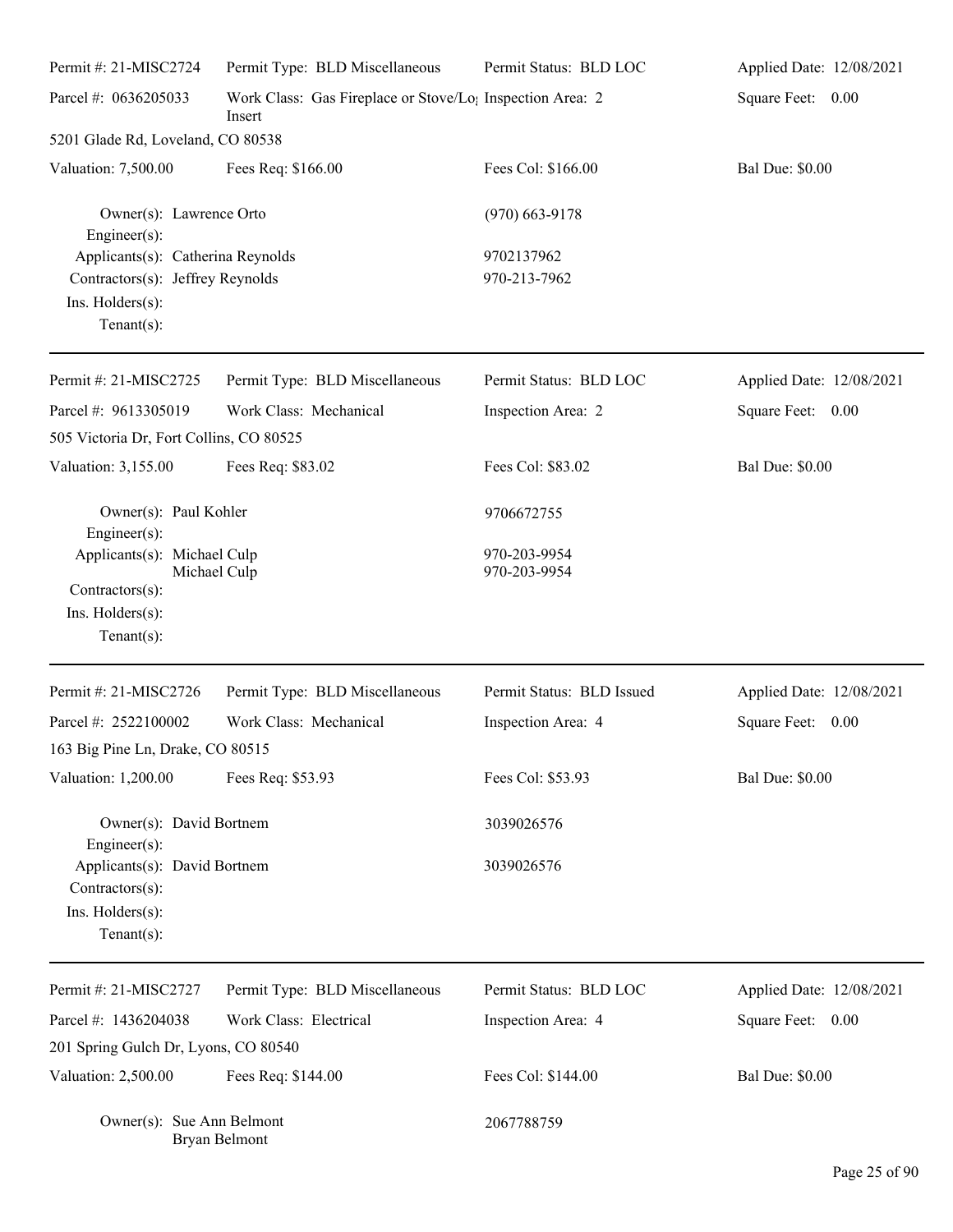Engineer(s): Applicants(s): Leroy Forsgren 3035983719 Contractors(s): Ins. Holders(s): Tenant(s):

| Permit #: 21-MISC2728                                                 | Permit Type: BLD Miscellaneous | Permit Status: BLD Issued | Applied Date: 12/08/2021 |
|-----------------------------------------------------------------------|--------------------------------|---------------------------|--------------------------|
| Parcel #: 9814405023                                                  | Work Class: Mechanical         | Inspection Area: 1        | Square Feet: 0.00        |
| 4953 Eagle Lake Dr, Fort Collins, CO 80524                            |                                |                           |                          |
| Valuation: 14,417.50                                                  | Fees Req: \$311.23             | Fees Col: \$311.23        | <b>Bal Due: \$0.00</b>   |
| Owner(s): Mark Pelloquin<br>Engineer(s):<br>Applicants(s): Ken Bean   | Amy Pelloquin Revocable Trust  | 9703249504<br>5019447448  |                          |
| Contractors(s): Marc Rohloff<br>Ins. Holders(s):<br>$Tenant(s)$ :     |                                | 970-490-1458              |                          |
| Permit #: 21-MISC2729                                                 | Permit Type: BLD Miscellaneous | Permit Status: BLD Issued | Applied Date: 12/08/2021 |
| Parcel #: 8717100021                                                  | Work Class: Re-roof            | Inspection Area: 2        | Square Feet: 0.00        |
| 722 S Summit View Dr, Fort Collins, CO 80524                          |                                |                           |                          |
| Valuation: 25,143.25                                                  | Fees Req: \$560.71             | Fees Col: \$560.71        | <b>Bal Due: \$0.00</b>   |
| Owner(s): Michelle St Peters<br>Engineer $(s)$ :                      |                                | 307-421-8908              |                          |
| Applicants(s): Courtney Stoffel                                       |                                | 970-888-1699              |                          |
| Contractors(s): Courtney Stoffel<br>Ins. Holders(s):<br>$Tenant(s)$ : |                                | 970-888-1699              |                          |
| Permit #: 21-MISC2730                                                 | Permit Type: BLD Miscellaneous | Permit Status: BLD LOC    | Applied Date: 12/08/2021 |
| Parcel #: 8623111043                                                  | Work Class: Mechanical         | Inspection Area: 2        | Square Feet:<br>0.00     |
| 8020 Park Hill Dr, Fort Collins, CO 80528                             |                                |                           |                          |
| Valuation: 14,000.00                                                  | Fees Req: \$350.48             | Fees Col: \$350.48        | <b>Bal Due: \$0.00</b>   |
| Owner(s): Fran Gillis<br>Engineer $(s)$ :                             |                                | 9702252001                |                          |
| Applicants(s): Jim Birdwell                                           |                                | 970-686-6086              |                          |
| Contractors(s): Jim Birdwell                                          |                                | 970-686-6086              |                          |

Ins. Holders(s):

Tenant(s):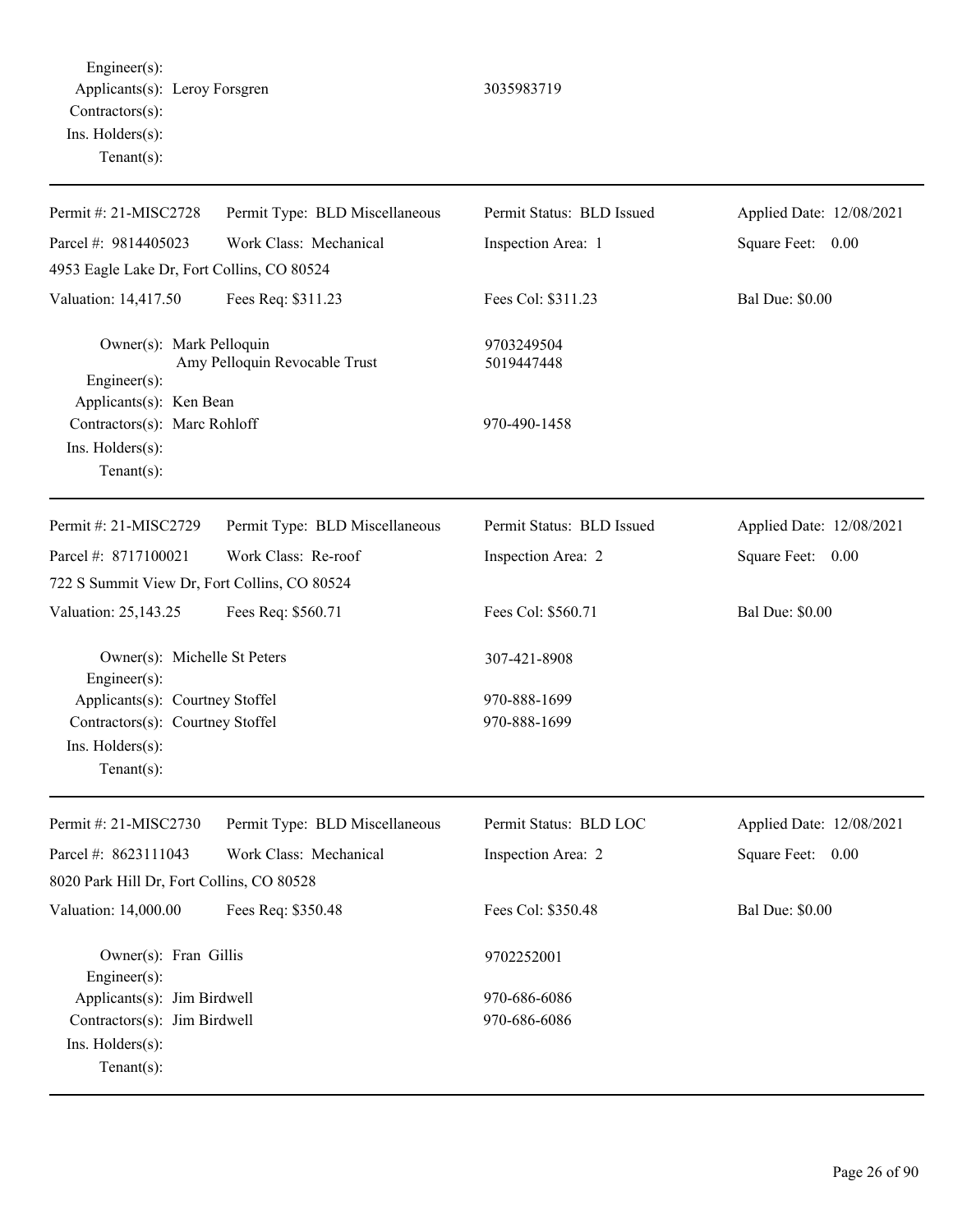| Permit #: 21-MISC2731                                                               | Permit Type: BLD Miscellaneous                          | Permit Status: BLD LOC  | Applied Date: 12/08/2021 |
|-------------------------------------------------------------------------------------|---------------------------------------------------------|-------------------------|--------------------------|
| Parcel #: 0528000947                                                                | Work Class: Electrical                                  | Inspection Area: 3      | Square Feet: 0.00        |
| 2145 Chimney Hollow Rd, Loveland, CO 80537                                          |                                                         |                         |                          |
| Valuation: 5,000.00                                                                 | Fees Req: \$60.00                                       | Fees Col: \$60.00       | <b>Bal Due: \$0.00</b>   |
| $Engineering(s)$ :<br>Applicants(s): Keelan Butler                                  | Owner(s): Windy Gap Firming Project Water Activity Ente | 2088199156              |                          |
| RJ Roos                                                                             |                                                         | 7542240352              |                          |
| Contractors(s):<br>Ins. Holders(s):<br>Tenant $(s)$ :                               |                                                         |                         |                          |
| Permit #: 21-MISC2732                                                               | Permit Type: BLD Miscellaneous                          | Permit Status: BLD LOC  | Applied Date: 12/08/2021 |
| Parcel #: 0528000947                                                                | Work Class: Electrical                                  | Inspection Area: 3      | Square Feet: 0.00        |
| 2145 Chimney Hollow Rd, Loveland, CO 80537                                          |                                                         |                         |                          |
| Valuation: 5,000.00                                                                 | Fees Req: \$60.00                                       | Fees Col: \$60.00       | <b>Bal Due: \$0.00</b>   |
| Owner(s): Keelan Butler<br>$Engineering(s)$ :                                       | Windy Gap Firming Project Water Activity Ente           | 2088199156              |                          |
| Applicants(s): RJ Roos<br>Contractors(s):<br>Ins. Holders(s):<br>Tenant $(s)$ :     |                                                         | 7542240352              |                          |
| Permit #: 21-MISC2733                                                               | Permit Type: BLD Miscellaneous                          | Permit Status: BLD Void | Applied Date: 12/08/2021 |
| Parcel #:                                                                           | Work Class: Demolition                                  | Inspection Area:        | Square Feet:<br>0.00     |
|                                                                                     | 4801 W County Road 38e LOT 12, Fort Collins, CO 80526   |                         |                          |
| Valuation: 1,000.00                                                                 | Fees Req: \$51.64                                       | Fees Col: \$51.64       | <b>Bal Due: \$0.00</b>   |
| Owner(s): Paras Shah<br>$Engineering(s)$ :                                          |                                                         | 7146092836              |                          |
| Applicants(s): Sid Doering<br>Contractors(s):<br>Ins. Holders(s):<br>Tenant $(s)$ : |                                                         | 9705660696              |                          |
| Permit #: 21-MISC2734                                                               | Permit Type: BLD Miscellaneous                          | Permit Status: BLD Void | Applied Date: 12/08/2021 |
| Parcel #:                                                                           | Work Class: Demolition                                  | Inspection Area:        | Square Feet: 0.00        |
|                                                                                     | 4801 W County Road 38e 19, Fort Collins, CO 80526       |                         |                          |
| Valuation: 1,000.00                                                                 | Fees Req: \$51.64                                       | Fees Col: \$51.64       | <b>Bal Due: \$0.00</b>   |
| Owner(s): Paras Shah                                                                |                                                         | 7146092836              |                          |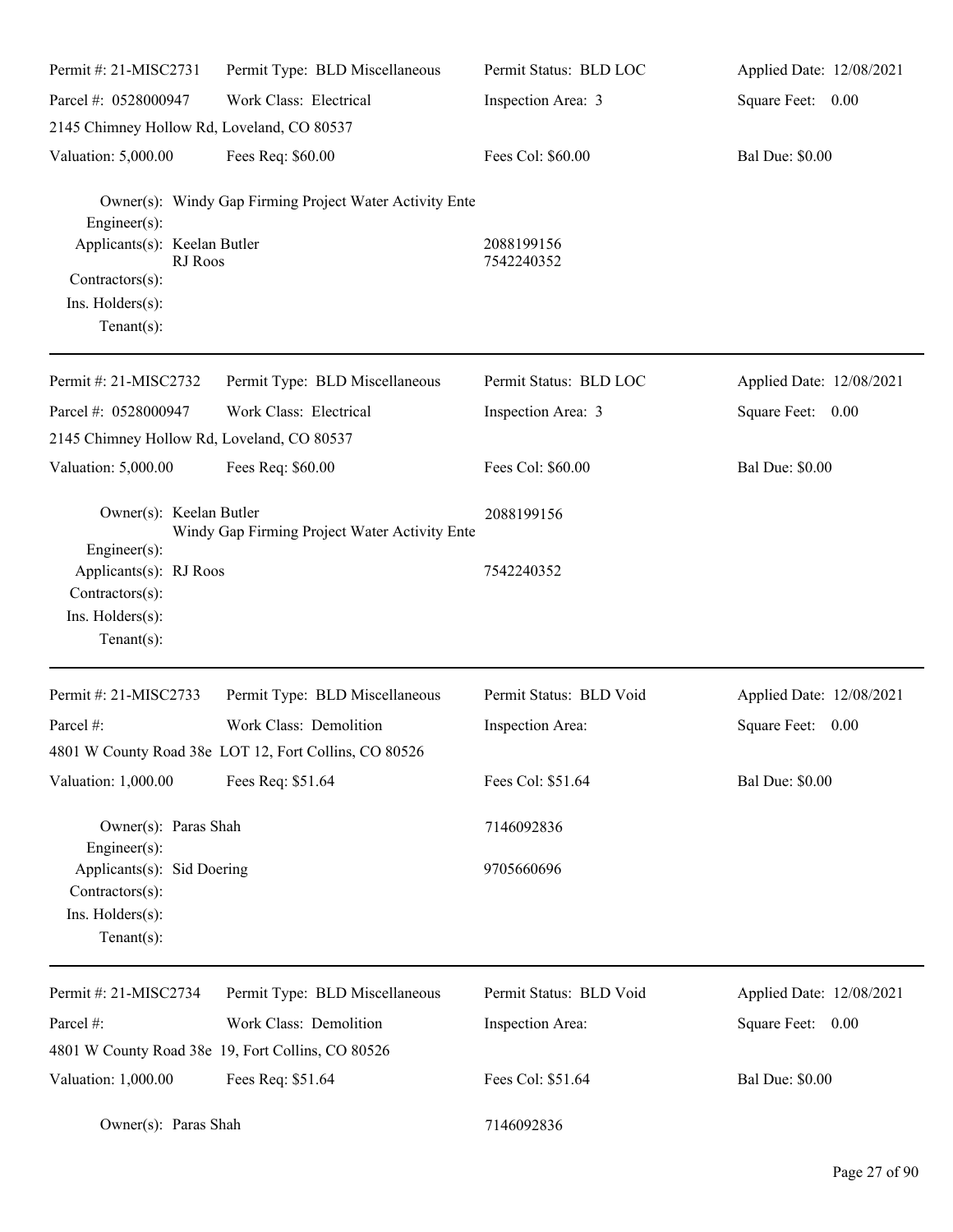Engineer(s): Applicants(s): Sid Doering 9705660696 Contractors(s): Ins. Holders(s): Tenant(s):

| Permit #: 21-MISC2735                                                               | Permit Type: BLD Miscellaneous                        | Permit Status: BLD Void   | Applied Date: 12/08/2021 |
|-------------------------------------------------------------------------------------|-------------------------------------------------------|---------------------------|--------------------------|
| Parcel #:                                                                           | Work Class: Demolition                                | Inspection Area:          | Square Feet: 0.00        |
|                                                                                     | 4801 W County Road 38e LOT 24, Fort Collins, CO 80526 |                           |                          |
| Valuation: 1,000.00                                                                 | Fees Req: \$51.64                                     | Fees Col: \$51.64         | <b>Bal Due: \$0.00</b>   |
| Owner(s): Paras Shah<br>Engineer $(s)$ :                                            |                                                       | 7146092836                |                          |
| Applicants(s): Sid Doering<br>Contractors(s):                                       |                                                       | 9705660696                |                          |
| Ins. Holders(s):<br>Tenant $(s)$ :                                                  |                                                       |                           |                          |
| Permit #: 21-MISC2736                                                               | Permit Type: BLD Miscellaneous                        | Permit Status: BLD Void   | Applied Date: 12/08/2021 |
| Parcel #:                                                                           | Work Class: Demolition                                | Inspection Area:          | Square Feet: 0.00        |
|                                                                                     | 4801 W County Road 38e Lot 26, Fort Collins, CO 80526 |                           |                          |
| Valuation: 1,000.00                                                                 | Fees Req: \$51.64                                     | Fees Col: \$51.64         | <b>Bal Due: \$0.00</b>   |
| Owner(s): Paras Shah<br>$Engineering(s)$ :                                          |                                                       | 7146092836                |                          |
| Applicants(s): Sid Doering<br>Contractors(s):<br>Ins. Holders(s):<br>Tenant $(s)$ : |                                                       | 9705660696                |                          |
| Permit #: 21-MISC2737                                                               | Permit Type: BLD Miscellaneous                        | Permit Status: BLD LOC    | Applied Date: 12/08/2021 |
| Parcel #: 1433300012                                                                | Work Class: Re-roof                                   | Inspection Area: 4        | Square Feet:<br>0.00     |
| 83 Deer Hollow Ct, Lyons, CO 80540                                                  |                                                       |                           |                          |
| Valuation: 6,600.00                                                                 | Fees Req: \$185.90                                    | Fees Col: \$185.90        | <b>Bal Due: \$0.00</b>   |
| Owner(s): Serena Jura<br>$Engineering(s)$ :                                         |                                                       | $(941)$ 705-5417          |                          |
| Applicants(s): Anchor Roofing LLC                                                   |                                                       | 9706926037                |                          |
| Contractors(s): Jeramiah Larsen<br>Ins. Holders(s):<br>Tenant $(s)$ :               |                                                       | 9706660321                |                          |
| Permit #: 21-MISC2738                                                               | Permit Type: BLD Miscellaneous                        | Permit Status: BLD Issued | Applied Date: 12/09/2021 |
| Parcel #: 0601105192                                                                | Work Class: Mechanical                                | Inspection Area: 2        | Square Feet: 0.00        |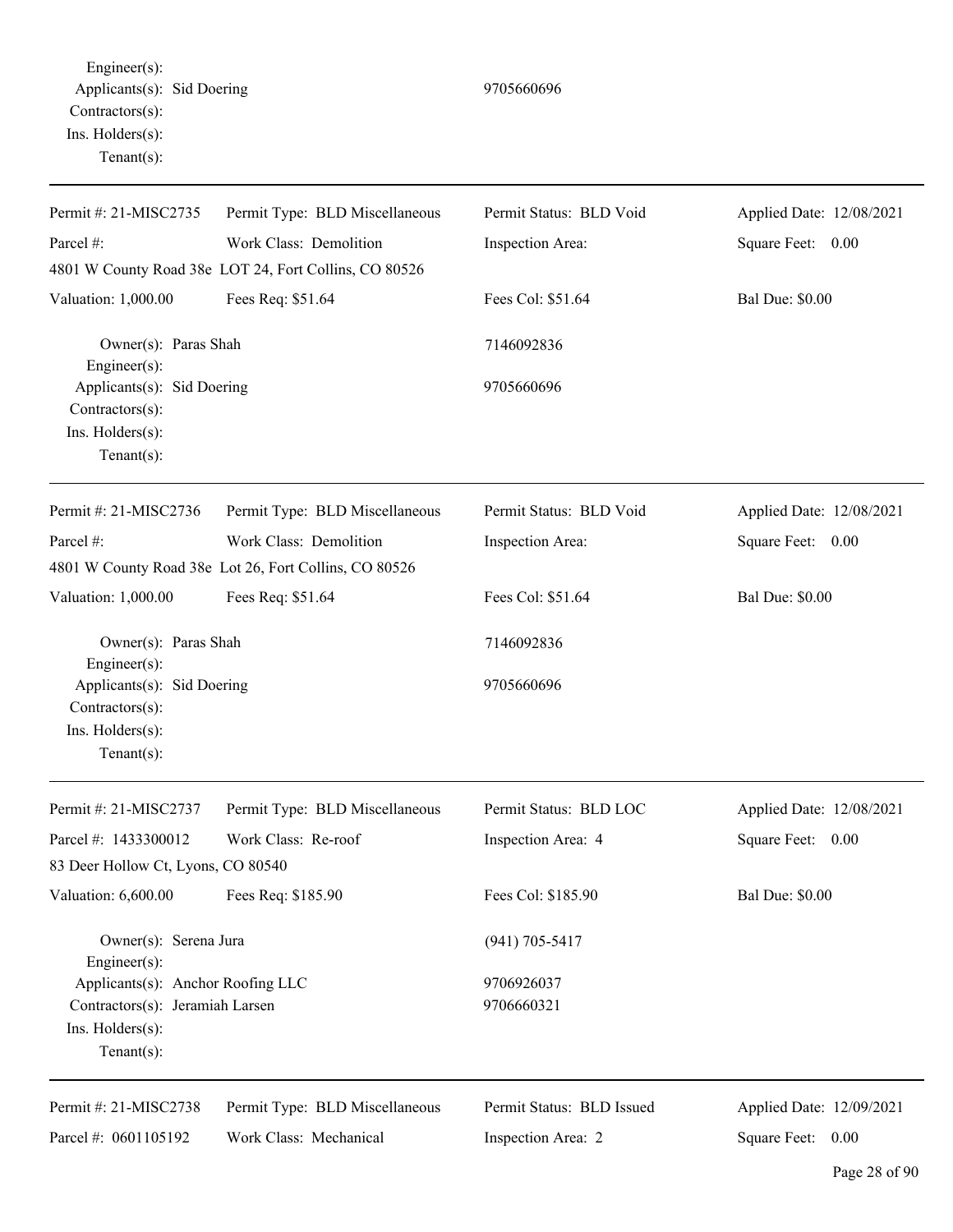| Valuation: 4,753.00          | Fees Req: \$103.77   | Fees Col: \$103.77 | <b>Bal Due: \$0.00</b> |
|------------------------------|----------------------|--------------------|------------------------|
|                              | Owner(s): Lee Backes | $(970)$ 776-6957   |                        |
| Engineer $(s)$ :             |                      |                    |                        |
| Applicants(s): Tim Swan      |                      | 970-215-5870       |                        |
| Contractors $(s)$ : Tim Swan |                      | 970-215-5870       |                        |
| $Ins.$ Holders $(s)$ :       |                      |                    |                        |
| Tenant $(s)$ :               |                      |                    |                        |

| Permit #: $21-MISC2739$                     | Permit Type: BLD Miscellaneous | Permit Status: BLD Void | Applied Date: 12/09/2021 |
|---------------------------------------------|--------------------------------|-------------------------|--------------------------|
| Parcel #: $0601105239$                      | Work Class: Mechanical         | Inspection Area: 2      | Square Feet:<br>0.00     |
| 4909 Sandstone Dr, Fort Collins, CO 80526   |                                |                         |                          |
| Valuation: 5,500.00                         | Fees Req: \$124.51             | Fees Col: \$124.51      | <b>Bal Due: \$0.00</b>   |
| Owner(s): Khaled Ksaibati                   |                                | $(307) 760 - 2555$      |                          |
| Engineer $(s)$ :<br>Applicants(s): Tim Swan |                                | 970-215-5870            |                          |
| Contractors(s): Tim Swan                    |                                | 970-215-5870            |                          |
| $Ins.$ Holders $(s)$ :                      |                                |                         |                          |
| $Tenant(s)$ :                               |                                |                         |                          |
| Permit #: $21-MISC2740$                     | Permit Type: BLD Miscellaneous | Permit Status: BLD LOC  | Applied Date: 12/09/2021 |
| Parcel #: $0623205001$                      | Work Class: Boiler             | Inspection Area: 2      | Square Feet:<br>0.00     |

| $1$ and $\pi$ . $00\angle 3\angle 03001$ | WUIN CIASS. DUIITI                                                         | IIBPQUIOII AIGA. 2 | $\mathcal{Q}$ qualte Fect. $\mathcal{Q}$ . $\mathcal{Q}$ |
|------------------------------------------|----------------------------------------------------------------------------|--------------------|----------------------------------------------------------|
| 8021 Thistle Ct, Loveland, CO 80538      |                                                                            |                    |                                                          |
| Valuation: 20,000.00                     | Fees Req: \$414.96                                                         | Fees Col: \$414.96 | <b>Bal Due: \$0.00</b>                                   |
|                                          | Owner(s): James Street                                                     | $(970)$ 481-8176   |                                                          |
| $Engineering(s)$ :                       |                                                                            |                    |                                                          |
|                                          | Applicants(s): One Hour Heating & Air Conditioning dba Autl $970-663-4002$ |                    |                                                          |
| Contractors $(s)$ : Jason Shivo          |                                                                            | 9707757005         |                                                          |
| $Ins.$ Holders $(s)$ :                   |                                                                            |                    |                                                          |
| Tenant(s):                               |                                                                            |                    |                                                          |
|                                          |                                                                            |                    |                                                          |

| Permit #: $21-MISC2741$                       | Permit Type: BLD Miscellaneous | Permit Status: BLD Issued | Applied Date: 12/09/2021 |
|-----------------------------------------------|--------------------------------|---------------------------|--------------------------|
| Parcel #: $8622320018$                        | Work Class: Plumbing           | Inspection Area: 2        | Square Feet:<br>0.00     |
| 8312 Medicine Bow Cir, Fort Collins, CO 80528 |                                |                           |                          |
| Valuation: 6,061.00                           | Fees Req: \$145.26             | Fees Col: \$145.26        | <b>Bal Due: \$0.00</b>   |
| Owner(s): Garrett Burton                      |                                | $(970)$ 494-7632          |                          |
| Engineer $(s)$ :                              |                                |                           |                          |
| Applicants(s): Mike Ducett                    |                                | 970-484-4841              |                          |
| Contractors(s): Mike Ducett                   |                                | 970-484-4841              |                          |
| $Ins.$ Holders $(s)$ :                        |                                |                           |                          |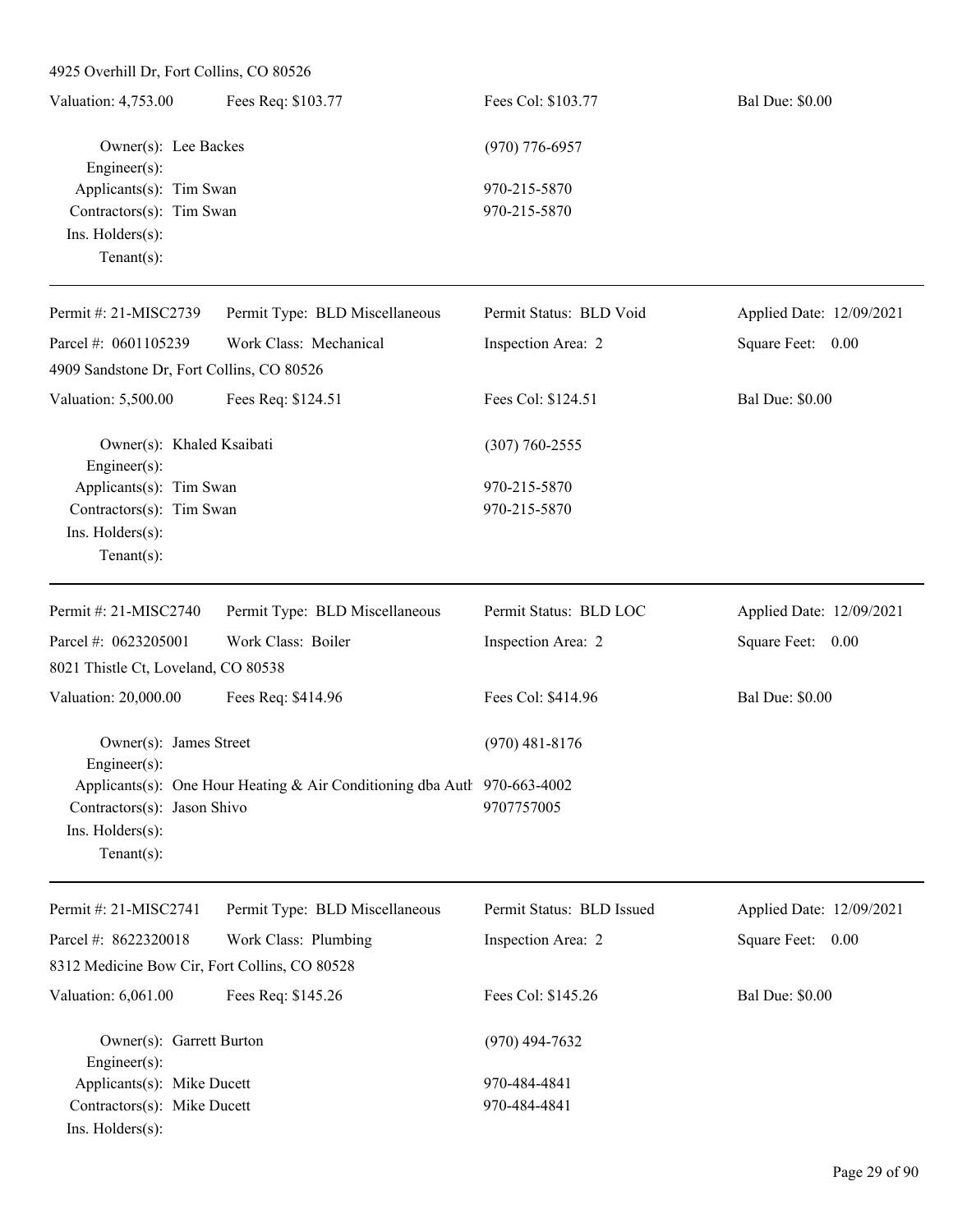| Permit #: 21-MISC2742                                                                    | Permit Type: BLD Miscellaneous | Permit Status: BLD Issued | Applied Date: 12/09/2021 |
|------------------------------------------------------------------------------------------|--------------------------------|---------------------------|--------------------------|
| Parcel #: 1428314038                                                                     | Work Class: Gas Piping         | Inspection Area: 4        | Square Feet: 0.00        |
| 80 Lookout Dr, Lyons, CO 80540                                                           |                                |                           |                          |
| Valuation: 500.00                                                                        | Fees Req: \$105.57             | Fees Col: \$105.57        | <b>Bal Due: \$0.00</b>   |
| Owner(s): Evan Gaertner<br>Engineer $(s)$ :                                              |                                | 8045439182                |                          |
| Applicants(s): Leroy Forsgren<br>Contractors(s):<br>Ins. Holders(s):<br>Tenant $(s)$ :   |                                | 3035983719                |                          |
| Permit #: 21-MISC2743                                                                    | Permit Type: BLD Miscellaneous | Permit Status: BLD LOC    | Applied Date: 12/09/2021 |
| Parcel #: 9704410027                                                                     | Work Class: Mechanical         | Inspection Area: 1        | Square Feet: 0.00        |
| 2117 Stonecrest Dr, Fort Collins, CO 80521                                               |                                |                           |                          |
| Valuation: 9,649.00                                                                      | Fees Req: \$207.50             | Fees Col: \$207.50        | <b>Bal Due: \$0.00</b>   |
| Owner(s): Mary Ann Moore<br>Engineer $(s)$ :                                             |                                | 970-221-3698              |                          |
| Applicants(s): Mike Ducett                                                               |                                | 970-484-4841              |                          |
| Contractors(s): Mike Ducett                                                              |                                | 970-484-4841              |                          |
| Ins. Holders(s):<br>$Tenant(s)$ :                                                        |                                |                           |                          |
| Permit #: 21-MISC2744                                                                    | Permit Type: BLD Miscellaneous | Permit Status: BLD Void   | Applied Date: 12/09/2021 |
| Parcel #:                                                                                | Work Class: Re-roof            | Inspection Area:          | Square Feet:<br>0.00     |
| 2211 W Mulberry St 97, Fort Collins, CO 80521                                            |                                |                           |                          |
| Valuation: 13,432.02                                                                     | Fees Req: \$325.68             | Fees Col: \$325.68        | <b>Bal Due: \$0.00</b>   |
| Owner(s): Deb Marsden<br>$Engineering(s)$ :                                              |                                | $(970)$ 227-5413          |                          |
| Applicants(s): Courtney Stoffel<br>Contractors(s):<br>Ins. Holders(s):<br>Tenant $(s)$ : |                                | 970-888-1699              |                          |
| Permit #: 21-MISC2745                                                                    | Permit Type: BLD Miscellaneous | Permit Status: BLD LOC    | Applied Date: 12/09/2021 |
| Parcel #: 0601105132                                                                     | Work Class: Mechanical         | Inspection Area: 2        | Square Feet: 0.00        |
| 4912 Overhill Dr, Fort Collins, CO 80526                                                 |                                |                           |                          |
| Valuation: 8,497.50                                                                      | Fees Req: \$186.75             | Fees Col: \$186.75        | <b>Bal Due: \$0.00</b>   |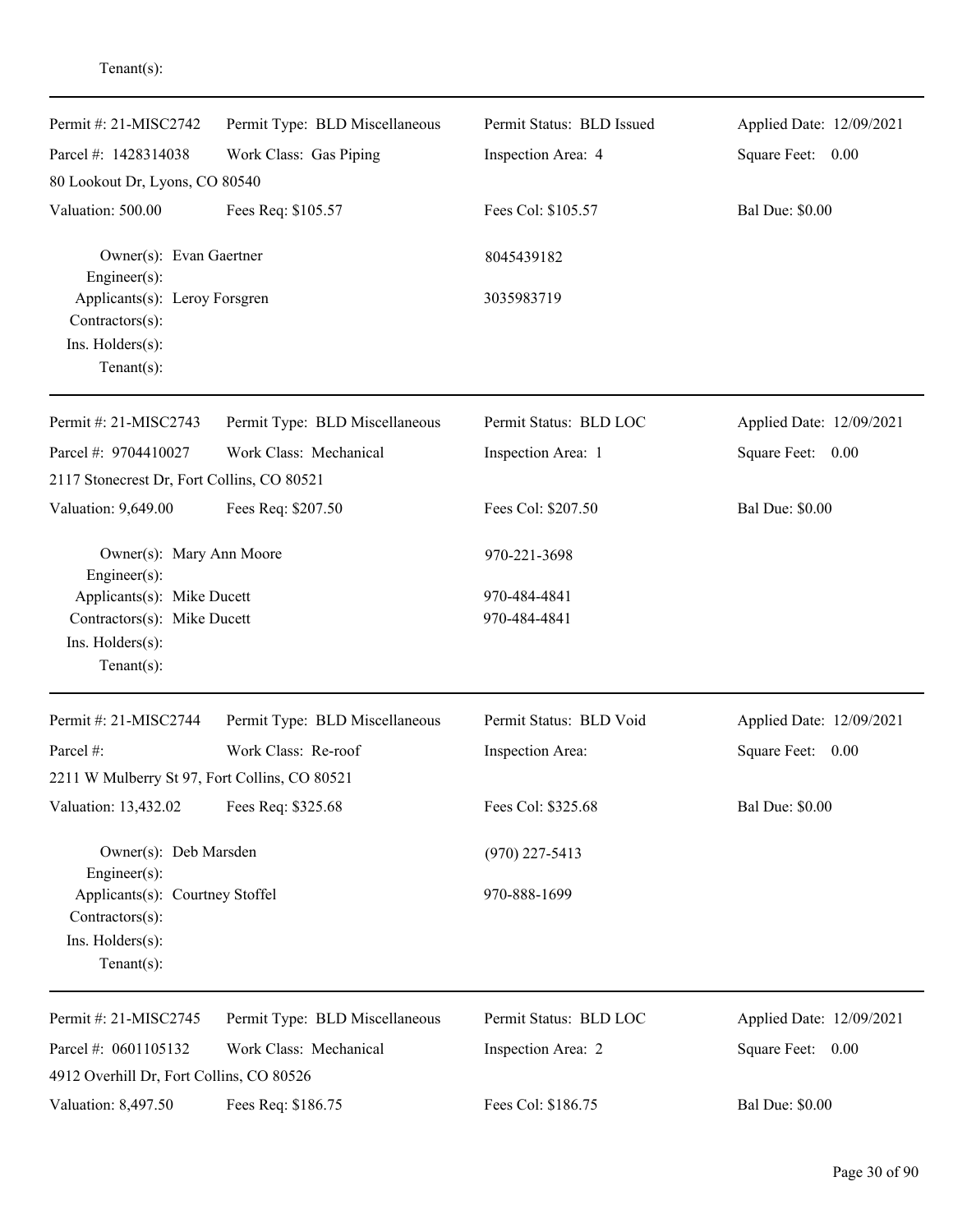Owner(s): Jon Limbird (678) 451-3528 Engineer(s): Applicants(s): Tim Swan 970-215-5870 Contractors(s): Tim Swan 970-215-5870 Ins. Holders(s): Tenant(s):

| Permit Type: BLD Miscellaneous                      | Permit Status: BLD LOC       | Applied Date: 12/09/2021 |
|-----------------------------------------------------|------------------------------|--------------------------|
|                                                     |                              |                          |
| Work Class: Mechanical                              | Inspection Area: 3           | Square Feet: 0.00        |
| 2236 Saddle Notch Rd, Loveland, CO 80537            |                              |                          |
| Fees Req: \$103.77                                  | Fees Col: \$103.77           | <b>Bal Due: \$0.00</b>   |
| Owner(s): Robert Buehler                            | $(210)$ 823-1723             |                          |
| Applicants(s): Tim Swan<br>Contractors(s): Tim Swan | 970-215-5870<br>970-215-5870 |                          |
| Permit Type: BLD Miscellaneous                      | Permit Status: BLD Issued    | Applied Date: 12/09/2021 |
| Work Class: Mechanical                              | Inspection Area: 4           | Square Feet: 0.00        |
| 1271 Range View Rd, Estes Park, CO 80517            |                              |                          |
| Fees Req: \$145.26                                  | Fees Col: \$145.26           | <b>Bal Due: \$0.00</b>   |
| Owner(s): Cindy Peterson                            | $(308)$ 384-1172             |                          |
| Applicants(s): Gary Lee<br>Contractors(s): Gary Lee | 970-586-1085<br>970-586-1085 |                          |
| Permit Type: BLD Miscellaneous                      | Permit Status: BLD Void      | Applied Date: 12/09/2021 |
| Work Class: Demolition                              | Inspection Area:             | Square Feet: 0.00        |
| Fees Req: \$51.64                                   | Fees Col: \$51.64            | <b>Bal Due: \$0.00</b>   |
| Owner(s): Sarah Shielke                             | $(720) 883 - 2936$           |                          |
| Applicants(s): Geraldine Anderson<br>Sasha Buanteo  | $(720)$ 653-1064             |                          |
|                                                     |                              |                          |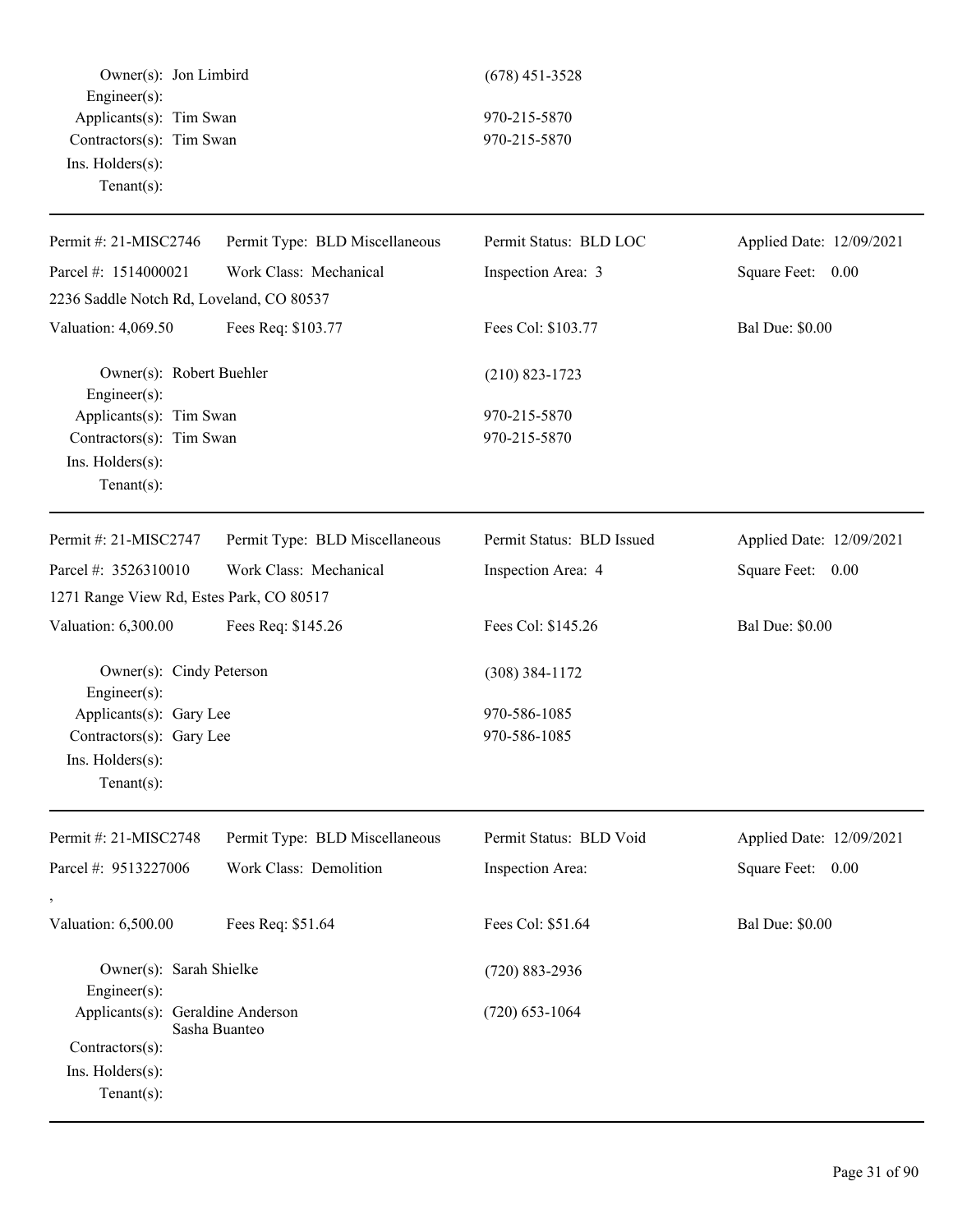| Permit #: 21-MISC2749                                                                                               | Permit Type: BLD Miscellaneous | Permit Status: BLD Issued    | Applied Date: 12/09/2021 |
|---------------------------------------------------------------------------------------------------------------------|--------------------------------|------------------------------|--------------------------|
| Parcel #: 9836118009                                                                                                | Work Class: Mechanical         | Inspection Area: 1           | Square Feet: 0.00        |
| 800 E Ridgecrest Rd, Fort Collins, CO 80524                                                                         |                                |                              |                          |
| Valuation: 10,020.00                                                                                                | Fees Req: \$228.24             | Fees Col: \$228.24           | <b>Bal Due: \$0.00</b>   |
| Owner(s): Ryan Miller<br>$Engineering(s)$ :                                                                         |                                | $(970)$ 494-7632             |                          |
| Applicants(s): Mike Ducett<br>Contractors(s): Mike Ducett<br>Ins. Holders(s):<br>Tenant $(s)$ :                     |                                | 970-484-4841<br>970-484-4841 |                          |
| Permit #: 21-MISC2750                                                                                               | Permit Type: BLD Miscellaneous | Permit Status: BLD Issued    | Applied Date: 12/10/2021 |
| Parcel #: 1432109090<br>119 Apache, Lyons, CO 80540                                                                 | Work Class: Re-roof            | Inspection Area: 4           | Square Feet: 0.00        |
| Valuation: 14,523.00                                                                                                | Fees Req: \$346.11             | Fees Col: \$346.11           | <b>Bal Due: \$0.00</b>   |
| Owner(s): Ryan Sievers<br>$Engineering(s)$ :                                                                        |                                | $(720)$ 217-9621             |                          |
| Applicants(s): William Goldsberry Jr<br>Contractors(s): William Goldsberry Jr<br>Ins. Holders(s):<br>Tenant $(s)$ : |                                | 970-593-3080<br>970-593-3080 |                          |
| Permit #: 21-MISC2751                                                                                               | Permit Type: BLD Miscellaneous | Permit Status: BLD Issued    | Applied Date: 12/10/2021 |
| Parcel #: 8715000005                                                                                                | Work Class: Re-roof            | Inspection Area: 2           | Square Feet: 0.00        |
| 875 Sunchase Dr, Fort Collins, CO 80524                                                                             |                                |                              |                          |
| Valuation: 10,950.00 Fees Req: \$267.56                                                                             |                                | Fees Col: \$267.56           | <b>Bal Due: \$0.00</b>   |
| Owner(s): Karen Brown<br>$Engineering(s)$ :                                                                         |                                | $(970)$ 443-9540             |                          |
| Applicants(s): Robert Gazaway<br>Contractors(s): Robert Gazaway<br>Ins. Holders(s):<br>Tenant $(s)$ :               |                                | 970-324-9895<br>970-324-9895 |                          |
| Permit #: 21-MISC2752                                                                                               | Permit Type: BLD Miscellaneous | Permit Status: BLD Issued    | Applied Date: 12/10/2021 |
| Parcel #: 1436204038                                                                                                | Work Class: Gas Piping         | Inspection Area: 4           | Square Feet: 0.00        |
| 201 Spring Gulch Dr, Lyons, CO 80540                                                                                |                                |                              |                          |
| Valuation: 500.00                                                                                                   | Fees Req: \$113.93             | Fees Col: \$113.93           | <b>Bal Due: \$0.00</b>   |
| Owner(s): Sue Ann Belmont<br>$Engineering(s)$ :                                                                     |                                | 2067788759                   |                          |
| Applicants(s): Leroy Forsgren                                                                                       |                                | 3035983719                   |                          |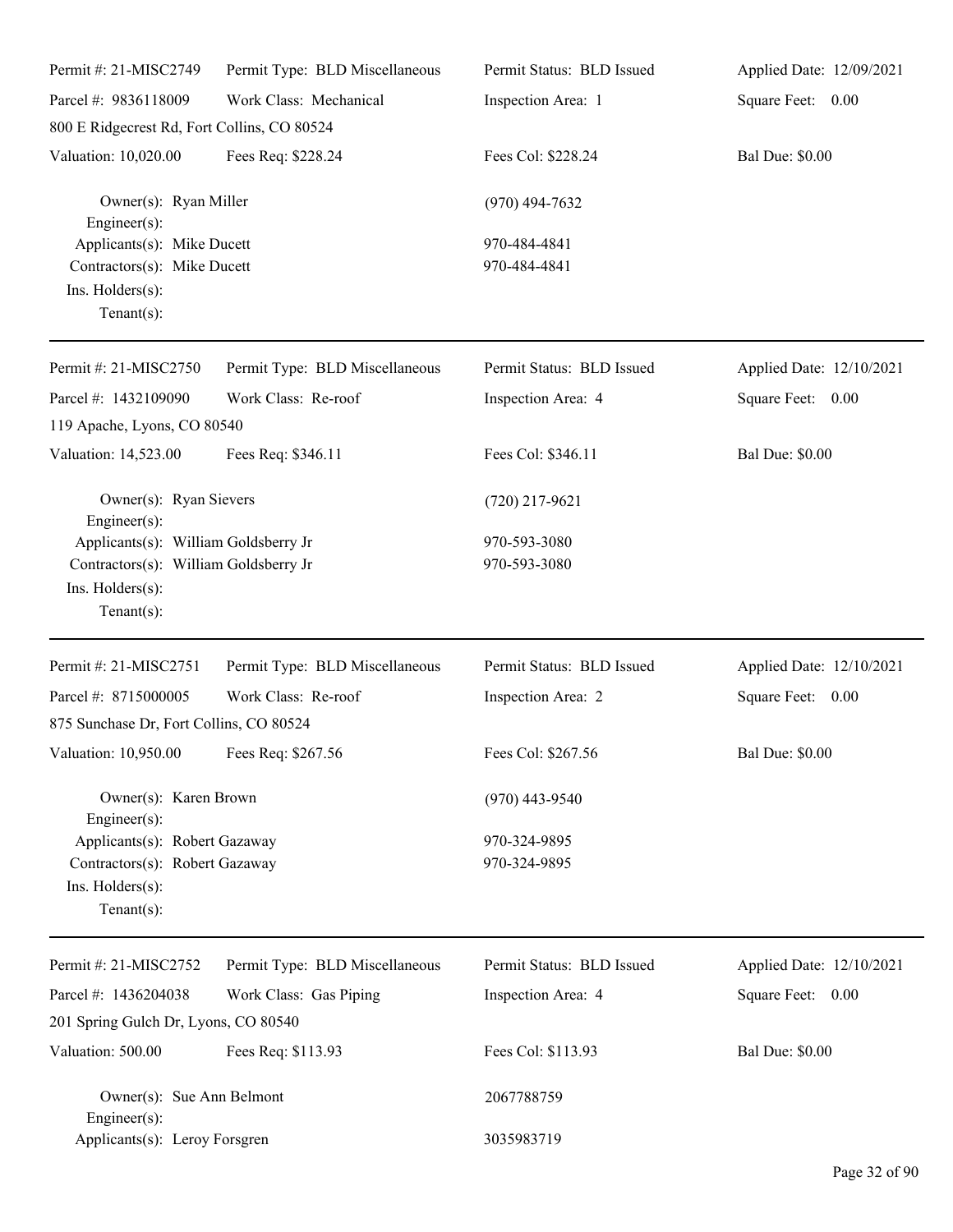Contractors(s): Ins. Holders(s): Tenant(s):

| Permit #: 21-MISC2753                                                                           | Permit Type: BLD Miscellaneous                                                  | Permit Status: BLD Issued    | Applied Date: 12/10/2021 |
|-------------------------------------------------------------------------------------------------|---------------------------------------------------------------------------------|------------------------------|--------------------------|
| Parcel #: 9536311024                                                                            | Work Class: Gas Piping                                                          | Inspection Area: 3           | Square Feet: 0.00        |
| 3715 Valley View Ct, Loveland, CO 80537                                                         |                                                                                 |                              |                          |
| Valuation: 1,000.00                                                                             | Fees Req: \$53.93                                                               | Fees Col: \$53.93            | <b>Bal Due: \$0.00</b>   |
| Owner(s): Travis Olson<br>Engineer(s):                                                          |                                                                                 | 3034576992                   |                          |
| Applicants(s): Travis Olson<br>Contractors(s):<br>Ins. Holders(s):<br>$Tenant(s)$ :             |                                                                                 | 3034576992                   |                          |
| Permit #: 21-MISC2754                                                                           | Permit Type: BLD Miscellaneous                                                  | Permit Status: BLD Issued    | Applied Date: 12/10/2021 |
| Parcel #: 9536311024<br>3716 Valley View Ct, Loveland, CO 80537                                 | Work Class: Mechanical                                                          | Inspection Area: 3           | Square Feet: 0.00        |
| Valuation: 2,500.00                                                                             | Fees Req: \$62.27                                                               | Fees Col: \$62.27            | <b>Bal Due: \$0.00</b>   |
| Owner(s): Travis Olson<br>Engineer(s):                                                          |                                                                                 | 3034576992                   |                          |
| Applicants(s): Travis Olson<br>Contractors(s):<br>Ins. Holders(s):<br>$Tenant(s)$ :             |                                                                                 | 3034576992                   |                          |
| Permit #: 21-MISC2755                                                                           | Permit Type: BLD Miscellaneous                                                  | Permit Status: BLD LOC       | Applied Date: 12/10/2021 |
| Parcel #: 8706205038<br>1228 Forest Hills Ln, Fort Collins, CO 80524                            | Work Class: Mechanical                                                          | Inspection Area: 1           | Square Feet: 0.00        |
| Valuation: 15,150.00                                                                            | Fees Req: \$331.97                                                              | Fees Col: \$331.97           | <b>Bal Due: \$0.00</b>   |
| Owner(s): Gail Maloney<br>$Engineering(s)$ :                                                    |                                                                                 | 3033243325                   |                          |
| Applicants(s): Mike Ducett<br>Contractors(s): Mike Ducett<br>Ins. Holders(s):<br>Tenant $(s)$ : |                                                                                 | 970-484-4841<br>970-484-4841 |                          |
| Permit #: 21-MISC2756                                                                           | Permit Type: BLD Miscellaneous                                                  | Permit Status: BLD LOC       | Applied Date: 12/10/2021 |
| Parcel #: 2926207024                                                                            | Work Class: Gas Fireplace or Stove/Lo <sub>1</sub> Inspection Area: 5<br>Insert |                              | Square Feet: 0.00        |
| 285 Guardian Peak Dr, Livermore, CO 80536                                                       |                                                                                 |                              |                          |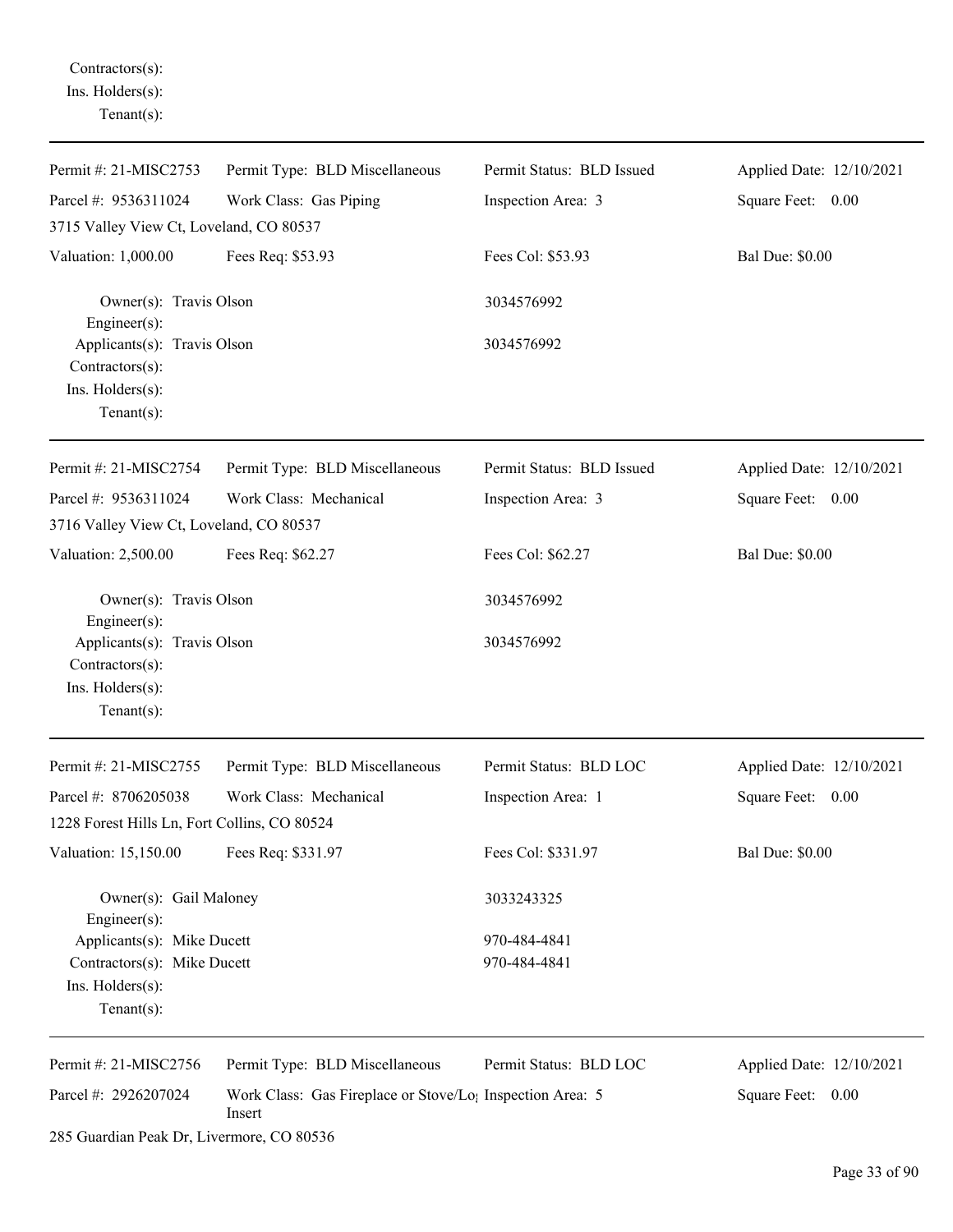| Valuation: 6,000.00                                                                                 | Fees Req: \$124.51             | Fees Col: \$124.51        | <b>Bal Due: \$0.00</b>   |
|-----------------------------------------------------------------------------------------------------|--------------------------------|---------------------------|--------------------------|
| Owner(s): Jim McCarthy<br>$Engineering(s)$ :                                                        |                                | 3039461994                |                          |
| Applicants(s): Larry James<br>Contractors(s):<br>Ins. Holders(s):<br>Tenant $(s)$ :                 |                                | 307-745-4488              |                          |
| Permit #: 21-MISC2757                                                                               | Permit Type: BLD Miscellaneous | Permit Status: BLD Issued | Applied Date: 12/12/2021 |
| Parcel #: 0423000006                                                                                | Work Class: Re-roof            | Inspection Area: 3        | Square Feet: 0.00        |
| 603 S County Road 27e, Berthoud, CO 80513                                                           |                                |                           |                          |
| Valuation: 49,905.00                                                                                | Fees Req: \$935.14             | Fees Col: \$935.14        | <b>Bal Due: \$0.00</b>   |
| Owner(s): Robin Klover<br>$Engineering(s)$ :                                                        |                                | 7202014727                |                          |
| Applicants(s): Craig Schultz<br>Contractors(s): Craig Schultz<br>Ins. Holders(s):<br>Tenant $(s)$ : |                                | 9702863014<br>9702863014  |                          |
| Permit #: 21-MISC2758                                                                               | Permit Type: BLD Miscellaneous | Permit Status: BLD Issued | Applied Date: 12/12/2021 |
| Parcel #: 9517100027                                                                                | Work Class: Electrical         | Inspection Area: 3        | Square Feet: 0.00        |
| 1212 Butte Rd 62, Loveland, CO 80537                                                                |                                |                           |                          |
| Valuation: 1,500.00                                                                                 | Fees Req: \$120.00             | Fees Col: \$120.00        | <b>Bal Due: \$0.00</b>   |
| Owner(s): Michael Bappe<br>$Enginer(s)$ :                                                           |                                | 9706673113                |                          |
| Applicants(s): Phaaron Riall<br>Contractors(s):<br>Ins. Holders(s):<br>Tenant $(s)$ :               |                                | 9703089969                |                          |
| Permit #: 21-MISC2759                                                                               | Permit Type: BLD Miscellaneous | Permit Status: BLD Issued | Applied Date: 12/12/2021 |
| Parcel #: 9517100027                                                                                | Work Class: Electrical         | Inspection Area: 3        | Square Feet: 0.00        |
| 1212 Butte Rd 61, Loveland, CO 80537                                                                |                                |                           |                          |
| Valuation: 1,500.00                                                                                 | Fees Req: \$120.00             | Fees Col: \$120.00        | <b>Bal Due: \$0.00</b>   |
| Owner(s): Michael Bappe<br>$Engineering(s)$ :<br>Applicants(s): Phaaron Riall                       |                                | 9706673113<br>9703089969  |                          |
| Contractors(s):<br>Ins. Holders(s):<br>Tenant $(s)$ :                                               |                                |                           |                          |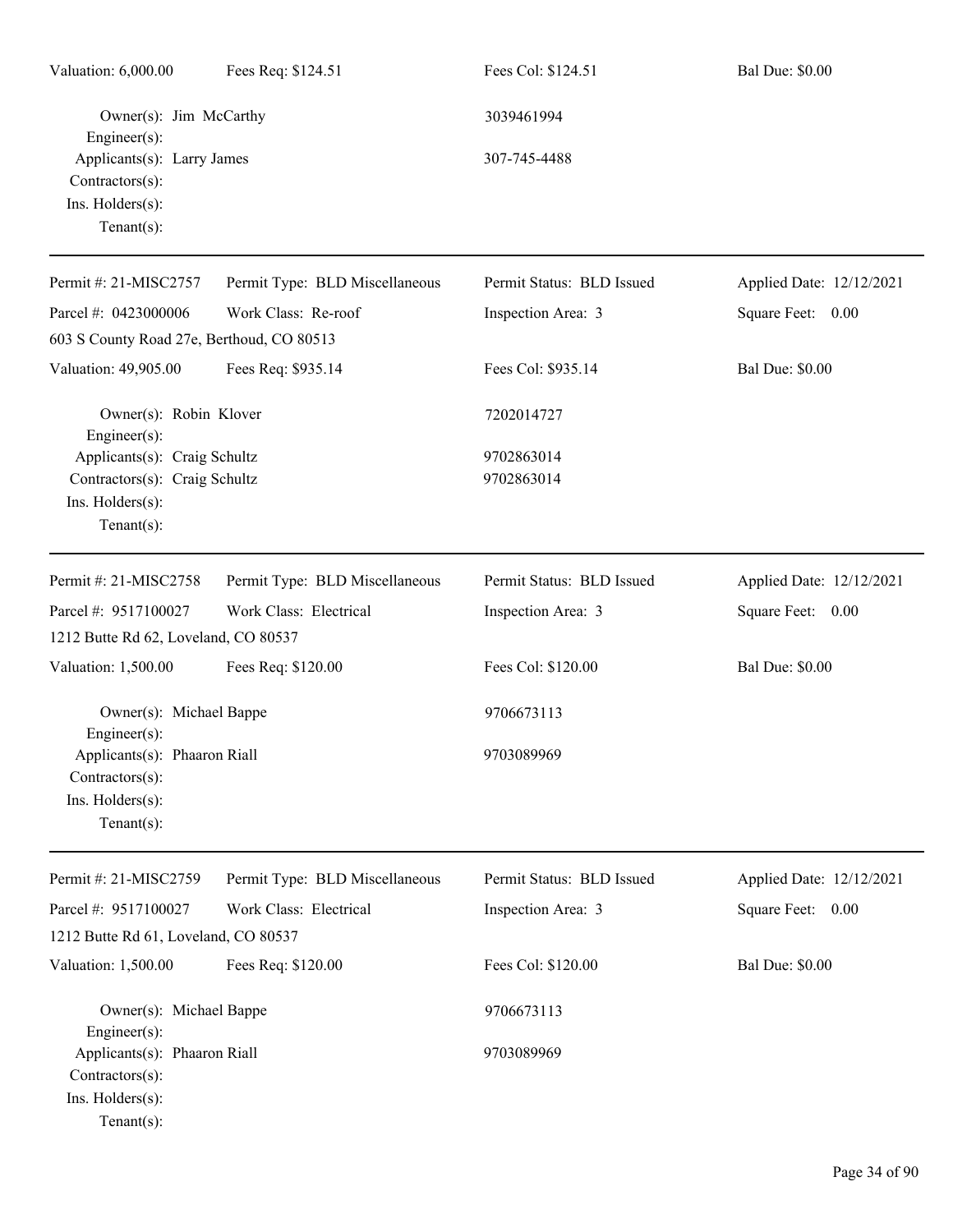| Permit #: 21-MISC2760                                                                                | Permit Type: BLD Miscellaneous | Permit Status: BLD LOC       | Applied Date: 12/12/2021 |
|------------------------------------------------------------------------------------------------------|--------------------------------|------------------------------|--------------------------|
| Parcel #: 9517100027                                                                                 | Work Class: Electrical         | Inspection Area: 3           | Square Feet: 0.00        |
| 1212 Butte Rd 52, Loveland, CO 80537                                                                 |                                |                              |                          |
| Valuation: 1,500.00                                                                                  | Fees Req: \$120.00             | Fees Col: \$120.00           | <b>Bal Due: \$0.00</b>   |
| Owner(s): Michael Bappe<br>Engineer(s):                                                              |                                | 9706673113                   |                          |
| Applicants(s): Phaaron Riall<br>Contractors(s):<br>Ins. Holders(s):<br>Tenant $(s)$ :                |                                | 9703089969                   |                          |
|                                                                                                      |                                |                              |                          |
| Permit #: 21-MISC2761                                                                                | Permit Type: BLD Miscellaneous | Permit Status: BLD Issued    | Applied Date: 12/12/2021 |
| Parcel #: 3007406067                                                                                 | Work Class: Electrical         | Inspection Area: 5           | Square Feet: 0.00        |
| 472 Ute Ct, Red Feather Lakes, CO 80545                                                              |                                |                              |                          |
| Valuation: 2,000.00                                                                                  | Fees Req: \$120.00             | Fees Col: \$120.00           | <b>Bal Due: \$0.00</b>   |
| Owner(s): James Goar                                                                                 |                                | 3035144775                   |                          |
| Engineer(s):<br>Applicants(s): Phaaron Riall<br>Contractors(s):<br>Ins. Holders(s):<br>$Tenant(s)$ : |                                | 9703089969                   |                          |
| Permit #: 21-MISC2762                                                                                | Permit Type: BLD Miscellaneous | Permit Status: BLD LOC       | Applied Date: 12/13/2021 |
| Parcel #: 9604205010                                                                                 | Work Class: Mechanical         | Inspection Area: 2           | Square Feet: 0.00        |
| 2715 High Plains Ct, Fort Collins, CO 80526                                                          |                                |                              |                          |
| Valuation: 15,766.00                                                                                 | Fees Req: \$391.97             | Fees Col: \$391.97           | <b>Bal Due: \$0.00</b>   |
| Owner(s): Mark Branson<br>Engineer(s):                                                               |                                | 970-493-4644                 |                          |
| Applicants(s): Mike Ducett<br>Contractors(s): Mike Ducett<br>Ins. Holders(s):<br>Tenant $(s)$ :      |                                | 970-484-4841<br>970-484-4841 |                          |
| Permit #: 21-MISC2763                                                                                | Permit Type: BLD Miscellaneous | Permit Status: BLD Issued    | Applied Date: 12/13/2021 |
| Parcel #: 9825314045                                                                                 | Work Class: Mechanical         | Inspection Area: 1           | Square Feet: 0.00        |
| 2825 Terry Lake Rd, Fort Collins, CO 80524                                                           |                                |                              |                          |
| Valuation: 23,475.00                                                                                 | Fees Req: \$557.94             | Fees Col: \$557.94           | <b>Bal Due: \$0.00</b>   |
| Owner(s): John Carlisle<br>Engineer(s):                                                              |                                | 970-494-7632                 |                          |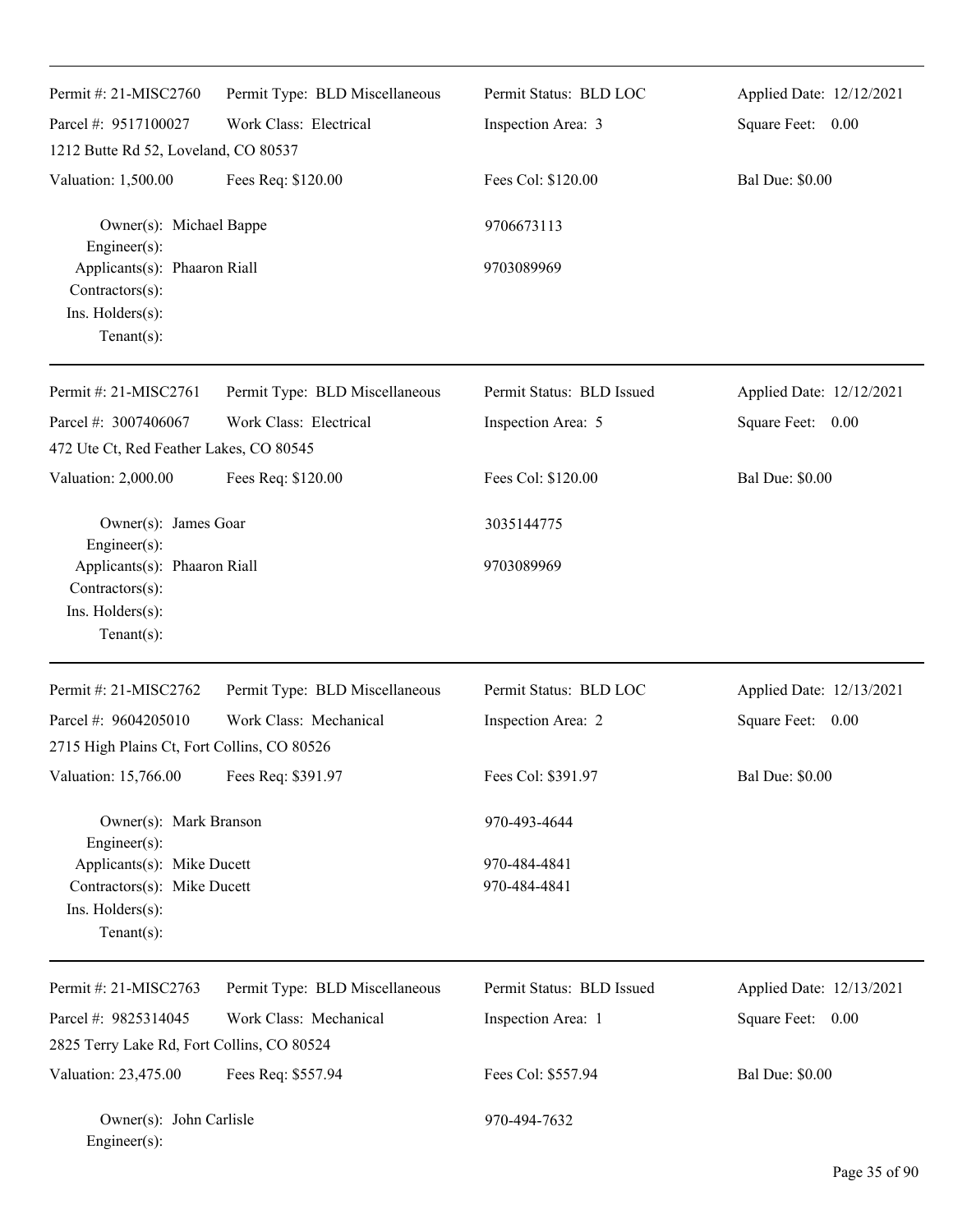| Permit #: 21-MISC2764                                                                                             | Permit Type: BLD Miscellaneous                  | Permit Status: BLD Issued    | Applied Date: 12/13/2021 |
|-------------------------------------------------------------------------------------------------------------------|-------------------------------------------------|------------------------------|--------------------------|
| Parcel #: 8932000012                                                                                              | Work Class: Gas Piping                          | Inspection Area: 1           | Square Feet: 0.00        |
| 7725 Windwood Ln, Wellington, CO 80549                                                                            |                                                 |                              |                          |
| Valuation: 1,485.00                                                                                               | Fees Req: \$53.93                               | Fees Col: \$53.93            | <b>Bal Due: \$0.00</b>   |
| Owner(s): Rodney Smith<br>Engineer(s):                                                                            |                                                 | $(970)$ 217-8882             |                          |
| Applicants(s): Pauls Plumbing And Heating<br>Contractors(s): Paul Kisselbach<br>Ins. Holders(s):<br>$Tenant(s)$ : |                                                 | 9706696555<br>9702277718     |                          |
| Permit #: 21-MISC2765                                                                                             | Permit Type: BLD Miscellaneous                  | Permit Status: BLD Issued    | Applied Date: 12/13/2021 |
| Parcel #: 8808105009                                                                                              | Work Class: Mechanical                          | Inspection Area: 1           | Square Feet: 0.00        |
|                                                                                                                   | 6509 Cottonwood Shores Dr, Wellington, CO 80549 |                              |                          |
| Valuation: 2,503.00                                                                                               | Fees Req: \$62.27                               | Fees Col: \$62.27            | <b>Bal Due: \$0.00</b>   |
| Owner(s): Tim Kerbs<br>Engineer(s):                                                                               |                                                 | 9704437285                   |                          |
| Applicants(s): Northern Colorado Air Inc<br>Contractors(s): Jeff Richard<br>Ins. Holders(s):<br>$Tenant(s)$ :     |                                                 | 970-223-8873<br>970-223-8873 |                          |
| Permit #: 21-MISC2766                                                                                             | Permit Type: BLD Miscellaneous                  | Permit Status: BLD Issued    | Applied Date: 12/13/2021 |
| Parcel #: 9836406002                                                                                              | Work Class: Mechanical                          | Inspection Area: 1           | Square Feet: 0.00        |
| 2106 Westview Rd, Fort Collins, CO 80524                                                                          |                                                 |                              |                          |
| Valuation: 6,865.00                                                                                               | Fees Req: \$145.26                              | Fees Col: \$145.26           | <b>Bal Due: \$0.00</b>   |
| Owner(s): Susan Kraft<br>Engineer(s):                                                                             |                                                 | 9703917027                   |                          |
| Applicants(s): Northern Colorado Air Inc<br>Contractors(s): Jeff Richard<br>Ins. Holders(s):<br>$Tenant(s)$ :     |                                                 | 970-223-8873<br>970-223-8873 |                          |
| Permit #: 21-MISC2767                                                                                             | Permit Type: BLD Miscellaneous                  | Permit Status: BLD Issued    | Applied Date: 12/13/2021 |
| Parcel #: 9428205012                                                                                              | Work Class: Electrical                          | Inspection Area: 3           | Square Feet: 0.00        |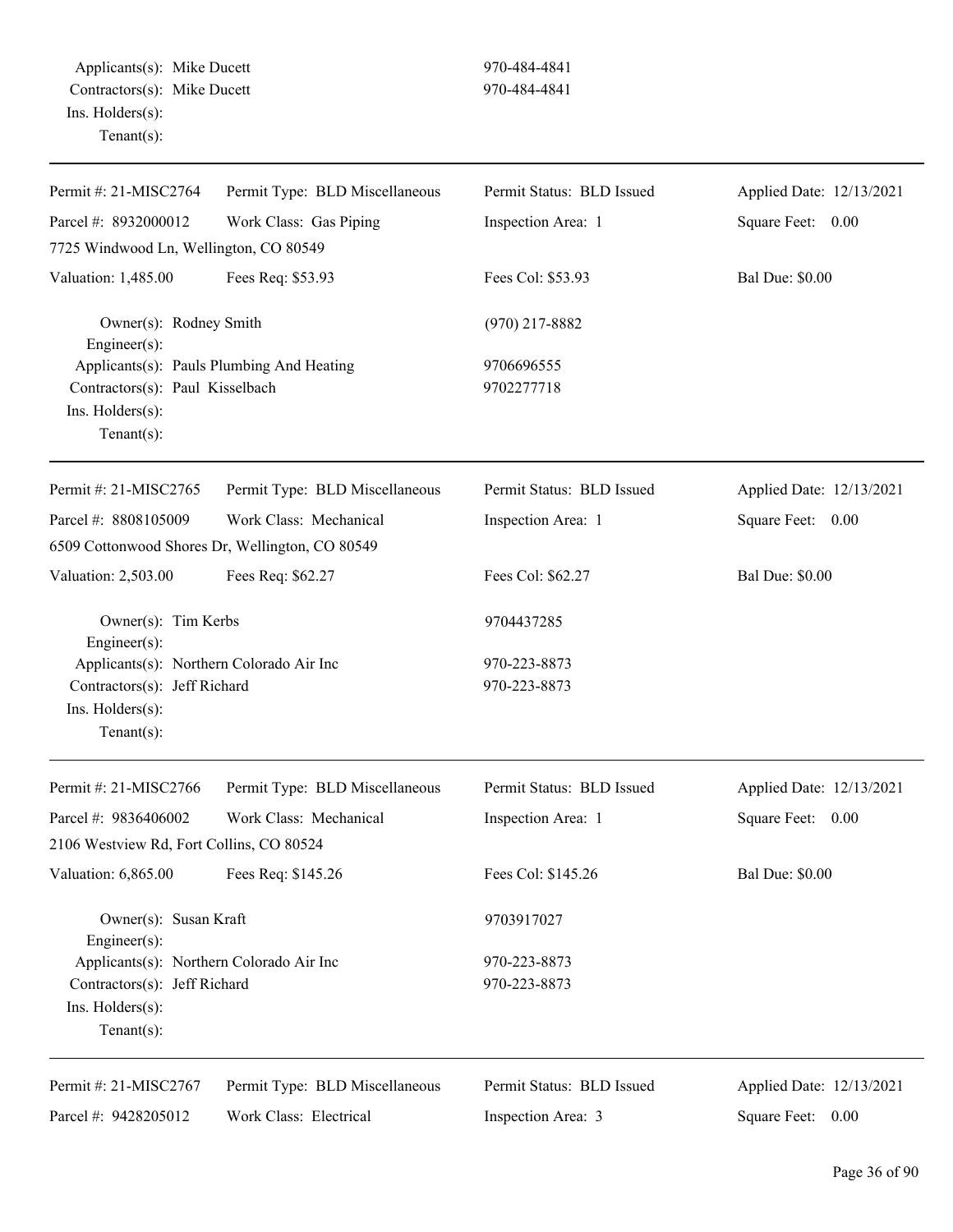| 2601 Martingale Dr, Berthoud, CO 80513                                                    |                                                                     |                              |                          |
|-------------------------------------------------------------------------------------------|---------------------------------------------------------------------|------------------------------|--------------------------|
| Valuation: 500.00                                                                         | Fees Req: \$120.00                                                  | Fees Col: \$120.00           | <b>Bal Due: \$0.00</b>   |
| Owner(s): Scott Kapala                                                                    |                                                                     | 3038452159                   |                          |
| Engineer(s):<br>Applicants(s): Scott Kapala<br>Contractors(s):<br>Ins. $H$ olders $(s)$ : |                                                                     | 3038452159                   |                          |
| $Tenant(s)$ :                                                                             |                                                                     |                              |                          |
| Permit #: 21-MISC2768                                                                     | Permit Type: BLD Miscellaneous                                      | Permit Status: BLD Issued    | Applied Date: 12/13/2021 |
| Parcel #: 4012110085                                                                      | Work Class: Mechanical                                              | Inspection Area: 5           | Square Feet: 0.00        |
| 357 Navajo Rd, Red Feather Lakes, CO 80545                                                |                                                                     |                              |                          |
| Valuation: 10,602.00                                                                      | Fees Req: \$228.24                                                  | Fees Col: \$228.24           | <b>Bal Due: \$0.00</b>   |
| Owner(s): Ken Boivin<br>Engineer(s):                                                      |                                                                     | $(414)$ 573-8566             |                          |
| Applicants(s): Gary Hooley Heating & Air                                                  |                                                                     | 970-493-3272                 |                          |
| Contractors(s): Dennis Shortridge                                                         | Gary Hooley Heating & Air                                           | 970-493-3272<br>970-493-3272 |                          |
| Ins. Holders(s):                                                                          |                                                                     |                              |                          |
| $Tenant(s)$ :                                                                             |                                                                     |                              |                          |
| Permit #: 21-MISC2769                                                                     | Permit Type: BLD Miscellaneous                                      | Permit Status: BLD Issued    | Applied Date: 12/14/2021 |
| Parcel #: 9709207005                                                                      | Work Class: Gas Fireplace or Stove/Lo; Inspection Area: 2<br>Insert |                              | Square Feet: 0.00        |
| 232 N Hollywood St, Fort Collins, CO 80521                                                |                                                                     |                              |                          |
| Valuation: 4,000.00                                                                       | Fees Req: \$83.02                                                   | Fees Col: \$83.02            | <b>Bal Due: \$0.00</b>   |
| Owner(s): Dana Guber<br>Engineer(s):                                                      |                                                                     | 3035174031                   |                          |
| Applicants(s): Mark Humphrey                                                              |                                                                     | 7194828599                   |                          |
| Contractors(s): Mark Humphrey                                                             |                                                                     | 7194828599                   |                          |
| Ins. Holders(s):                                                                          |                                                                     |                              |                          |
| Tenant(s):                                                                                |                                                                     |                              |                          |

| Permit #: $21-MISC2770$ | Permit Type: BLD Miscellaneous           | Permit Status: BLD LOC | Applied Date: 12/14/2021 |
|-------------------------|------------------------------------------|------------------------|--------------------------|
| Parcel #: $2407406008$  | Work Class: Electrical                   | Inspection Area: 4     | Square Feet:<br>0.00     |
|                         | 1900 Moon Trailway, Estes Park, CO 80517 |                        |                          |
| Valuation: 900.00       | Fees Req: \$120.00                       | Fees Col: \$120.00     | <b>Bal Due: \$0.00</b>   |
| Owner(s): Kevin Byrd    |                                          | 8582097368             |                          |
| Engineer $(s)$ :        |                                          |                        |                          |
| Applicants(s): Rex Bond |                                          | 9704120303             |                          |
| $Contractors(s)$ :      |                                          |                        |                          |

L.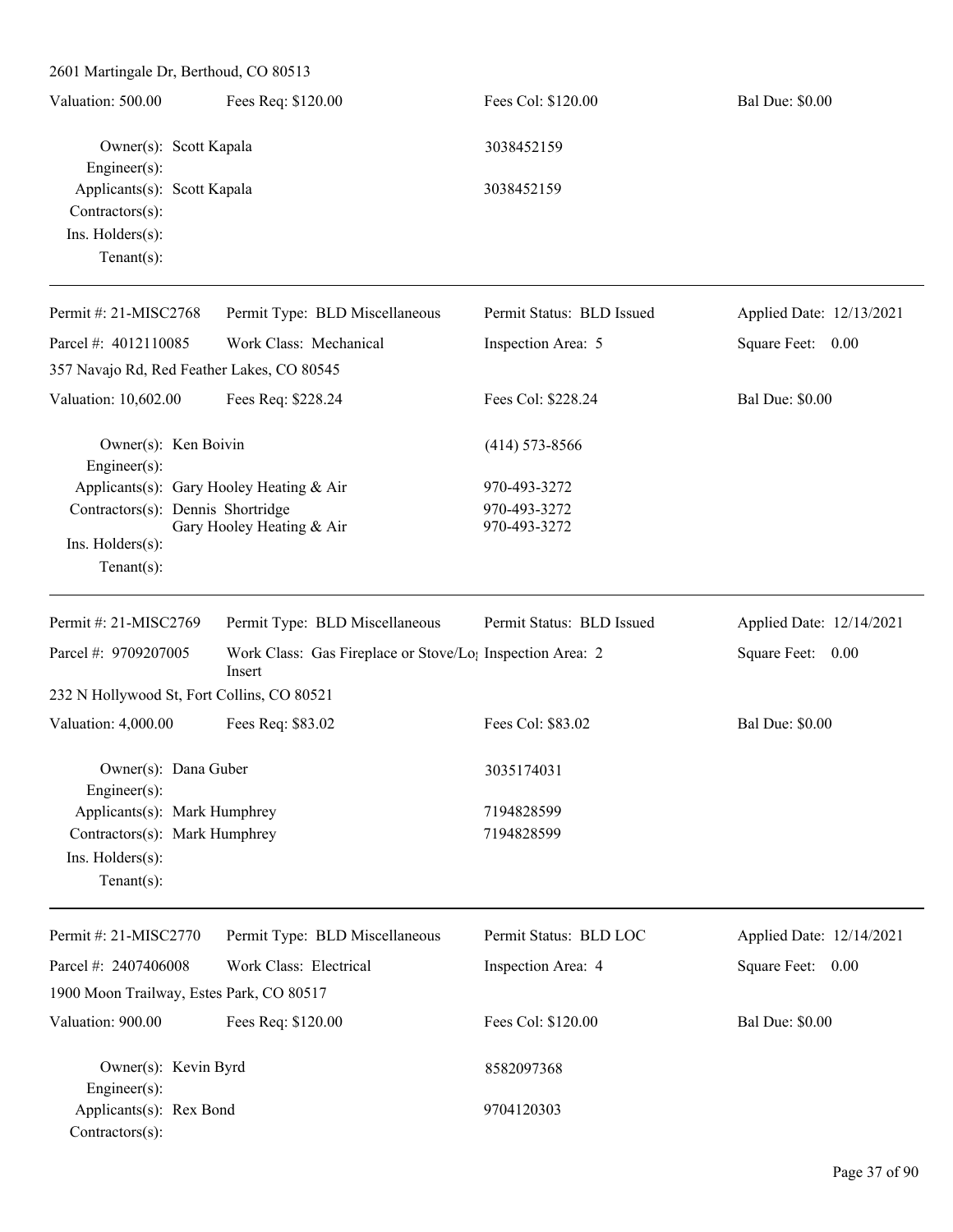| Permit #: 21-MISC2771                                                      | Permit Type: BLD Miscellaneous                                    | Permit Status: BLD Issued              | Applied Date: 12/14/2021 |
|----------------------------------------------------------------------------|-------------------------------------------------------------------|----------------------------------------|--------------------------|
| Parcel #: 9733417018                                                       | Work Class: Mechanical                                            | Inspection Area: 2                     | Square Feet: 0.00        |
| 4409 Picadilly Dr, Fort Collins, CO 80526                                  |                                                                   |                                        |                          |
| Valuation: 4,238.85                                                        | Fees Req: \$103.77                                                | Fees Col: \$103.77                     | <b>Bal Due: \$0.00</b>   |
| Owner(s): Tom Vosburg<br>Engineer(s):                                      |                                                                   | $(970)$ 290-7800                       |                          |
| Contractors(s): Mark Lancaster<br>$Ins.$ Holders $(s)$ :<br>Tenant $(s)$ : | Applicants(s): JMP Heat Inc dba Lion Home Service<br>Morgan Lopez | 9708972337<br>9702156539<br>9705560544 |                          |
| Permit #: 21-MISC2772                                                      | Permit Type: BLD Miscellaneous                                    | Permit Status: BLD Issued              | Applied Date: 12/14/2021 |
| Parcel #: 9804407005<br>7101 N County Road 19, Fort Collins, CO 80524      | Work Class: Mechanical                                            | Inspection Area: 1                     | Square Feet: 0.00        |
| Valuation: 4,022.70                                                        | Fees Req: \$103.77                                                | Fees Col: \$103.77                     | <b>Bal Due: \$0.00</b>   |
| Owner(s): Bruce Cummings<br>Engineer $(s)$ :                               |                                                                   |                                        |                          |
| Contractors(s): Mark Lancaster<br>Ins. Holders(s):<br>$Tenant(s)$ :        | Applicants(s): JMP Heat Inc dba Lion Home Service<br>Morgan Lopez | 9708972337<br>9702156539<br>9705560544 |                          |
| Permit #: 21-MISC2773                                                      | Permit Type: BLD Miscellaneous                                    | Permit Status: BLD Issued              | Applied Date: 12/14/2021 |
| Parcel #: 8716211010                                                       | Work Class: Mechanical                                            | Inspection Area: 2                     | Square Feet:<br>0.00     |
| 3327 E Locust St, Fort Collins, CO 80524                                   |                                                                   |                                        |                          |
| Valuation: 3,591.86                                                        | Fees Req: \$83.02                                                 | Fees Col: \$83.02                      | <b>Bal Due: \$0.00</b>   |
| Owner(s): Kevin Abele<br>$Engineering(s)$ :                                |                                                                   | 970-231-5954                           |                          |
| Contractors(s): Mark Lancaster<br>Ins. Holders(s):<br>$Tenant(s)$ :        | Applicants(s): JMP Heat Inc dba Lion Home Service<br>Morgan Lopez | 9708972337<br>9702156539<br>9705560544 |                          |
| Permit #: 21-MISC2774                                                      | Permit Type: BLD Miscellaneous                                    | Permit Status: BLD Issued              | Applied Date: 12/14/2021 |
| Parcel #: 0806100031                                                       | Work Class: Mechanical                                            | Inspection Area: 1                     | Square Feet: 0.00        |
| 174 Manners Ln, Bellvue, CO 80512                                          |                                                                   |                                        |                          |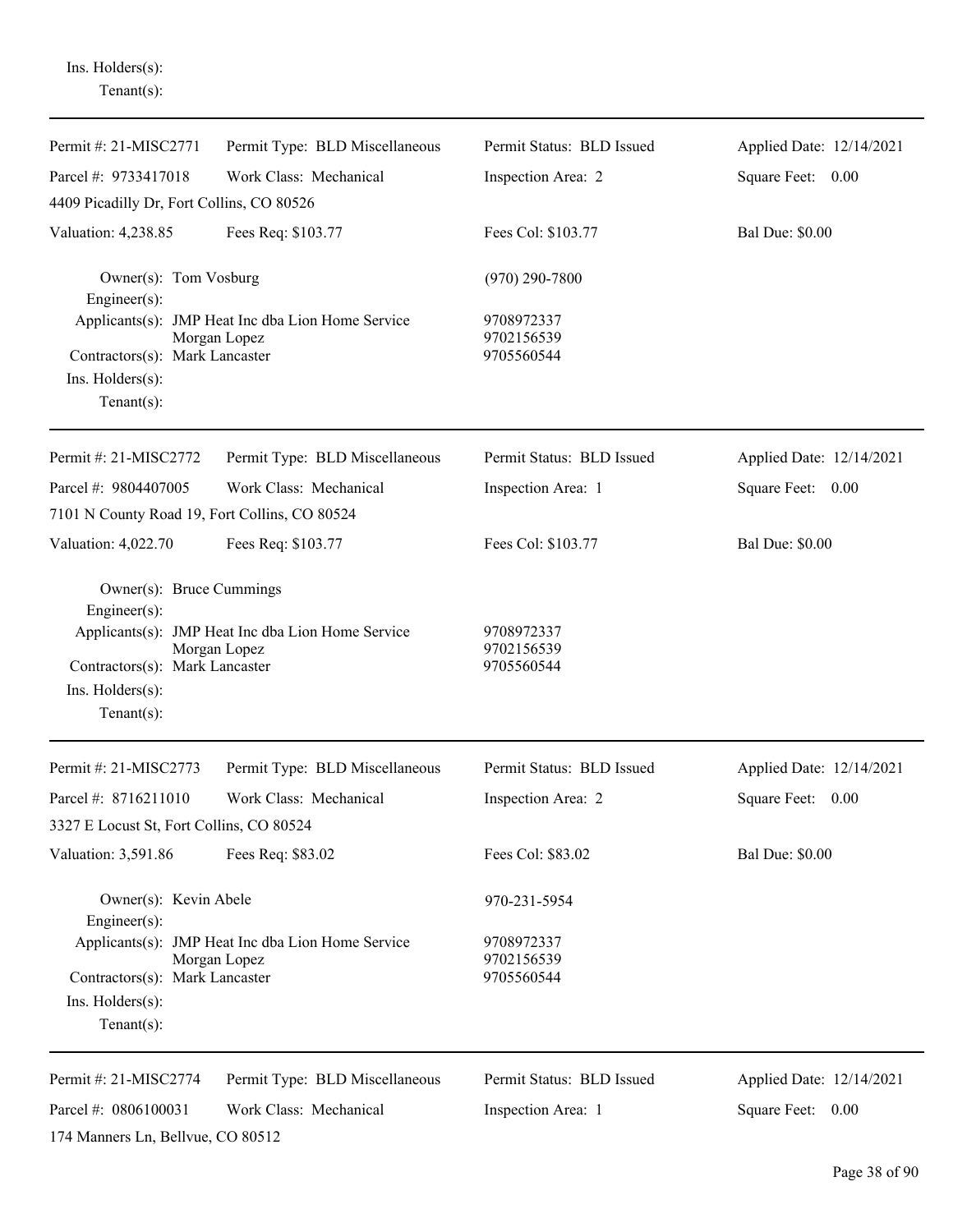| Owner(s): Gary Starkey<br>Engineer(s):<br>Contractors(s): Mark Lancaster<br>Ins. Holders(s):<br>Tenant $(s)$ : | Applicants(s): JMP Heat Inc dba Lion Home Service<br>Morgan Lopez | 9708972337<br>9702156539<br>9705560544 |                          |
|----------------------------------------------------------------------------------------------------------------|-------------------------------------------------------------------|----------------------------------------|--------------------------|
| Permit #: 21-MISC2775                                                                                          | Permit Type: BLD Miscellaneous                                    | Permit Status: BLD Issued              | Applied Date: 12/14/2021 |
| Parcel #: 9636122701                                                                                           | Work Class: Mechanical                                            | Inspection Area: 2                     | Square Feet: 0.00        |
| 5502 N Monroe Ave, Loveland, CO 80538                                                                          |                                                                   |                                        |                          |
| Valuation: 4,182.83                                                                                            | Fees Req: \$103.77                                                | Fees Col: \$103.77                     | <b>Bal Due: \$0.00</b>   |
| Owner(s): Ralph Immeke<br>$Engineering(s)$ :                                                                   |                                                                   | 9706678500                             |                          |
| Contractors(s): Mark Lancaster<br>Ins. $H$ olders $(s)$ :<br>Tenant $(s)$ :                                    | Applicants(s): JMP Heat Inc dba Lion Home Service<br>Morgan Lopez | 9708972337<br>9702156539<br>9705560544 |                          |
| Permit #: 21-MISC2776                                                                                          | Permit Type: BLD Miscellaneous                                    | Permit Status: BLD LOC                 | Applied Date: 12/14/2021 |
| Parcel #: 9629000008                                                                                           | Work Class: Plumbing                                              | Inspection Area: 2                     | Square Feet: 0.00        |
| 7090 Spring Glade Rd, Loveland, CO 80538                                                                       |                                                                   |                                        |                          |
| Valuation: 3,712.13                                                                                            | Fees Req: \$83.02                                                 | Fees Col: \$83.02                      | <b>Bal Due: \$0.00</b>   |
| Owner(s): Nancy Burnham<br>Engineer(s):                                                                        |                                                                   | 9704129561                             |                          |
| Contractors(s): Mark Lancaster<br>$Ins.$ Holders $(s)$ :<br>Tenant $(s)$ :                                     | Applicants(s): JMP Heat Inc dba Lion Home Service<br>Morgan Lopez | 9708972337<br>9702156539<br>9705560544 |                          |
| Permit #: 21-MISC2777                                                                                          | Permit Type: BLD Miscellaneous                                    | Permit Status: BLD Issued              | Applied Date: 12/14/2021 |
| Parcel #: 8706143003                                                                                           | Work Class: Boiler                                                | Inspection Area: 1                     | Square Feet: 0.00        |
| 1622 Adriel Cir, Fort Collins, CO 80524                                                                        |                                                                   |                                        |                          |
| Valuation: 11,120.95                                                                                           | Fees Req: \$248.99                                                | Fees Col: \$248.99                     | <b>Bal Due: \$0.00</b>   |
| Owner(s): Tamera Stabler<br>$Engineering(s)$ :                                                                 |                                                                   | $(970)$ 494-7632                       |                          |
| Contractors(s): Mark Lancaster                                                                                 | Applicants(s): JMP Heat Inc dba Lion Home Service<br>Morgan Lopez | 9708972337<br>9702156539<br>9705560544 |                          |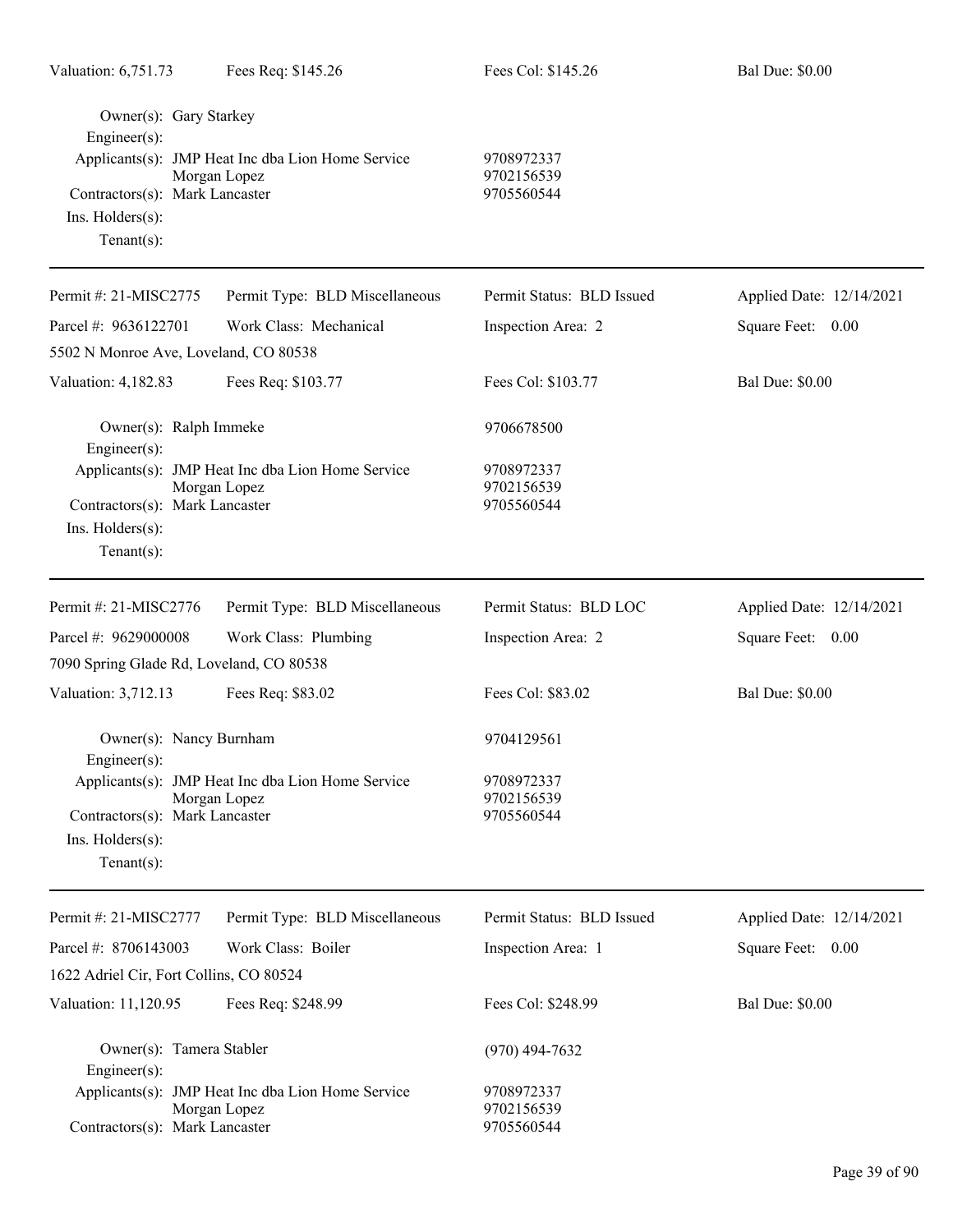| Permit #: 21-MISC2778                                                              | Permit Type: BLD Miscellaneous                                    | Permit Status: BLD Issued              | Applied Date: 12/14/2021 |
|------------------------------------------------------------------------------------|-------------------------------------------------------------------|----------------------------------------|--------------------------|
| Parcel #: 9734210004                                                               | Work Class: Mechanical                                            | Inspection Area: 2                     | Square Feet: 0.00        |
| 3924 Goodell Ln, Fort Collins, CO 80526                                            |                                                                   |                                        |                          |
| Valuation: 3,853.79                                                                | Fees Req: \$83.02                                                 | Fees Col: \$83.02                      | <b>Bal Due: \$0.00</b>   |
| Owner(s): Howard Franklin<br>Engineer(s):                                          |                                                                   | 9702261384                             |                          |
| Contractors(s): Mark Lancaster<br>Ins. Holders(s):<br>Tenant $(s)$ :               | Applicants(s): JMP Heat Inc dba Lion Home Service<br>Morgan Lopez | 9708972337<br>9702156539<br>9705560544 |                          |
| Permit #: 21-MISC2779                                                              | Permit Type: BLD Miscellaneous                                    | Permit Status: BLD Issued              | Applied Date: 12/14/2021 |
| Parcel #: 9703300010                                                               | Work Class: Mechanical                                            | Inspection Area: 1                     | Square Feet: 0.00        |
| 840 N Taft Hill Rd, Fort Collins, CO 80521                                         |                                                                   |                                        |                          |
| Valuation: 1,760.55                                                                | Fees Req: \$53.93                                                 | Fees Col: \$53.93                      | <b>Bal Due: \$0.00</b>   |
| Owner(s): Philip Campbell<br>Engineer(s):                                          |                                                                   | $(352)$ 359-1877                       |                          |
| Contractors(s): Mark Lancaster<br>Ins. Holders(s):<br>Tenant $(s)$ :               | Applicants(s): JMP Heat Inc dba Lion Home Service<br>Morgan Lopez | 9708972337<br>9702156539<br>9705560544 |                          |
| Permit #: 21-MISC2780                                                              | Permit Type: BLD Miscellaneous                                    | Permit Status: BLD LOC                 | Applied Date: 12/14/2021 |
| Parcel #: 0829000014                                                               | Work Class: Electrical                                            | Inspection Area: 1                     | Square Feet:<br>0.00     |
| 375 Davis Ranch Rd, Bellvue, CO 80512                                              |                                                                   |                                        |                          |
| Valuation: 2,000.00                                                                | Fees Req: \$120.00                                                | Fees Col: \$120.00                     | <b>Bal Due: \$0.00</b>   |
| Owner(s): Jesse Mielarczyk<br>Engineer $(s)$ :                                     |                                                                   | $(478)$ 361-0744                       |                          |
| Applicants(s): Kevin Stamm<br>Contractors(s):<br>Ins. Holders(s):<br>$Tenant(s)$ : |                                                                   | 7209366892                             |                          |
| Permit #: 21-MISC2781                                                              | Permit Type: BLD Miscellaneous                                    | Permit Status: BLD LOC                 | Applied Date: 12/15/2021 |
| Parcel #: 9825206029<br>3405 Terry Ridge Rd, Fort Collins, CO 80524                | Work Class: Re-roof                                               | Inspection Area: 1                     | Square Feet: 0.00        |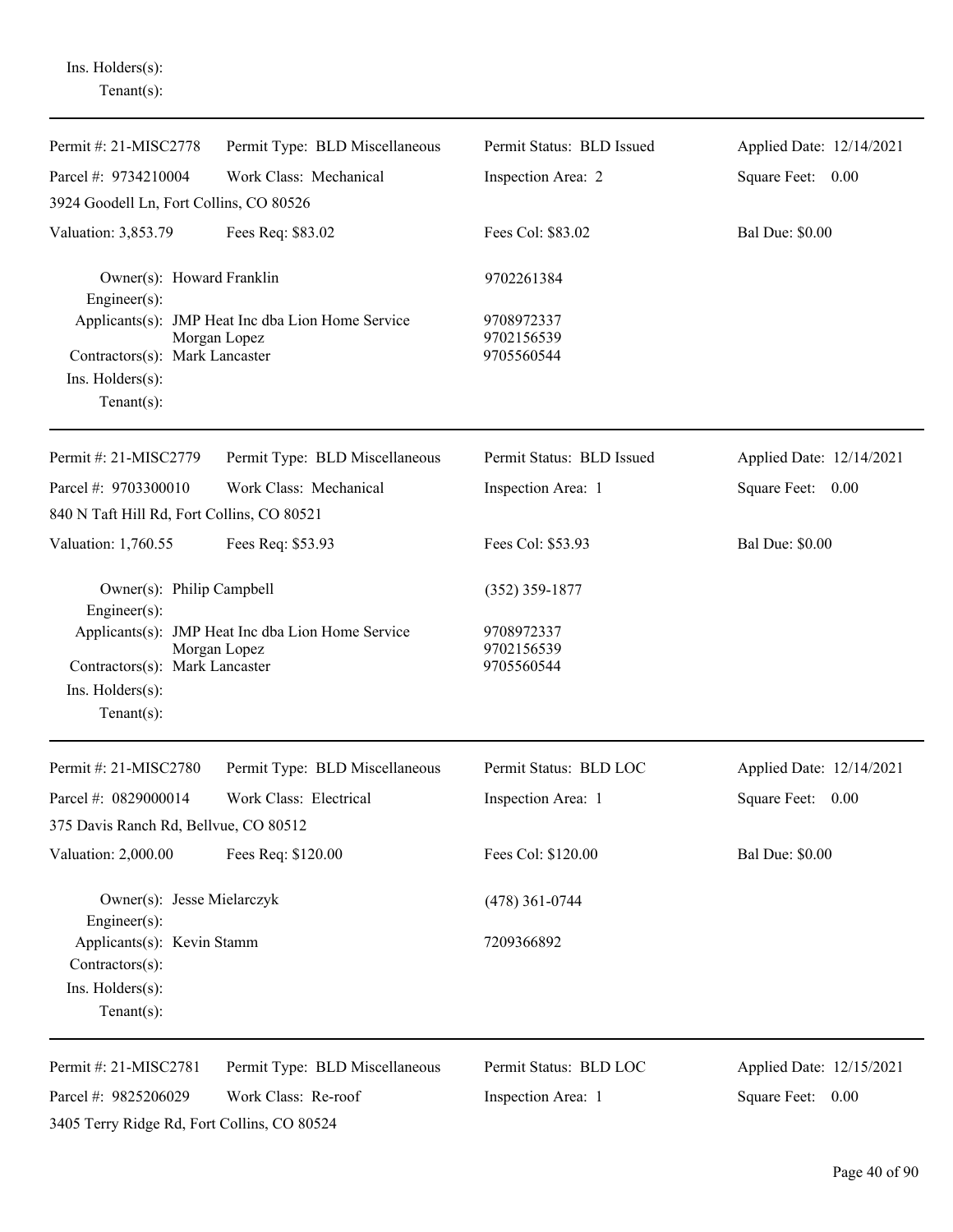| Valuation: 15,530.00                                                               | Fees Req: \$366.21                                                              | Fees Col: \$366.21        | <b>Bal Due: \$0.00</b>   |
|------------------------------------------------------------------------------------|---------------------------------------------------------------------------------|---------------------------|--------------------------|
| Owner(s): Richard Buel<br>Engineer(s):                                             |                                                                                 | $(970)$ 556-1664          |                          |
| Applicants(s): Brad Da Vault                                                       |                                                                                 | 970-568-3793              |                          |
| Contractors(s): Brad Da Vault                                                      |                                                                                 | 970-568-3793              |                          |
| Ins. Holders(s):<br>Tenant $(s)$ :                                                 |                                                                                 |                           |                          |
| Permit #: 21-MISC2782                                                              | Permit Type: BLD Miscellaneous                                                  | Permit Status: BLD LOC    | Applied Date: 12/15/2021 |
| Parcel #: 2521313901                                                               | Work Class: Electrical                                                          | Inspection Area: 4        | Square Feet: 0.00        |
| 63 Rock Canyon Rd, Drake, CO 80515                                                 |                                                                                 |                           |                          |
| Valuation: 4,600.00                                                                | Fees Req: \$164.16                                                              | Fees Col: \$164.16        | <b>Bal Due: \$0.00</b>   |
| Owner(s): Ernest Petrocine<br>Engineer(s):                                         |                                                                                 | 9702328290                |                          |
| Applicants(s): Dean Lande<br>Contractors(s):                                       |                                                                                 | 970-586-0380              |                          |
| Ins. Holders(s):<br>$Tenant(s)$ :                                                  |                                                                                 |                           |                          |
| Permit #: 21-MISC2783                                                              | Permit Type: BLD Miscellaneous                                                  | Permit Status: BLD Issued | Applied Date: 12/15/2021 |
| Parcel #: 3534332019                                                               | Work Class: Gas Fireplace or Stove/Lo <sub>!</sub> Inspection Area: 4<br>Insert |                           | Square Feet: 0.00        |
| 2399 Wild Bear Way, Estes Park, CO 80517                                           |                                                                                 |                           |                          |
| Valuation: 7,022.87                                                                | Fees Req: \$166.00                                                              | Fees Col: \$166.00        | <b>Bal Due: \$0.00</b>   |
| Owner(s): Michael Vanbrunt<br>$Engineer(s)$ :                                      |                                                                                 | 9705771670                |                          |
| Applicants(s): Western Fireplace Supply                                            |                                                                                 | 97049896793               |                          |
| Contractors(s): Chris Tenan<br>Ins. Holders(s):<br>Tenant $(s)$ :                  |                                                                                 | 970-498-9679              |                          |
| Permit #: 21-MISC2784                                                              | Permit Type: BLD Miscellaneous                                                  | Permit Status: BLD Issued | Applied Date: 12/15/2021 |
| Parcel #: 9022300001                                                               | Work Class: Solid Fuel Appliances                                               | Inspection Area: 1        | Square Feet: 0.00        |
| 1630 W County Road 78, Wellington, CO 80549                                        |                                                                                 |                           |                          |
| Valuation: 300.00                                                                  | Fees Req: \$107.86                                                              | Fees Col: \$107.86        | <b>Bal Due: \$0.00</b>   |
| Owner(s): Mark Dubois<br>Engineer(s):                                              |                                                                                 | 9706316657                |                          |
| Applicants(s): Mark Dubois<br>Contractors(s):<br>Ins. Holders(s):<br>$Tenant(s)$ : |                                                                                 | 9706316657                |                          |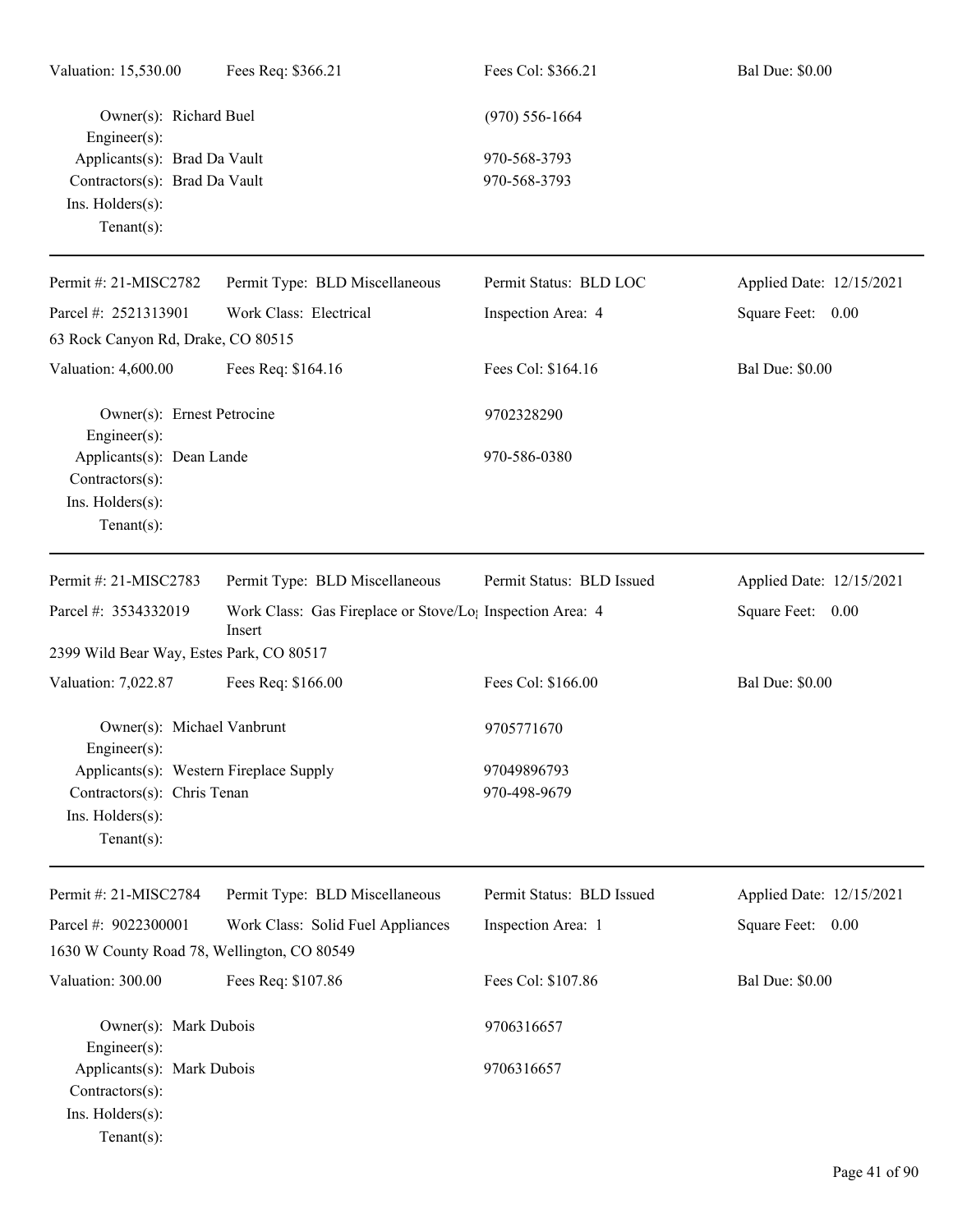| Permit #: 21-MISC2785                          | Permit Type: BLD Miscellaneous | Permit Status: BLD Issued | Applied Date: 12/15/2021 |
|------------------------------------------------|--------------------------------|---------------------------|--------------------------|
| Parcel #: 8710000014                           | Work Class: Re-roof            | Inspection Area: 2        | Square Feet: 0.00        |
| 4412 E Mulberry St 38, Fort Collins, CO 80524  |                                |                           |                          |
| Valuation: 2,500.00                            | Fees Req: \$105.23             | Fees Col: \$105.23        | <b>Bal Due: \$0.00</b>   |
| Owner(s): Barbara Finley<br>Engineer(s):       |                                |                           |                          |
| Applicants(s): Mixteriors Roofing              |                                | 9704812445                |                          |
| Contractors(s): Wesley McNutt                  | Barbara Finley                 | 9704812445                |                          |
| Ins. Holders(s):                               |                                |                           |                          |
| $Tenant(s)$ :                                  |                                |                           |                          |
| Permit #: 21-MISC2786                          | Permit Type: BLD Miscellaneous | Permit Status: BLD LOC    | Applied Date: 12/16/2021 |
| Parcel #: 9829330003                           | Work Class: Mechanical         | Inspection Area: 1        | Square Feet: 0.00        |
| 2721 Mcconnell Dr, Laporte, CO 80535           |                                |                           |                          |
| Valuation: 7,267.00                            | Fees Req: \$166.00             | Fees Col: \$166.00        | <b>Bal Due: \$0.00</b>   |
| Owner(s): Richard Speer<br>Engineer(s):        |                                | 9704947632                |                          |
| Applicants(s): Mike Ducett                     |                                | 970-484-4841              |                          |
| Contractors(s): Mike Ducett                    |                                | 970-484-4841              |                          |
| Ins. Holders(s):                               |                                |                           |                          |
| $Tenant(s)$ :                                  |                                |                           |                          |
| Permit #: 21-MISC2787                          | Permit Type: BLD Miscellaneous | Permit Status: BLD Issued | Applied Date: 12/16/2021 |
| Parcel #: 9812400011                           | Work Class: Electrical         | Inspection Area: 1        | Square Feet: 0.00        |
| 5407 N Highway 1, Fort Collins, CO 80524       |                                |                           |                          |
| Valuation: 100.00                              | Fees Req: \$120.00             | Fees Col: \$120.00        | <b>Bal Due: \$0.00</b>   |
| Owner(s): Randy Dionne<br>Engineer(s):         |                                | 9704840888                |                          |
| Applicants(s): Randy Dionne<br>Contractors(s): |                                | 9704840888                |                          |
| Ins. Holders(s):<br>$Tenant(s)$ :              |                                |                           |                          |
| Permit #: 21-MISC2788                          | Permit Type: BLD Miscellaneous | Permit Status: BLD Issued | Applied Date: 12/16/2021 |
| Parcel #: 8630200002                           | Work Class: Mechanical         | Inspection Area: 2        | Square Feet: 0.00        |
| 6664 N County Road 13, Loveland, CO 80538      |                                |                           |                          |
| Valuation: 8,376.79                            | Fees Req: \$186.75             | Fees Col: \$186.75        | <b>Bal Due: \$0.00</b>   |
| Owner(s): Cody Phelps                          |                                | $(303)$ 827-9003          |                          |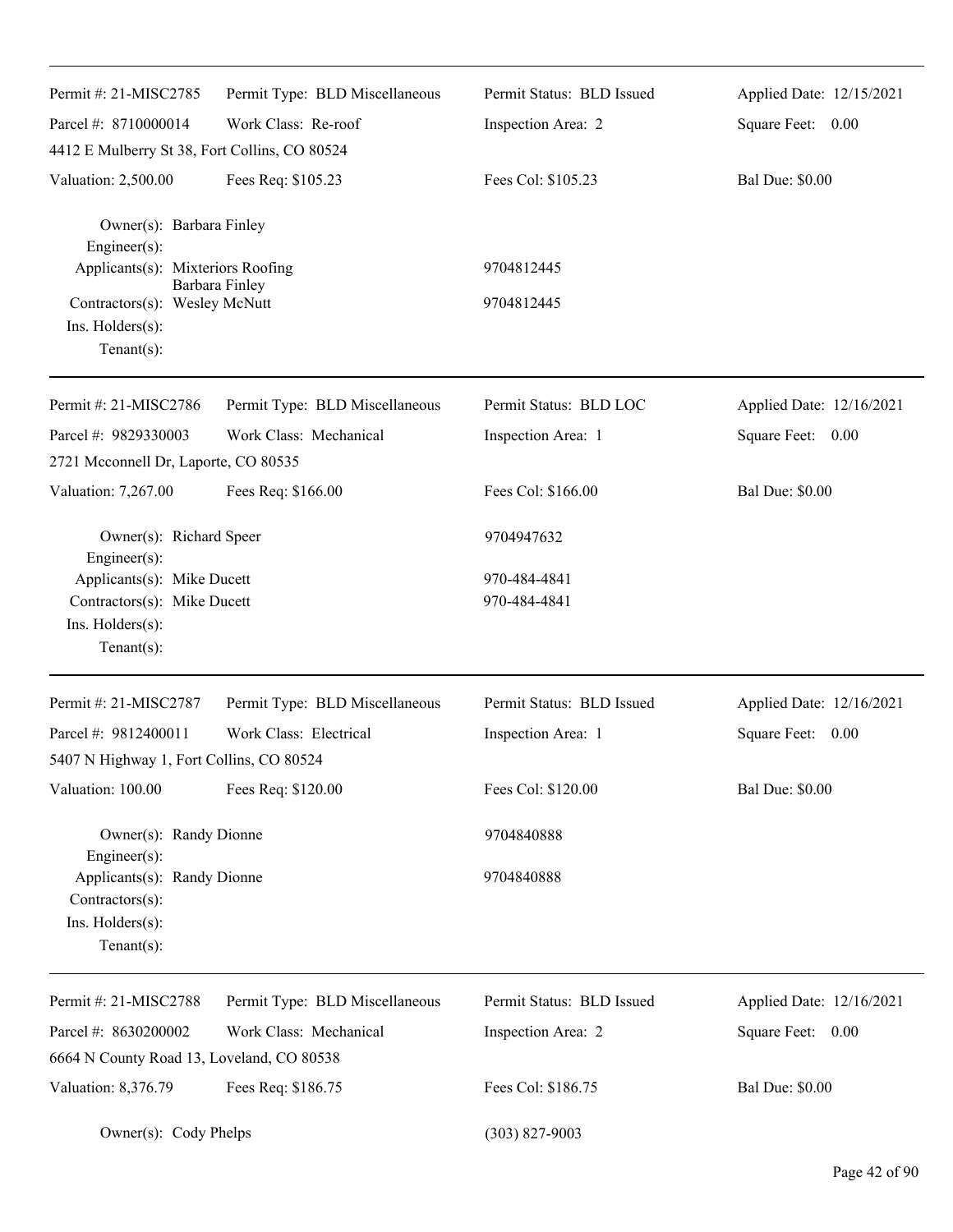Engineer(s): Applicants(s): Poudre Valley Air 970-493-2050 Contractors(s): Robert Weisser 970-493-2050 Ins. Holders(s): Tenant(s):

| Permit #: 21-MISC2789                                                              | Permit Type: BLD Miscellaneous | Permit Status: BLD Issued    | Applied Date: 12/16/2021 |
|------------------------------------------------------------------------------------|--------------------------------|------------------------------|--------------------------|
| Parcel #: 0914000020                                                               | Work Class: Demolition         | Inspection Area: 5           | Square Feet: 0.00        |
| 1953 Bonner Springs Ranch Rd, Laporte, CO 80535                                    |                                |                              |                          |
| Valuation: 10,000.00                                                               | Fees Req: \$51.64              | Fees Col: \$51.64            | <b>Bal Due: \$0.00</b>   |
| Owner(s): William See<br>Engineer(s):                                              |                                | 4144294495                   |                          |
| Applicants(s): Randy Gillen                                                        |                                | 9704939900                   |                          |
| Contractors(s): Randy Gillen<br>Ins. Holders(s):<br>Tenant $(s)$ :                 |                                | 9704939900                   |                          |
| Permit #: 21-MISC2790                                                              | Permit Type: BLD Miscellaneous | Permit Status: BLD Issued    | Applied Date: 12/16/2021 |
| Parcel #: 9406000015                                                               | Work Class: Mechanical         | Inspection Area: 3           | Square Feet: 0.00        |
| 6000 Liberty Ln, Loveland, CO 80537                                                |                                |                              |                          |
| Valuation: 2,000.00                                                                | Fees Req: \$113.93             | Fees Col: \$113.93           | <b>Bal Due: \$0.00</b>   |
| Owner(s): David Page<br>Engineer $(s)$ :                                           |                                | 3035233282                   |                          |
| Applicants(s): David Page<br>Contractors(s):<br>Ins. Holders(s):<br>Tenant $(s)$ : |                                | 3035233282                   |                          |
| Permit #: 21-MISC2791                                                              | Permit Type: BLD Miscellaneous | Permit Status: BLD Issued    | Applied Date: 12/16/2021 |
| Parcel #: 9733118011                                                               | Work Class: Re-roof            | Inspection Area: 2           | Square Feet: 0.00        |
| 3720 Platte Dr, Fort Collins, CO 80526                                             |                                |                              |                          |
| Valuation: 8,199.00                                                                | Fees Req: \$224.44             | Fees Col: \$224.44           | <b>Bal Due: \$0.00</b>   |
| Owner(s): Anthony Gosch<br>Engineer $(s)$ :                                        |                                | $(303) 668 - 2949$           |                          |
| Applicants(s): Larry Wilson                                                        |                                | 970-663-9600                 |                          |
| Contractors(s): Larry Wilson                                                       | Armor Roofing                  | 970-663-9600<br>970-663-9600 |                          |
| Ins. $H$ olders $(s)$ :                                                            |                                |                              |                          |
| Tenant $(s)$ :                                                                     |                                |                              |                          |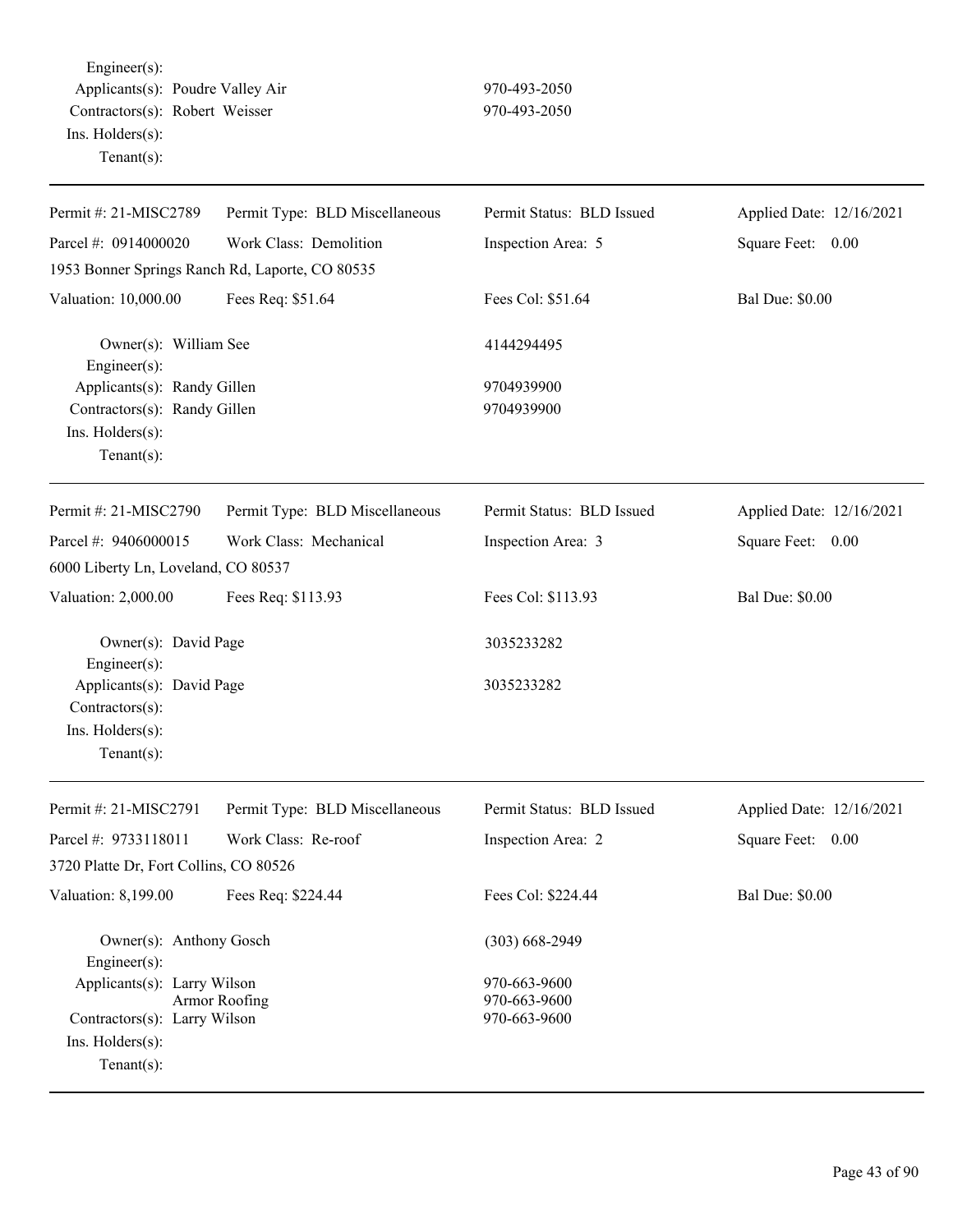| Permit #: 21-MISC2792                                                                                                          | Permit Type: BLD Miscellaneous                                                  | Permit Status: BLD Issued                | Applied Date: 12/16/2021 |
|--------------------------------------------------------------------------------------------------------------------------------|---------------------------------------------------------------------------------|------------------------------------------|--------------------------|
| Parcel #: 9613305007                                                                                                           | Work Class: Mechanical                                                          | Inspection Area: 2                       | Square Feet: 0.00        |
| 7400 S College Ave, Fort Collins, CO 80525                                                                                     |                                                                                 |                                          |                          |
| Valuation: 5,258.00                                                                                                            | Fees Req: \$124.51                                                              | Fees Col: \$124.51                       | <b>Bal Due: \$0.00</b>   |
| Engineer(s):                                                                                                                   | Owner(s): * Crowley Fam Holdings LLC                                            |                                          |                          |
| Applicants(s): Skyler Alps<br>Contractors(s): Skyler Alps<br>Ins. Holders(s):<br>$Tenant(s)$ :                                 |                                                                                 | 9702158946<br>9702158946                 |                          |
| Permit #: 21-MISC2793                                                                                                          | Permit Type: BLD Miscellaneous                                                  | Permit Status: BLD Issued                | Applied Date: 12/17/2021 |
| Parcel #: 9823000021                                                                                                           | Work Class: Mechanical                                                          | Inspection Area: 1                       | Square Feet: 0.00        |
| 4200 N County Road 17, Fort Collins, CO 80524                                                                                  |                                                                                 |                                          |                          |
| Valuation: 23,185.00                                                                                                           | Fees Req: \$497.94                                                              | Fees Col: \$497.94                       | <b>Bal Due: \$0.00</b>   |
| Owner(s): Cynthia Melcher<br>Engineer(s):                                                                                      |                                                                                 | 9702186591                               |                          |
| Karen Arnold<br>Contractors(s): William Kusmik<br>Ins. Holders(s):<br>$Tenant(s)$ :                                            | Applicants(s): Balance Point Heating & A/C                                      | 970-484-4440<br>9704844440<br>9705670184 |                          |
| Permit #: 21-MISC2794                                                                                                          | Permit Type: BLD Miscellaneous                                                  | Permit Status: BLD Issued                | Applied Date: 12/17/2021 |
| Parcel #: 0805206006                                                                                                           | Work Class: Gas Fireplace or Stove/Lo <sub>1</sub> Inspection Area: 1<br>Insert |                                          | Square Feet: 0.00        |
| 41 Smith Bridge Rd, Bellvue, CO 80512                                                                                          |                                                                                 |                                          |                          |
| Valuation: 2,200.00                                                                                                            | Fees Req: \$62.27                                                               | Fees Col: \$62.27                        | <b>Bal Due: \$0.00</b>   |
| Owner(s): Tyson Powell<br>Engineer $(s)$ :<br>Applicants(s): Tyson Powell<br>Contractors(s):<br>Ins. Holders(s):<br>Tenant(s): |                                                                                 |                                          |                          |
| Permit #: 21-MISC2795                                                                                                          | Permit Type: BLD Miscellaneous                                                  | Permit Status: BLD LOC                   | Applied Date: 12/17/2021 |
| Parcel #: 9629000005                                                                                                           | Work Class: Mechanical                                                          | Inspection Area: 2                       | Square Feet: 0.00        |
| 7121 Spring Glade Rd, Loveland, CO 80538                                                                                       |                                                                                 |                                          |                          |
| Valuation: 10,097.00                                                                                                           | Fees Req: \$228.24                                                              | Fees Col: \$228.24                       | <b>Bal Due: \$0.00</b>   |

Owner(s): John McDermid 9706671870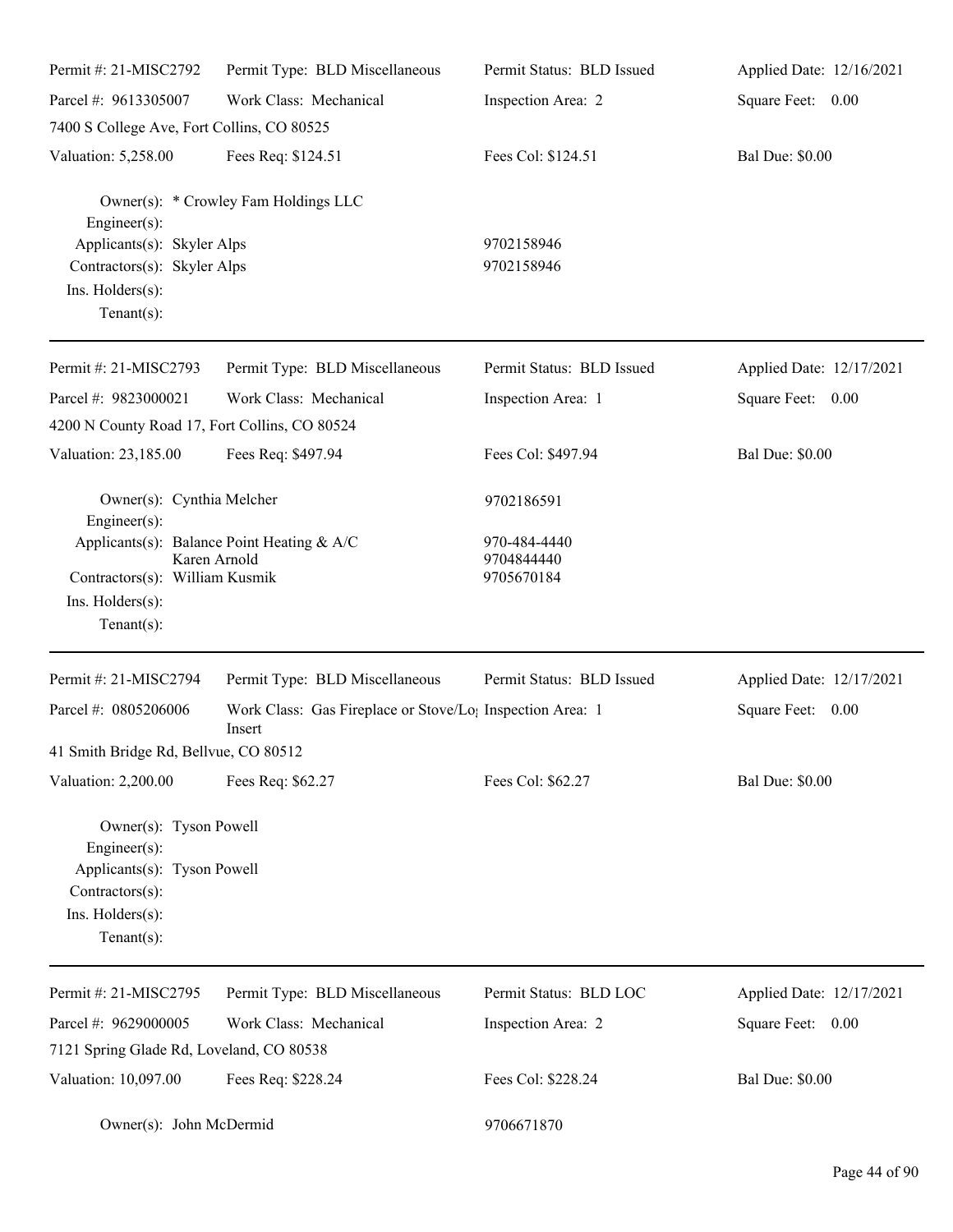Engineer(s): Applicants(s): Mike Ducett 970-484-4841 Contractors(s): Mike Ducett 970-484-4841 Ins. Holders(s): Tenant(s):

| Permit #: 21-MISC2796                             | Permit Type: BLD Miscellaneous                       | Permit Status: BLD Issued | Applied Date: 12/17/2021 |
|---------------------------------------------------|------------------------------------------------------|---------------------------|--------------------------|
| Parcel #: 8710000014                              | Work Class: Mechanical                               | Inspection Area: 2        | Square Feet: 0.00        |
|                                                   | 4412 E Mullberry St Unit 365, Fort Collins, CO 80524 |                           |                          |
| Valuation: 4,988.89                               | Fees Req: \$103.77                                   | Fees Col: \$103.77        | <b>Bal Due: \$0.00</b>   |
| Owner(s): Marie Wilson<br>Engineer(s):            |                                                      | $(970)$ 980-6753          |                          |
| Applicants(s): Glenn Frank                        |                                                      | 970-484-4552              |                          |
| Contractors(s): Glenn Frank                       |                                                      | 970-484-4552              |                          |
| Ins. Holders(s):                                  |                                                      |                           |                          |
| Tenant $(s)$ :                                    |                                                      |                           |                          |
| Permit #: 21-MISC2797                             | Permit Type: BLD Miscellaneous                       | Permit Status: BLD Issued | Applied Date: 12/17/2021 |
| Parcel #: 3007305037                              | Work Class: Re-roof                                  | Inspection Area: 5        | Square Feet: 0.00        |
| 296 Caddo Rd, Red Feather Lakes, CO 80545         |                                                      |                           |                          |
| Valuation: 25,515.20                              | Fees Req: \$613.20                                   | Fees Col: \$562.20        | Bal Due: \$51.00         |
| Owner(s): Brooks Eheart<br>Engineer(s):           |                                                      | $(970)$ 396-0004          |                          |
| Applicants(s): Kristopher Wagner                  |                                                      | 7205523321                |                          |
| Contractors(s): Kristopher Wagner                 |                                                      | 7205523321                |                          |
| Ins. Holders(s):                                  |                                                      |                           |                          |
| Tenant $(s)$ :                                    |                                                      |                           |                          |
| Permit #: 21-MISC2798                             | Permit Type: BLD Miscellaneous                       | Permit Status: BLD LOC    | Applied Date: 12/17/2021 |
| Parcel #: 0701307011                              | Work Class: Electrical                               | Inspection Area: 1        | Square Feet: 0.00        |
| 6013 Poplar Ct, Bellvue, CO 80512                 |                                                      |                           |                          |
| Valuation: 3,820.00                               | Fees Req: \$156.67                                   | Fees Col: \$156.67        | <b>Bal Due: \$0.00</b>   |
| Owner(s): Jennifer Blakesly<br>$Engineering(s)$ : |                                                      | $(970)$ 219-9494          |                          |
| Applicants(s): Daniel Harber                      |                                                      | 9708173159                |                          |
| Contractors(s):                                   |                                                      |                           |                          |
| Ins. Holders(s):                                  |                                                      |                           |                          |
| Tenant(s):                                        |                                                      |                           |                          |
| Permit #: 21-MISC2799                             | Permit Type: BLD Miscellaneous                       | Permit Status: BLD LOC    | Applied Date: 12/19/2021 |
| Parcel #: 9636200044                              | Work Class: Electrical                               | Inspection Area: 2        | Square Feet: 0.00        |
|                                                   |                                                      |                           |                          |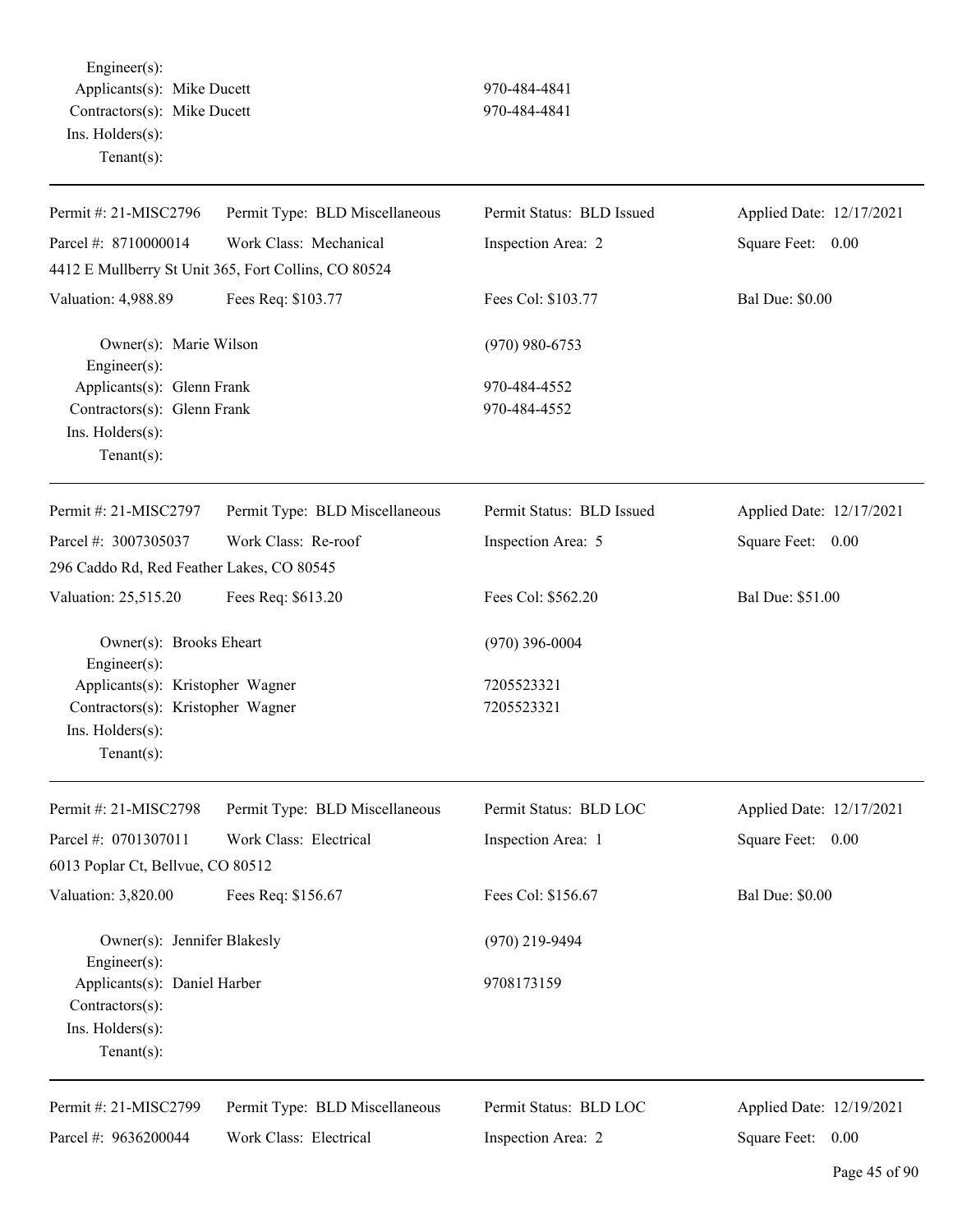| 420 E 57th St #115, Loveland, CO 80538                                                                   |                                                                                 |                              |                          |
|----------------------------------------------------------------------------------------------------------|---------------------------------------------------------------------------------|------------------------------|--------------------------|
| Valuation: 800.00                                                                                        | Fees Req: \$120.00                                                              | Fees Col: \$120.00           | <b>Bal Due: \$0.00</b>   |
| Owner(s): Clayton Homes<br>Engineer(s):                                                                  |                                                                                 | 9708883371                   |                          |
| Applicants(s): CJ Myatt<br>Elisa Koonik<br>Contractors(s):                                               |                                                                                 | 970-227-5336<br>9703395500   |                          |
| Ins. Holders(s):<br>Tenant $(s)$ :                                                                       |                                                                                 |                              |                          |
| Permit #: 21-MISC2800                                                                                    | Permit Type: BLD Miscellaneous                                                  | Permit Status: BLD LOC       | Applied Date: 12/19/2021 |
| Parcel #: 9508407020                                                                                     | Work Class: Gas Fireplace or Stove/Lo <sub>1</sub> Inspection Area: 2<br>Insert |                              | Square Feet: 0.00        |
| 1612 Cliff Side Dr, Loveland, CO 80538                                                                   |                                                                                 |                              |                          |
| Valuation: 2,000.00                                                                                      | Fees Req: \$53.93                                                               | Fees Col: \$53.93            | <b>Bal Due: \$0.00</b>   |
| Owner(s): Colton Pinto<br>Engineer(s):                                                                   |                                                                                 | 303-916-9302                 |                          |
| Applicants(s): Colton Pinto<br>Contractors(s):<br>Ins. Holders(s):<br>$Tenant(s)$ :                      |                                                                                 | 303-916-9302                 |                          |
| Permit #: 21-MISC2801                                                                                    | Permit Type: BLD Miscellaneous                                                  | Permit Status: BLD Issued    | Applied Date: 12/20/2021 |
| Parcel #: 9836400013<br>733 Country Club Rd, Fort Collins, CO 80524                                      | Work Class: Plumbing                                                            | Inspection Area: 1           | Square Feet: 0.00        |
| Valuation: 16,514.00                                                                                     | Fees Req: \$352.72                                                              | Fees Col: \$352.72           | <b>Bal Due: \$0.00</b>   |
| Owner(s): Haywood Bartlett<br>Engineer(s):                                                               |                                                                                 | 7208100970                   |                          |
| Applicants(s): Mike Ducett<br>Contractors(s): Mike Ducett<br>Ins. Holders(s):<br>Tenant $(s)$ :          |                                                                                 | 970-484-4841<br>970-484-4841 |                          |
| Permit #: 21-MISC2802                                                                                    | Permit Type: BLD Miscellaneous                                                  | Permit Status: BLD Issued    | Applied Date: 12/20/2021 |
| Parcel #: 9624105026                                                                                     | Work Class: Mechanical                                                          | Inspection Area: 2           | Square Feet: 0.00        |
| 7710 Emerald Ave, Fort Collins, CO 80525                                                                 |                                                                                 |                              |                          |
| Valuation: 14,317.00                                                                                     | Fees Req: \$311.23                                                              | Fees Col: \$311.23           | <b>Bal Due: \$0.00</b>   |
| Owner(s): $*$ A and J Trust<br>Engineer(s):<br>Applicants(s): Mike Ducett<br>Contractors(s): Mike Ducett |                                                                                 | 970-484-4841<br>970-484-4841 |                          |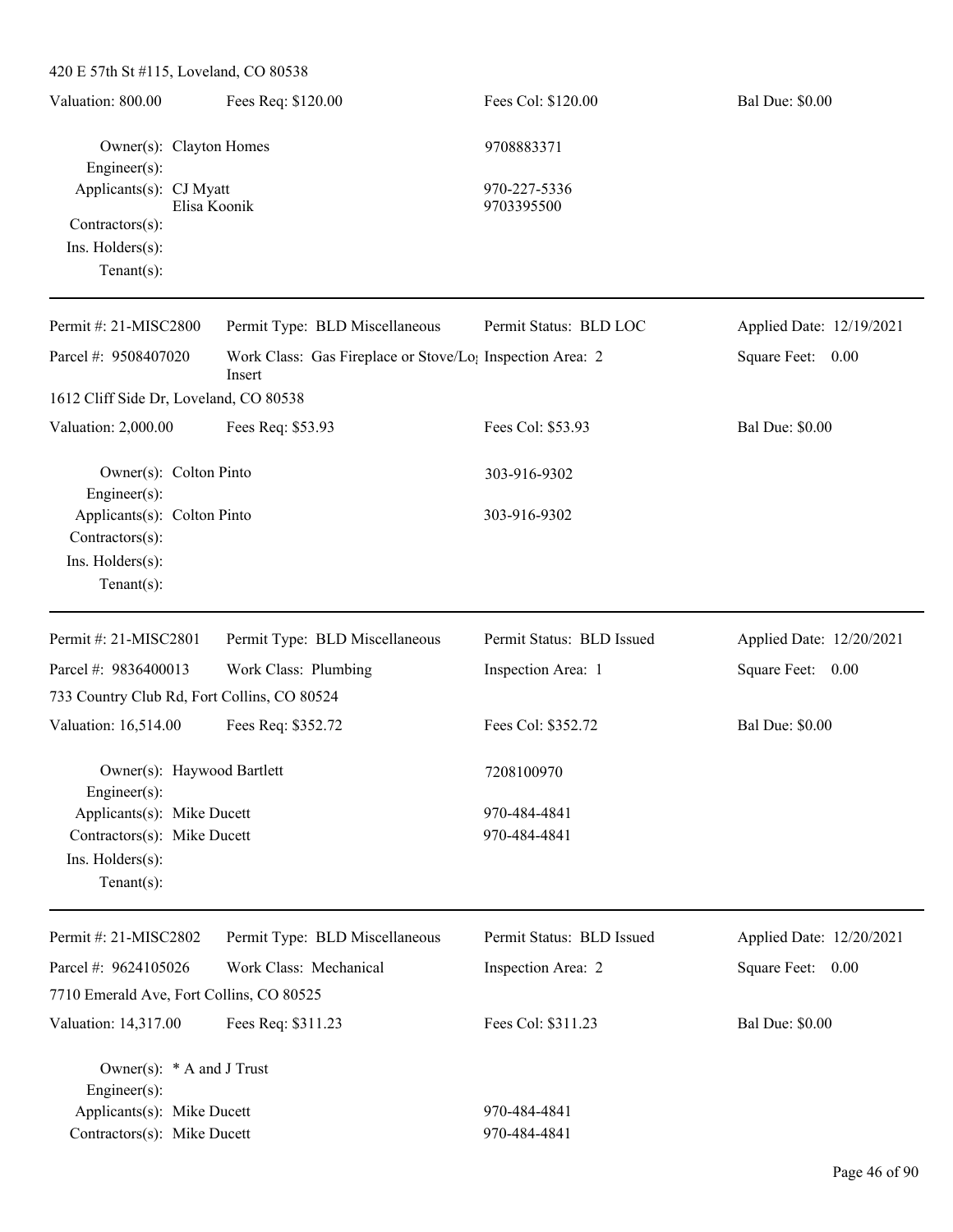| Permit #: 21-MISC2803                                             | Permit Type: BLD Miscellaneous | Permit Status: BLD Issued | Applied Date: 12/20/2021 |
|-------------------------------------------------------------------|--------------------------------|---------------------------|--------------------------|
| Parcel #: 9836406004                                              | Work Class: Mechanical         | Inspection Area: 1        | Square Feet: 0.00        |
| 2005 Westview Rd, Fort Collins, CO 80524                          |                                |                           |                          |
| Valuation: 7,388.98                                               | Fees Req: \$166.00             | Fees Col: \$166.00        | <b>Bal Due: \$0.00</b>   |
| Owner(s): Erik Perschau<br>Engineer(s):                           |                                |                           |                          |
| Applicants(s): Glenn Frank                                        |                                | 970-484-4552              |                          |
| Contractors(s): Glenn Frank<br>Ins. Holders(s):<br>Tenant $(s)$ : |                                | 970-484-4552              |                          |
| Permit #: 21-MISC2804                                             | Permit Type: BLD Miscellaneous | Permit Status: BLD Issued | Applied Date: 12/20/2021 |
| Parcel #: 8715000005                                              | Work Class: Mechanical         | Inspection Area: 2        | Square Feet: 0.00        |
| 857 Sunchase Dr, Fort Collins, CO 80524                           |                                |                           |                          |
| Valuation: 11,624.00                                              | Fees Req: \$248.99             | Fees Col: \$248.99        | <b>Bal Due: \$0.00</b>   |
| Owner(s): Gerald Richardson<br>Engineer(s):                       |                                | $(970)$ 494-7632          |                          |
| Applicants(s): Mike Ducett                                        |                                | 970-484-4841              |                          |
| Contractors(s): Mike Ducett                                       |                                | 970-484-4841              |                          |
| Ins. Holders(s):<br>Tenant $(s)$ :                                |                                |                           |                          |
|                                                                   |                                |                           |                          |
| Permit #: 21-MISC2805                                             | Permit Type: BLD Miscellaneous | Permit Status: BLD Void   | Applied Date: 12/20/2021 |
| Parcel #: 9835400046                                              | Work Class: Demolition         | Inspection Area:          | Square Feet:<br>$0.00\,$ |
| 2025 N College Ave 299, Fort Collins, CO 80524                    |                                |                           |                          |
| Valuation: 4,000.00                                               | Fees Req: \$51.64              | Fees Col: \$51.64         | <b>Bal Due: \$0.00</b>   |
| Owner(s): Cory Regan<br>Engineer(s):                              |                                | 9703814311                |                          |
| Applicants(s): Cory Regan<br>Contractors(s):                      |                                | 9703814311                |                          |
| Ins. Holders(s):                                                  |                                |                           |                          |
| Tenant $(s)$ :                                                    |                                |                           |                          |
| Permit #: 21-MISC2806                                             | Permit Type: BLD Miscellaneous | Permit Status: BLD Issued | Applied Date: 12/20/2021 |
| Parcel #: 3404113009                                              | Work Class: Mechanical         | Inspection Area: 4        | Square Feet: 0.00        |
| 2291 Aspen Knoll Dr, Estes Park, CO 80517                         |                                |                           |                          |
| Valuation: 6,000.00                                               | Fees Req: \$184.51             | Fees Col: \$124.51        | <b>Bal Due: \$60.00</b>  |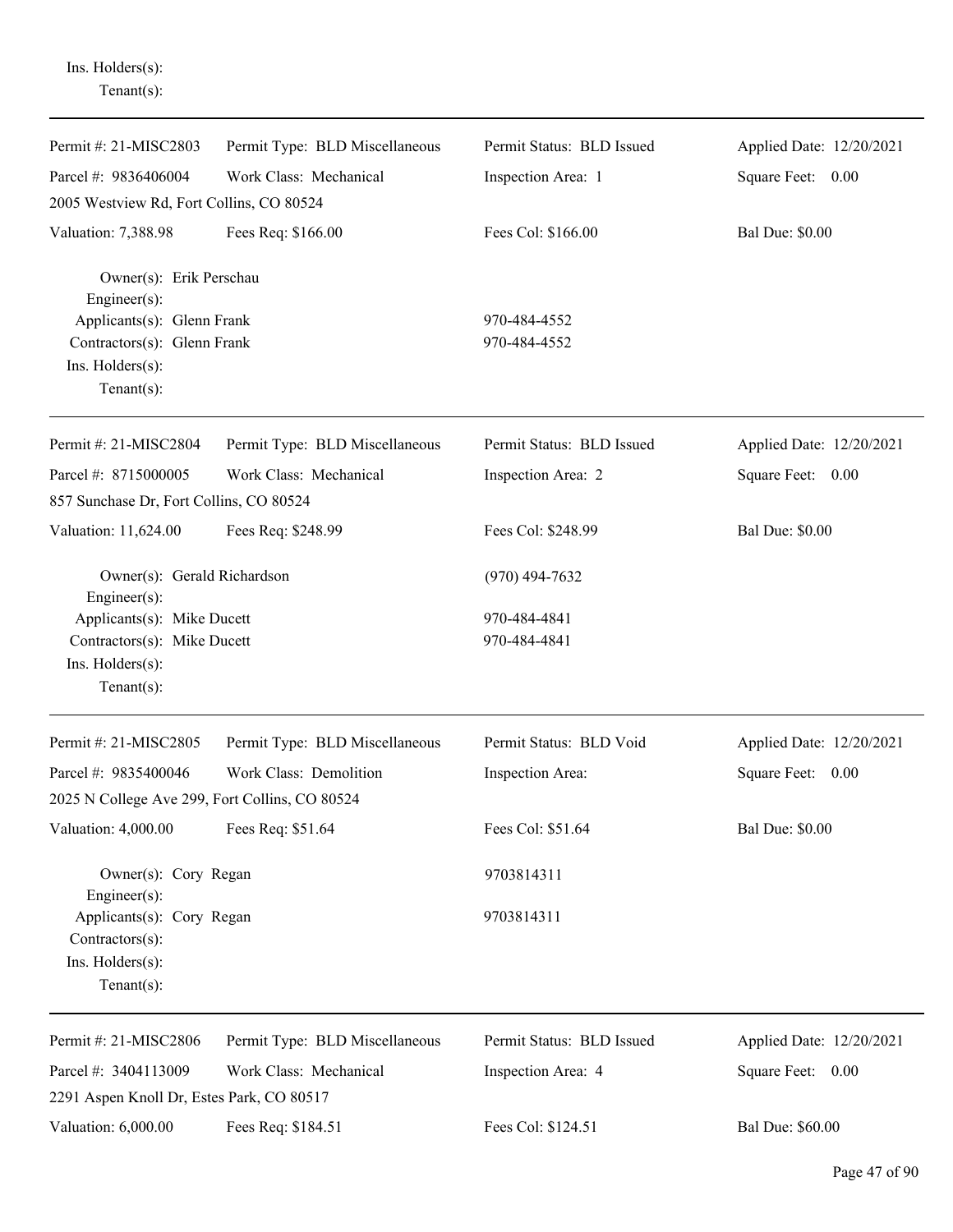| $Owner(s)$ :<br>Engineer(s):                                                                                    | Harrold Family Wealth Trust    | 9135156922                   |                          |
|-----------------------------------------------------------------------------------------------------------------|--------------------------------|------------------------------|--------------------------|
| Applicants(s): Nicholas Somerville<br>Contractors(s): Nicholas Somerville<br>Ins. Holders(s):<br>Tenant $(s)$ : |                                | 9702170132<br>9702170132     |                          |
| Permit #: 21-MISC2807                                                                                           | Permit Type: BLD Miscellaneous | Permit Status: BLD Issued    | Applied Date: 12/20/2021 |
| Parcel #: 9509407012                                                                                            | Work Class: Mechanical         | Inspection Area: 2           | Square Feet: 0.00        |
| 1501 Village Ave, Loveland, CO 80538                                                                            |                                |                              |                          |
| Valuation: 5,609.39                                                                                             | Fees Req: \$124.51             | Fees Col: \$124.51           | <b>Bal Due: \$0.00</b>   |
| Owner(s): Glenn Pease<br>Engineer(s):                                                                           |                                | $(970)$ 373-6999             |                          |
| Applicants(s): Glenn Frank<br>Contractors(s): Glenn Frank<br>Ins. Holders(s):<br>Tenant $(s)$ :                 |                                | 970-484-4552<br>970-484-4552 |                          |
| Permit #: 21-MISC2808                                                                                           | Permit Type: BLD Miscellaneous | Permit Status: BLD LOC       | Applied Date: 12/20/2021 |
| Parcel #: 8707106099                                                                                            | Work Class: Mechanical         | Inspection Area: 2           | Square Feet: 0.00        |
| 128 Racquette Dr, Fort Collins, CO 80524                                                                        |                                |                              |                          |
| Valuation: 11,472.05                                                                                            | Fees Req: \$308.99             | Fees Col: \$308.99           | <b>Bal Due: \$0.00</b>   |
| Owner(s): Schrader Oil Co<br>Engineer(s):                                                                       |                                | 970-484-1225                 |                          |
| Applicants(s): Glenn Frank<br>Contractors(s): Glenn Frank<br>Ins. Holders(s):<br>Tenant $(s)$ :                 |                                | 970-484-4552<br>970-484-4552 |                          |
| Permit #: 21-MISC2809                                                                                           | Permit Type: BLD Miscellaneous | Permit Status: BLD LOC       | Applied Date: 12/20/2021 |
| Parcel #: 9535424003                                                                                            | Work Class: Mechanical         | Inspection Area: 3           | Square Feet: 0.00        |
| 255 42nd St SW C, Loveland, CO 80537                                                                            |                                |                              |                          |
| Valuation: 6,000.00                                                                                             | Fees Req: \$124.51             | Fees Col: \$124.51           | <b>Bal Due: \$0.00</b>   |
| Owner(s): Flywheel Campion LLC<br>Britni Heath<br>Engineer(s):                                                  |                                | 7203522611<br>7203522611     |                          |
| Applicants(s): Daniel Carlson<br>Contractors(s): Daniel Carlson<br>Ins. Holders(s):<br>Tenant $(s)$ :           |                                | 970-692-6792<br>970-692-6792 |                          |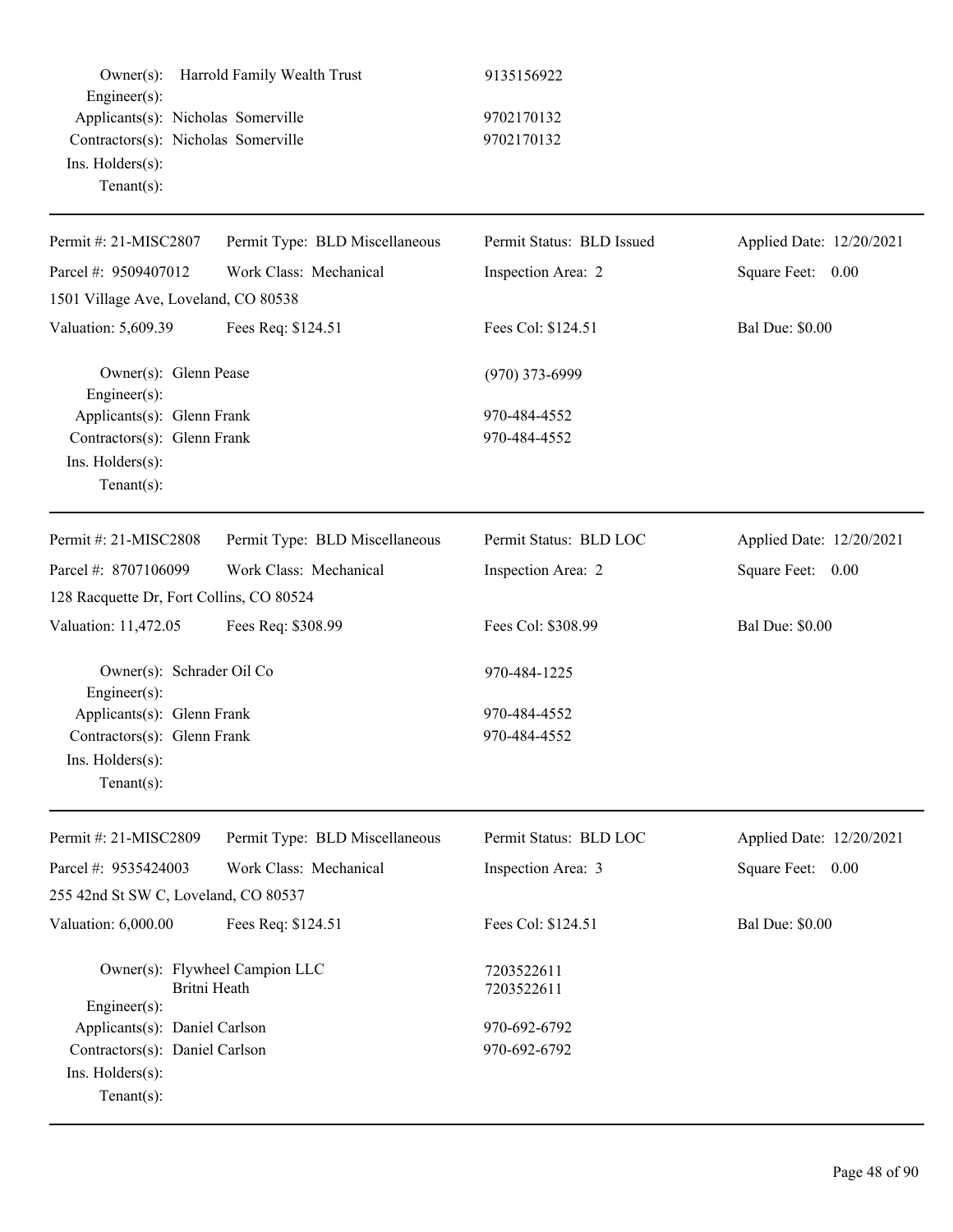| Permit #: 21-MISC2810                                                                                               | Permit Type: BLD Miscellaneous                                                  | Permit Status: BLD Issued    | Applied Date: 12/21/2021 |
|---------------------------------------------------------------------------------------------------------------------|---------------------------------------------------------------------------------|------------------------------|--------------------------|
| Parcel #: 1715105702                                                                                                | Work Class: Re-roof                                                             | Inspection Area: 6           | Square Feet: 0.00        |
| 350 Stove Prairie Rd, Bellvue, CO 80512                                                                             |                                                                                 |                              |                          |
| Valuation: 9,399.00                                                                                                 | Fees Req: \$245.30                                                              | Fees Col: \$245.30           | <b>Bal Due: \$0.00</b>   |
| Owner(s): Jill Smith<br>Engineer $(s)$ :                                                                            |                                                                                 | 9704204327                   |                          |
| Applicants(s): William Goldsberry Jr<br>Contractors(s): William Goldsberry Jr<br>Ins. Holders(s):<br>Tenant $(s)$ : |                                                                                 | 970-593-3080<br>970-593-3080 |                          |
| Permit #: 21-MISC2811                                                                                               | Permit Type: BLD Miscellaneous                                                  | Permit Status: BLD LOC       | Applied Date: 12/21/2021 |
| Parcel #: 1435305020<br>1960 Colard Ln, Lyons, CO 80540                                                             | Work Class: Electrical                                                          | Inspection Area: 4           | Square Feet: 0.00        |
| Valuation: 5,000.00                                                                                                 | Fees Req: \$219.00                                                              | Fees Col: \$219.00           | <b>Bal Due: \$0.00</b>   |
| $Owner(s)$ :<br>$Engineering(s)$ :                                                                                  | Norman Sands Revocable Trust                                                    | 3036426144                   |                          |
| Applicants(s): Rolland Coleman<br>Contractors(s):<br>Ins. Holders(s):<br>Tenant $(s)$ :                             |                                                                                 | 3073891495                   |                          |
| Permit #: 21-MISC2812                                                                                               | Permit Type: BLD Miscellaneous                                                  | Permit Status: BLD LOC       | Applied Date: 12/21/2021 |
| Parcel #: 9519205009                                                                                                | Work Class: Mechanical                                                          | Inspection Area: 3           | Square Feet: 0.00        |
| 715 Grove Ct, Loveland, CO 80537                                                                                    |                                                                                 |                              |                          |
| Valuation: 7,685.00 Fees Req: \$166.00                                                                              |                                                                                 | Fees Col: \$166.00           | <b>Bal Due: \$0.00</b>   |
| Owner(s): Gilbert Baker<br>$Engineering(s)$ :<br>Applicants(s): Tim Swan                                            |                                                                                 | 970-215-5870                 |                          |
| Contractors(s): Tim Swan<br>Ins. Holders(s):<br>Tenant $(s)$ :                                                      |                                                                                 | 970-215-5870                 |                          |
| Permit #: 21-MISC2813                                                                                               | Permit Type: BLD Miscellaneous                                                  | Permit Status: BLD LOC       | Applied Date: 12/21/2021 |
| Parcel #: 2926107001                                                                                                | Work Class: Gas Fireplace or Stove/Lo <sub>1</sub> Inspection Area: 5<br>Insert |                              | Square Feet: 0.00        |
| 89 Arikaree Peak Dr, Livermore, CO 80536                                                                            |                                                                                 |                              |                          |
| Valuation: 6,877.20                                                                                                 | Fees Req: \$145.26                                                              | Fees Col: \$145.26           | <b>Bal Due: \$0.00</b>   |
| Owner(s): Peter Henderson<br>$Engineer(s)$ :                                                                        |                                                                                 | $(970)$ 402-4286             |                          |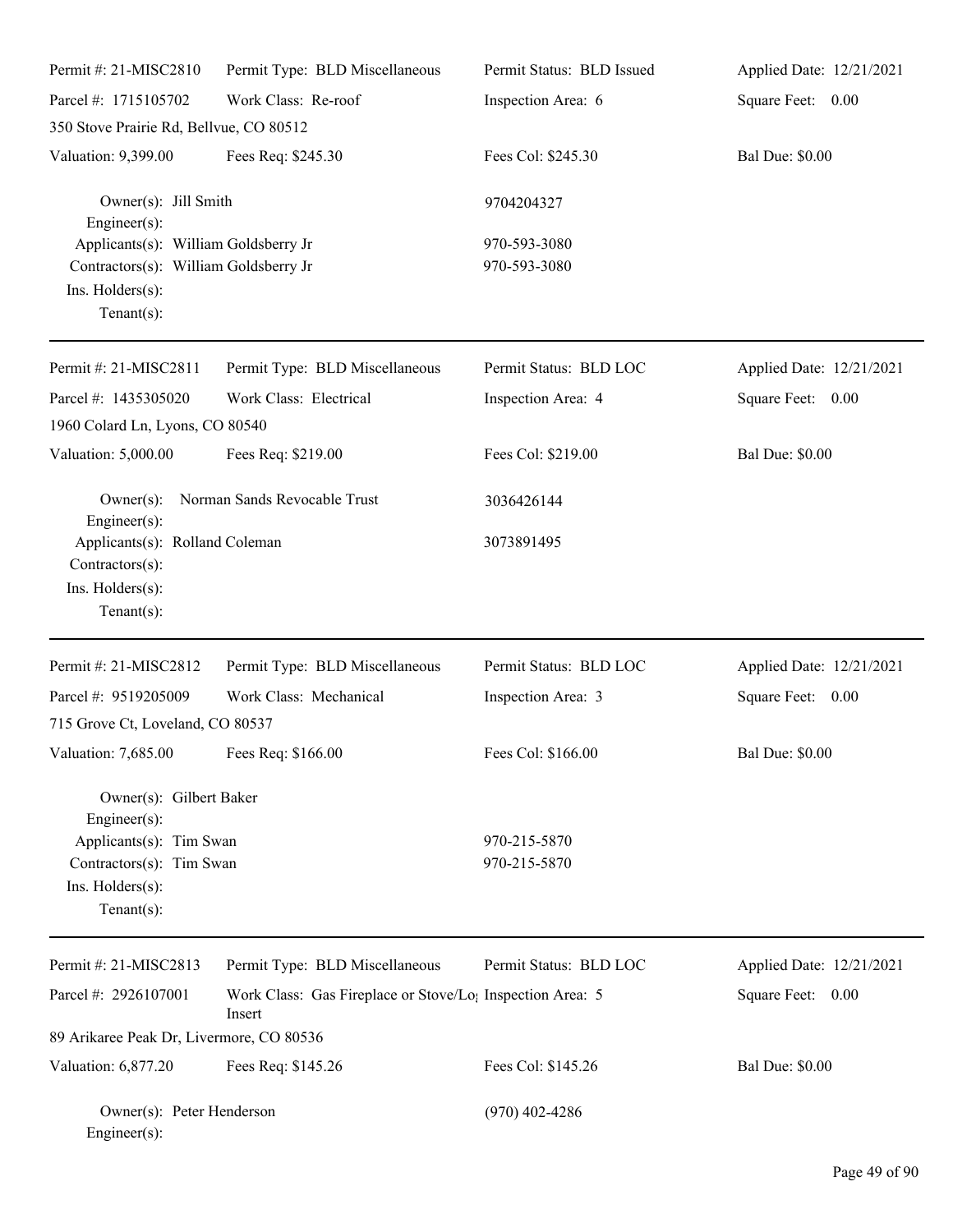| Permit #: 21-MISC2814                                                                                              | Permit Type: BLD Miscellaneous                                                  | Permit Status: BLD Issued   | Applied Date: 12/21/2021 |
|--------------------------------------------------------------------------------------------------------------------|---------------------------------------------------------------------------------|-----------------------------|--------------------------|
| Parcel #: 9825217001                                                                                               | Work Class: Gas Fireplace or Stove/Lo <sub>1</sub> Inspection Area: 1<br>Insert |                             | Square Feet: 0.00        |
| 3607 Woodridge Rd, Fort Collins, CO 80524                                                                          |                                                                                 |                             |                          |
| Valuation: 5,484.91                                                                                                | Fees Req: \$184.51                                                              | Fees Col: \$184.51          | <b>Bal Due: \$0.00</b>   |
| Owner(s): Charmaine Stavedahl<br>Engineer(s):                                                                      |                                                                                 | 9704168350                  |                          |
| Applicants(s): Western Fireplace Supply<br>Contractors(s): Chris Tenan<br>Ins. $H$ olders $(s)$ :<br>$Tenant(s)$ : |                                                                                 | 97049896793<br>970-498-9679 |                          |
| Permit #: 21-MISC2815                                                                                              | Permit Type: BLD Miscellaneous                                                  | Permit Status: BLD Issued   | Applied Date: 12/21/2021 |
| Parcel #: 9706000905                                                                                               | Work Class: Mechanical                                                          | Inspection Area: 2          | Square Feet: 0.00        |
| 4330 Laporte Ave, Fort Collins, CO 80521                                                                           |                                                                                 |                             |                          |
| Valuation: 5,583.97                                                                                                | Fees Req: \$124.51                                                              | Fees Col: \$124.51          | <b>Bal Due: \$0.00</b>   |
| Engineer(s):                                                                                                       | Owner(s): Colorado Division of Parks & Wildlife - North                         | 9704724300                  |                          |
| Applicants(s): Glenn Frank<br>Contractors(s):<br>Ins. Holders(s):<br>$Tenant(s)$ :                                 |                                                                                 | 970-484-4552                |                          |
| Permit #: 21-MISC2816                                                                                              | Permit Type: BLD Miscellaneous                                                  | Permit Status: BLD LOC      | Applied Date: 12/21/2021 |
| Parcel #: 8706214051                                                                                               | Work Class: Gas Fireplace or Stove/Lo <sub>1</sub> Inspection Area: 1<br>Insert |                             | Square Feet:<br>0.00     |
| 1509 Ascot Ct, Fort Collins, CO 80524                                                                              |                                                                                 |                             |                          |
| Valuation: 4,987.20                                                                                                | Fees Req: \$163.77                                                              | Fees Col: \$163.77          | <b>Bal Due: \$0.00</b>   |
| Owner(s): Nancy Peters<br>Engineer(s):                                                                             |                                                                                 | $(970)$ 494-7632            |                          |
| Applicants(s): Western Fireplace Supply                                                                            |                                                                                 | 97049896793                 |                          |
| Contractors(s): Chris Tenan<br>Ins. Holders(s):<br>Tenant $(s)$ :                                                  |                                                                                 | 970-498-9679                |                          |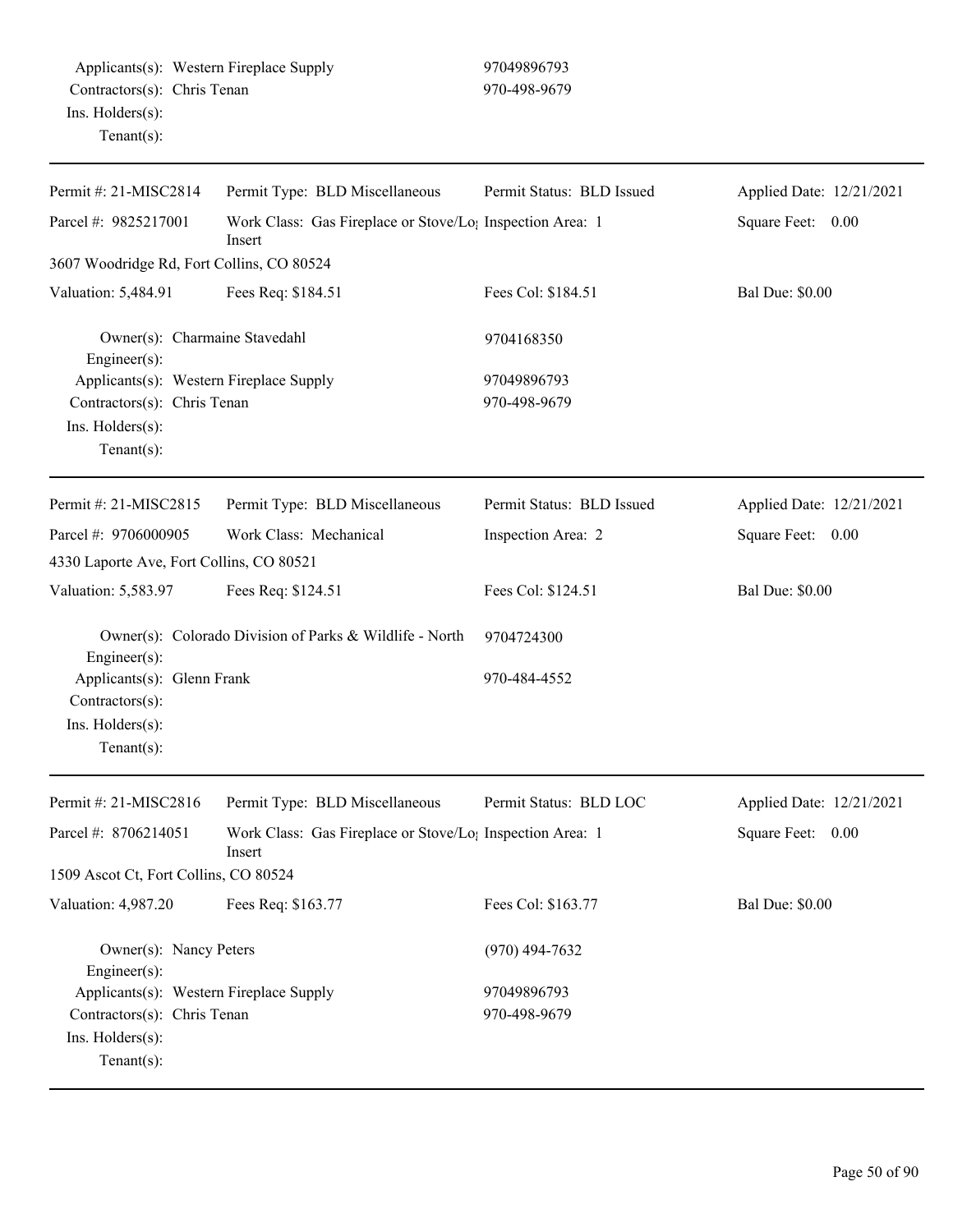| Permit#: 21-MISC2817                                                                     | Permit Type: BLD Miscellaneous | Permit Status: BLD Issued | Applied Date: 12/21/2021 |
|------------------------------------------------------------------------------------------|--------------------------------|---------------------------|--------------------------|
| Parcel #: 9823000021                                                                     | Work Class: Electrical         | Inspection Area: 1        | Square Feet: 0.00        |
| 4200 N County Road 17, Fort Collins, CO 80524                                            |                                |                           |                          |
| Valuation: 650.00                                                                        | Fees Req: \$120.00             | Fees Col: \$120.00        | <b>Bal Due: \$0.00</b>   |
| Owner(s): Cynthia Melcher<br>Engineer(s):                                                |                                | 9702186591                |                          |
| Applicants(s): Stewart Williams<br>Contractors(s):<br>Ins. Holders(s):<br>Tenant $(s)$ : |                                | 9706916888                |                          |
| Permit #: 21-MISC2818                                                                    | Permit Type: BLD Miscellaneous | Permit Status: BLD Issued | Applied Date: 12/22/2021 |
| Parcel #: 9428205012                                                                     | Work Class: Gas Piping         | Inspection Area: 3        | Square Feet: 0.00        |
| 2601 Martingale Dr, Berthoud, CO 80513                                                   |                                |                           |                          |
| Valuation: 200.00                                                                        | Fees Req: \$53.93              | Fees Col: \$53.93         | <b>Bal Due: \$0.00</b>   |
| Owner(s): Scott Kapala<br>Engineer $(s)$ :                                               |                                | 3038452159                |                          |
| Applicants(s): Scott Kapala<br>Contractors(s):<br>Ins. Holders(s):<br>Tenant $(s)$ :     |                                | 3038452159                |                          |
| Permit #: 21-MISC2819                                                                    | Permit Type: BLD Miscellaneous | Permit Status: BLD Issued | Applied Date: 12/22/2021 |
| Parcel #: 9428205012                                                                     | Work Class: Boiler             | Inspection Area: 3        | Square Feet: 0.00        |
| 2601 Martingale Dr, Berthoud, CO 80513                                                   |                                |                           |                          |
| Valuation: 2,300.00                                                                      | Fees Req: \$62.27              | Fees Col: \$62.27         | <b>Bal Due: \$0.00</b>   |
| Owner(s): Scott Kapala<br>Engineer $(s)$ :                                               |                                | 3038452159                |                          |
| Applicants(s): Scott Kapala<br>Contractors(s):<br>Ins. Holders(s):<br>Tenant $(s)$ :     |                                | 3038452159                |                          |
| Permit #: 21-MISC2820                                                                    | Permit Type: BLD Miscellaneous | Permit Status: BLD Issued | Applied Date: 12/22/2021 |
| Parcel #: 8622325009                                                                     | Work Class: Re-roof            | Inspection Area: 2        | Square Feet: 0.00        |
| 8505 Audubon Ct, Fort Collins, CO 80528                                                  |                                |                           |                          |
| Valuation: 6,000.00                                                                      | Fees Req: \$167.43             | Fees Col: \$167.43        | <b>Bal Due: \$0.00</b>   |
| Owner(s): Billie Riedel<br>Engineer $(s)$ :                                              |                                | $(970)$ 402-2711          |                          |
| Applicants(s): Jessica Judd                                                              |                                | 3177101727                |                          |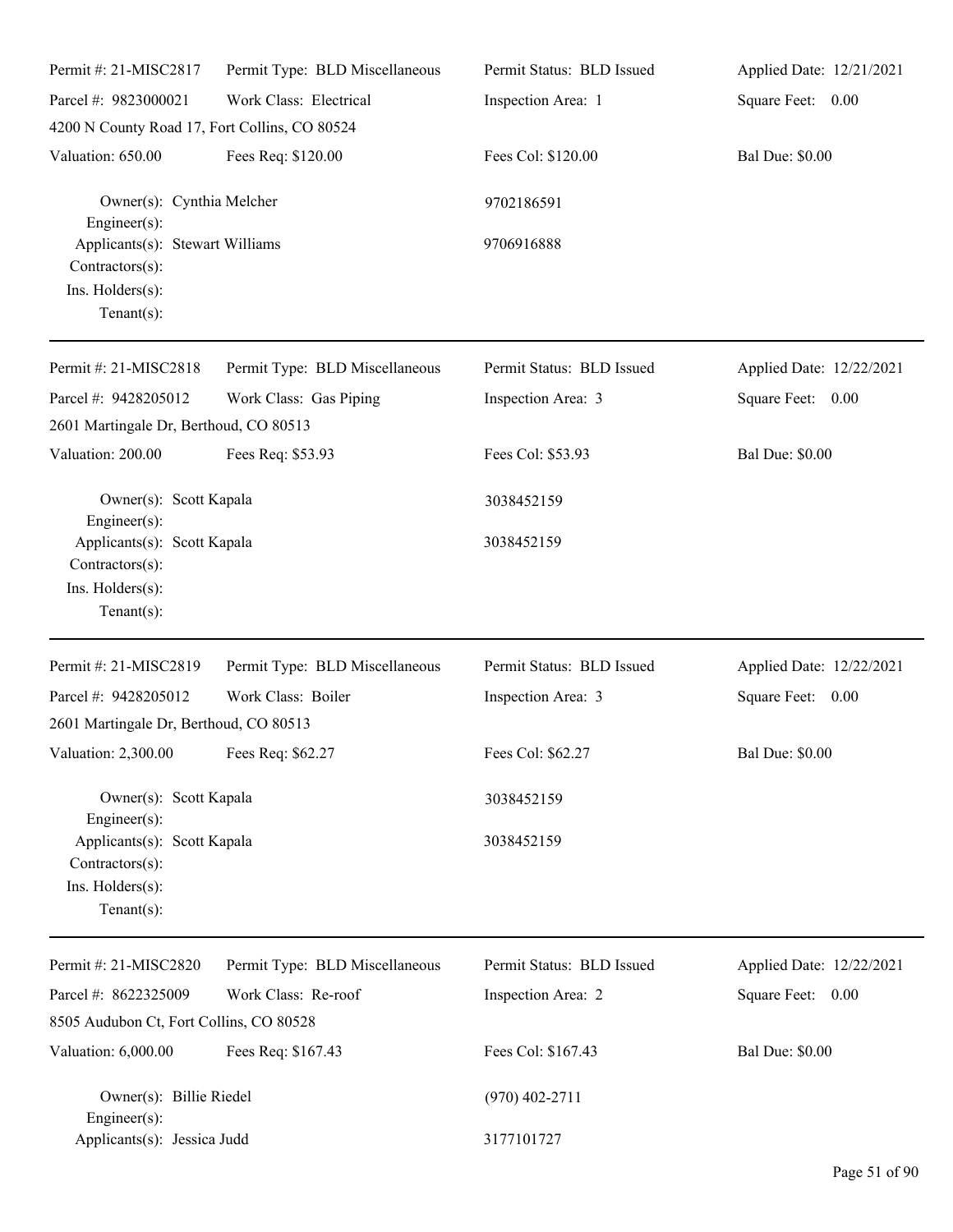| Permit #: 21-MISC2821                                                  | Permit Type: BLD Miscellaneous                                                  | Permit Status: BLD Issued    | Applied Date: 12/22/2021 |
|------------------------------------------------------------------------|---------------------------------------------------------------------------------|------------------------------|--------------------------|
| Parcel #: 9710200040                                                   | Work Class: Mechanical                                                          | Inspection Area: 2           | Square Feet: 0.00        |
| 1700 Laporte Ave Unit 48, Fort Collins, CO 80521                       |                                                                                 |                              |                          |
| Valuation: 5,000.00                                                    | Fees Req: \$103.77                                                              | Fees Col: \$103.77           | <b>Bal Due: \$0.00</b>   |
| Owner(s): James White<br>Engineer(s):                                  |                                                                                 | $(919) 539 - 0145$           |                          |
| Applicants(s): Jesse Trout<br>Jesse Trout                              |                                                                                 | 970-573-8450<br>970-573-8450 |                          |
| Contractors(s): Jesse Trout                                            |                                                                                 | 970-573-8450                 |                          |
| Ins. Holders(s):<br>Tenant $(s)$ :                                     |                                                                                 |                              |                          |
| Permit #: 21-MISC2822                                                  | Permit Type: BLD Miscellaneous                                                  | Permit Status: BLD Issued    | Applied Date: 12/22/2021 |
| Parcel #: 9733422003                                                   | Work Class: Gas Fireplace or Stove/Lo <sub>1</sub> Inspection Area: 2<br>Insert |                              | Square Feet: 0.00        |
| 4217 Wellington Dr, Fort Collins, CO 80526                             |                                                                                 |                              |                          |
| Valuation: 9,500.00                                                    | Fees Req: \$267.50                                                              | Fees Col: \$267.50           | <b>Bal Due: \$0.00</b>   |
| Owner(s): Chuck Drebing<br>Engineer(s):                                |                                                                                 | $(774)$ 217-0221             |                          |
| Applicants(s): Catherina Reynolds                                      |                                                                                 | 9702137962                   |                          |
| Contractors(s): Jeffrey Reynolds<br>Ins. Holders(s):<br>Tenant $(s)$ : |                                                                                 | 970-213-7962                 |                          |
| Permit #: 21-MISC2823                                                  | Permit Type: BLD Miscellaneous                                                  | Permit Status: BLD LOC       | Applied Date: 12/22/2021 |
| Parcel #: 9530207002                                                   | Work Class: Re-roof                                                             | Inspection Area: 3           | Square Feet:<br>0.00     |
| 1591 Scenic Valley Dr, Loveland, CO 80537                              |                                                                                 |                              |                          |
| Valuation: 12,500.00                                                   | Fees Req: \$305.89                                                              | Fees Col: \$305.89           | <b>Bal Due: \$0.00</b>   |
| Owner(s): Sharon Buckley<br>Engineer(s):                               |                                                                                 | $(970)$ 218-4008             |                          |
| Applicants(s): All In Roofing Inc                                      |                                                                                 | 9703880470                   |                          |
| Contractors(s): Johnathan Trotter                                      |                                                                                 | 9703880470                   |                          |
| Ins. Holders(s):<br>Tenant $(s)$ :                                     |                                                                                 |                              |                          |
| Permit #: 21-MISC2824                                                  | Permit Type: BLD Miscellaneous                                                  | Permit Status: BLD Issued    | Applied Date: 12/23/2021 |
| Parcel #: 9825107106                                                   | Work Class: Plumbing                                                            | Inspection Area: 1           | Square Feet:<br>0.00     |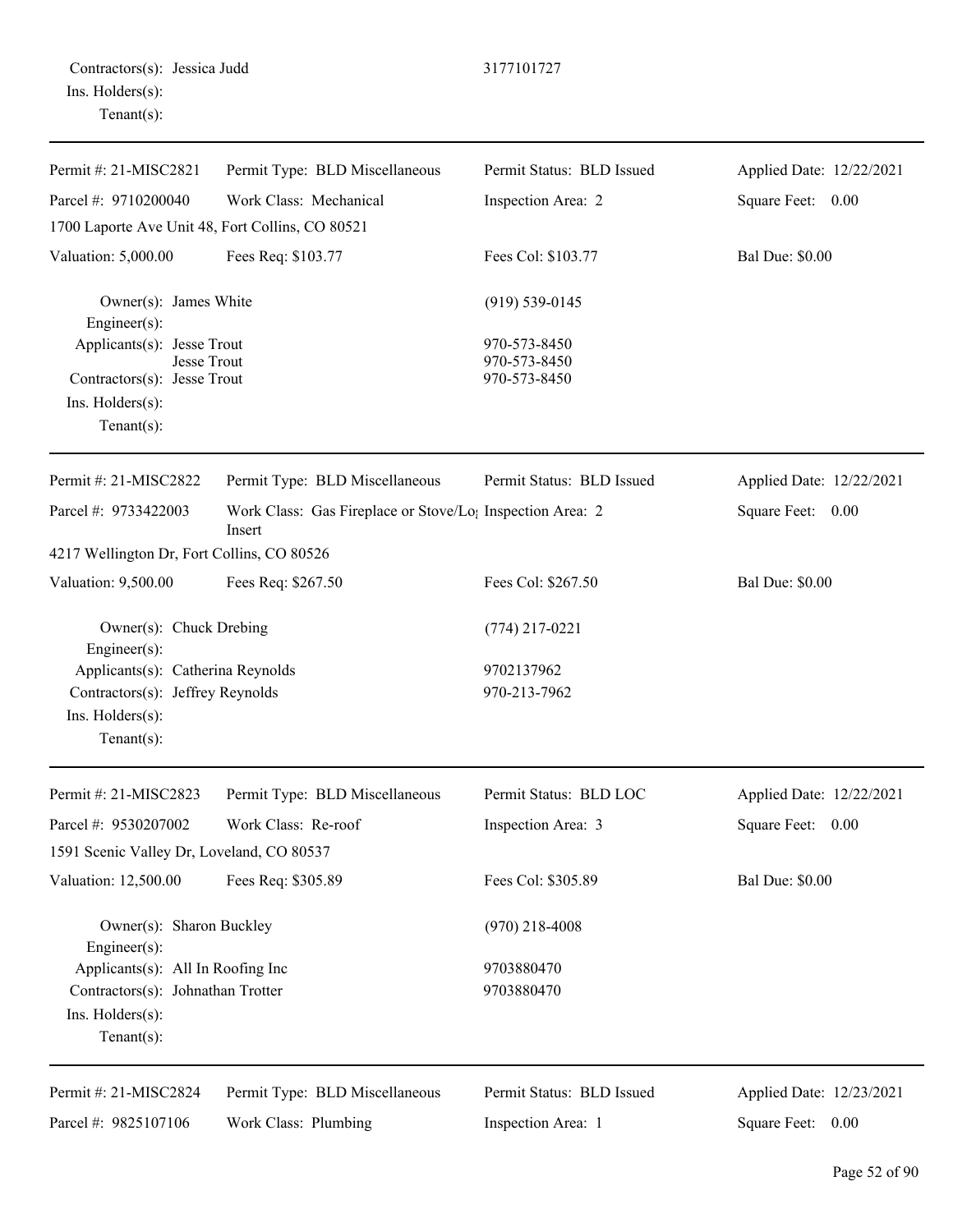| Valuation: 8,062.00         | Fees Req: \$186.75     | Fees Col: \$186.75 | <b>Bal Due: \$0.00</b> |
|-----------------------------|------------------------|--------------------|------------------------|
|                             | Owner(s): Brian Hooper | $(970)$ 494-7632   |                        |
| $Engineering(s)$ :          |                        |                    |                        |
| Applicants(s): Mike Ducett  |                        | 970-484-4841       |                        |
| Contractors(s): Mike Ducett |                        | 970-484-4841       |                        |
| Ins. $H$ olders $(s)$ :     |                        |                    |                        |
| $Tenant(s)$ :               |                        |                    |                        |

| Permit #: 21-MISC2825                       | Permit Type: BLD Miscellaneous                                 | Permit Status: BLD Issued | Applied Date: 12/23/2021 |
|---------------------------------------------|----------------------------------------------------------------|---------------------------|--------------------------|
| Parcel #: 9836300044                        | Work Class: Plumbing                                           | Inspection Area: 1        | Square Feet: 0.00        |
| 238 Spaulding Ln 2, Fort Collins, CO 80524  |                                                                |                           |                          |
| Valuation: 3,160.00                         | Fees Req: \$83.02                                              | Fees Col: \$83.02         | <b>Bal Due: \$0.00</b>   |
| Owner(s): Robert Barra<br>Engineer $(s)$ :  |                                                                | $(970)$ 494-7632          |                          |
| Applicants(s): Mike Ducett                  |                                                                | 970-484-4841              |                          |
| Contractors(s): Mike Ducett                 |                                                                | 970-484-4841              |                          |
| Ins. Holders(s):                            |                                                                |                           |                          |
| Tenant $(s)$ :                              |                                                                |                           |                          |
| Permit #: 21-MISC2826                       | Permit Type: BLD Miscellaneous                                 | Permit Status: BLD Issued | Applied Date: 12/23/2021 |
| Parcel #: 9625300010                        | Work Class: Mechanical                                         | Inspection Area: 2        | Square Feet: 0.00        |
| 6056 Meadow Haven Ct, Loveland, CO 80538    |                                                                |                           |                          |
| Valuation: 4,698.10                         | Fees Req: \$103.77                                             | Fees Col: \$103.77        | <b>Bal Due: \$0.00</b>   |
| Owner(s): William Zitek<br>Engineer $(s)$ : |                                                                | $(970)$ 286-1402          |                          |
| Applicants(s): Glenn Frank                  |                                                                | 970-484-4552              |                          |
| Contractors(s): Glenn Frank                 |                                                                | 970-484-4552              |                          |
| Ins. Holders(s):                            |                                                                |                           |                          |
| Tenant $(s)$ :                              |                                                                |                           |                          |
| Permit #: 21-MISC2827                       | Permit Type: BLD Miscellaneous                                 | Permit Status: BLD Issued | Applied Date: 12/23/2021 |
| Parcel #: 9615000002                        | Work Class: Inspect Perm Foundation - Inspection Area: 2<br>MН |                           | Square Feet: 0.00        |

7315 S Shields St, Fort Collins, CO 80526 Valuation: 100.00 Fees Req: \$51.64 Fees Col: \$51.64 Bal Due: \$0.00

Owner(s): Jennifer Moneypenny Ronald Moneypenny 3603908885 Engineer(s): Applicants(s): Ramona King 9702266587 Contractors(s):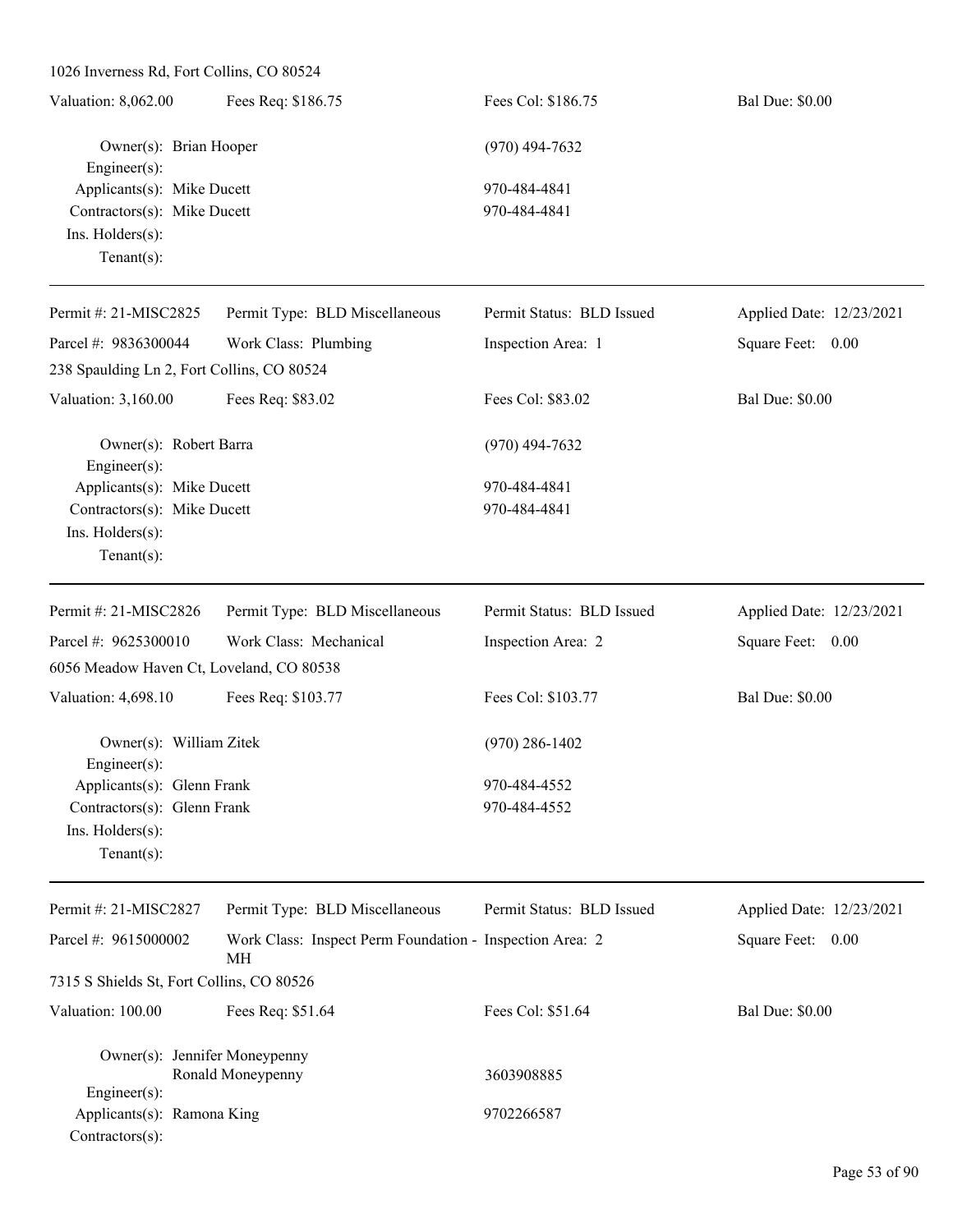| Permit #: 21-MISC2828                                                                   | Permit Type: BLD Miscellaneous | Permit Status: BLD Issued    | Applied Date: 12/23/2021 |
|-----------------------------------------------------------------------------------------|--------------------------------|------------------------------|--------------------------|
| Parcel #: 9836123025                                                                    | Work Class: Electrical         | Inspection Area: 1           | Square Feet: 0.00        |
| 2417 Ridgecrest Rd, Fort Collins, CO 80524                                              |                                |                              |                          |
| Valuation: 5,000.00                                                                     | Fees Req: \$168.00             | Fees Col: \$168.00           | <b>Bal Due: \$0.00</b>   |
| Owner(s): William Ritchie<br>$Engineering(s)$ :                                         |                                | 970-980-5267                 |                          |
| Applicants(s): William Ritchie<br>Contractors(s):                                       |                                | 970-980-5267                 |                          |
| Ins. Holders(s):<br>Tenant $(s)$ :                                                      |                                |                              |                          |
| Permit #: 21-MISC2829                                                                   | Permit Type: BLD Miscellaneous | Permit Status: BLD Issued    | Applied Date: 12/23/2021 |
| Parcel #: 9836123025                                                                    | Work Class: Plumbing           | Inspection Area: 1           | Square Feet: 0.00        |
| 2417 Ridgecrest Rd, Fort Collins, CO 80524                                              |                                |                              |                          |
| Valuation: 15,000.00                                                                    | Fees Req: \$311.23             | Fees Col: \$311.23           | <b>Bal Due: \$0.00</b>   |
| Owner(s): William Ritchie<br>$Engineering(s)$ :                                         |                                | 970-980-5267                 |                          |
| Applicants(s): William Ritchie<br>Contractors(s):<br>Ins. Holders(s):<br>Tenant $(s)$ : |                                | 970-980-5267                 |                          |
| Permit #: 21-MISC2830                                                                   | Permit Type: BLD Miscellaneous | Permit Status: BLD Issued    | Applied Date: 12/27/2021 |
| Parcel #: 8831305009                                                                    | Work Class: Mechanical         | Inspection Area: 1           | Square Feet: 0.00        |
| 1423 Country Club Rd, Fort Collins, CO 80524                                            |                                |                              |                          |
| Valuation: 16,454.00                                                                    | Fees Req: \$412.72             | Fees Col: \$412.72           | <b>Bal Due: \$0.00</b>   |
| Owner(s): Victoria McCarthy<br>$Engineering(s)$ :                                       |                                | 970-946-7767                 |                          |
| Applicants(s): Mike Ducett                                                              |                                | 970-484-4841                 |                          |
| Contractors(s): Mike Ducett<br>Ins. Holders(s):<br>Tenant $(s)$ :                       |                                | 970-484-4841                 |                          |
| Permit #: 21-MISC2831                                                                   | Permit Type: BLD Miscellaneous | Permit Status: BLD Withdrawn | Applied Date: 12/27/2021 |
| Parcel #: 9901380003                                                                    | Work Class: Plumbing           | Inspection Area: 1           | Square Feet: 0.00        |
| 12908 N County Road 15, Wellington, CO 80549                                            |                                |                              |                          |
| Valuation: 1,500.00                                                                     | Fees Req: \$53.93              | Fees Col: \$53.93            | <b>Bal Due: \$0.00</b>   |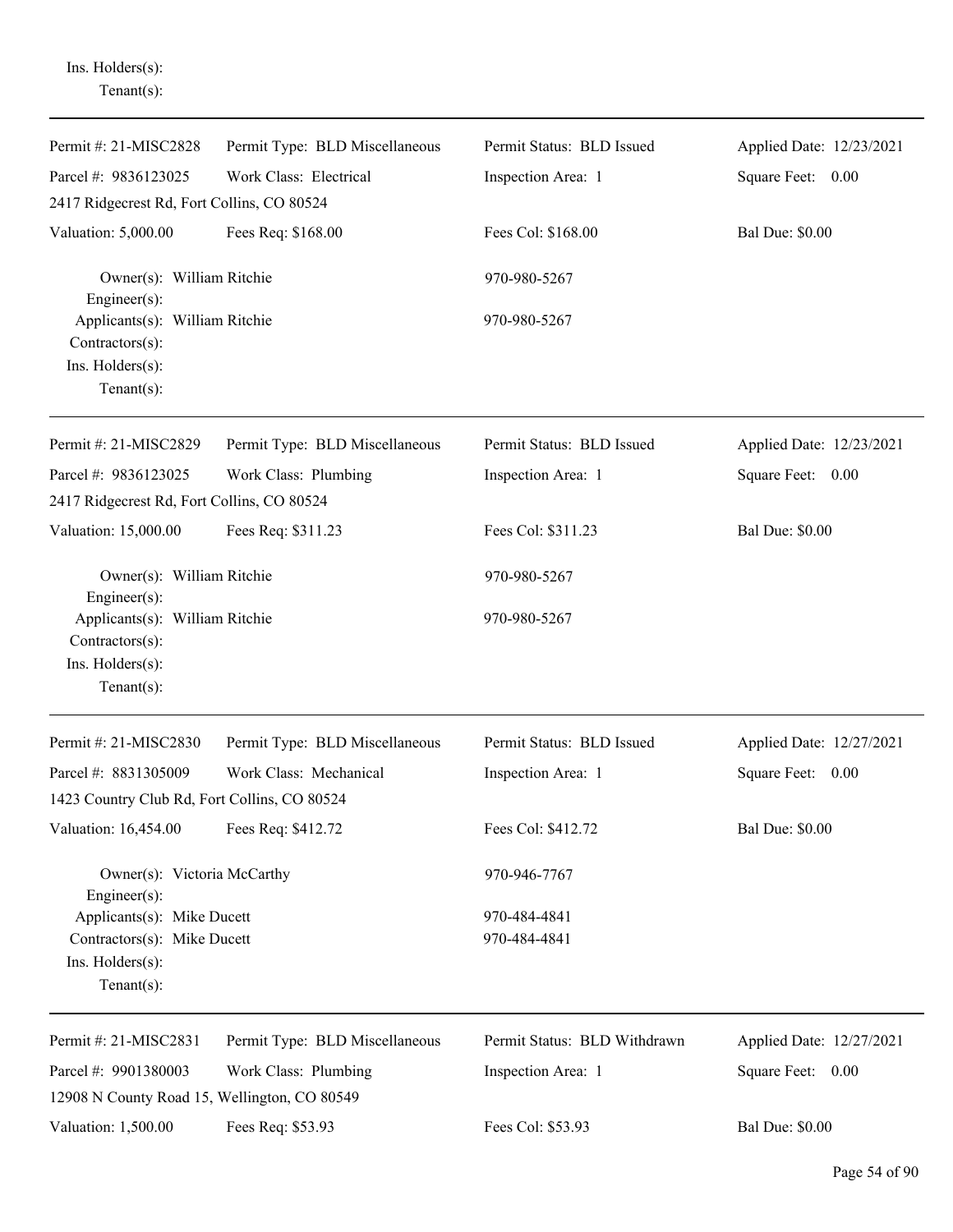Owner(s): Leanne Dingman (970) 631-6774 Engineer(s): Applicants(s): Kye Lehr 7193323247 Contractors(s): Kye Lehr 7193323247 Ins. Holders(s): Tenant(s):

| Permit #: 21-MISC2832                            | Permit Type: BLD Miscellaneous | Permit Status: BLD Issued | Applied Date: 12/27/2021 |
|--------------------------------------------------|--------------------------------|---------------------------|--------------------------|
| Parcel #: 9733426006                             | Work Class: Mechanical         | Inspection Area: 2        | Square Feet: 0.00        |
| 4409 Idledale Dr, Fort Collins, CO 80526         |                                |                           |                          |
| Valuation: 3,658.00                              | Fees Req: \$83.02              | Fees Col: \$83.02         | <b>Bal Due: \$0.00</b>   |
| Owner(s): Jeffrey Wierenga<br>Engineer(s):       |                                |                           |                          |
| Applicants(s): Air Comfort Inc                   |                                | 970-490-1458              |                          |
| Contractors(s): Marc Rohloff<br>Ins. Holders(s): |                                | 970-490-1458              |                          |
| $Tenant(s)$ :                                    |                                |                           |                          |
| Permit #: 21-MISC2833                            | Permit Type: BLD Miscellaneous | Permit Status: BLD Issued | Applied Date: 12/27/2021 |
| Parcel #: 8716308007                             | Work Class: Mechanical         | Inspection Area: 2        | Square Feet: 0.00        |
| 3418 Boxelder Dr, Fort Collins, CO 80524         |                                |                           |                          |
| Valuation: 8,774.00                              | Fees Req: \$186.75             | Fees Col: \$186.75        | <b>Bal Due: \$0.00</b>   |
| Owner(s): Gerritt Newton<br>Engineer(s):         |                                | 9702182882                |                          |
| Applicants(s): Air Comfort Inc                   |                                | 970-490-1458              |                          |
| Contractors(s): Marc Rohloff                     |                                | 970-490-1458              |                          |
| Ins. Holders(s):                                 |                                |                           |                          |
| Tenant $(s)$ :                                   |                                |                           |                          |
| Permit #: 21-MISC2834                            | Permit Type: BLD Miscellaneous | Permit Status: BLD Void   | Applied Date: 12/27/2021 |
| Parcel #: 9636120003                             | Work Class: Electrical         | Inspection Area:          | Square Feet:<br>0.00     |
| 926 Ptarmigan Ln, Loveland, CO 80538             |                                |                           |                          |
| Valuation: 1,100.00                              | Fees Req: \$120.00             | Fees Col: \$120.00        | <b>Bal Due: \$0.00</b>   |
| Owner(s): Halldis Kelly<br>Engineer(s):          |                                | $(970)$ 646-0151          |                          |
| Applicants(s): Halldis Kelly                     |                                | $(970) 646 - 0151$        |                          |
| Contractors(s):                                  |                                |                           |                          |
| Ins. Holders(s):                                 |                                |                           |                          |
| $Tenant(s)$ :                                    |                                |                           |                          |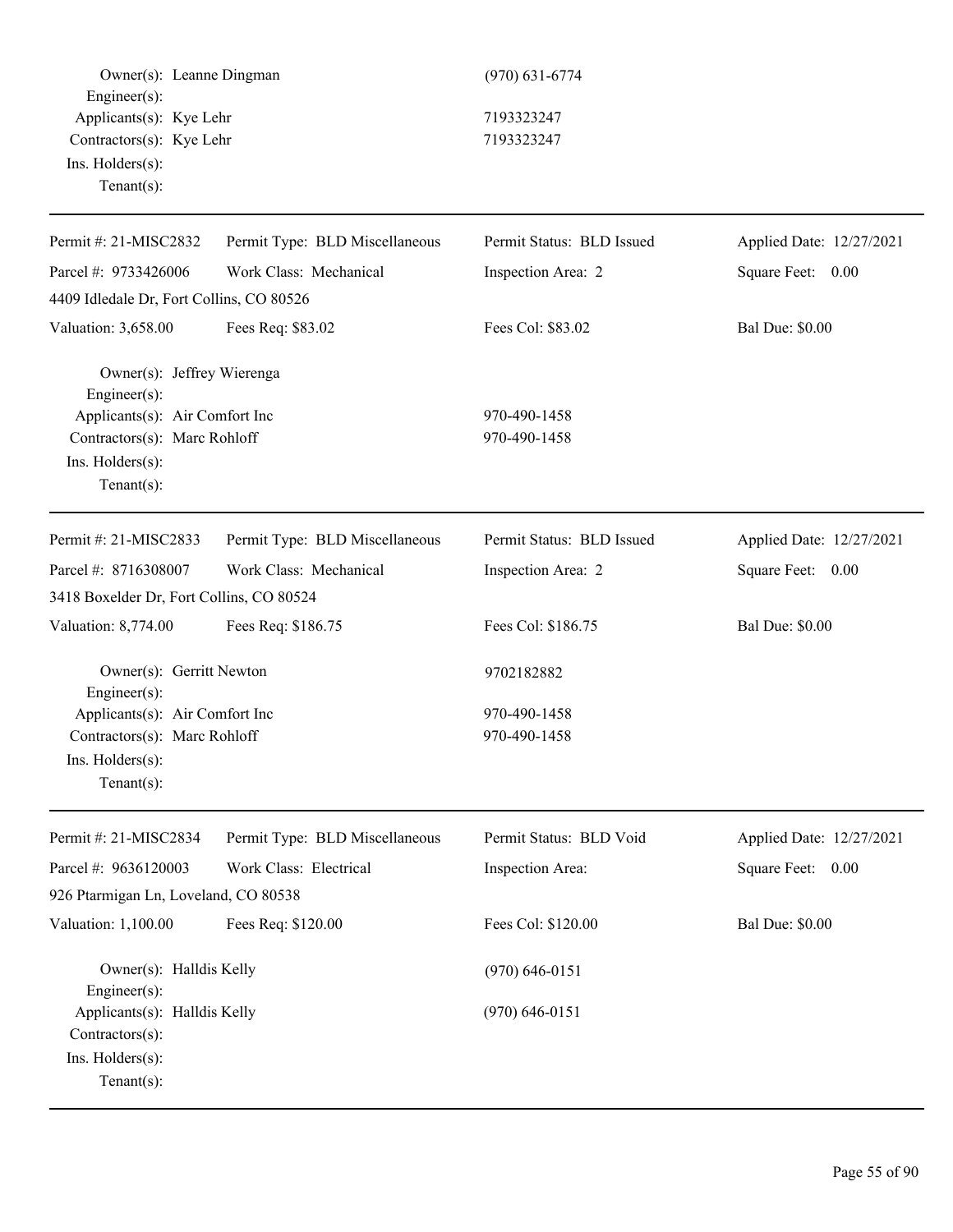| Permit #: 21-MISC2835                                                                                                                 | Permit Type: BLD Miscellaneous | Permit Status: BLD Issued          | Applied Date: 12/28/2021 |
|---------------------------------------------------------------------------------------------------------------------------------------|--------------------------------|------------------------------------|--------------------------|
| Parcel #: 8935305003                                                                                                                  | Work Class: Re-roof            | Inspection Area: 1                 | Square Feet: 0.00        |
| 7888 Iris Hill Ln, Wellington, CO 80549                                                                                               |                                |                                    |                          |
| Valuation: 21,500.00                                                                                                                  | Fees Req: \$486.47             | Fees Col: \$486.47                 | <b>Bal Due: \$0.00</b>   |
| Owner(s): Douglas Andersen<br>$Engineering(s)$ :                                                                                      |                                | $(970)$ 222-7175                   |                          |
| Applicants(s): Justin Dant<br>Contractors(s): Justin Dant<br>Ins. Holders(s):<br>Tenant $(s)$ :                                       |                                | 970-690-2111<br>970-690-2111       |                          |
| Permit #: 21-MISC2836                                                                                                                 | Permit Type: BLD Miscellaneous | Permit Status: BLD Issued          | Applied Date: 12/28/2021 |
| Parcel #: 0825300015<br>5829 Rist Canyon Rd, Bellvue, CO 80512                                                                        | Work Class: Plumbing           | Inspection Area: 1                 | Square Feet: 0.00        |
| Valuation: 1,959.16                                                                                                                   | Fees Req: \$53.93              | Fees Col: \$53.93                  | <b>Bal Due: \$0.00</b>   |
| Owner(s): Robert Greeley<br>$Engineering(s)$ :                                                                                        |                                | 9704021994                         |                          |
| Applicants(s): Glenn Frank<br>Contractors(s): Glenn Frank<br>Ins. Holders(s):<br>Tenant $(s)$ :                                       |                                | 970-484-4552<br>970-484-4552       |                          |
| Permit #: 21-MISC2837                                                                                                                 | Permit Type: BLD Miscellaneous | Permit Status: BLD Issued          | Applied Date: 12/28/2021 |
| Parcel #: 0610434023<br>9971 Horsetail Way, Loveland, CO 80537                                                                        | Work Class: Mechanical         | Inspection Area: 2                 | Square Feet: 0.00        |
| Valuation: 15,370.00 Fees Req: \$331.97                                                                                               |                                | Fees Col: \$331.97                 | <b>Bal Due: \$0.00</b>   |
| Owner(s): Michael Huff<br>Engineer $(s)$ :<br>Applicants(s): Air Comfort Inc<br>Contractors(s):<br>Ins. Holders(s):<br>Tenant $(s)$ : |                                | 970-490-1458                       |                          |
| Permit #: 21-MISC2838                                                                                                                 | Permit Type: BLD Miscellaneous | Permit Status: BLD Issued          | Applied Date: 12/28/2021 |
| Parcel #: 0414000021<br>1235 N County Road 27e, Berthoud, CO 80513                                                                    | Work Class: Re-roof            | Inspection Area: 3                 | Square Feet: 0.00        |
| Valuation: 5,193.48                                                                                                                   | Fees Req: \$164.20             | Fees Col: \$164.20                 | <b>Bal Due: \$0.00</b>   |
| Owner(s): Rapheal Ropek<br>Engineer $(s)$ :                                                                                           |                                | $(970) 691 - 0661$<br>970-667-6777 |                          |
| Applicants(s): Wes Hill                                                                                                               |                                |                                    |                          |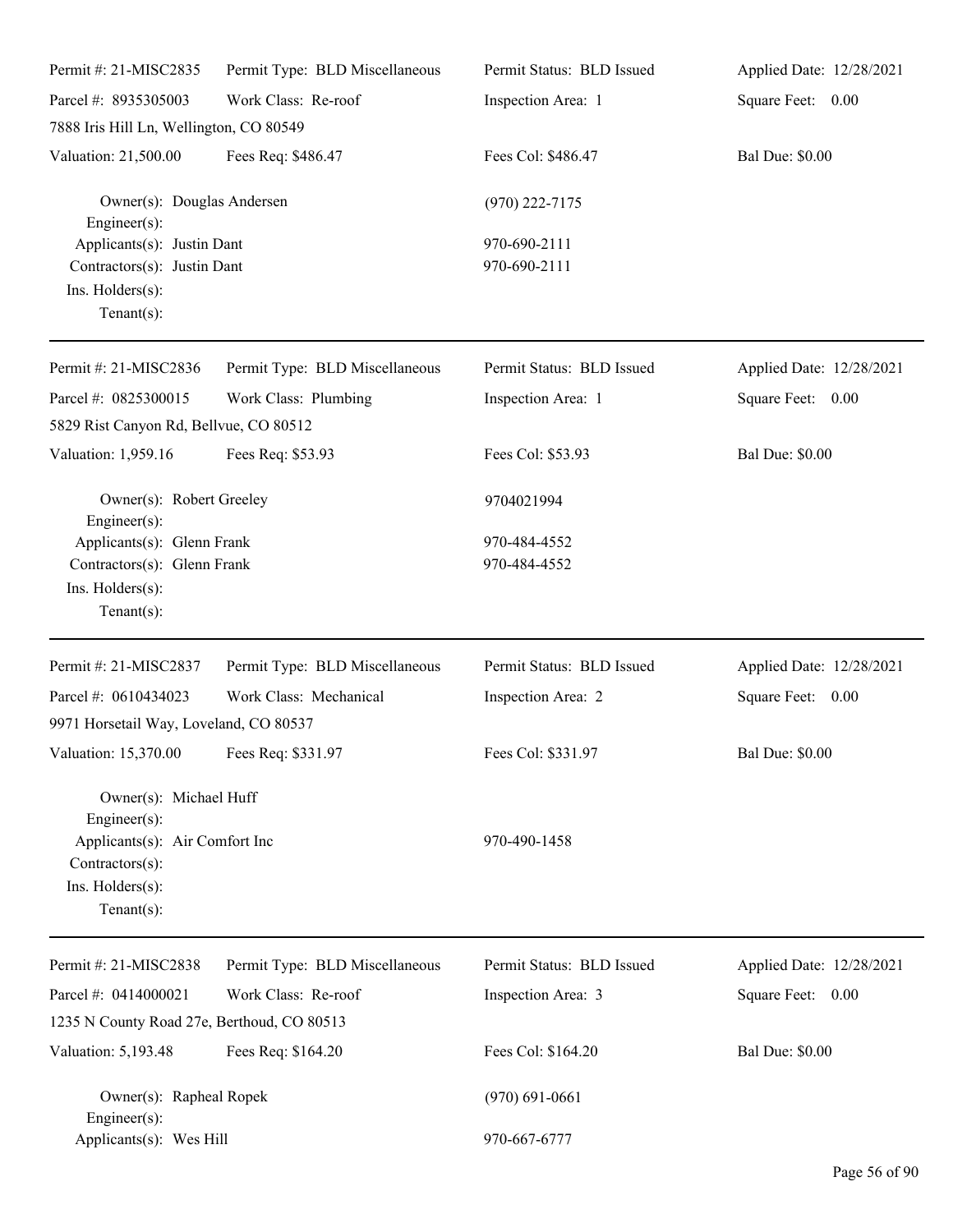Contractors(s): Wes Hill 970-667-6777 Ins. Holders(s): Tenant(s):

| Permit #: 21-MISC2839                                                                  | Permit Type: BLD Miscellaneous                                                  | Permit Status: BLD LOC    | Applied Date: 12/29/2021 |
|----------------------------------------------------------------------------------------|---------------------------------------------------------------------------------|---------------------------|--------------------------|
| Parcel #: 9624213033                                                                   | Work Class: Re-roof                                                             | Inspection Area: 2        | Square Feet: 0.00        |
| 7918 Handy Ct, Fort Collins, CO 80525                                                  |                                                                                 |                           |                          |
| Valuation: 10,742.00                                                                   | Fees Req: \$266.73                                                              | Fees Col: \$266.73        | <b>Bal Due: \$0.00</b>   |
| Owner(s): Terri Thornton<br>Engineer(s):                                               |                                                                                 |                           |                          |
| Applicants(s): Brad Da Vault                                                           |                                                                                 | 970-568-3793              |                          |
| Contractors(s): Brad Da Vault<br>Ins. Holders(s):                                      |                                                                                 | 970-568-3793              |                          |
| Tenant $(s)$ :                                                                         |                                                                                 |                           |                          |
| Permit #: 21-MISC2840                                                                  | Permit Type: BLD Miscellaneous                                                  | Permit Status: BLD Void   | Applied Date: 12/29/2021 |
| Parcel #: 8719305045                                                                   | Work Class: Electrical                                                          | Inspection Area:          | Square Feet: 0.00        |
|                                                                                        |                                                                                 |                           |                          |
| Valuation: 500.00                                                                      | Fees Req:                                                                       | Fees Col:                 | Bal Due:                 |
| Owner(s): John Lawson<br>$Engineering(s)$ :                                            |                                                                                 | 818-967-2737              |                          |
| Applicants(s): John Lawson<br>$Contractors(s)$ :<br>Ins. Holders(s):<br>Tenant $(s)$ : |                                                                                 | 818-967-2737              |                          |
| Permit #: 21-MISC2841                                                                  | Permit Type: BLD Miscellaneous                                                  | Permit Status: BLD LOC    | Applied Date: 12/29/2021 |
| Parcel #: 8805000021                                                                   | Work Class: Mechanical                                                          | Inspection Area: 1        | Square Feet: 0.00        |
| 2331 E County Road 62, Wellington, CO 80549                                            |                                                                                 |                           |                          |
| Valuation: 2,089.53                                                                    | Fees Req: \$62.27                                                               | Fees Col: \$62.27         | <b>Bal Due: \$0.00</b>   |
| Owner(s): Bernard Giefer<br>$Engineering(s)$ :                                         |                                                                                 | $(970)$ 568-3301          |                          |
| Applicants(s): Poudre Valley Air                                                       |                                                                                 | 970-493-2050              |                          |
| Contractors(s): Robert Weisser                                                         |                                                                                 | 970-493-2050              |                          |
| Ins. Holders(s):<br>Tenant $(s)$ :                                                     |                                                                                 |                           |                          |
| Permit #: 21-MISC2842                                                                  | Permit Type: BLD Miscellaneous                                                  | Permit Status: BLD Issued | Applied Date: 12/29/2021 |
| Parcel #: 0020000012                                                                   | Work Class: Gas Fireplace or Stove/Lo <sub>l</sub> Inspection Area: 5<br>Insert |                           | Square Feet:<br>0.00     |
| 20609 N Highway 287, Livermore, CO 80536                                               |                                                                                 |                           |                          |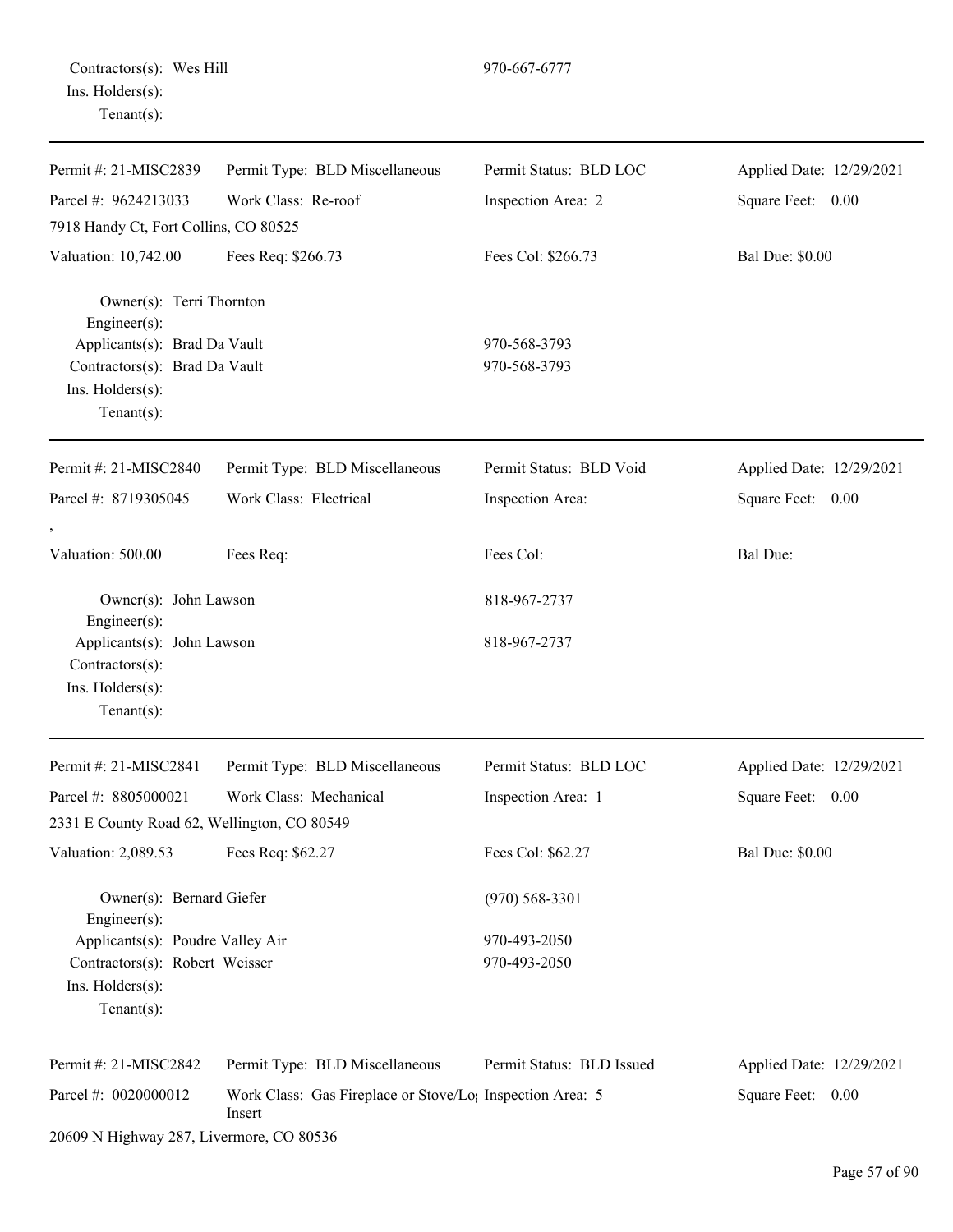| Valuation: 5,367.58                                                                                              | Fees Req: \$124.51                                      | Fees Col: \$124.51                     | <b>Bal Due: \$0.00</b>   |
|------------------------------------------------------------------------------------------------------------------|---------------------------------------------------------|----------------------------------------|--------------------------|
| Owner(s): Anne Peterson<br>Engineer(s):                                                                          |                                                         | 9702902052                             |                          |
| Applicants(s): Western Fireplace Supply<br>Contractors(s): Chris Tenan<br>Ins. Holders(s):<br>Tenant $(s)$ :     |                                                         | 97049896793<br>970-498-9679            |                          |
| Permit #: 21-MISC2843                                                                                            | Permit Type: BLD Miscellaneous                          | Permit Status: BLD Issued              | Applied Date: 12/29/2021 |
| Parcel #: 8805006704                                                                                             | Work Class: Gas Piping                                  | Inspection Area: 1                     | Square Feet: 0.00        |
| 7403 Glenstorm Rd, Wellington, CO 80549                                                                          |                                                         |                                        |                          |
| Valuation: 1,000.00                                                                                              | Fees Req: \$53.93                                       | Fees Col: \$53.93                      | <b>Bal Due: \$0.00</b>   |
| Owner(s): Bryan Prouty<br>Engineer(s):                                                                           |                                                         | 9704206733                             |                          |
| Applicants(s): William Howe<br>Contractors(s): William Howe<br>Ins. Holders(s):<br>Tenant $(s)$ :                |                                                         | 9703080276<br>9703080276               |                          |
| Permit #: 21-MISC2844                                                                                            | Permit Type: BLD Miscellaneous                          | Permit Status: BLD Issued              | Applied Date: 12/29/2021 |
| Parcel #: 0401000033                                                                                             | Work Class: Re-roof                                     | Inspection Area: 3                     | Square Feet: 0.00        |
| 7519 W County Road 12, Loveland, CO 80537                                                                        |                                                         |                                        |                          |
| Valuation: 7,582.00                                                                                              | Fees Req: \$205.89                                      | Fees Col: \$205.89                     | <b>Bal Due: \$0.00</b>   |
| Owner(s): Kira Heartsong<br>Engineer(s):                                                                         | Applicants(s): Lion Home Service dba Denali Roofing LLC | 970-660-4417                           |                          |
| Contractors(s): Sam Williams<br>$Ins.$ Holders $(s)$ :<br>Tenant $(s)$ :                                         |                                                         | 9706604417                             |                          |
| Permit #: 21-MISC2845                                                                                            | Permit Type: BLD Miscellaneous                          | Permit Status: BLD Issued              | Applied Date: 12/30/2021 |
| Parcel #: 9819206022                                                                                             | Work Class: Re-roof                                     | Inspection Area: 1                     | Square Feet: 0.00        |
| 4912 Pueblo Dr, Laporte, CO 80535                                                                                |                                                         |                                        |                          |
| Valuation: 6,600.00                                                                                              | Fees Req: \$185.90                                      | Fees Col: \$185.90                     | <b>Bal Due: \$0.00</b>   |
| Owner(s): Victoria Mcdonald<br>Engineer(s):                                                                      |                                                         |                                        |                          |
| Applicants(s): Anchor Roofing LLC<br>Contractors(s): Jeramiah Larsen<br>$Ins.$ Holders $(s)$ :<br>Tenant $(s)$ : | Anchor Roofing LLC                                      | 9706926037<br>9706926037<br>9706660321 |                          |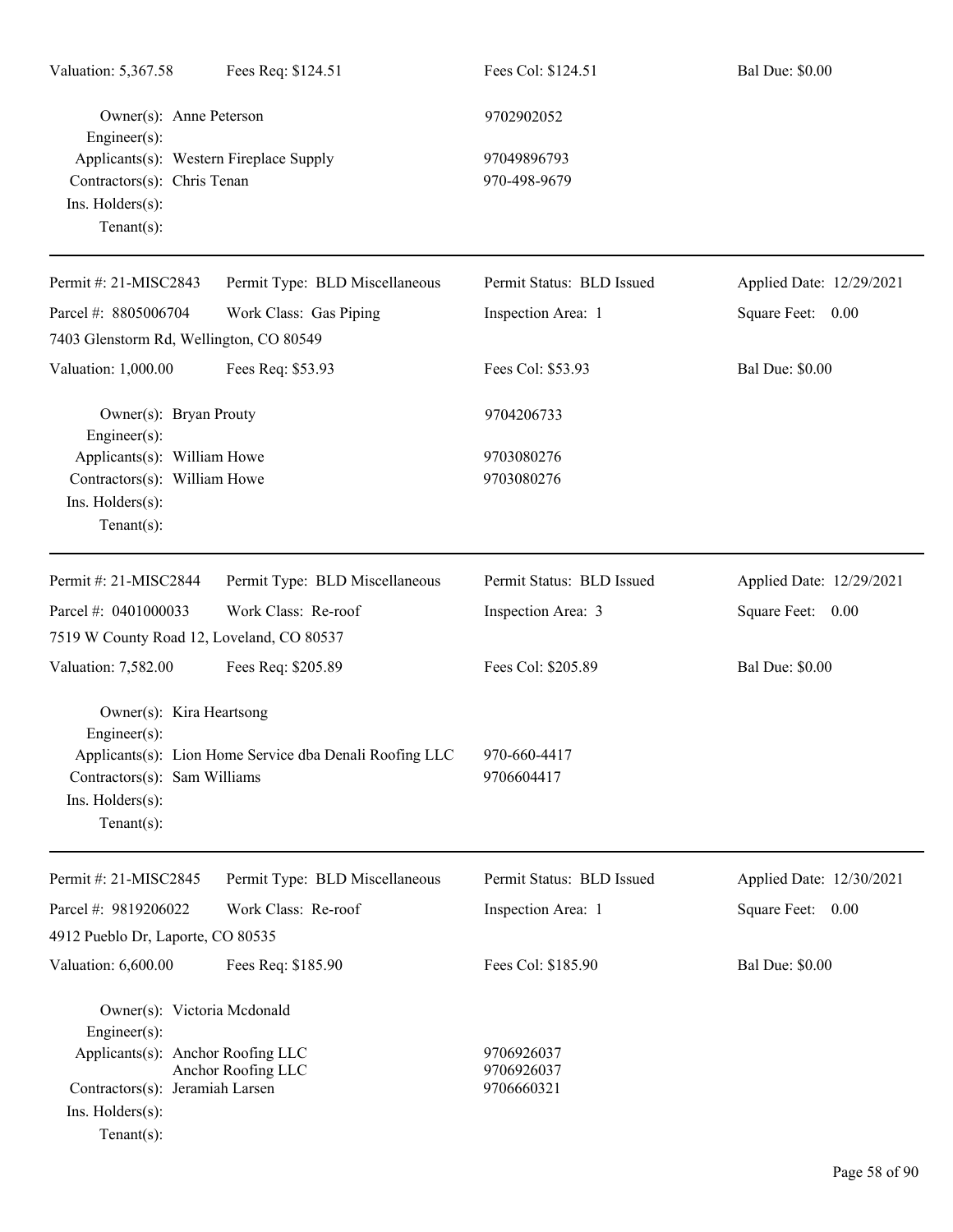| Permit #: 21-RES0811                                                                                                                                           | Permit Type: BLD Residential | Permit Status: BLD Applied             | Applied Date: 12/01/2021 |
|----------------------------------------------------------------------------------------------------------------------------------------------------------------|------------------------------|----------------------------------------|--------------------------|
|                                                                                                                                                                |                              |                                        |                          |
| Parcel #: 8723008002                                                                                                                                           | Work Class: Addition         | Inspection Area: 2                     | Square Feet: 0.00        |
| 1728 Carefree Dr, Fort Collins, CO 80525                                                                                                                       |                              |                                        |                          |
| Valuation: 148,500.00                                                                                                                                          | Fees Req: \$2,961.82         | Fees Col: \$0.00                       | Bal Due: \$2,961.82      |
| Owner(s): Brandon Bohn<br>Engineer(s): Kelby York<br>Applicants(s): J Goodell Homes Inc.<br>Contractors(s): Jeff Goodell<br>Ins. Holders(s):<br>Tenant $(s)$ : |                              | 8019286982<br>7209905900<br>9702311242 |                          |
| Permit #: 21-RES0812                                                                                                                                           | Permit Type: BLD Residential | Permit Status: BLD Issued              | Applied Date: 12/02/2021 |
| Parcel #: 2922105071                                                                                                                                           | Work Class: Alteration       | Inspection Area: 5                     | Square Feet: 0.00        |
| 775 Haystack Dr, Livermore, CO 80536                                                                                                                           |                              |                                        |                          |
| Valuation: 1,750.00                                                                                                                                            | Fees Req: \$115.44           | Fees Col: \$115.44                     | <b>Bal Due: \$0.00</b>   |
| Owner(s): Gary Leffingwell<br>Engineer(s):                                                                                                                     |                              | 719-301-8099                           |                          |
| Applicants(s): Gary Leffingwell<br>Contractors(s):<br>Ins. Holders(s):<br>$Tenant(s)$ :                                                                        |                              | 719-301-8099                           |                          |
| Permit #: 21-RES0813                                                                                                                                           | Permit Type: BLD Residential | Permit Status: BLD Issued              | Applied Date: 12/02/2021 |
| Parcel #: 4002409153                                                                                                                                           | Work Class: Alteration       | Inspection Area: 5                     | Square Feet: 0.00        |
| 6031 Ottawa Way, Red Feather Lakes, CO 80545                                                                                                                   |                              |                                        |                          |
| Valuation: 1.00                                                                                                                                                | Fees Req: \$77.46            | Fees Col: \$77.46                      | <b>Bal Due: \$0.00</b>   |
| Owner(s): Stephanie Knapp<br>Engineer(s):                                                                                                                      |                              | 7205267004                             |                          |
| Applicants(s): Stephanie Knapp<br>Contractors(s):<br>Ins. Holders(s):<br>Tenant $(s)$ :                                                                        |                              | 7205267004                             |                          |
| Permit #: 21-RES0814                                                                                                                                           | Permit Type: BLD Residential | Permit Status: BLD Applied             | Applied Date: 12/02/2021 |
| Parcel #: 9709106013                                                                                                                                           | Work Class: Addition         | Inspection Area: 2                     | Square Feet: 0.00        |
| 612 Sunrise Ln, Fort Collins, CO 80521                                                                                                                         |                              |                                        |                          |
| Valuation: 85,000.00                                                                                                                                           | Fees Req: \$2,026.07         | Fees Col: \$0.00                       | Bal Due: \$2,026.07      |
| Owner(s): Michael Kabatek<br>Engineer(s): Gary Weeks                                                                                                           |                              | 970-225-2422                           |                          |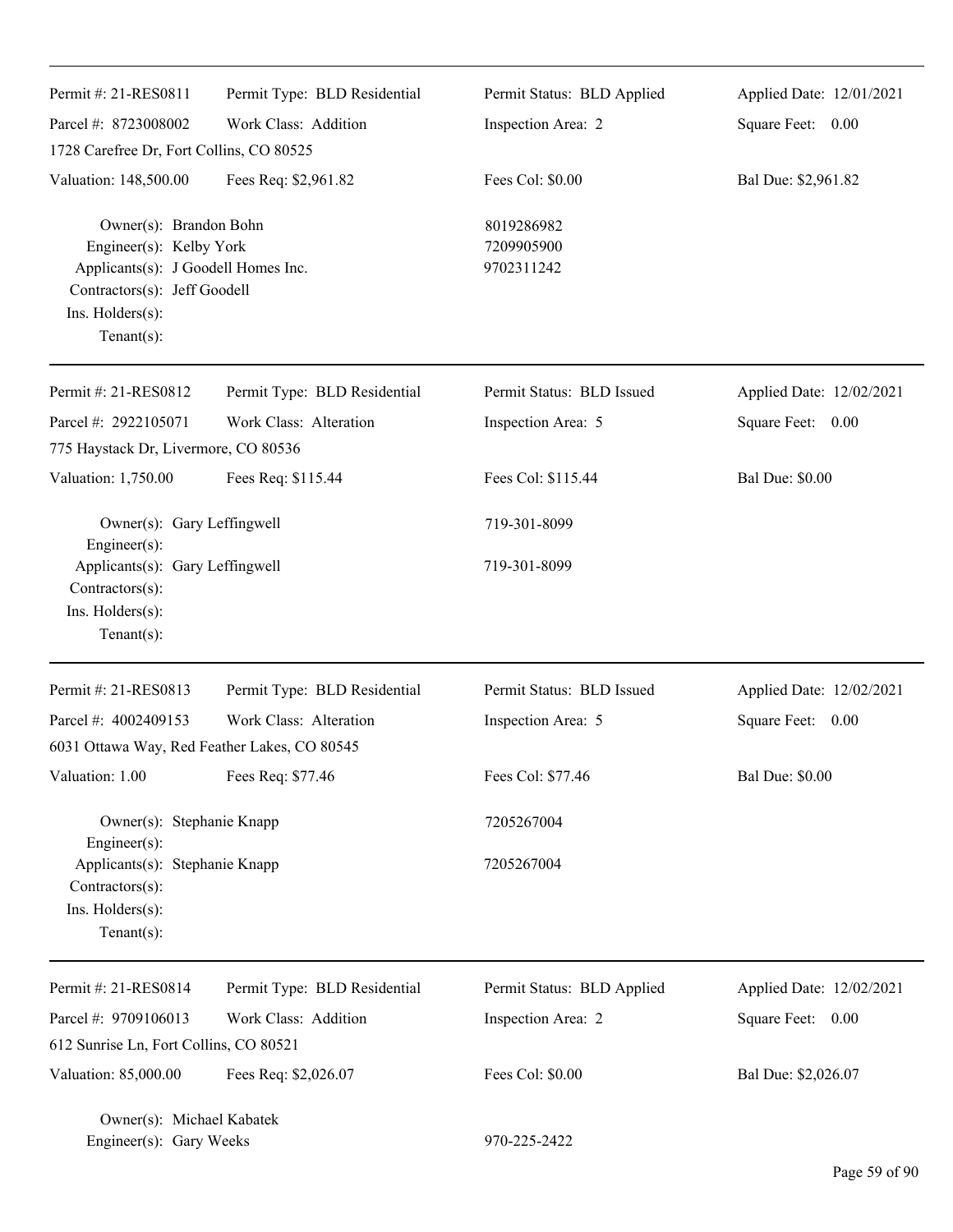Applicants(s): Alan Strope 970-472-5667 Contractors(s): Alan Strope 970-472-5667 Ins. Holders(s): Tenant(s):

| Permit #: 21-RES0815                                     | Permit Type: BLD Residential | Permit Status: BLD Issued  | Applied Date: 12/02/2021 |
|----------------------------------------------------------|------------------------------|----------------------------|--------------------------|
| Parcel #: 8706150139                                     |                              |                            |                          |
|                                                          | Work Class: Addition         | Inspection Area: 1         | Square Feet: 135.00      |
| 1401 Linden Lake Rd, Fort Collins, CO 80524              |                              |                            |                          |
| Valuation: 40,000.00                                     | Fees Req: \$1,394.02         | Fees Col: \$1,394.02       | <b>Bal Due: \$0.00</b>   |
| Owner(s): Richard Pass                                   |                              | 9704029984                 |                          |
| Engineer(s): Wendy Dworak                                |                              | 970-372-1140               |                          |
| Applicants(s): Torey Lenoch                              |                              | 970-219-0823               |                          |
| Contractors(s): Torey Lenoch                             |                              | 970-219-0823               |                          |
| Ins. Holders(s):                                         |                              |                            |                          |
| Tenant $(s)$ :                                           |                              |                            |                          |
| Permit #: 21-RES0816                                     | Permit Type: BLD Residential |                            | Applied Date: 12/03/2021 |
|                                                          |                              | Permit Status: BLD Applied |                          |
| Parcel #: 2623209001                                     | Work Class: New              | Inspection Area: 4         | Square Feet: 0.00        |
| 1124 Copper Hill Rd, Glen Haven, CO 80532                |                              |                            |                          |
| Valuation: 450,000.00                                    | Fees Req: \$7,136.30         | Fees Col: \$0.00           | Bal Due: \$7,136.30      |
| Owner(s): Charles F Revier                               |                              | 970-310-5420               |                          |
| Susan Revier                                             |                              |                            |                          |
|                                                          | Ronald Revier                | 9703088221                 |                          |
| Engineer(s): David Bangs<br>Applicants(s): Jordan Nuffer |                              | 9705907739                 |                          |
| Contractors(s): Bob Iwanicki                             |                              | 970-586-9342               |                          |
| Ins. Holders(s):                                         |                              |                            |                          |
| Tenant $(s)$ :                                           |                              |                            |                          |
|                                                          |                              |                            |                          |
| Permit #: 21-RES0817                                     | Permit Type: BLD Residential | Permit Status: BLD Issued  | Applied Date: 12/03/2021 |
| Parcel #: 2626106032                                     | Work Class: Alteration       | Inspection Area: 4         | Square Feet: 0.00        |
| 247 Dunraven Glade Rd, Glen Haven, CO 80532              |                              |                            |                          |
| Valuation: 0.00                                          | Fees Req: \$335.86           | Fees Col: \$335.86         | <b>Bal Due: \$0.00</b>   |
| Owner(s): Martha Johnson                                 |                              |                            |                          |
| Engineer(s): Arash Zandieh                               |                              | 9016920431                 |                          |
| Applicants(s): Ian Skor                                  |                              |                            |                          |
| Alex Alvarez<br>Contractors(s): Andrew Lyle              |                              | 8474522685<br>9136608581   |                          |
| $Ins.$ Holders $(s)$ :                                   |                              |                            |                          |
| Tenant $(s)$ :                                           |                              |                            |                          |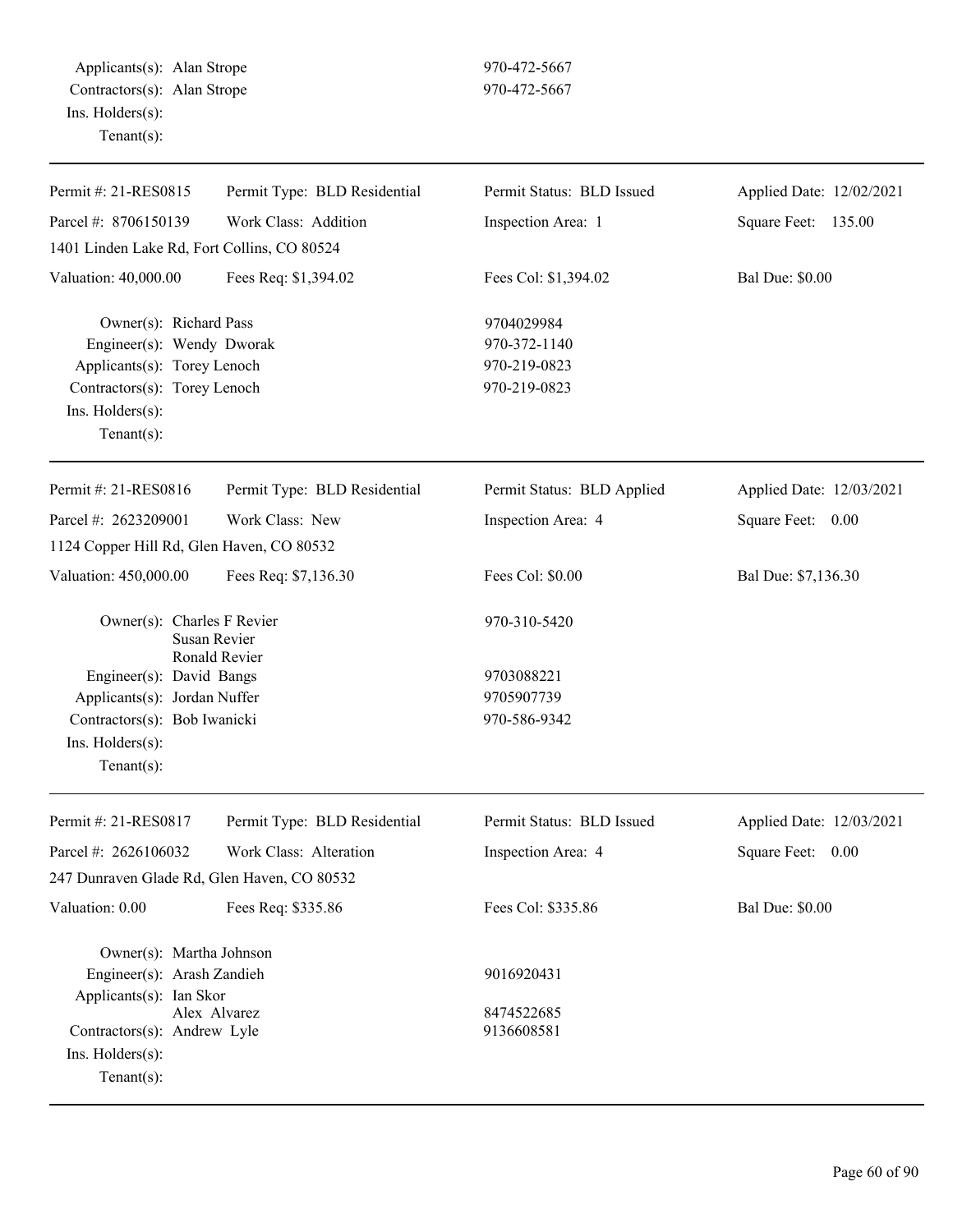| Permit #: 21-RES0818                                                                                                                                                   | Permit Type: BLD Residential | Permit Status: BLD Approved                                              | Applied Date: 12/06/2021 |
|------------------------------------------------------------------------------------------------------------------------------------------------------------------------|------------------------------|--------------------------------------------------------------------------|--------------------------|
| Parcel #: 9801409005                                                                                                                                                   | Work Class: Alteration       | Inspection Area: 1                                                       | Square Feet: 1,573.00    |
| 7148 Daryn Ln, Fort Collins, CO 80524                                                                                                                                  |                              |                                                                          |                          |
| Valuation: 120,000.00                                                                                                                                                  | Fees Req: \$2,723.21         | Fees Col: \$2,723.21                                                     | <b>Bal Due: \$0.00</b>   |
| Owner(s): Andrew Newman<br>Engineer(s): Nicholas Reuter<br>Applicants(s): Jeffrey Schneider<br>Contractors(s): Jeffrey Schneider<br>Ins. Holders(s):<br>Tenant $(s)$ : | Armstead Construction Inc    | 7752245774<br>9702069455<br>970-472-1113<br>970-472-1113<br>970-472-1113 |                          |
| Permit #: 21-RES0819                                                                                                                                                   | Permit Type: BLD Residential | Permit Status: BLD Issued                                                | Applied Date: 12/06/2021 |
| Parcel #: 1820000017                                                                                                                                                   | Work Class: Alteration       | Inspection Area: 1                                                       | Square Feet: 2,168.00    |
| 6671 Stove Prairie Rd, Bellvue, CO 80512                                                                                                                               |                              |                                                                          |                          |
| Valuation: 85,874.48                                                                                                                                                   | Fees Req: \$2,189.29         | Fees Col: \$2,189.29                                                     | <b>Bal Due: \$0.00</b>   |
| Owner(s): Patricia Ramos<br>Engineer $(s)$ :                                                                                                                           |                              | 5035772874                                                               |                          |
| Applicants(s): Russell Barrett                                                                                                                                         |                              | 9704131202                                                               |                          |
| Contractors(s): Russell Barrett<br>Ins. Holders(s):<br>Tenant $(s)$ :                                                                                                  |                              | 9704131202                                                               |                          |
| Permit #: 21-RES0820                                                                                                                                                   | Permit Type: BLD Residential | Permit Status: BLD Applied                                               | Applied Date: 12/06/2021 |
| Parcel #: 9829200010                                                                                                                                                   | Work Class: New              | Inspection Area: 1                                                       | Square Feet: 957.00      |
| 3230 Arrowhead Rd, Laporte, CO 80535                                                                                                                                   |                              |                                                                          |                          |
| Valuation: 153,261.00                                                                                                                                                  | Fees Req: \$5,576.63         | Fees Col: \$834.20                                                       | Bal Due: \$4,742.43      |
| Owner(s): Jason Downing<br>Engineer(s): Samuel Caston                                                                                                                  | Julie Downing                | 9702941754<br>970-888-1917                                               |                          |
| Applicants(s): Jason Downing<br>Contractors(s):<br>Ins. Holders(s):<br>Tenant $(s)$ :                                                                                  |                              | 9702941754                                                               |                          |
| Permit #: 21-RES0821                                                                                                                                                   | Permit Type: BLD Residential | Permit Status: BLD Issued                                                | Applied Date: 12/07/2021 |
| Parcel #: 2226000029                                                                                                                                                   | Work Class: Alteration       | Inspection Area: 6                                                       | Square Feet: 288.00      |
| 521 Raspberry Ln, Livermore, CO 80536                                                                                                                                  |                              |                                                                          |                          |
| Valuation: 5,184.00                                                                                                                                                    | Fees Req: \$459.38           | Fees Col: \$459.38                                                       | <b>Bal Due: \$0.00</b>   |
| Owner(s): Scott Jones<br>Engineer(s):                                                                                                                                  |                              | 518-281-5810                                                             |                          |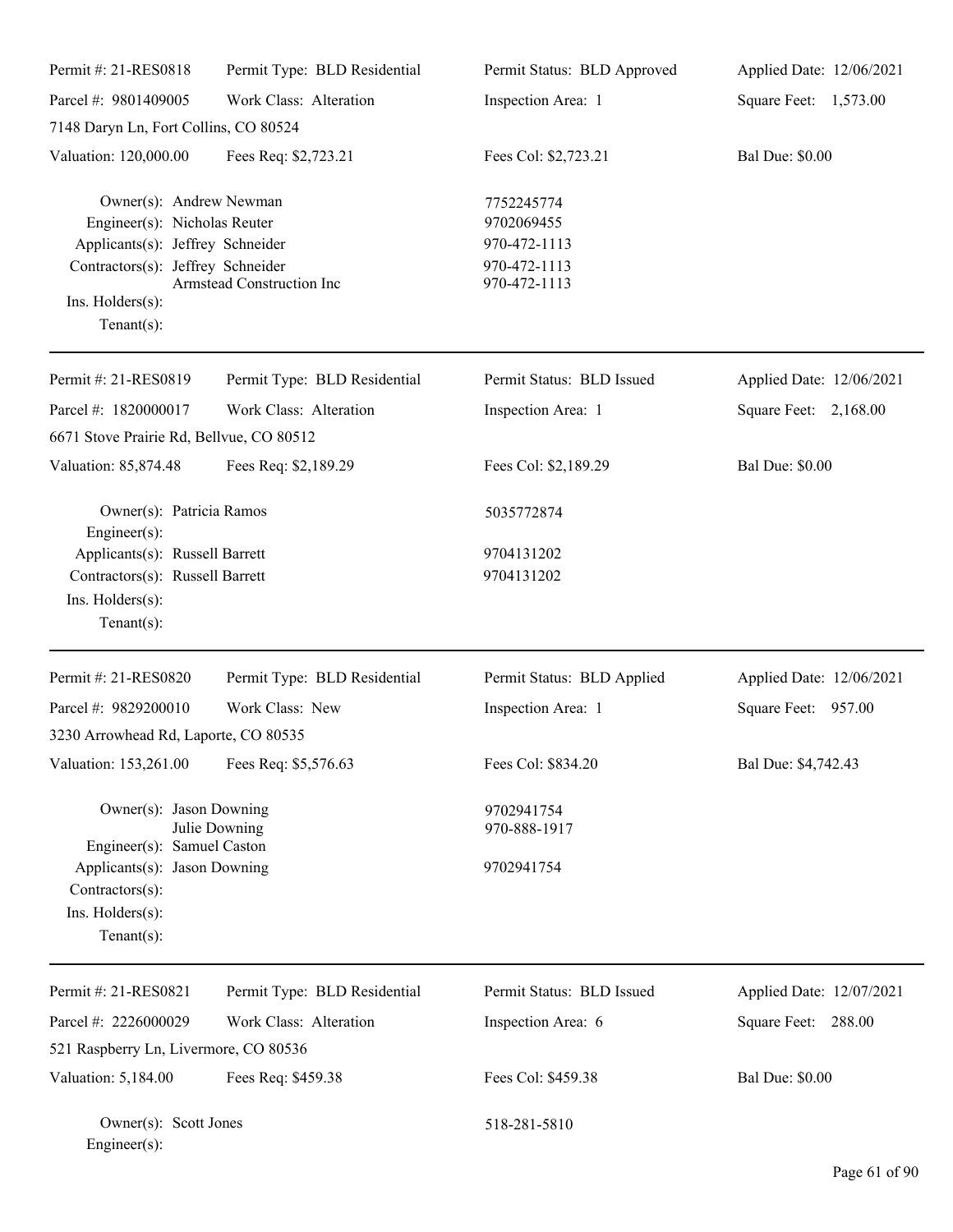| Permit #: 21-RES0822                                                                    | Permit Type: BLD Residential            | Permit Status: BLD Issued                            | Applied Date: 12/07/2021 |
|-----------------------------------------------------------------------------------------|-----------------------------------------|------------------------------------------------------|--------------------------|
| Parcel #: 9435005702                                                                    | Work Class: Alteration                  | Inspection Area: 3                                   | Square Feet: 0.00        |
| 1933 S County Road 15, Berthoud, CO 80513                                               |                                         |                                                      |                          |
| Valuation: 21,375.00                                                                    | Fees Req: \$686.22                      | Fees Col: \$686.22                                   | <b>Bal Due: \$0.00</b>   |
| Owner(s): Sarah Jirkovsky<br>Engineer(s):                                               | Hobert Bohm                             | 7202247148<br>7202247148                             |                          |
| Applicants(s): Greg Knapp<br>Contractors(s):<br>Ins. Holders(s):<br>Tenant $(s)$ :      |                                         | 7205072711                                           |                          |
| Permit #: 21-RES0823                                                                    | Permit Type: BLD Residential            | Permit Status: BLD Issued                            | Applied Date: 12/07/2021 |
| Parcel #: 9434115004                                                                    | Work Class: Alteration                  | Inspection Area: 3                                   | Square Feet: 0.00        |
| 1208 River Glen Way, Berthoud, CO 80513                                                 |                                         |                                                      |                          |
| Valuation: 23,310.00                                                                    | Fees Req: \$742.14                      | Fees Col: \$742.14                                   | <b>Bal Due: \$0.00</b>   |
| Engineer(s):                                                                            | Owner(s): * Phillipp Marie Living Trust | 9705323839                                           |                          |
| Applicants(s): Greg Knapp<br>Contractors(s):<br>Ins. Holders(s):<br>Tenant $(s)$ :      |                                         | 7205072711                                           |                          |
| Permit #: 21-RES0824                                                                    | Permit Type: BLD Residential            | Permit Status: BLD Applied                           | Applied Date: 12/07/2021 |
| Parcel #: 1428214193                                                                    | Work Class: Addition                    | Inspection Area: 4                                   | Square Feet:<br>0.00     |
| 178 Cree Ct, Lyons, CO 80540                                                            |                                         |                                                      |                          |
| Valuation: 5,000.00                                                                     | Fees Req: \$380.42                      | Fees Col: \$0.00                                     | Bal Due: \$380.42        |
| Owner(s): Grady Halamicek<br>Engineer(s): Jason Baker<br>Applicants(s): Grady Halamicek | Kim Halamicek                           | 3038342588<br>3039150278<br>9702781909<br>3038342588 |                          |
| Contractors(s):<br>Ins. Holders(s):<br>Tenant $(s)$ :                                   |                                         |                                                      |                          |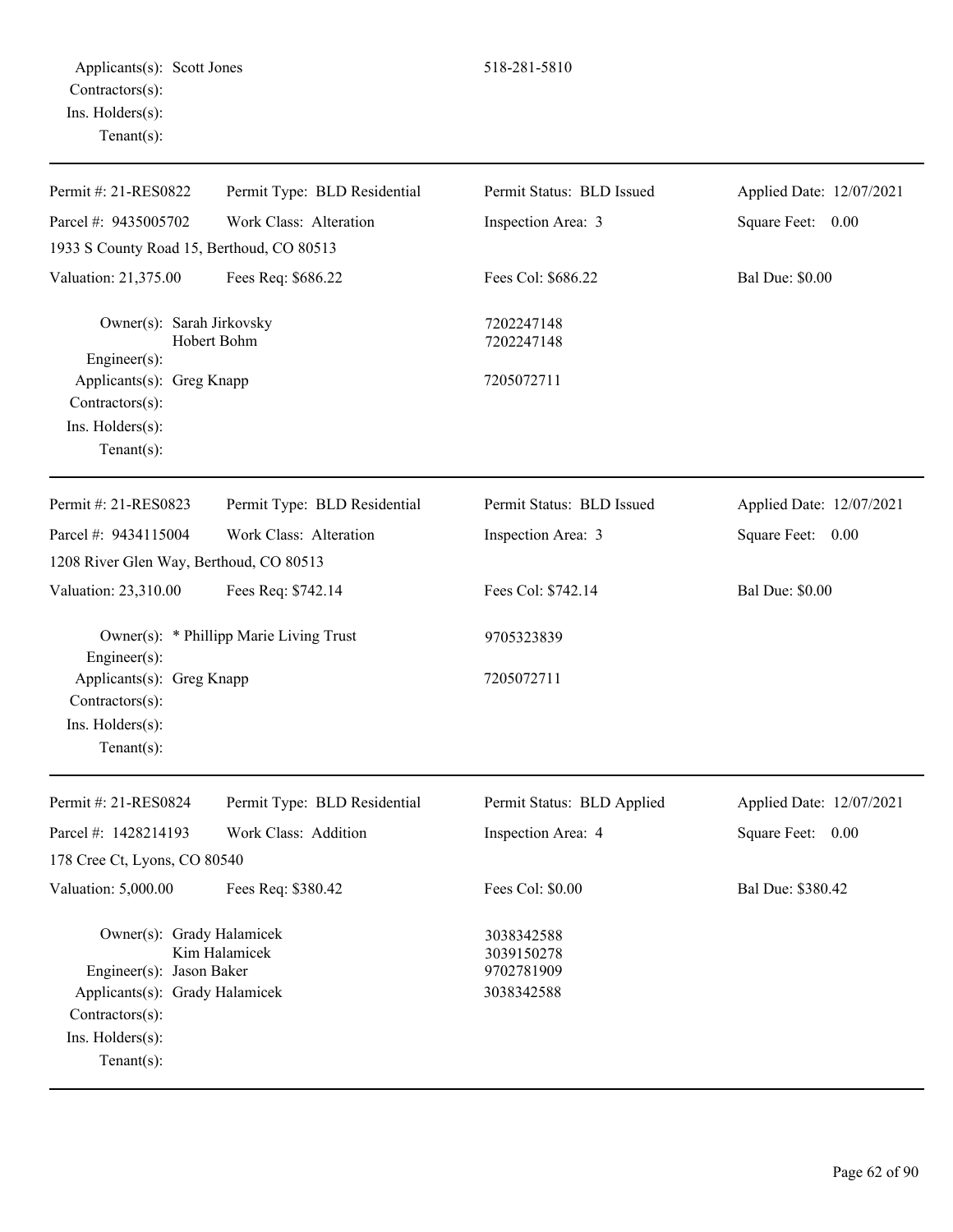| Permit #: 21-RES0825                                                                                                                                           | Permit Type: BLD Residential                    | Permit Status: BLD Applied                           | Applied Date: 12/07/2021 |
|----------------------------------------------------------------------------------------------------------------------------------------------------------------|-------------------------------------------------|------------------------------------------------------|--------------------------|
| Parcel #: 3536307016                                                                                                                                           | Work Class: Addition                            | Inspection Area: 4                                   | Square Feet: 0.00        |
|                                                                                                                                                                | 1615 Prospect Mountain Dr, Estes Park, CO 80517 |                                                      |                          |
| Valuation: 1.00                                                                                                                                                | Fees Req: \$196.84                              | Fees Col: \$0.00                                     | Bal Due: \$196.84        |
| Owner(s): Cathy Gibb<br>Engineer(s): Jason Baker<br>Applicants(s): Cathy Gibb<br>Contractors(s):<br>Ins. Holders(s):<br>Tenant $(s)$ :                         | Michael Gibb                                    | 7139075834<br>7138056067<br>9702781909<br>7139075834 |                          |
| Permit #: 21-RES0826                                                                                                                                           | Permit Type: BLD Residential                    | Permit Status: BLD Issued                            | Applied Date: 12/07/2021 |
| Parcel #: 1626213007                                                                                                                                           | Work Class: Addition                            | Inspection Area: 4                                   | 503.00<br>Square Feet:   |
| 340 Badger Ct, Drake, CO 80515                                                                                                                                 |                                                 |                                                      |                          |
| Valuation: 2,942.55                                                                                                                                            | Fees Req: \$274.01                              | Fees Col: \$274.01                                   | <b>Bal Due: \$0.00</b>   |
| Owner(s): Shannon Howerton<br>Engineer(s): Rodney Harr<br>Applicants(s): Shannon Howerton<br>Contractors(s): Clint Young<br>Ins. Holders(s):<br>Tenant $(s)$ : | Lonnie Sheldon                                  | 970-667-6286<br>9704433271<br>9702319032             |                          |
| Permit #: 21-RES0827                                                                                                                                           | Permit Type: BLD Residential                    | Permit Status: BLD Applied                           | Applied Date: 12/07/2021 |
| Parcel #: 1626107001                                                                                                                                           | Work Class: Addition                            | Inspection Area: 4                                   | Square Feet:<br>0.00     |
| 96 Wren Pl, Drake, CO 80515                                                                                                                                    |                                                 |                                                      |                          |
| Valuation: 1.00                                                                                                                                                | Fees Req: \$306.84                              | Fees Col: \$0.00                                     | Bal Due: \$306.84        |
| Owner(s): John Wray<br>Engineer(s): Ed Ellingson<br>Applicants(s): John Wray<br>Contractors(s):<br>Ins. Holders(s):<br>Tenant $(s)$ :                          |                                                 | 9706693139<br>4145598521<br>9706693139               |                          |
| Permit #: 21-RES0828                                                                                                                                           | Permit Type: BLD Residential                    | Permit Status: BLD Applied                           | Applied Date: 12/07/2021 |
| Parcel #: 8715000005<br>858 Vitala Dr, Fort Collins, CO 80524                                                                                                  | Work Class: Addition                            | Inspection Area: 2                                   | Square Feet: 48.00       |
| Valuation: 14,362.00                                                                                                                                           | Fees Req: \$678.86                              | Fees Col: \$0.00                                     | Bal Due: \$678.86        |
| Owner(s): Debra Riepl                                                                                                                                          |                                                 | 3035967324                                           |                          |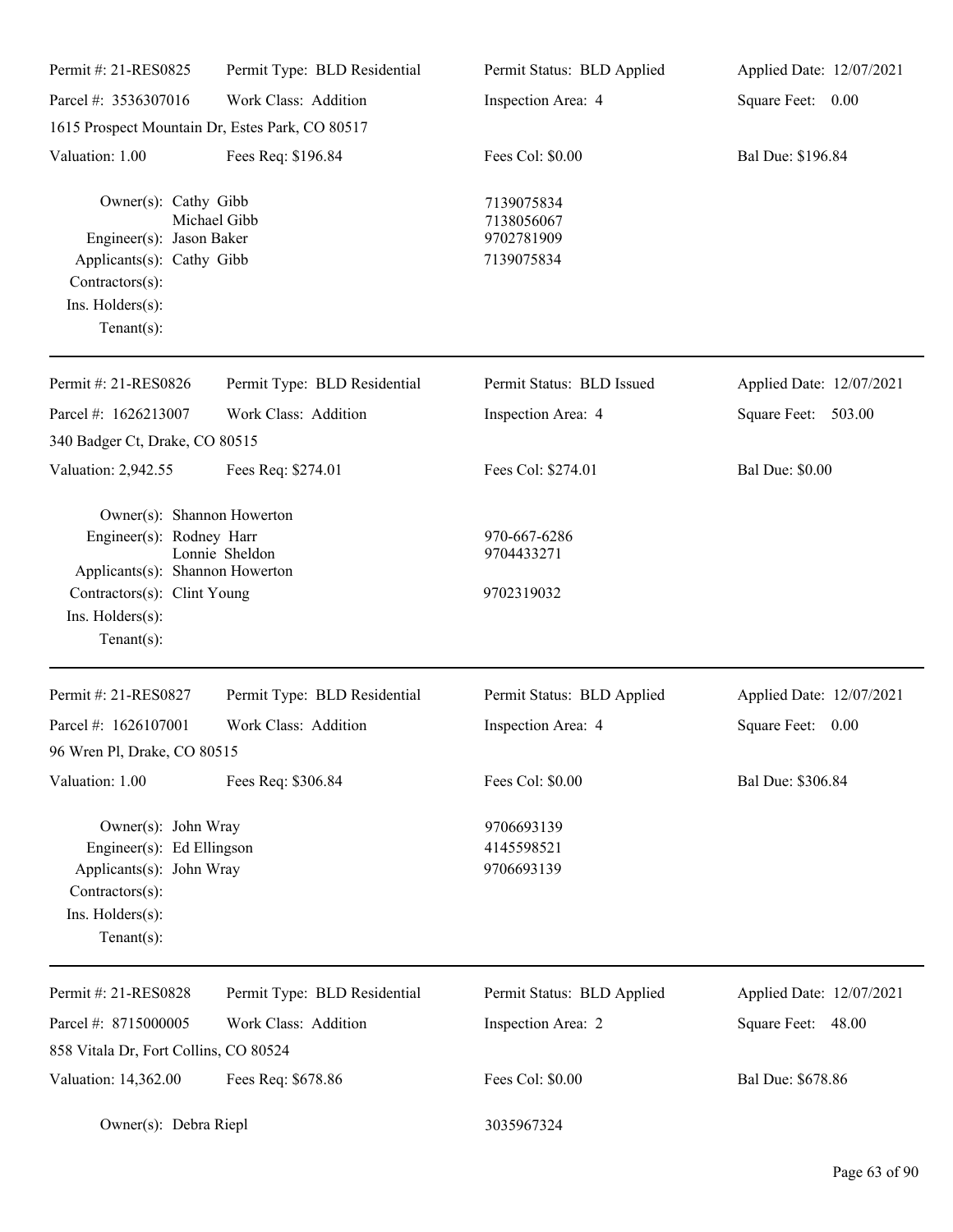Engineer(s): Applicants(s): Christian Rodriguez Contractors(s): Vince Heuer 7202184999 Ins. Holders(s): Tenant(s):

| Permit #: 21-RES0829                                                                                                                                      | Permit Type: BLD Residential                                      | Permit Status: BLD Applied             | Applied Date: 12/07/2021 |
|-----------------------------------------------------------------------------------------------------------------------------------------------------------|-------------------------------------------------------------------|----------------------------------------|--------------------------|
| Parcel #: 9516105007                                                                                                                                      | Work Class: Alteration                                            | Inspection Area: 3                     | Square Feet: 0.00        |
| 1304 Pine St, Loveland, CO 80537                                                                                                                          |                                                                   |                                        |                          |
| Valuation: 68,000.00                                                                                                                                      | Fees Req: \$1,956.11                                              | Fees Col: \$0.00                       | Bal Due: \$1,956.11      |
| Owner(s): Constantin Palavra<br>Engineer(s): Terry Loiacano<br>Applicants(s): Constantin Palavra<br>Contractors(s):<br>Ins. Holders(s):<br>Tenant $(s)$ : |                                                                   | 2032573718<br>9705739169<br>2032573718 |                          |
| Permit #: 21-RES0830                                                                                                                                      | Permit Type: BLD Residential                                      | Permit Status: BLD Applied             | Applied Date: 12/07/2021 |
| Parcel #: 9803309003                                                                                                                                      | Work Class: New                                                   | Inspection Area: 1                     | Square Feet: 8,034.00    |
|                                                                                                                                                           | 1737 W County Road 60E, Fort Collins, CO 80524                    |                                        |                          |
| Valuation: 519,738.83                                                                                                                                     | Fees Req: \$18,282.36                                             | Fees Col: \$0.00                       | Bal Due: \$18,282.36     |
| Owner(s): Jennifer Smith<br>Engineer(s):                                                                                                                  | Donald Smith                                                      | 4805779908                             |                          |
| Applicants(s): Donald Smith<br>Contractors(s):<br>Ins. Holders(s):<br>$Tenant(s)$ :                                                                       |                                                                   | 4805779908                             |                          |
| Permit #: 21-RES0831                                                                                                                                      | Permit Type: BLD Residential                                      | Permit Status: BLD Issued              | Applied Date: 12/08/2021 |
| Parcel #: 9709102021                                                                                                                                      | Work Class: Conversion to Short-Term Inspection Area: 2<br>Rental |                                        | Square Feet:<br>0.00     |
| 613 N Impala Dr, Fort Collins, CO 80521                                                                                                                   |                                                                   |                                        |                          |
| Valuation: 0.00                                                                                                                                           | Fees Req: \$300.00                                                | Fees Col: \$300.00                     | <b>Bal Due: \$0.00</b>   |
| Owner(s): Everett Stockton<br>Engineer(s):                                                                                                                | Sharon Stockton                                                   | 9704120289<br>9703108830               |                          |
| Applicants(s): Sharon Stockton<br>Contractors(s):<br>Ins. Holders(s):<br>Tenant $(s)$ :                                                                   |                                                                   | 9703108830                             |                          |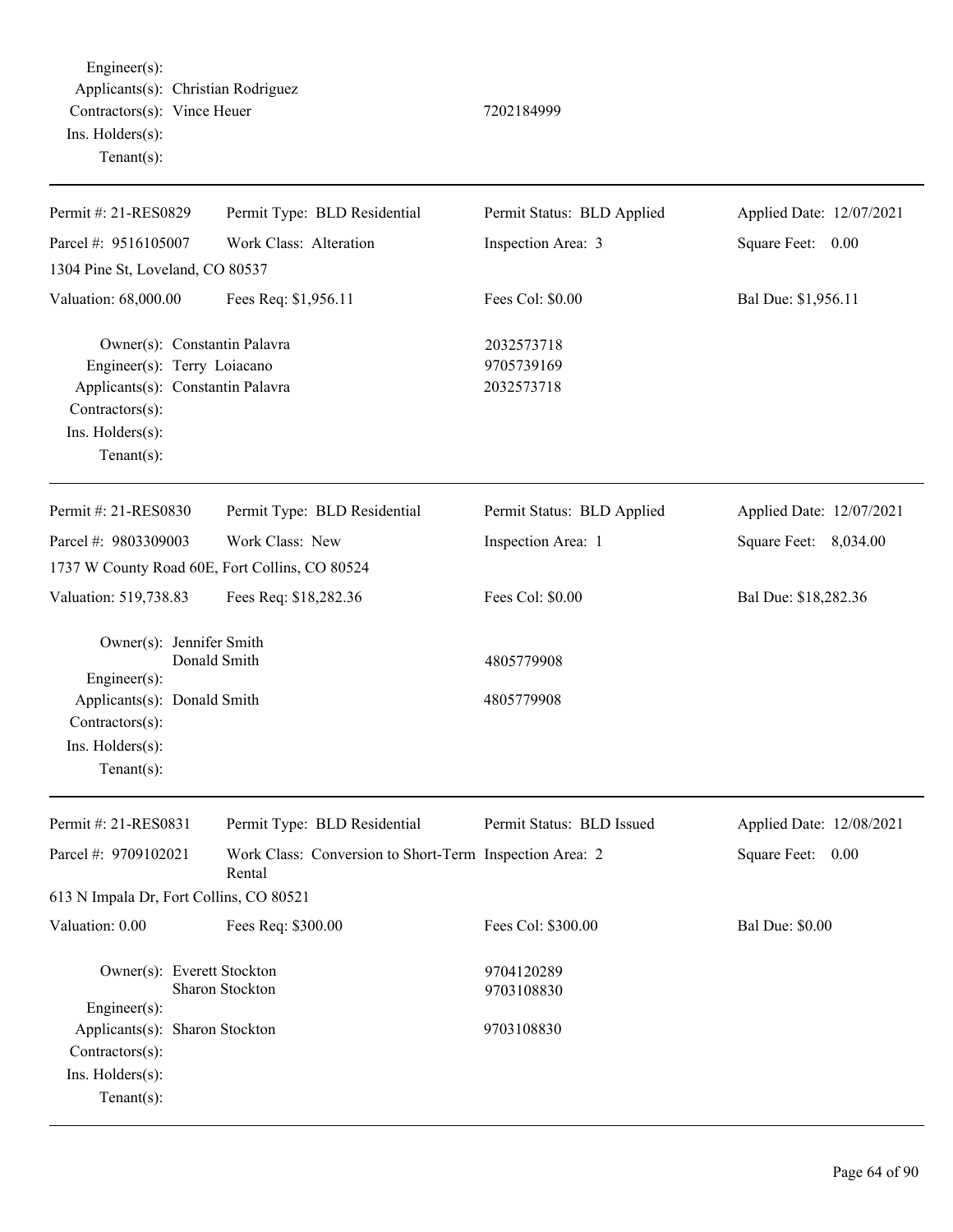| Permit #: 21-RES0832                                                                                | Permit Type: BLD Residential                    | Permit Status: BLD Applied                 | Applied Date: 12/08/2021 |
|-----------------------------------------------------------------------------------------------------|-------------------------------------------------|--------------------------------------------|--------------------------|
| Parcel #: 0914000020                                                                                | Work Class: Conversion to Dwelling<br>Unit      | Inspection Area: 5                         | Square Feet: 1,314.00    |
|                                                                                                     | 1955 Bonner Springs Ranch Rd, Laporte, CO 80535 |                                            |                          |
| Valuation: 350,000.00                                                                               | Fees Req: \$9,077.50                            | Fees Col: \$0.00                           | Bal Due: \$9,077.50      |
| Owner(s): Cynthia See<br>William See<br>$Engineering(s)$ :                                          |                                                 | 2624420546<br>4144294495                   |                          |
| Applicants(s): Randy Gillen<br>Contractors(s): Randy Gillen<br>Ins. Holders(s):<br>Tenant $(s)$ :   |                                                 | 9704939900<br>9704939900                   |                          |
| Permit #: 21-RES0833                                                                                | Permit Type: BLD Residential                    | Permit Status: BLD Applied                 | Applied Date: 12/08/2021 |
| Parcel #: 9508408077                                                                                | Work Class: Alteration                          | Inspection Area: 2                         | Square Feet: 0.00        |
| 2010 Skyrock Rd, Loveland, CO 80538                                                                 |                                                 |                                            |                          |
| Valuation: 20,000.00                                                                                | Fees Req: \$1,752.51                            | Fees Col: \$0.00                           | Bal Due: \$1,752.51      |
| Owner(s): Angela Warner<br>Engineer $(s)$ :                                                         |                                                 | 9702133906                                 |                          |
| Applicants(s): Angela Warner<br>Contractors(s): Mark Remmereid<br>Ins. Holders(s):<br>$Tenant(s)$ : | Mark Remmereid                                  | 9702133906<br>970-339-1900<br>970-339-1900 |                          |
| Permit #: 21-RES0834                                                                                | Permit Type: BLD Residential                    | Permit Status: BLD Issued                  | Applied Date: 12/08/2021 |
| Parcel #: 3527306003                                                                                | Work Class: Alteration                          | Inspection Area: 4                         | 0.00<br>Square Feet:     |
| 2130 Upper High Dr, Estes Park, CO 80517                                                            |                                                 |                                            |                          |
| Valuation: 40,000.00                                                                                | Fees Req: \$1,363.04                            | Fees Col: \$1,363.04                       | <b>Bal Due: \$0.00</b>   |
| Owner(s): Scott Lehmkuhl<br>Engineer(s):                                                            | David Lehmkuhl                                  | 3138063882                                 |                          |
| Applicants(s): Charles Grigg<br>Contractors(s):<br>Ins. Holders(s):<br>Tenant $(s)$ :               |                                                 | 9704493023                                 |                          |
| Permit #: 21-RES0835                                                                                | Permit Type: BLD Residential                    | Permit Status: BLD Issued                  | Applied Date: 12/09/2021 |
| Parcel #: 9520407009<br>1209 Eastlake Ct, Loveland, CO 80537                                        | Work Class: Alteration                          | Inspection Area: 3                         | Square Feet: 565.00      |
| Valuation: 80,000.00                                                                                | Fees Req: \$2,059.09                            | Fees Col: \$2,059.09                       | <b>Bal Due: \$0.00</b>   |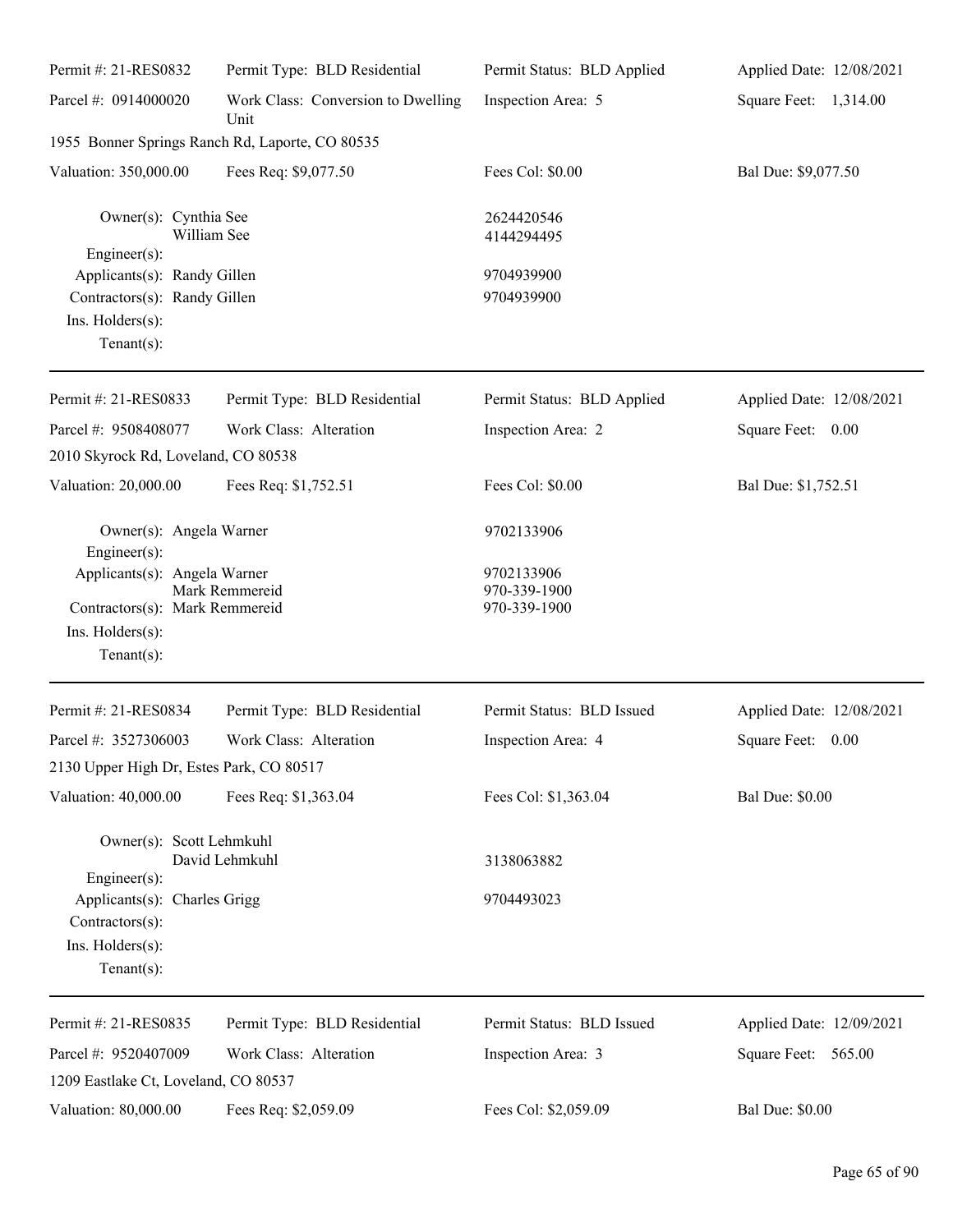| Owner(s): Gina Thollot<br>$Engineering(s)$ :<br>Applicants(s): Todd Thollot<br>Contractors(s): Jeremy Subia<br>$Ins.$ Holders $(s)$ :<br>Tenant $(s)$ : | <b>Todd Thollot</b><br>Jeremy Subia            | 3036676788<br>3036676788<br>3036676788<br>9704206909<br>9704206909 |                          |
|---------------------------------------------------------------------------------------------------------------------------------------------------------|------------------------------------------------|--------------------------------------------------------------------|--------------------------|
| Permit #: 21-RES0836                                                                                                                                    | Permit Type: BLD Residential                   | Permit Status: BLD Issued                                          | Applied Date: 12/09/2021 |
| Parcel #: 3427000035                                                                                                                                    | Work Class: Alteration                         | Inspection Area: 4                                                 | Square Feet:<br>160.00   |
| 235 Goblins Castle Rd, Estes Park, CO 80517                                                                                                             |                                                |                                                                    |                          |
| Valuation: 2,880.00                                                                                                                                     | Fees Req: \$423.10                             | Fees Col: \$423.10                                                 | <b>Bal Due: \$0.00</b>   |
| Owner(s): Christian Collinet<br>Engineer(s):                                                                                                            |                                                | 9705863333                                                         |                          |
| Applicants(s): Christian Collinet<br>Contractors(s):<br>Ins. Holders(s):<br>Tenant $(s)$ :                                                              |                                                | 9705863333                                                         |                          |
| Permit #: 21-RES0837                                                                                                                                    | Permit Type: BLD Residential                   | Permit Status: BLD Applied                                         | Applied Date: 12/09/2021 |
| Parcel #: 9421305025                                                                                                                                    | Work Class: Alteration                         | Inspection Area: 3                                                 | Square Feet: 0.00        |
| 608 Evita Ct, Berthoud, CO 80513                                                                                                                        |                                                |                                                                    |                          |
| Valuation: 70,000.00                                                                                                                                    | Fees Req: \$1,830.66                           | Fees Col: \$0.00                                                   | Bal Due: \$1,830.66      |
| Owner(s): Robert Matousek<br>Engineer(s):                                                                                                               |                                                | 9702140817                                                         |                          |
| Contractors(s): Francisco Garcia Jr<br>$Ins.$ Holders $(s)$ :<br>$Tenant(s)$ :                                                                          | Applicants(s): Colorado Paradise Builders, LLC | 9706672403<br>9705664958                                           |                          |
| Permit #: 21-RES0838                                                                                                                                    | Permit Type: BLD Residential                   | Permit Status: BLD Void                                            | Applied Date: 12/09/2021 |
| Parcel #: 3404111019                                                                                                                                    | Work Class: Alteration                         | Inspection Area: 4                                                 | Square Feet: 0.00        |
| 2328 Aspen Brook Dr, Estes Park, CO 80517                                                                                                               |                                                |                                                                    |                          |
| Valuation: 200.00                                                                                                                                       | Fees Req:                                      | Fees Col:                                                          | <b>Bal Due:</b>          |
| Owner(s): Laura Richins<br>Engineer(s):                                                                                                                 | Mark Richins                                   | 9706906576<br>9706906634                                           |                          |
| Applicants(s): Laura Richins<br>Contractors(s):<br>Ins. Holders(s):<br>$Tenant(s)$ :                                                                    |                                                | 9706906576                                                         |                          |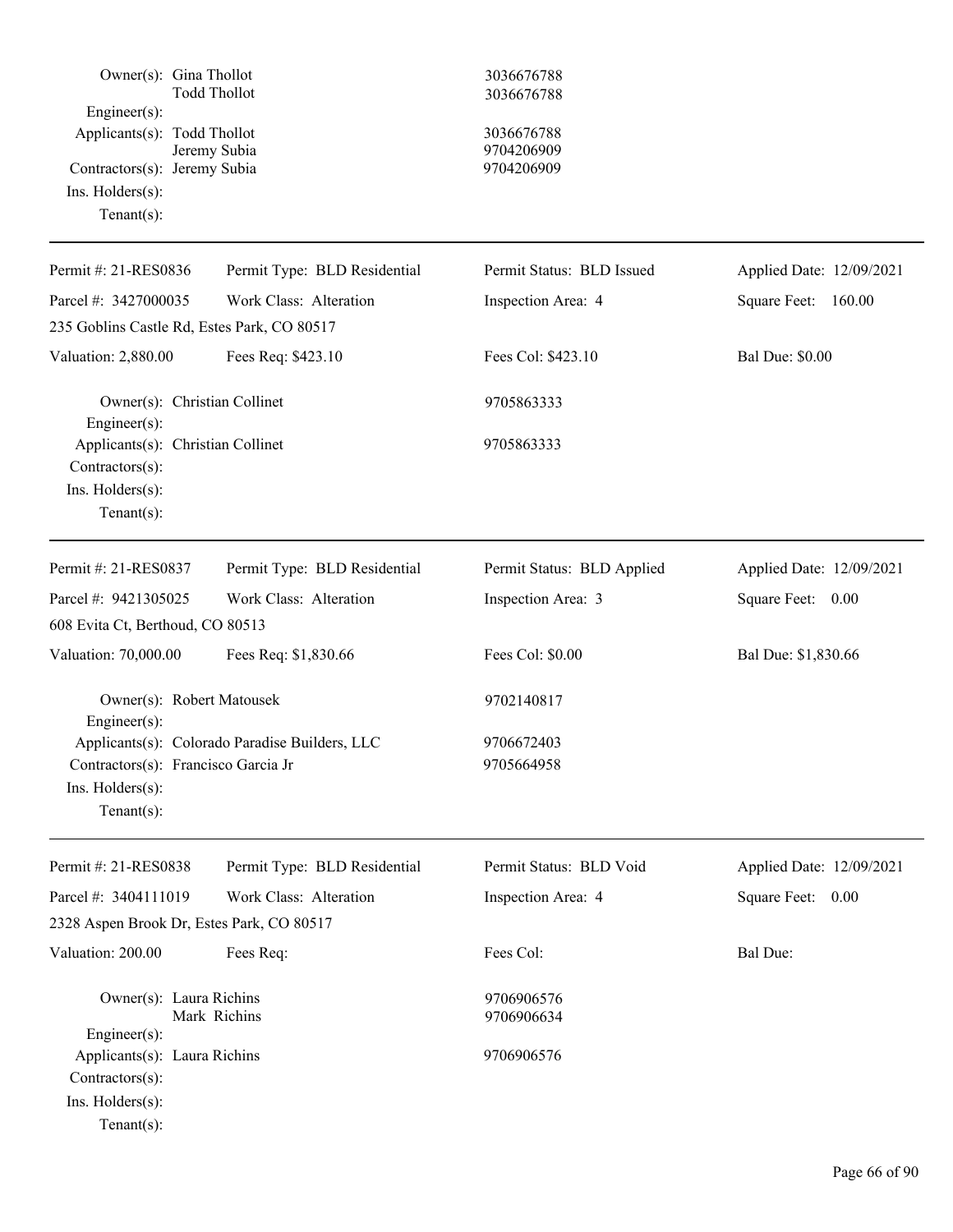| Permit #: 21-RES0839<br>Parcel #: 3404111019                                                        | Permit Type: BLD Residential<br>Work Class: Alteration | Permit Status: BLD Issued<br>Inspection Area: 4 | Applied Date: 12/09/2021<br>Square Feet: 263.00 |
|-----------------------------------------------------------------------------------------------------|--------------------------------------------------------|-------------------------------------------------|-------------------------------------------------|
| 2328 Aspen Brook Dr, Estes Park, CO 80517                                                           |                                                        |                                                 |                                                 |
| Valuation: 4,734.00                                                                                 | Fees Req: \$269.98                                     | Fees Col: \$269.98                              | <b>Bal Due: \$0.00</b>                          |
| Owner(s): Laura Richins<br>Engineer(s):                                                             |                                                        | 9706906576                                      |                                                 |
| Applicants(s): Laura Richins<br>Contractors(s):<br>Ins. Holders(s):<br>Tenant $(s)$ :               |                                                        | 9706906576                                      |                                                 |
| Permit #: 21-RES0840                                                                                | Permit Type: BLD Residential                           | Permit Status: BLD Applied                      | Applied Date: 12/09/2021                        |
| Parcel #: 9430215002<br>5015 Foothills Dr, Berthoud, CO 80513                                       | Work Class: Addition                                   | Inspection Area: 3                              | Square Feet: 0.00                               |
| Valuation: 190,000.00                                                                               | Fees Req: \$3,440.87                                   | Fees Col: \$0.00                                | Bal Due: \$3,440.87                             |
| Owner(s): Mary Sullivan<br>Engineer(s):                                                             | Patrick Sullivan                                       | 970-532-3460<br>7757902175                      |                                                 |
| Applicants(s): Christopher Montoya<br>Contractors(s):<br>Ins. Holders(s):<br>$Tenant(s)$ :          | Patrick Sullivan                                       | 9706820398<br>7757902175                        |                                                 |
| Permit #: 21-RES0841                                                                                | Permit Type: BLD Residential                           | Permit Status: BLD Issued                       | Applied Date: 12/09/2021                        |
| Parcel #: 8508105023<br>2700 Virginia Dr, Loveland, CO 80538                                        | Work Class: Alteration                                 | Inspection Area: 2                              | Square Feet: 0.00                               |
| Valuation: 40,000.00                                                                                | Fees Req: \$1,289.09                                   | Fees Col: \$1,289.09                            | <b>Bal Due: \$0.00</b>                          |
| Owner(s): Lauonna Kress<br>Engineer(s):                                                             |                                                        | 9704203810                                      |                                                 |
| Applicants(s): Robert Keirns<br>Contractors(s): Robert Keirns<br>Ins. Holders(s):<br>Tenant $(s)$ : |                                                        | 970-566-0576<br>970-566-0576                    |                                                 |
| Permit #: 21-RES0842                                                                                | Permit Type: BLD Residential                           | Permit Status: BLD Issued                       | Applied Date: 12/09/2021                        |
| Parcel #: 9416405003                                                                                | Work Class: Alteration                                 | Inspection Area: 3                              | Square Feet: 2,130.00                           |
| 509 Nesting Eagles Way, Berthoud, CO 80513                                                          |                                                        |                                                 |                                                 |
| Valuation: 114,000.00                                                                               | Fees Req:                                              | Fees Col:                                       | Bal Due:                                        |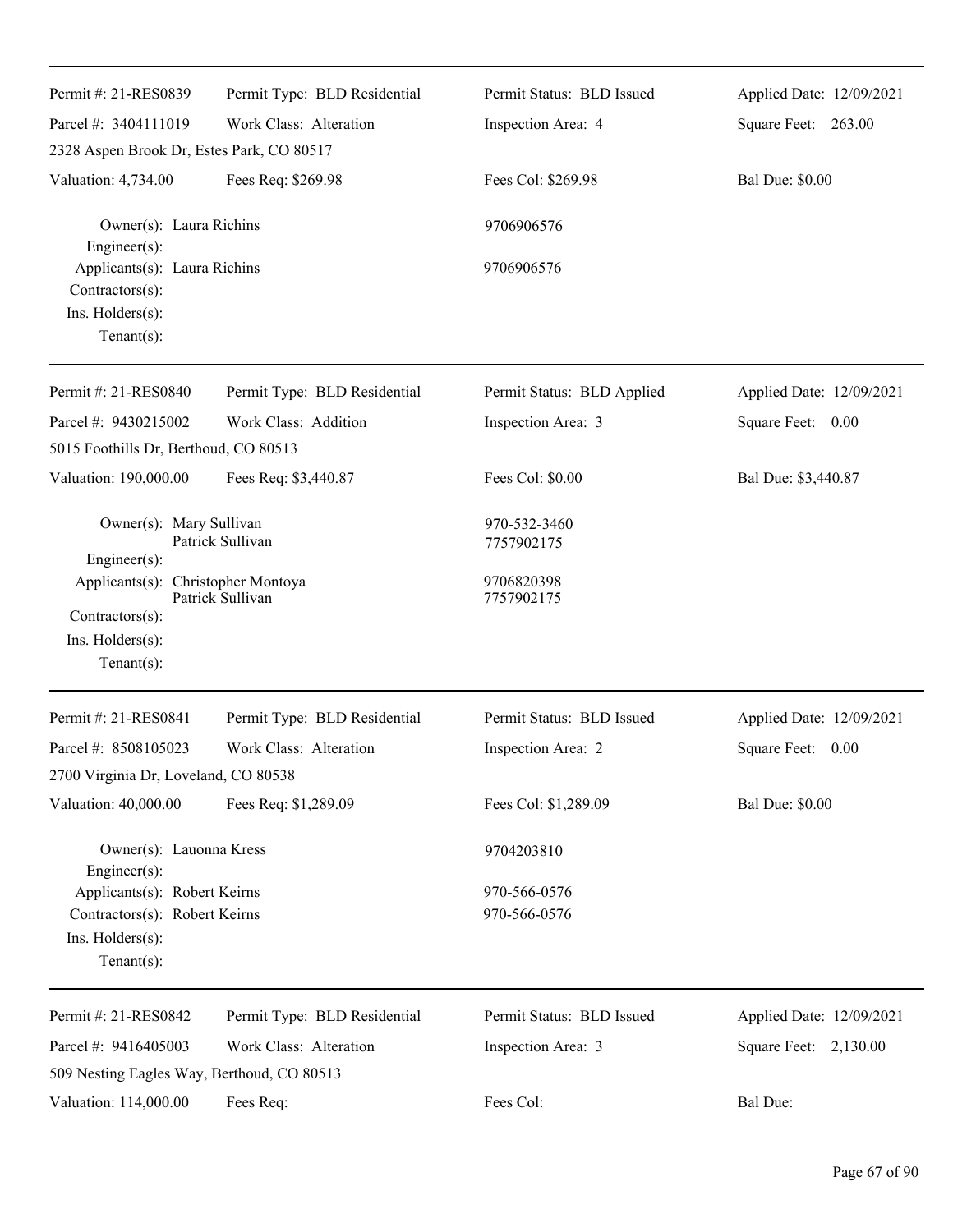| Owner(s): Bryan Levenduski                                                                                                                                      |                              | 3032176743                                                             |                          |
|-----------------------------------------------------------------------------------------------------------------------------------------------------------------|------------------------------|------------------------------------------------------------------------|--------------------------|
| $Engineering(s)$ :<br>Applicants(s): Patrick Dion<br>Contractors(s): Patrick Dion<br>$Ins.$ Holders $(s)$ :<br>Tenant $(s)$ :                                   | NCO1128 LLC DBA Alair Homes  | 970-214-8909<br>970-344-5284<br>970-214-8909                           |                          |
| Permit #: 21-RES0843                                                                                                                                            | Permit Type: BLD Residential | Permit Status: BLD Applied                                             | Applied Date: 12/09/2021 |
| Parcel #: 2519211027                                                                                                                                            | Work Class: Addition         | Inspection Area: 4                                                     | Square Feet: 648.00      |
| 1000 West Ln, Estes Park, CO 80517                                                                                                                              |                              |                                                                        |                          |
| Valuation: 90,000.00                                                                                                                                            | Fees Req: \$2,029.11         | Fees Col: \$0.00                                                       | Bal Due: \$2,029.11      |
| Owner(s): * Stewart D & T Trust<br>Engineer(s):<br>Applicants(s): $*$ Stewart D & T Trust<br>Contractors(s):<br>Ins. Holders(s):<br>Tenant $(s)$ :              |                              |                                                                        |                          |
| Permit #: 21-RES0844                                                                                                                                            | Permit Type: BLD Residential | Permit Status: BLD Issued                                              | Applied Date: 12/10/2021 |
| Parcel #: 3534332019                                                                                                                                            | Work Class: Alteration       | Inspection Area: 4                                                     | Square Feet: 910.00      |
| 2399 Wild Bear Way, Estes Park, CO 80517                                                                                                                        |                              |                                                                        |                          |
| Valuation: 38,909.00                                                                                                                                            | Fees Req: \$1,326.27         | Fees Col: \$1,326.27                                                   | <b>Bal Due: \$0.00</b>   |
| Owner(s): Cynthia Vanbrunt<br>Engineer(s): Walter Steige<br>Applicants(s): Greg Scott<br>Contractors(s): Michael Kingswood<br>Ins. Holders(s):<br>$Tenant(s)$ : | Michael Vanbrunt             | 9705771670<br>9705771670<br>970-577-1070<br>9702197868<br>970-586-6551 |                          |
| Permit #: 21-RES0845                                                                                                                                            | Permit Type: BLD Residential | Permit Status: BLD Issued                                              | Applied Date: 12/10/2021 |
| Parcel #: 9636207014                                                                                                                                            | Work Class: Alteration       | Inspection Area: 2                                                     | Square Feet: 0.00        |
| 5105 Edgewood Ct, Loveland, CO 80538                                                                                                                            |                              |                                                                        |                          |
| Valuation: 22,000.00                                                                                                                                            | Fees Req: \$808.70           | Fees Col: \$808.70                                                     | <b>Bal Due: \$0.00</b>   |
| Owner(s): Taylor Read<br>Engineer(s):                                                                                                                           |                              | 7207997033                                                             |                          |
| Applicants(s): Alan Matthews                                                                                                                                    |                              | 3038340100                                                             |                          |
| Contractors(s): Alan Matthews<br>Ins. Holders(s):<br>$Tenant(s)$ :                                                                                              |                              | 3038340100                                                             |                          |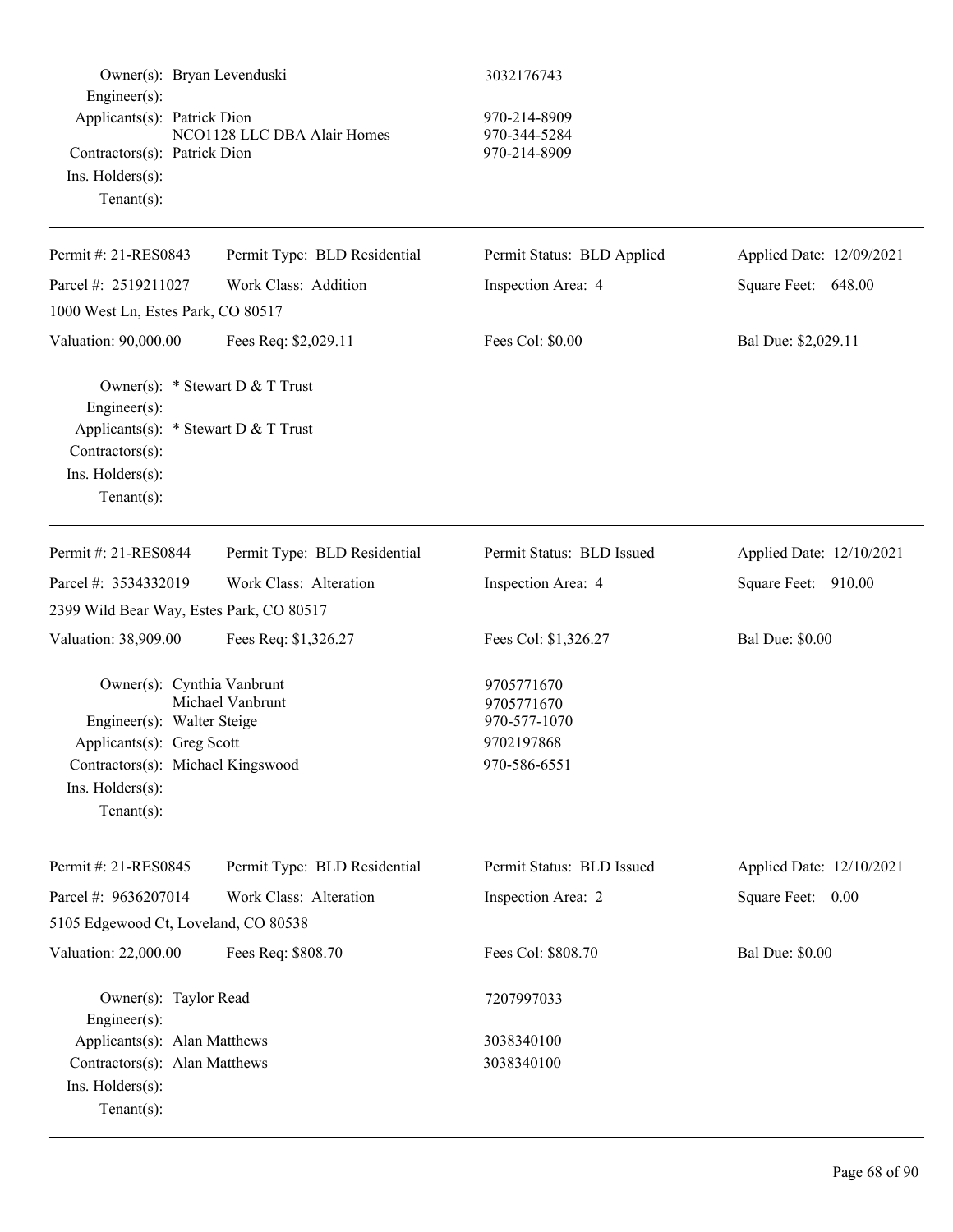| Permit #: 21-RES0846                                                                                                                                                             | Permit Type: BLD Residential                                      | Permit Status: BLD Applied                             | Applied Date: 12/13/2021 |
|----------------------------------------------------------------------------------------------------------------------------------------------------------------------------------|-------------------------------------------------------------------|--------------------------------------------------------|--------------------------|
| Parcel #: 2534208033                                                                                                                                                             | Work Class: Alteration                                            | Inspection Area: 4                                     | Square Feet: 0.00        |
| 210 Pine Tree Dr, Estes Park, CO 80517                                                                                                                                           |                                                                   |                                                        |                          |
| Valuation: 9,000.00                                                                                                                                                              | Fees Req: \$551.31                                                | Fees Col: \$0.00                                       | Bal Due: \$551.31        |
| Owner(s): Craig Scheffler<br>$Engineering(s)$ :                                                                                                                                  |                                                                   | 7202385634                                             |                          |
| Applicants(s): Craig Scheffler<br>Contractors(s):<br>Ins. Holders(s):<br>Tenant $(s)$ :                                                                                          |                                                                   | 7202385634                                             |                          |
| Permit #: 21-RES0847                                                                                                                                                             | Permit Type: BLD Residential                                      | Permit Status: BLD Applied                             | Applied Date: 12/13/2021 |
| Parcel #: 9520407009                                                                                                                                                             | Work Class: Addition                                              | Inspection Area: 3                                     | Square Feet: 281.00      |
| 1209 Eastlake Ct, Loveland, CO 80537                                                                                                                                             |                                                                   |                                                        |                          |
| Valuation: 12,840.00                                                                                                                                                             | Fees Req: \$1,504.58                                              | Fees Col: \$0.00                                       | Bal Due: \$1,504.58      |
| Owner(s): Gina Thollot<br><b>Todd Thollot</b><br>$Engineering(s)$ :                                                                                                              |                                                                   | 3036676788<br>3036676788                               |                          |
| Applicants(s): Tad Bjorlie                                                                                                                                                       |                                                                   | 970-663-2868                                           |                          |
| Contractors(s): Tad Bjorlie<br>Ins. Holders(s):<br>Tenant $(s)$ :                                                                                                                |                                                                   | 970-663-2868                                           |                          |
| Permit #: 21-RES0848                                                                                                                                                             | Permit Type: BLD Residential                                      | Permit Status: BLD Applied                             | Applied Date: 12/13/2021 |
| Parcel #: 8920205003                                                                                                                                                             | Work Class: New                                                   | Inspection Area: 1                                     | Square Feet:<br>0.00     |
| 10457 Reed Way, Wellington, CO 80549                                                                                                                                             |                                                                   |                                                        |                          |
| Valuation: 380,000.00                                                                                                                                                            | Fees Req: \$10,399.50                                             | Fees Col: \$1,518.83                                   | Bal Due: \$8,880.67      |
| Owner(s): Christopher Martin<br>Engineer(s): Weeks & Associates<br>Applicants(s): Christopher Martin<br>Contractors(s): Christopher Martin<br>Ins. Holders(s):<br>Tenant $(s)$ : |                                                                   | 9703886690<br>970-225-2422<br>9703886690<br>9703886690 |                          |
| Permit #: 21-RES0849                                                                                                                                                             | Permit Type: BLD Residential                                      | Permit Status: BLD Applied                             | Applied Date: 12/13/2021 |
| Parcel #: 2915307030                                                                                                                                                             | Work Class: Conversion to Short-Term Inspection Area: 5<br>Rental |                                                        | Square Feet: 0.00        |
| 351 Iron Mountain Dr, Livermore, CO 80536                                                                                                                                        |                                                                   |                                                        |                          |
| Valuation: 0.00                                                                                                                                                                  | Fees Req: \$300.00                                                | Fees Col: \$0.00                                       | Bal Due: \$300.00        |
| Owner(s): James Foust                                                                                                                                                            |                                                                   | 7202444268                                             |                          |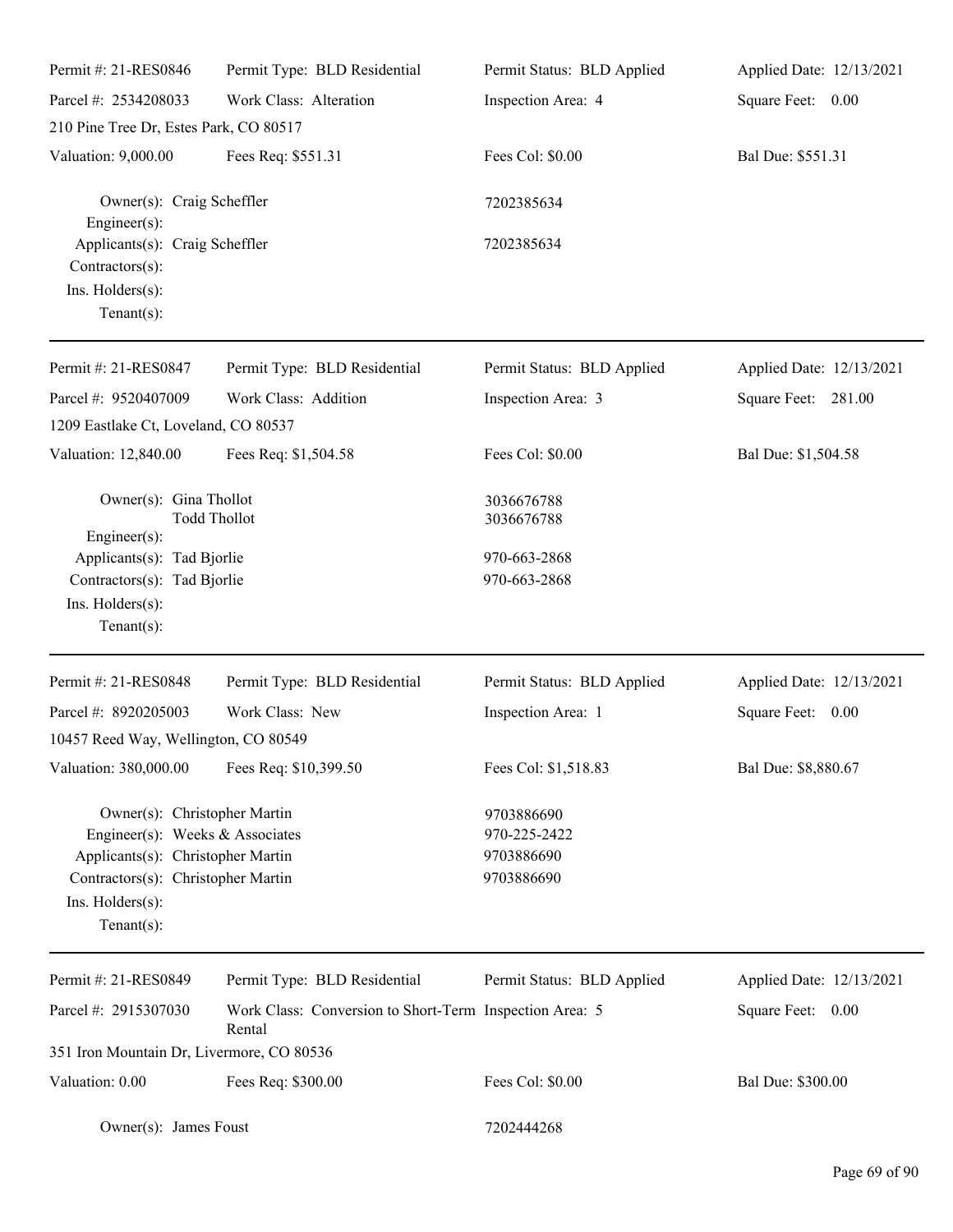Engineer(s): Applicants(s): Jennifer Foust 7202444268 Contractors(s): Ins. Holders(s): Tenant(s):

| Permit #: 21-RES0850                                                                                                                                  | Permit Type: BLD Residential                        | Permit Status: BLD Applied                               | Applied Date: 12/13/2021 |
|-------------------------------------------------------------------------------------------------------------------------------------------------------|-----------------------------------------------------|----------------------------------------------------------|--------------------------|
| Parcel #: 9926205017                                                                                                                                  | Work Class: Addition                                | Inspection Area: 1                                       | Square Feet: 0.00        |
| 1001 Eggleston St, Fort Collins, CO 80524                                                                                                             |                                                     |                                                          |                          |
| Valuation: 72,527.00                                                                                                                                  | Fees Req: \$1,721.36                                | Fees Col: \$0.00                                         | Bal Due: \$1,721.36      |
| Owner(s): Cole Zempel<br>Engineer(s): Gary Weeks<br>Applicants(s): Rose Custom Homes Llc<br>Contractors(s):<br>Ins. Holders(s):<br>Tenant $(s)$ :     | Danelle Zempel                                      | 3192395683<br>9705187956<br>970-225-2422<br>970-226-1241 |                          |
| Permit #: 21-RES0851                                                                                                                                  | Permit Type: BLD Residential                        | Permit Status: BLD Approved                              | Applied Date: 12/13/2021 |
| Parcel #: 0524100037                                                                                                                                  | Work Class: Addition                                | Inspection Area: 3                                       | Square Feet: 440.00      |
| 6855 Willow Vista Ct, Loveland, CO 80537                                                                                                              |                                                     |                                                          |                          |
| Valuation: 20,000.00                                                                                                                                  | Fees Req: \$701.89                                  | Fees Col: \$0.00                                         | Bal Due: \$701.89        |
| Owner(s): John Moore<br>Engineer(s): Jason Baker<br>Applicants(s): Greg Gerrard<br>Contractors(s): Greg Gerrard<br>Ins. Holders(s):<br>Tenant $(s)$ : |                                                     | 9706699104<br>9702781909<br>9702143574<br>9702143574     |                          |
| Permit #: 21-RES0852                                                                                                                                  | Permit Type: BLD Residential                        | Permit Status: BLD Applied                               | Applied Date: 12/14/2021 |
| Parcel #: 9823419085                                                                                                                                  | Work Class: Alteration                              | Inspection Area: 1                                       | Square Feet: 333.00      |
| 415 Deerfield Cir, Fort Collins, CO 80524                                                                                                             |                                                     |                                                          |                          |
| Valuation: 6,973.02                                                                                                                                   | Fees Req: \$387.14                                  | Fees Col: \$0.00                                         | Bal Due: \$387.14        |
| Engineer(s):                                                                                                                                          | Owner(s): Jacquelyn Eisenburg-Nelson<br>Sean Nelson | 3039213600<br>3039213600                                 |                          |
| Applicants(s): Andrew Pakiz<br>Contractors(s):<br>Ins. Holders(s):                                                                                    | Pakiz Construction Managment Llc                    | 7203058185<br>7203058185                                 |                          |
|                                                                                                                                                       |                                                     |                                                          |                          |

Tenant(s):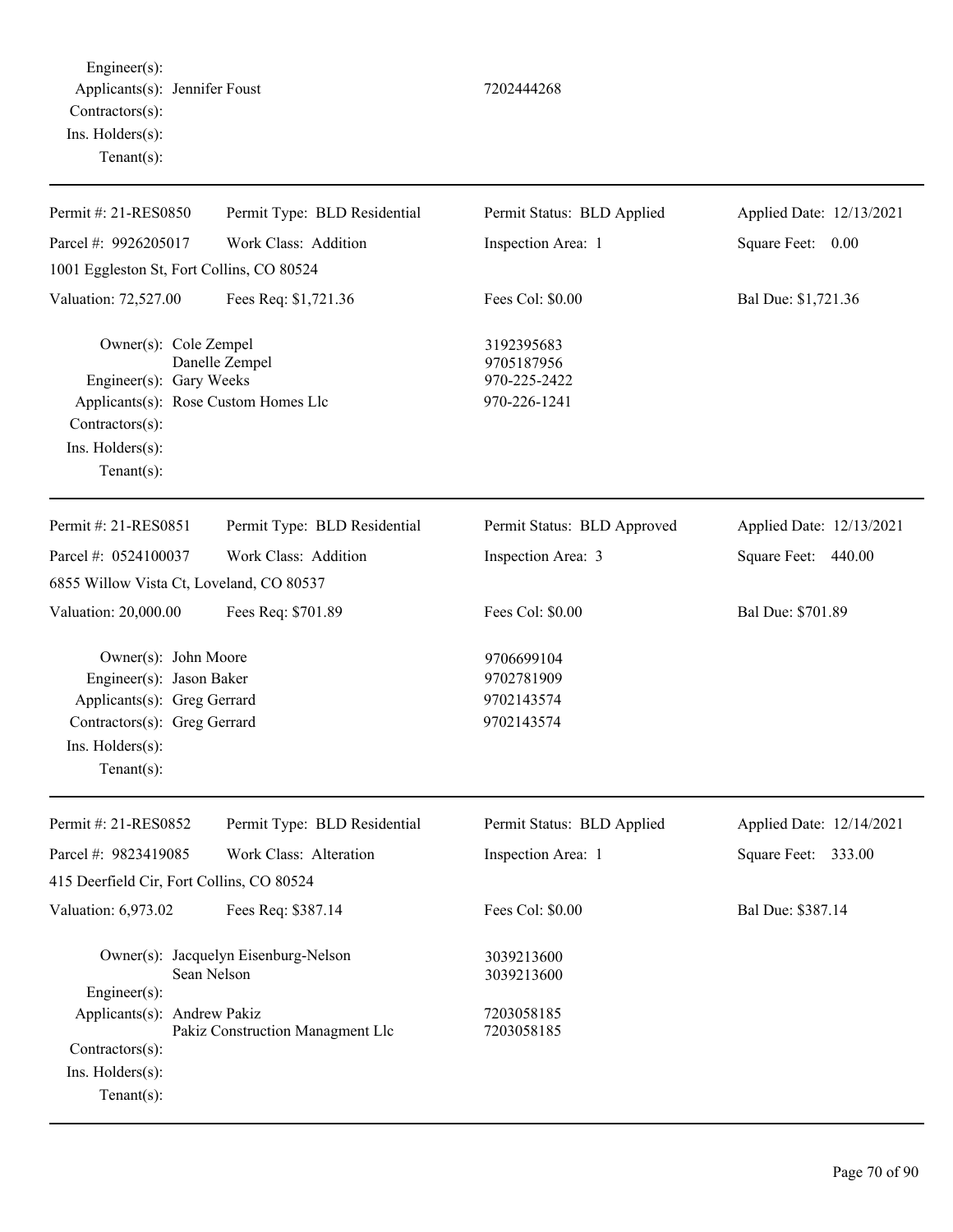| Permit #: 21-RES0853                                                                                                                 | Permit Type: BLD Residential                                      | Permit Status: BLD Applied | Applied Date: 12/14/2021 |  |
|--------------------------------------------------------------------------------------------------------------------------------------|-------------------------------------------------------------------|----------------------------|--------------------------|--|
| Parcel #: 8621105020                                                                                                                 | Work Class: Alteration                                            | Inspection Area: 2         | Square Feet: 0.00        |  |
| 7827 Eagle Ranch Rd, Fort Collins, CO 80528                                                                                          |                                                                   |                            |                          |  |
| Valuation: 12,000.00                                                                                                                 | Fees Req: \$527.73                                                | Fees Col: \$0.00           | Bal Due: \$527.73        |  |
| Owner(s): Stephanie Brault<br>Engineer $(s)$ :                                                                                       |                                                                   | 9702310992                 |                          |  |
| Applicants(s): Jason Brokhausen<br>Contractors(s): Jason Brokhausen<br>Ins. Holders(s):<br>Tenant $(s)$ :                            |                                                                   | 9706311607<br>9706311607   |                          |  |
| Permit #: 21-RES0854                                                                                                                 | Permit Type: BLD Residential                                      | Permit Status: BLD Applied | Applied Date: 12/14/2021 |  |
| Parcel #: 9532211013                                                                                                                 | Work Class: Addition                                              | Inspection Area: 3         | Square Feet: 516.00      |  |
| 4910 Bonnell Dr, Loveland, CO 80537                                                                                                  |                                                                   |                            |                          |  |
| Valuation: 55,000.00                                                                                                                 | Fees Req: \$2,452.37                                              | Fees Col: \$0.00           | Bal Due: \$2,452.37      |  |
| Owner(s): Linda Findley<br>Engineer $(s)$ :<br>Applicants(s): Linda Findley<br>Contractors(s):<br>Ins. Holders(s):<br>Tenant $(s)$ : |                                                                   |                            |                          |  |
| Permit #: 21-RES0855                                                                                                                 | Permit Type: BLD Residential                                      | Permit Status: BLD Applied | Applied Date: 12/14/2021 |  |
| Parcel #: 1419000030                                                                                                                 | Work Class: Conversion to Short-Term Inspection Area: 4<br>Rental |                            | Square Feet: 0.00        |  |
| 9590 E Highway 36, Lyons, CO 80540                                                                                                   |                                                                   |                            |                          |  |
| Valuation: 0.00                                                                                                                      | Fees Req: \$300.00                                                | Fees Col: \$0.00           | Bal Due: \$300.00        |  |
| Owner(s): Matthew Wilmoth                                                                                                            |                                                                   | 3046570268                 |                          |  |
| Engineer $(s)$ :<br>Applicants(s): Matthew Wilmoth<br>Contractors(s):<br>Ins. Holders(s):<br>Tenant $(s)$ :                          |                                                                   | 3046570268                 |                          |  |
| Permit #: 21-RES0856                                                                                                                 | Permit Type: BLD Residential                                      | Permit Status: BLD Applied | Applied Date: 12/14/2021 |  |
| Parcel #: 9434206009                                                                                                                 | Work Class: Alteration                                            | Inspection Area: 3         | Square Feet: 0.00        |  |
| 2017 Vaquero St, Longmont, CO 80504                                                                                                  |                                                                   |                            |                          |  |
| Valuation: 8,154.00                                                                                                                  | Fees Req: \$320.06                                                | Fees Col: \$0.00           | Bal Due: \$320.06        |  |
| Owner(s): David Groover<br>$Engineer(s)$ :                                                                                           |                                                                   | 7192878061                 |                          |  |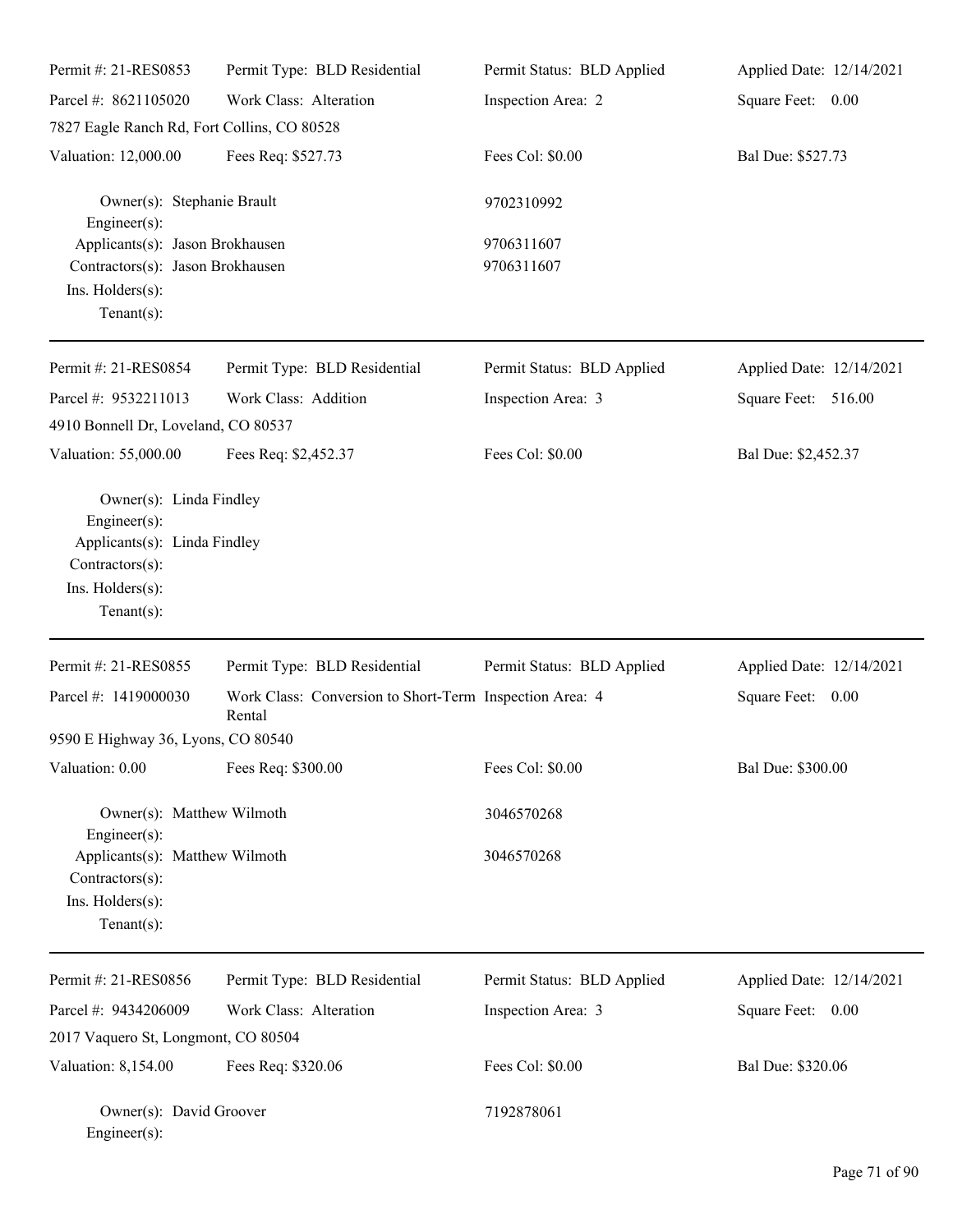Applicants(s): Greg Knapp 7205072711<br>Rod Martin 303-805-875 Contractors(s): Ins. Holders(s): Tenant(s):

# Rod Martin 303-805-8751

| Permit #: 21-RES0857                                                                                                                    | Permit Type: BLD Residential                                      | Permit Status: BLD Applied               | Applied Date: 12/14/2021 |
|-----------------------------------------------------------------------------------------------------------------------------------------|-------------------------------------------------------------------|------------------------------------------|--------------------------|
| Parcel #: 2518300023                                                                                                                    | Work Class: New                                                   | Inspection Area: 4                       | Square Feet:<br>0.00     |
| 1299 Devils Gulch Rd, Estes Park, CO 80517                                                                                              |                                                                   |                                          |                          |
| Valuation: 650,000.00                                                                                                                   | Fees Req: \$10,282.55                                             | Fees Col: \$2,285.51                     | Bal Due: \$7,997.04      |
| Owner(s): Richard Ashe<br>Engineer(s): Ian Smith<br>Applicants(s): Richard Ashe<br>Contractors(s):<br>Ins. Holders(s):<br>$Tenant(s)$ : |                                                                   | 3035224551<br>303-447-2813<br>3035224551 |                          |
| Permit #: 21-RES0858                                                                                                                    | Permit Type: BLD Residential                                      | Permit Status: BLD Issued                | Applied Date: 12/15/2021 |
| Parcel #: 9836400039                                                                                                                    | Work Class: Alteration                                            | Inspection Area: 1                       | Square Feet: 1,557.00    |
| 717 Country Club Rd, Fort Collins, CO 80524                                                                                             |                                                                   |                                          |                          |
| Valuation: 77,164.92                                                                                                                    | Fees Req: \$2,034.16                                              | Fees Col: \$2,034.16                     | <b>Bal Due: \$0.00</b>   |
| Owner(s): William Beach                                                                                                                 |                                                                   | 7196417252                               |                          |
| Engineer(s): Samuel Caston<br>Applicants(s): William Beach<br>Contractors(s):<br>Ins. Holders(s):<br>Tenant $(s)$ :                     |                                                                   | 7196417252                               |                          |
| Permit #: 21-RES0859                                                                                                                    | Permit Type: BLD Residential                                      | Permit Status: BLD Applied               | Applied Date: 12/15/2021 |
| Parcel #: 4012305103                                                                                                                    | Work Class: Conversion to Short-Term Inspection Area: 5<br>Rental |                                          | Square Feet:<br>0.00     |
| 201 Huron Rd, Red Feather Lakes, CO 80545                                                                                               |                                                                   |                                          |                          |
| Valuation: 0.00                                                                                                                         | Fees Req: \$300.00                                                | Fees Col: \$0.00                         | Bal Due: \$300.00        |
| Owner(s): Dianne Holland<br>Michael Holland<br>$Engineering(s)$ :                                                                       |                                                                   | 9704201741<br>9703918751                 |                          |
| Applicants(s): Dianne Holland<br>Contractors(s):<br>Ins. Holders(s):<br>Tenant $(s)$ :                                                  |                                                                   | 9704201741                               |                          |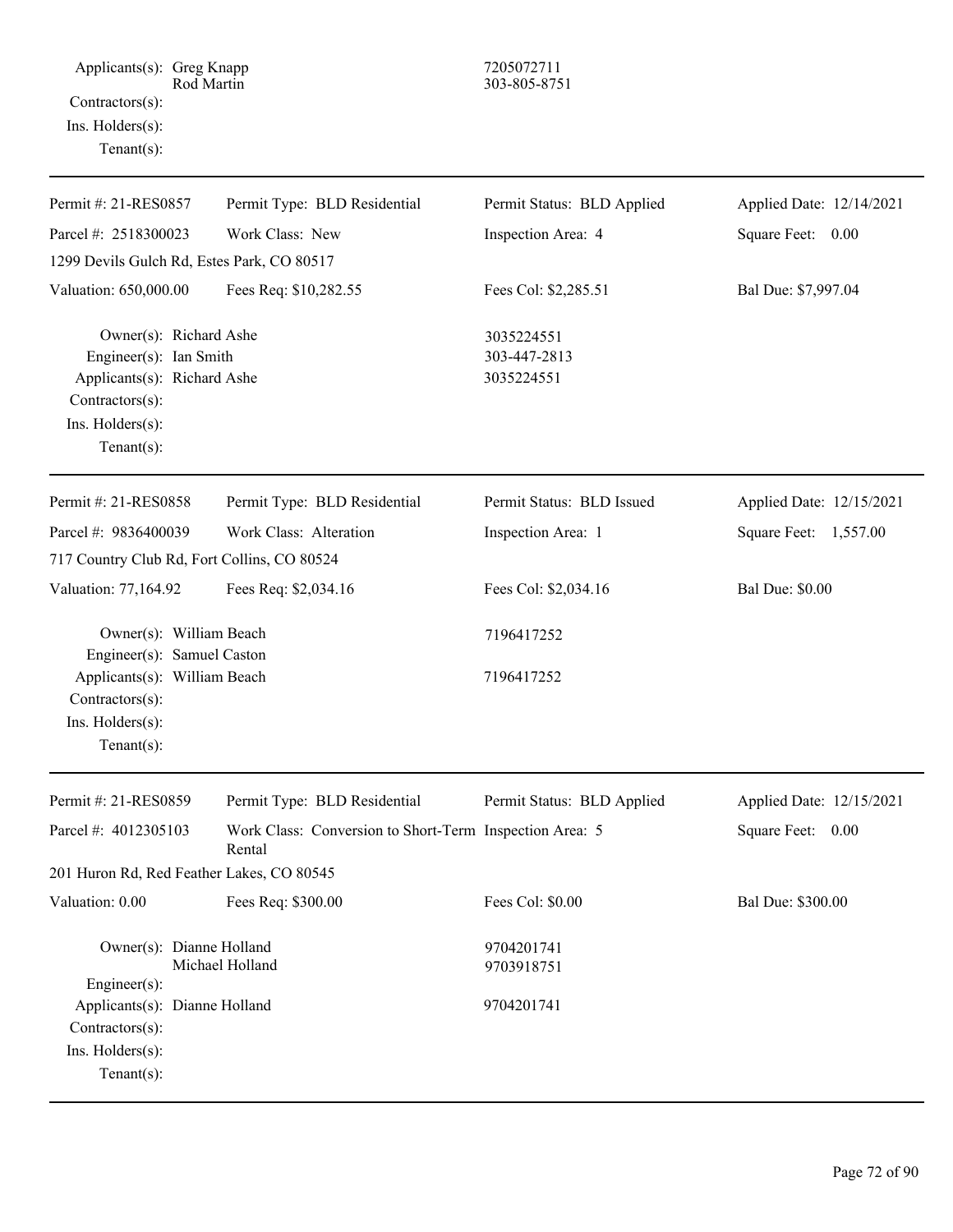| Permit #: 21-RES0860                                                                                                                                        | Permit Type: BLD Residential               | Permit Status: BLD Applied                                             | Applied Date: 12/15/2021 |
|-------------------------------------------------------------------------------------------------------------------------------------------------------------|--------------------------------------------|------------------------------------------------------------------------|--------------------------|
| Parcel #: 1725000015                                                                                                                                        | Work Class: Conversion to Dwelling<br>Unit | Inspection Area: 2                                                     | Square Feet: 2,640.00    |
| 199 Redtail Ridge Way, Bellvue, CO 80512                                                                                                                    |                                            |                                                                        |                          |
| Valuation: 47,520.00                                                                                                                                        | Fees Req: \$5,500.60                       | Fees Col: \$0.00                                                       | Bal Due: \$5,500.60      |
| Owner(s): Barbara Lloyd<br>Alan Lloyd                                                                                                                       |                                            | 9702155127<br>9702212010                                               |                          |
| Engineer(s):<br>Applicants(s): Barbara Lloyd<br>Contractors(s):                                                                                             |                                            | 9702155127                                                             |                          |
| Ins. Holders(s):<br>Tenant $(s)$ :                                                                                                                          |                                            |                                                                        |                          |
| Permit #: 21-RES0861                                                                                                                                        | Permit Type: BLD Residential               | Permit Status: BLD Applied                                             | Applied Date: 12/15/2021 |
| Parcel #: 9730411003                                                                                                                                        | Work Class: New                            | Inspection Area: 2                                                     | Square Feet: 0.00        |
| 3217 Dixon Cove Dr, Fort Collins, CO 80526                                                                                                                  |                                            |                                                                        |                          |
| Valuation: 675,000.00                                                                                                                                       | Fees Req: \$9,834.63                       | Fees Col: \$2,347.54                                                   | Bal Due: \$7,487.09      |
| Owner(s): Anita Ekren<br>Engineer(s): Gary Weeks<br>Applicants(s): Rick Emery<br>Contractors(s): Rick Emery<br>Ins. Holders(s):<br>Tenant $(s)$ :           |                                            | 9709889300<br>970-225-2422<br>9706920132<br>9706920132                 |                          |
| Permit #: 21-RES0862                                                                                                                                        | Permit Type: BLD Residential               | Permit Status: BLD Issued                                              | Applied Date: 12/15/2021 |
| Parcel #: 9501207005                                                                                                                                        | Work Class: Addition                       | Inspection Area: 2                                                     | Square Feet:<br>0.00     |
| 500 E 41st St, Loveland, CO 80538                                                                                                                           |                                            |                                                                        |                          |
| Valuation: 14,985.00                                                                                                                                        | Fees Req: \$571.85                         | Fees Col: \$571.85                                                     | <b>Bal Due: \$0.00</b>   |
| Owner(s): Christopher Stevenson<br>Engineer(s): Scott Zurn<br>Applicants(s): Greg Knapp<br>Contractors(s): Rod Martin<br>Ins. Holders(s):<br>Tenant $(s)$ : | <b>Complete Basement Systems</b>           | 3034752756<br>9704492785<br>7205072711<br>303-805-8751<br>303-805-8751 |                          |
| Permit #: 21-RES0863                                                                                                                                        | Permit Type: BLD Residential               | Permit Status: BLD Applied                                             | Applied Date: 12/15/2021 |
| Parcel #: 9427409007                                                                                                                                        | Work Class: New                            | Inspection Area: 3                                                     | Square Feet: 0.00        |
| 1461 Sweetwater Ln, Berthoud, CO 80513                                                                                                                      |                                            |                                                                        |                          |
| Valuation: 775,000.00                                                                                                                                       | Fees Req: \$14,922.26                      | Fees Col: \$2,595.68                                                   | Bal Due: \$12,326.58     |
| Owner(s): Mike Ross                                                                                                                                         |                                            | 7174488373                                                             |                          |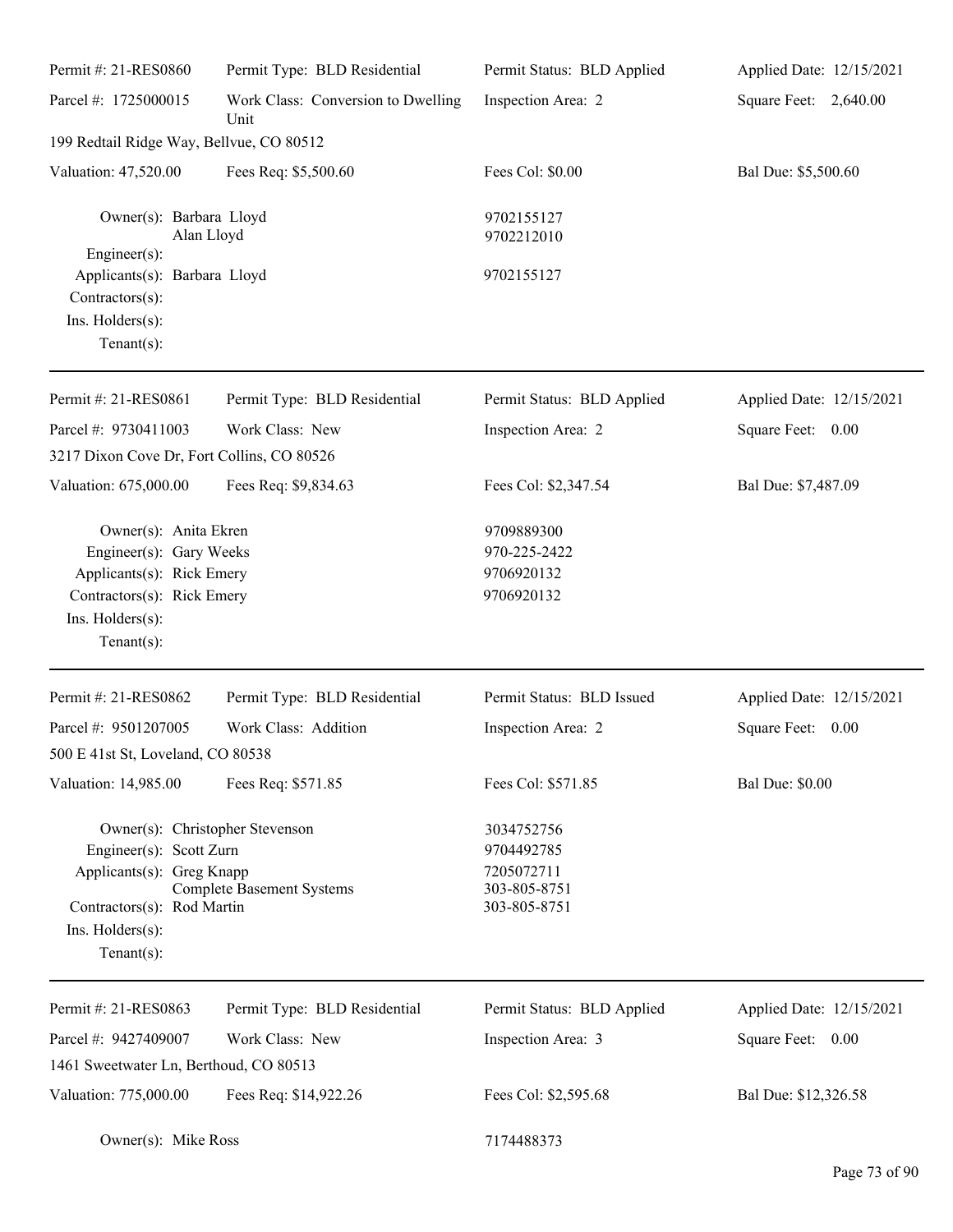Engineer(s): Applicants(s): Jason Jones 970-581-0481 Contractors(s): Jason Jones 970-581-0481 Ins. Holders(s): Tenant(s):

| Permit #: 21-RES0864                                                                              | Permit Type: BLD Residential                                      | Permit Status: BLD Applied | Applied Date: 12/15/2021 |
|---------------------------------------------------------------------------------------------------|-------------------------------------------------------------------|----------------------------|--------------------------|
| Parcel #: 9709111001                                                                              | Work Class: Conversion to Short-Term Inspection Area: 2<br>Rental |                            | Square Feet: 0.00        |
| 635 Irish Dr, Fort Collins, CO 80521                                                              |                                                                   |                            |                          |
| Valuation: 0.00                                                                                   | Fees Req: \$300.00                                                | Fees Col: \$0.00           | Bal Due: \$300.00        |
| Owner(s): Carrie Brown<br>Engineer(s):                                                            |                                                                   | 970-980-8687               |                          |
| Applicants(s): Carrie Brown<br>Contractors(s):                                                    |                                                                   | 970-980-8687               |                          |
| Ins. Holders(s):<br>Tenant $(s)$ :                                                                |                                                                   |                            |                          |
| Permit #: 21-RES0865                                                                              | Permit Type: BLD Residential                                      | Permit Status: BLD Applied | Applied Date: 12/16/2021 |
| Parcel #: 3401426031                                                                              | Work Class: Conversion to Short-Term Inspection Area: 4<br>Rental |                            | Square Feet: 0.00        |
| 2839 Carriage Dr, Estes Park, CO 80517                                                            |                                                                   |                            |                          |
| Valuation: 0.00                                                                                   | Fees Req: \$300.00                                                | Fees Col: \$0.00           | Bal Due: \$300.00        |
| Owner(s): Cari Ryan                                                                               | Ryan Family Trust                                                 | 8053158035                 |                          |
| Engineer(s):<br>Applicants(s): Cari Ryan<br>Contractors(s):<br>Ins. Holders(s):<br>Tenant $(s)$ : |                                                                   | 8053158035                 |                          |
| Permit #: 21-RES0866                                                                              | Permit Type: BLD Residential                                      | Permit Status: BLD Issued  | Applied Date: 12/16/2021 |
| Parcel #: 9925307025                                                                              | Work Class: Addition                                              | Inspection Area: 1         | Square Feet: 665.00      |
| 232 Hawks Nest Way, Fort Collins, CO 80524                                                        |                                                                   |                            |                          |
| Valuation: 80,000.00                                                                              | Fees Req: \$1,828.61                                              | Fees Col: \$1,828.61       | <b>Bal Due: \$0.00</b>   |
| Owner(s): Joel Cox<br>Engineer(s):                                                                |                                                                   | 970-217-8650               |                          |
| Applicants(s): Christian Renger                                                                   |                                                                   | 9708931329                 |                          |
| Contractors(s): Dwight Sailer<br>Ins. Holders(s):<br>Tenant $(s)$ :                               |                                                                   | 9704728100                 |                          |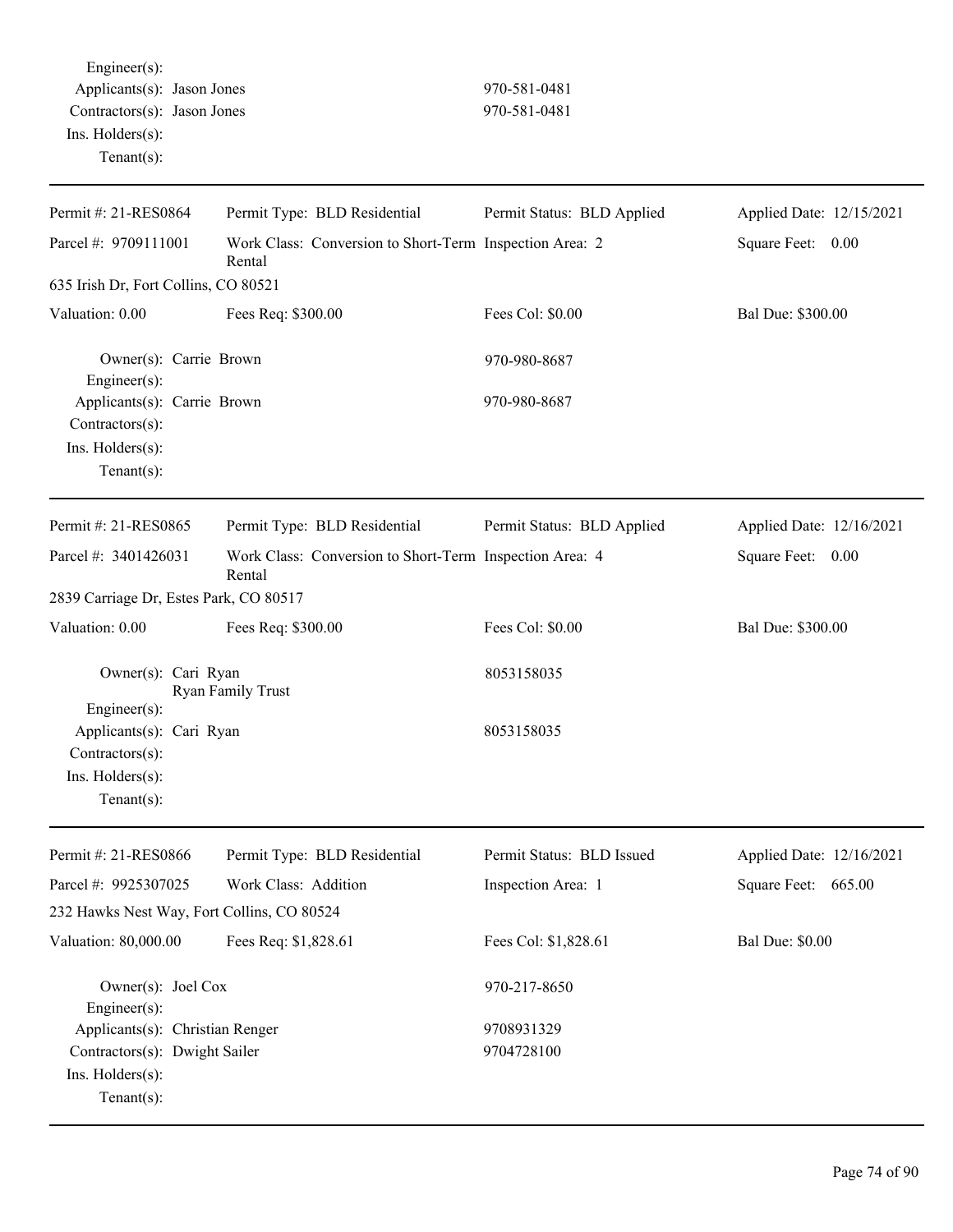| Permit #: 21-RES0867                                                                  | Permit Type: BLD Residential                  | Permit Status: BLD Issued   | Applied Date: 12/17/2021 |
|---------------------------------------------------------------------------------------|-----------------------------------------------|-----------------------------|--------------------------|
| Parcel #: 8508107004                                                                  | Work Class: Alteration                        | Inspection Area: 2          | Square Feet: 0.00        |
| 2804 Valley Oak Dr, Loveland, CO 80538                                                |                                               |                             |                          |
| Valuation: 4,995.00                                                                   | Fees Req: \$211.02                            | Fees Col: \$211.02          | <b>Bal Due: \$0.00</b>   |
| Owner(s): Gary Hurd<br>Engineer(s):                                                   |                                               | 9702130583                  |                          |
| Applicants(s): Greg Knapp                                                             | Rod Martin                                    | 7205072711<br>303-805-8751  |                          |
| Contractors(s):<br>Ins. Holders(s):<br>Tenant $(s)$ :                                 |                                               |                             |                          |
| Permit #: 21-RES0868                                                                  | Permit Type: BLD Residential                  | Permit Status: BLD Applied  | Applied Date: 12/17/2021 |
| Parcel #: 1426000018                                                                  | Work Class: New                               | Inspection Area: 4          | Square Feet: 7,844.00    |
| Valuation: 480,000.00                                                                 | Fees Req: \$11,791.94                         | Fees Col: \$0.00            | Bal Due: \$11,791.94     |
| Owner(s): Bill Shaub<br>Engineer(s):                                                  |                                               | 3038295165                  |                          |
| Applicants(s): Bill Shaub<br>Contractors(s):<br>Ins. Holders(s):<br>Tenant $(s)$ :    |                                               | 3038295165                  |                          |
| Permit #: 21-RES0869                                                                  | Permit Type: BLD Residential                  | Permit Status: BLD Issued   | Applied Date: 12/20/2021 |
| Parcel #: 2923108045<br>104 Mount Massive Dr, Livermore, CO 80536                     | Work Class: Alteration                        | Inspection Area: 5          | Square Feet: 940.00      |
| Valuation: 50,000.00                                                                  | Fees Req: \$1,526.77                          | Fees Col: \$1,526.77        | <b>Bal Due: \$0.00</b>   |
| Owner(s): Vicki Edwards<br>Engineer(s):                                               |                                               | 8056302794                  |                          |
| Applicants(s): Vicki Edwards<br>Contractors(s):<br>Ins. Holders(s):<br>Tenant $(s)$ : |                                               | 8056302794                  |                          |
| Permit #: 21-RES0870                                                                  | Permit Type: BLD Residential                  | Permit Status: BLD Approved | Applied Date: 12/20/2021 |
| Parcel #: 4010205048                                                                  | Work Class: Addition                          | Inspection Area: 5          | Square Feet: 580.00      |
|                                                                                       | 511 Arapahoe Way, Red Feather Lakes, CO 80545 |                             |                          |
| Valuation: 20,761.44                                                                  | Fees Req: \$1,002.51                          | Fees Col: \$0.00            | Bal Due: \$1,002.51      |
| Owner(s): Christopher Oloughlin                                                       | Stacey O'Loughlin                             | 9709806904<br>9709806904    |                          |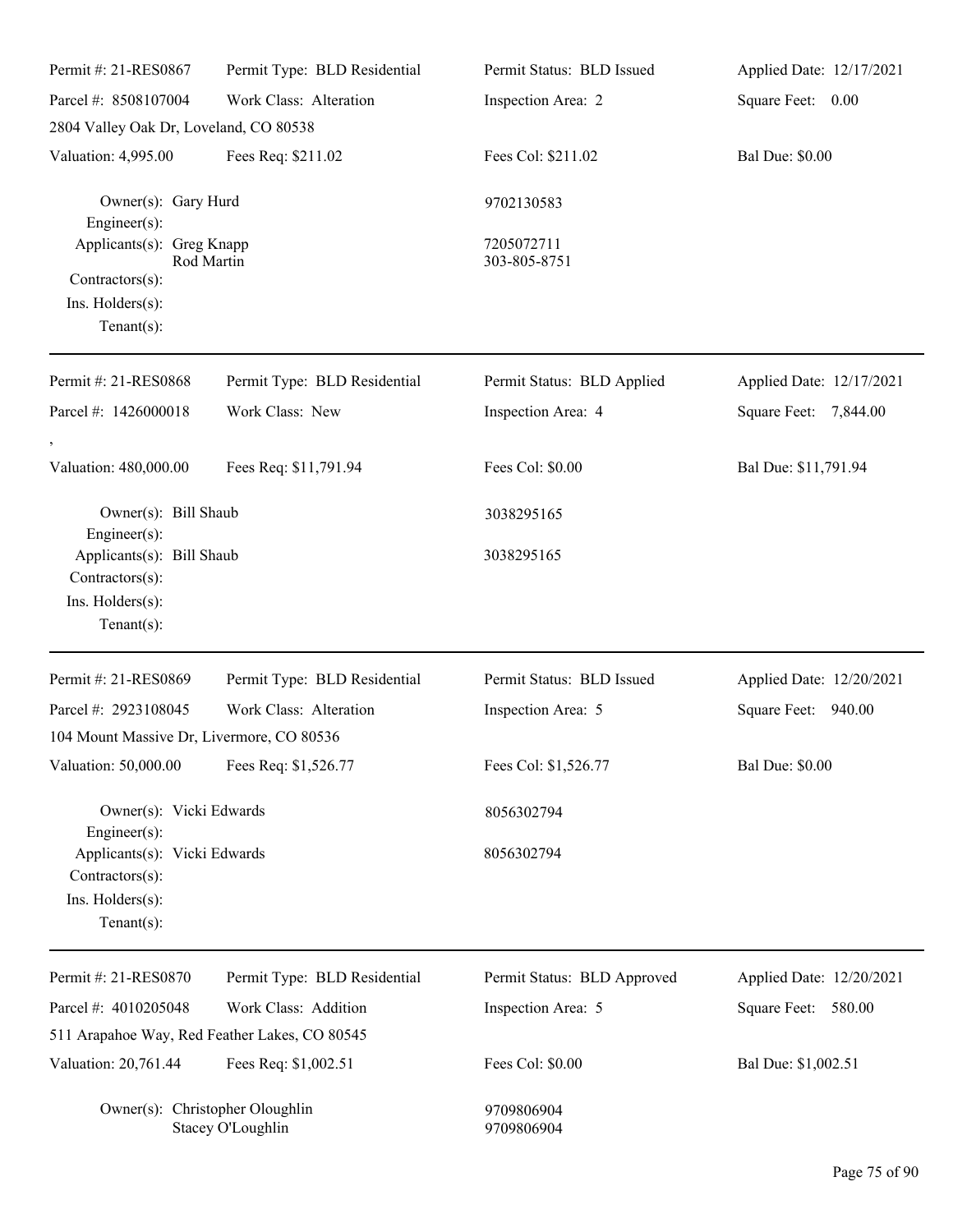Engineer(s): Wendy Dworak 970-372-1140 Applicants(s): Stacey O'Loughlin 9709806904 Contractors(s): Ins. Holders(s): Tenant(s):

| Permit #: 21-RES0871                                                                                                                                                          | Permit Type: BLD Residential | Permit Status: BLD LOC                                   | Applied Date: 12/21/2021 |
|-------------------------------------------------------------------------------------------------------------------------------------------------------------------------------|------------------------------|----------------------------------------------------------|--------------------------|
| Parcel #: 9520405001                                                                                                                                                          | Work Class: Addition         | Inspection Area: 3                                       | Square Feet: 0.00        |
| 4101 Redbird Pl, Loveland, CO 80537                                                                                                                                           |                              |                                                          |                          |
| Valuation: 4,200.00                                                                                                                                                           | Fees Req: \$277.23           | Fees Col: \$277.23                                       | <b>Bal Due: \$0.00</b>   |
| Owner(s): Jeff Fuller<br>Engineer(s):                                                                                                                                         |                              | 7603109959                                               |                          |
| Applicants(s): Jeremy Bloyd<br>Contractors(s): Jeremy Bloyd<br>Ins. Holders(s):<br>$Tenant(s)$ :                                                                              |                              | 9705811443<br>9705811443                                 |                          |
| Permit #: 21-RES0872                                                                                                                                                          | Permit Type: BLD Residential | Permit Status: BLD Applied                               | Applied Date: 12/21/2021 |
| Parcel #: 9530000001                                                                                                                                                          | Work Class: New              | Inspection Area: 3                                       | Square Feet:<br>0.00     |
| 1472 Alps Ranch Rd, Loveland, CO 80537                                                                                                                                        |                              |                                                          |                          |
| Valuation: 400,000.00                                                                                                                                                         | Fees Req: \$7,321.89         | Fees Col: \$0.00                                         | Bal Due: \$7,321.89      |
| Owner(s): Dennis Alps<br>Engineer(s): Robert Greenwald II<br>Applicants(s): Dennis Alps<br>Contractors(s):<br>Ins. Holders(s):<br>$Tenant(s)$ :                               |                              | 970-667-8010                                             |                          |
| Permit #: 21-RES0873                                                                                                                                                          | Permit Type: BLD Residential | Permit Status: BLD Applied                               | Applied Date: 12/22/2021 |
| Parcel #: 8826207022                                                                                                                                                          | Work Class: New              | Inspection Area: 1                                       | Square Feet: 0.00        |
| 3554 Taliesin Way,,                                                                                                                                                           |                              |                                                          |                          |
| Valuation: 1,816,000.00                                                                                                                                                       | Fees Req: \$23,521.13        | Fees Col: \$4,600.82                                     | Bal Due: \$18,920.31     |
| Owner(s): Michael Brown<br>Engineer(s): Wendy Dworak<br>Applicants(s): Savant Homes Inc<br><b>Taryn Strope</b><br>Contractors(s):<br>$Ins.$ Holders $(s)$ :<br>Tenant $(s)$ : |                              | 7346045449<br>970-372-1140<br>970-472-5667<br>9704725667 |                          |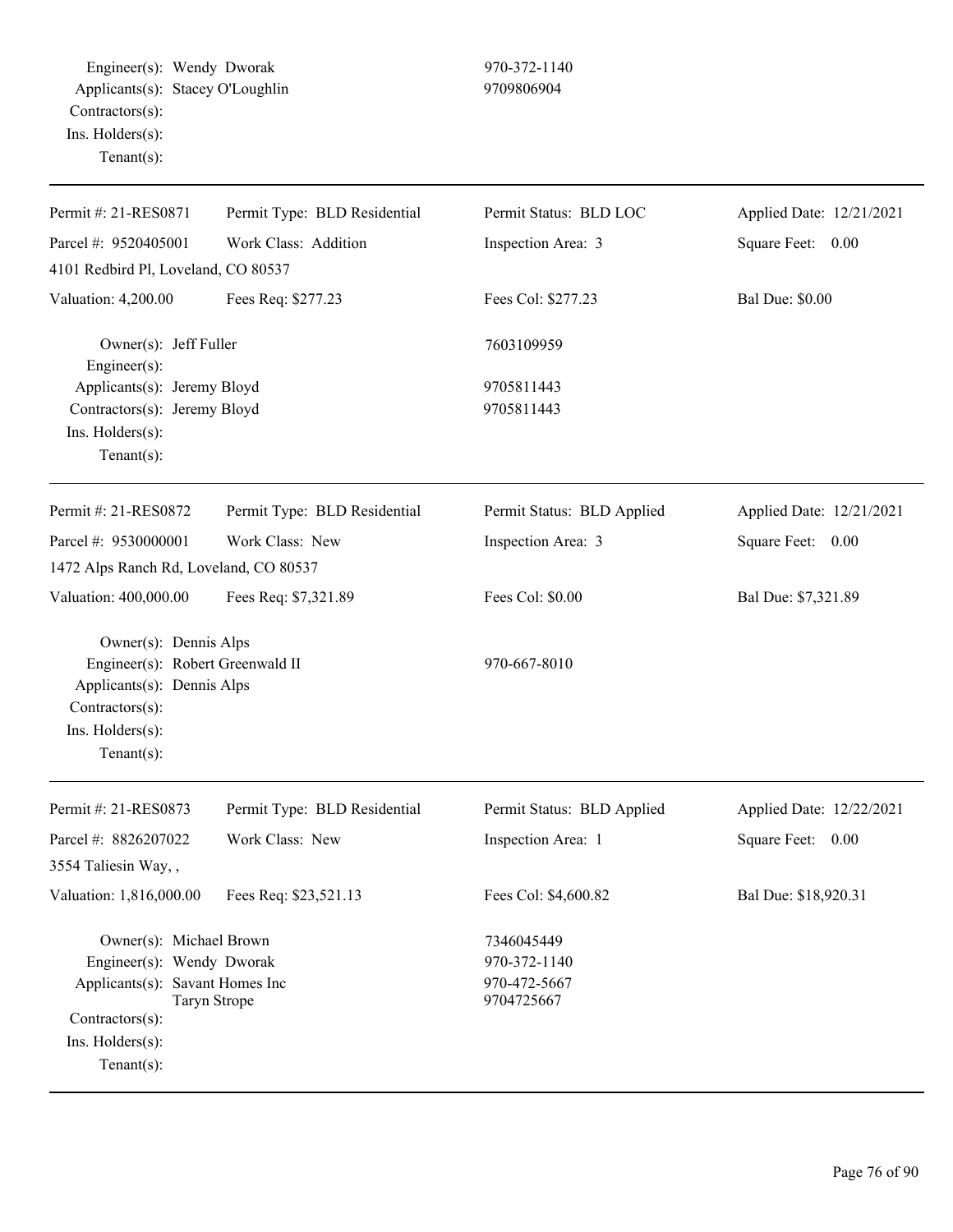| Permit #: 21-RES0874                                                                                                                           | Permit Type: BLD Residential                                                                | Permit Status: BLD Applied               | Applied Date: 12/22/2021 |
|------------------------------------------------------------------------------------------------------------------------------------------------|---------------------------------------------------------------------------------------------|------------------------------------------|--------------------------|
| Parcel #: 1423000035                                                                                                                           | Work Class: New                                                                             | Inspection Area: 4                       | Square Feet: 0.00        |
| 67 Pinwheel Ranch Rd, Lyons, CO 80540                                                                                                          |                                                                                             |                                          |                          |
| Valuation: 400,000.00                                                                                                                          | Fees Req: \$6,481.89                                                                        | Fees Col: \$1,579.41                     | Bal Due: \$4,902.48      |
| Owner(s): John Banker<br>Engineer(s):                                                                                                          |                                                                                             | 3036678516                               |                          |
| Applicants(s): John Banker<br>Contractors(s):<br>Ins. Holders(s):                                                                              |                                                                                             | 3036678516                               |                          |
| $Tenant(s)$ :                                                                                                                                  |                                                                                             |                                          |                          |
| Permit #: 21-RES0875                                                                                                                           | Permit Type: BLD Residential                                                                | Permit Status: BLD Applied               | Applied Date: 12/22/2021 |
| Parcel #: 3427000035                                                                                                                           | Work Class: Conversion to Short-Term Inspection Area: 4<br>Rental                           |                                          | Square Feet: 0.00        |
| 235 Goblins Castle Rd, Estes Park, CO 80517                                                                                                    |                                                                                             |                                          |                          |
| Valuation: 0.00                                                                                                                                | Fees Req: \$300.00                                                                          | Fees Col: \$0.00                         | Bal Due: \$300.00        |
|                                                                                                                                                | Owner(s): * Collinet Christian J. and Diane H. Revocable 1 9702318570<br>Christian Collinet | 9705863333                               |                          |
| Engineer(s):<br>Applicants(s): Karen Randinitis<br>Contractors(s):<br>Ins. Holders(s):                                                         |                                                                                             | 9705565544                               |                          |
| $Tenant(s)$ :                                                                                                                                  |                                                                                             |                                          |                          |
| Permit #: 21-RES0876                                                                                                                           | Permit Type: BLD Residential                                                                | Permit Status: BLD Applied               | Applied Date: 12/22/2021 |
| Parcel #: 8505106013                                                                                                                           | Work Class: Deck                                                                            | Inspection Area: 2                       | Square Feet: 930.00      |
| 3737 Valley Oak Dr, Loveland, CO 80538                                                                                                         |                                                                                             |                                          |                          |
| Valuation: 51,788.00                                                                                                                           | Fees Req: \$2,336.99                                                                        | Fees Col: \$0.00                         | Bal Due: \$2,336.99      |
| Owner(s): Catherine Doherty<br>Engineer(s): Jason Baker<br>Applicants(s): Tad Bjorlie<br>Contractors(s):<br>Ins. Holders(s):<br>Tenant $(s)$ : |                                                                                             | 3039608140<br>9702781909<br>970-663-2868 |                          |
| Permit #: 21-RES0877                                                                                                                           | Permit Type: BLD Residential                                                                | Permit Status: BLD Applied               | Applied Date: 12/23/2021 |
| Parcel #: 3401424008                                                                                                                           | Work Class: Conversion to Short-Term Inspection Area: 4                                     |                                          | Square Feet: 0.00        |
| 700 Sanborn Dr, Estes Park, CO 80517                                                                                                           | Rental                                                                                      |                                          |                          |
| Valuation: 0.00                                                                                                                                | Fees Req: \$300.00                                                                          | Fees Col: \$300.00                       | <b>Bal Due: \$0.00</b>   |
| Owner(s): Robert Akers                                                                                                                         |                                                                                             | 3035474966                               |                          |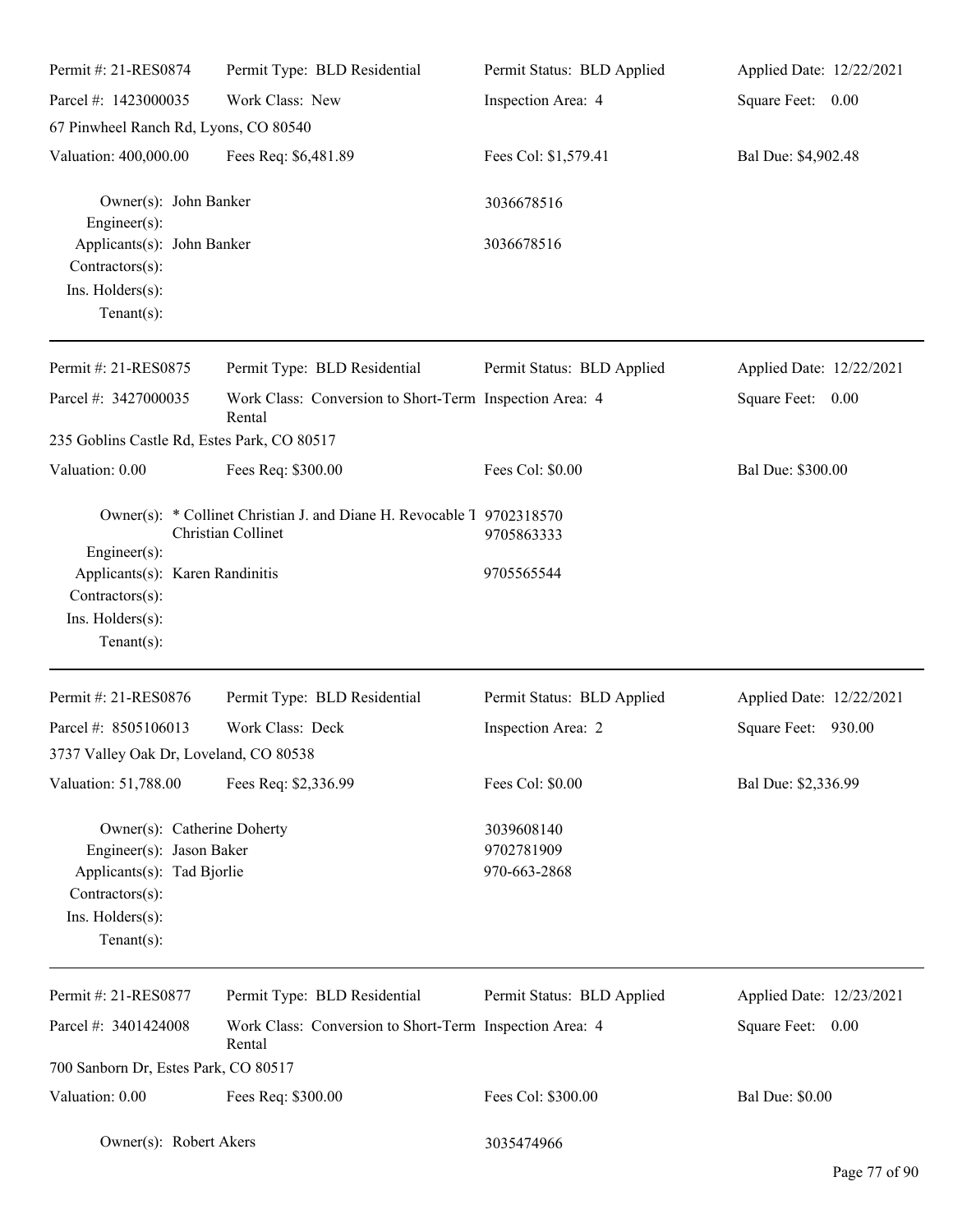| Permit #: 21-RES0878                                                                                                               | Permit Type: BLD Residential                                      | Permit Status: BLD Applied             | Applied Date: 12/27/2021 |
|------------------------------------------------------------------------------------------------------------------------------------|-------------------------------------------------------------------|----------------------------------------|--------------------------|
| Parcel #: 3007207021                                                                                                               | Work Class: Conversion to Short-Term Inspection Area: 5<br>Rental |                                        | Square Feet: 0.00        |
| 150 Biloxi Ct, Red Feather Lakes, CO 80545                                                                                         |                                                                   |                                        |                          |
| Valuation: 0.00                                                                                                                    | Fees Req: \$300.00                                                | Fees Col: \$0.00                       | Bal Due: \$300.00        |
| Owner(s): Dianne Holland<br>Engineer(s):<br>Applicants(s): Dianne Holland<br>Contractors(s):<br>Ins. Holders(s):<br>Tenant $(s)$ : | Michael Holland                                                   | 9704201741<br>9703918751<br>9704201741 |                          |
| Permit #: 21-RES0879                                                                                                               | Permit Type: BLD Residential                                      | Permit Status: BLD Applied             | Applied Date: 12/27/2021 |
| Parcel #: 4936206033                                                                                                               | Work Class: Conversion to Short-Term Inspection Area: 6<br>Rental |                                        | Square Feet: 0.00        |
| 34606 W Highway 14, Bellvue, CO 80512                                                                                              |                                                                   |                                        |                          |
| Valuation: 0.00                                                                                                                    | Fees Req: \$300.00                                                | Fees Col: \$0.00                       | Bal Due: \$300.00        |
| Owner(s): Gary Emery<br>Engineer(s):                                                                                               |                                                                   | 9702189485                             |                          |
| Applicants(s): Gary Emery<br>Contractors(s):<br>Ins. Holders(s):<br>$Tenant(s)$ :                                                  |                                                                   | 9702189485                             |                          |
| Permit #: 21-RES0880                                                                                                               | Permit Type: BLD Residential                                      | Permit Status: BLD Applied             | Applied Date: 12/27/2021 |
| Parcel #: 9022300001                                                                                                               | Work Class: Conversion to Dwelling<br>Unit                        | Inspection Area: 1                     | Square Feet: 0.00        |
| $^\circ$<br>Valuation: 207,835.61                                                                                                  | Fees Req: \$5,255.34                                              | Fees Col: \$997.78                     | Bal Due: \$4,257.56      |
| Owner(s): Mark Dubois<br>Engineer(s): Jason Baker<br>Applicants(s): Mark Dubois<br>Contractors(s):<br>Ins. Holders(s):             |                                                                   | 9706316657<br>9702781909<br>9706316657 |                          |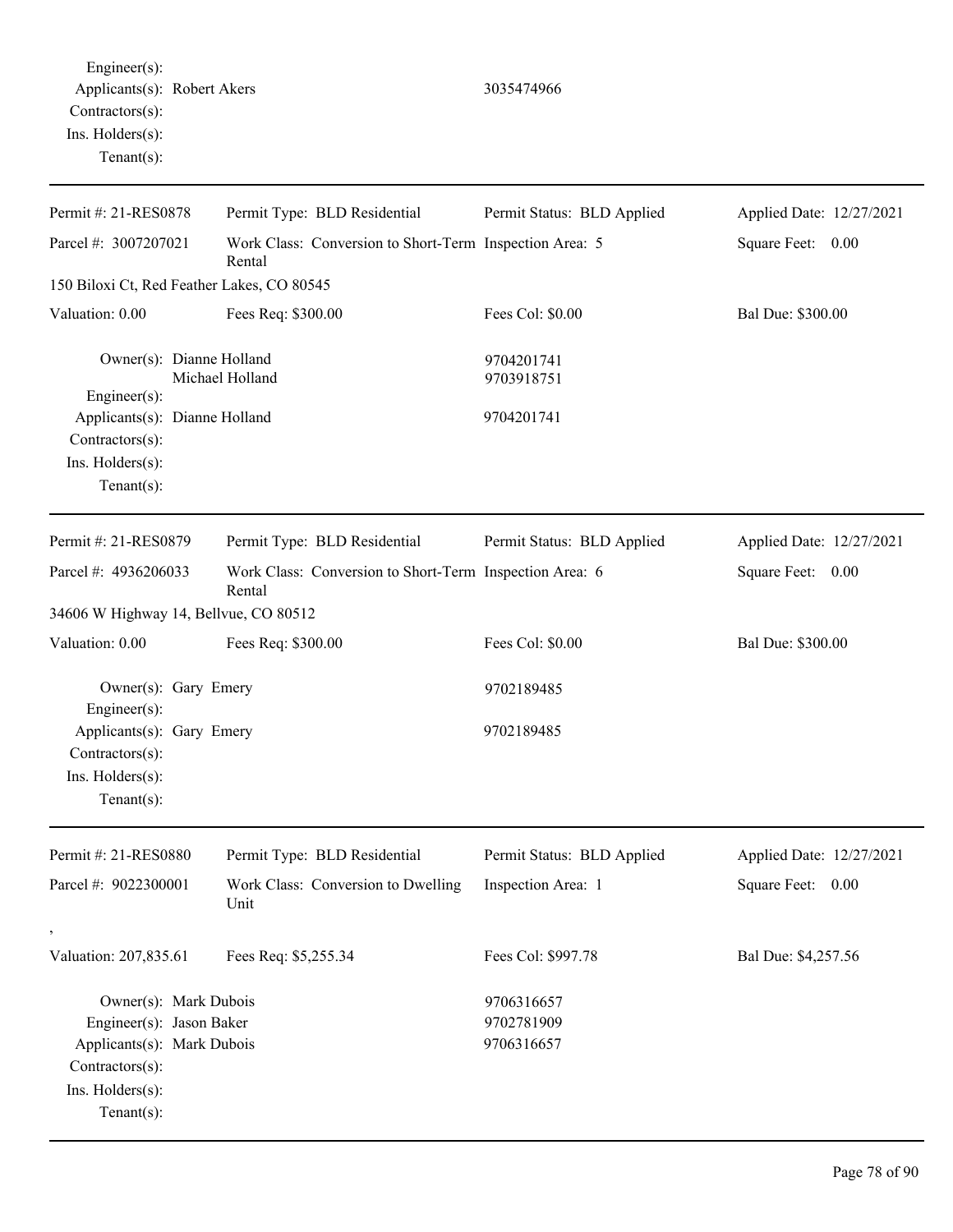| Permit #: 21-RES0881                                                                 | Permit Type: BLD Residential               | Permit Status: BLD Approved | Applied Date: 12/28/2021 |
|--------------------------------------------------------------------------------------|--------------------------------------------|-----------------------------|--------------------------|
| Parcel #: 9534112011                                                                 | Work Class: Alteration                     | Inspection Area: 3          | Square Feet: 1,014.00    |
| 3155 Spring Mountain Ct, Loveland, CO 80537                                          |                                            |                             |                          |
| Valuation: 21,233.16                                                                 | Fees Req: \$1,205.66                       | Fees Col: \$0.00            | Bal Due: \$1,205.66      |
| Owner(s): Keven Aggers<br>Engineer $(s)$ :                                           |                                            | 9706354552                  |                          |
| Applicants(s): Keven Aggers<br>Contractors(s):<br>Ins. Holders(s):<br>Tenant $(s)$ : |                                            | 9706354552                  |                          |
| Permit #: 21-RES0882                                                                 | Permit Type: BLD Residential               | Permit Status: BLD Applied  | Applied Date: 12/28/2021 |
| Parcel #: 8614434018                                                                 | Work Class: Alteration                     | Inspection Area: 2          | Square Feet: 293.00      |
| 5840 Watson Dr, Fort Collins, CO 80528                                               |                                            |                             |                          |
| Valuation: 14,623.00                                                                 | Fees Req: \$670.07                         | Fees Col: \$0.00            | Bal Due: \$670.07        |
| Owner(s): Gary Heath<br>Engineer(s):                                                 |                                            | 3038837584                  |                          |
| Applicants(s): Luke Covais                                                           |                                            | 9705815000                  |                          |
| Contractors(s): Luke Covais<br>Ins. Holders(s):<br>Tenant $(s)$ :                    |                                            | 9705815000                  |                          |
| Permit #: 21-RES0883                                                                 | Permit Type: BLD Residential               | Permit Status: BLD Approved | Applied Date: 12/28/2021 |
| Parcel #: 8831409045                                                                 | Work Class: Alteration                     | Inspection Area: 1          | Square Feet: 482.00      |
| 1816 Kalmar Ct, Fort Collins, CO 80524                                               |                                            |                             |                          |
| Valuation: 18,908.04                                                                 | Fees Req: \$933.65                         | Fees Col: \$933.65          | <b>Bal Due: \$0.00</b>   |
| Owner(s): Kolby Dekkenga                                                             |                                            |                             |                          |
| Engineer(s): John McBride                                                            |                                            | 9704205316                  |                          |
| Applicants(s): John "Jack" Cooney                                                    |                                            | 6308774249                  |                          |
| Contractors(s): John "Jack" Cooney                                                   |                                            | 6308774249                  |                          |
| Ins. Holders(s):<br>Tenant $(s)$ :                                                   |                                            |                             |                          |
| Permit #: 21-RES0884                                                                 | Permit Type: BLD Residential               | Permit Status: BLD Applied  | Applied Date: 12/28/2021 |
| Parcel #: 3409200031                                                                 | Work Class: Conversion to Dwelling<br>Unit | Inspection Area: 4          | Square Feet: 915.00      |
| 295 Longs Trl, Estes Park, CO 80511                                                  |                                            |                             |                          |
| Valuation: 11,516.04                                                                 | Fees Req: \$1,394.01                       | Fees Col: \$0.00            | Bal Due: \$1,394.01      |
| Owner(s): Steve Allely<br>Engineer(s): David Bangs                                   |                                            | 4026514798<br>9703088221    |                          |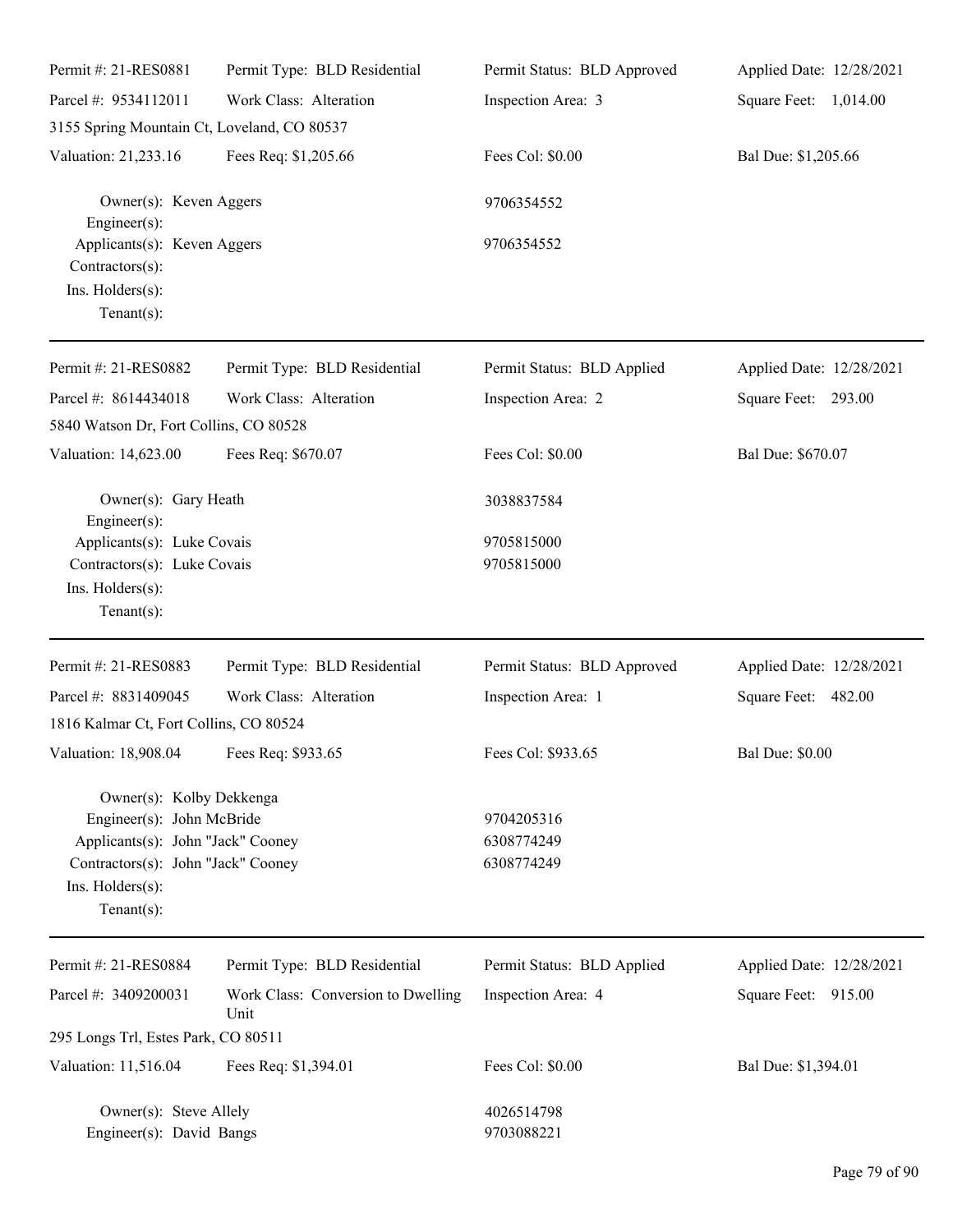| Permit #: 21-RES0884                                                                                                                      | Permit Type: BLD Residential               | Permit Status: BLD Applied             | Applied Date: 12/28/2021 |
|-------------------------------------------------------------------------------------------------------------------------------------------|--------------------------------------------|----------------------------------------|--------------------------|
| Parcel #: 3409200005                                                                                                                      | Work Class: Conversion to Dwelling<br>Unit | Inspection Area: 4                     | Square Feet: 915.00      |
| 295 Longs Trl, Estes Park, CO 80511                                                                                                       |                                            |                                        |                          |
| Valuation: 11,516.04                                                                                                                      | Fees Req: \$1,394.01                       | Fees Col: \$0.00                       | Bal Due: \$1,394.01      |
| Owner(s): Steve Allely<br>Engineer(s): David Bangs<br>Applicants(s): Steve Allely<br>Contractors(s):<br>Ins. Holders(s):<br>$Tenant(s)$ : |                                            | 4026514798<br>9703088221<br>4026514798 |                          |
| Permit #: 21-RES0885                                                                                                                      | Permit Type: BLD Residential               | Permit Status: BLD Approved            | Applied Date: 12/28/2021 |
| Parcel #: 8023200010                                                                                                                      | Work Class: Alteration                     | Inspection Area: 1                     | Square Feet: 1,640.00    |
| 5120 Aldridge Rd, Wellington, CO 80549                                                                                                    |                                            |                                        |                          |
| Valuation: 34,341.60                                                                                                                      | Fees Req: \$1,215.96                       | Fees Col: \$0.00                       | Bal Due: \$1,215.96      |
| Engineer(s):                                                                                                                              | Owner(s): R Sterling/ Valarie K Holman     | 970-217-6424                           |                          |
| Contractors(s):<br>Ins. Holders(s):<br>$Tenant(s)$ :                                                                                      | Applicants(s): R Sterling/Valarie K Holman | 970-217-6424                           |                          |
| Permit #: 21-RES0886                                                                                                                      | Permit Type: BLD Residential               | Permit Status: BLD Applied             | Applied Date: 12/29/2021 |
| Parcel #: 2724205023                                                                                                                      | Work Class: Cabin                          | Inspection Area: 6                     | Square Feet: 0.00        |
| Valuation: 43,000.00                                                                                                                      | Fees Req: \$1,399.48                       | Fees Col: \$0.00                       | Bal Due: \$1,399.48      |
| Owner(s): Ryan Hurley                                                                                                                     |                                            | 9704430254                             |                          |
| Engineer(s): Jason Baker                                                                                                                  |                                            | 9702781909                             |                          |
| Applicants(s): Ryan Hurley<br>Contractors(s):                                                                                             |                                            | 9704430254                             |                          |
| Ins. Holders(s):                                                                                                                          |                                            |                                        |                          |
|                                                                                                                                           |                                            |                                        |                          |

Tenant(s):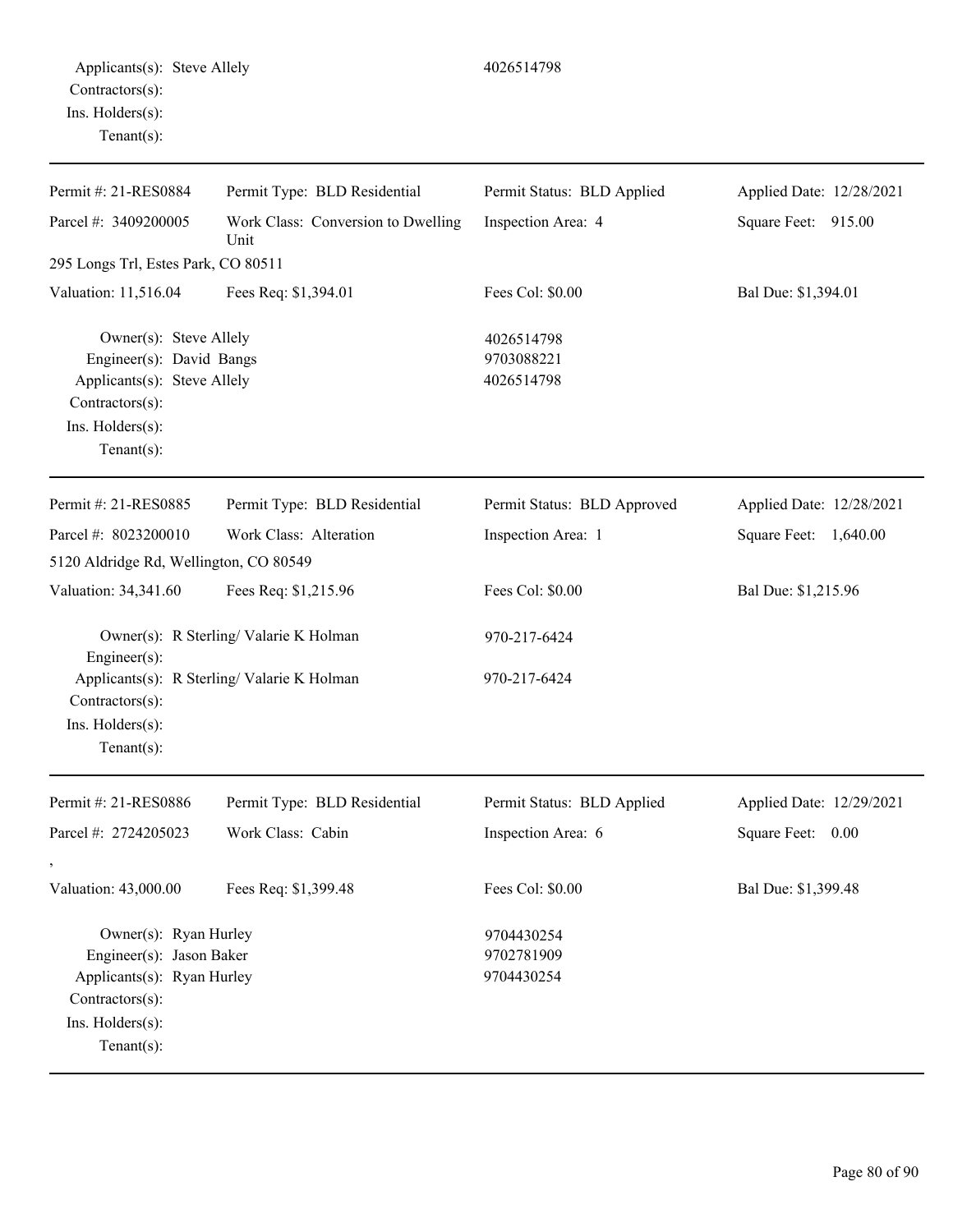| Permit #: 21-RES0887                                                                                  | Permit Type: BLD Residential                | Permit Status: BLD Applied             | Applied Date: 12/30/2021 |
|-------------------------------------------------------------------------------------------------------|---------------------------------------------|----------------------------------------|--------------------------|
| Parcel #: 1626211001                                                                                  | Work Class: Conversion to Dwelling<br>Unit  | Inspection Area: 4                     | Square Feet: 604.00      |
| 123 Chipmunk Pl, Drake, CO 80515                                                                      |                                             |                                        |                          |
| Valuation: 9,495.90                                                                                   | Fees Req: \$499.79                          | Fees Col: \$0.00                       | Bal Due: \$499.79        |
| Owner(s): William Ellzey<br>Engineer $(s)$ :                                                          | Sheila Ellzey                               | 9705861142                             |                          |
| Applicants(s): William Ellzey<br>Contractors(s):<br>Ins. Holders(s):<br>Tenant $(s)$ :                |                                             | 9705861142                             |                          |
| Permit #: 21-RES0888                                                                                  | Permit Type: BLD Residential                | Permit Status: BLD Approved            | Applied Date: 12/30/2021 |
| Parcel #: 8706135013<br>1604 Heber Dr, Fort Collins, CO 80524                                         | Work Class: Addition                        | Inspection Area: 1                     | Square Feet: 0.00        |
| Valuation: 4,185.00                                                                                   | Fees Req: \$207.79                          | Fees Col: \$207.79                     | <b>Bal Due: \$0.00</b>   |
| Owner(s): Marceline Lockhart<br>Engineer $(s)$ :                                                      |                                             | 970-482-7678                           |                          |
| Applicants(s): Russell Meinzer<br>Contractors(s): Byron Johnson<br>Ins. Holders(s):<br>Tenant $(s)$ : | DBS Inc dba Colorado Structural Repair      | 7204413611<br>7204413611<br>7204413611 |                          |
| Permit #: 21-UTIL0358                                                                                 | Permit Type: BLD Utility-Detached           | Permit Status: BLD Approved            | Applied Date: 12/01/2021 |
| Parcel #: 9525312002                                                                                  | Work Class: Temporary<br>Building/Structure | Inspection Area: 3                     | Square Feet: 297.00      |
| 2520 S Lincoln Ave, Loveland, CO 80537                                                                |                                             |                                        |                          |
| Valuation: 10,920.17                                                                                  | Fees Req: \$619.80                          | Fees Col: \$0.00                       | Bal Due: \$619.80        |
| $Engineering(s)$ :                                                                                    | Owner(s): South Lincoln Storage, LLC        | 3035898747                             |                          |
| Applicants(s): James Zarecki<br>Contractors(s): James Zarecki<br>Ins. Holders(s):<br>Tenant $(s)$ :   |                                             | 7204906122<br>7204906122               |                          |
| Permit #: 21-UTIL0359                                                                                 | Permit Type: BLD Utility-Detached           | Permit Status: BLD Applied             | Applied Date: 12/02/2021 |
| Parcel #: 8018000033<br>1119 E County Road 82, Wellington, CO 80549                                   | Work Class: New                             | Inspection Area: 1                     | Square Feet: 308.00      |
| Valuation: 1,487.64                                                                                   | Fees Req: \$99.43                           | Fees Col: \$0.00                       | Bal Due: \$99.43         |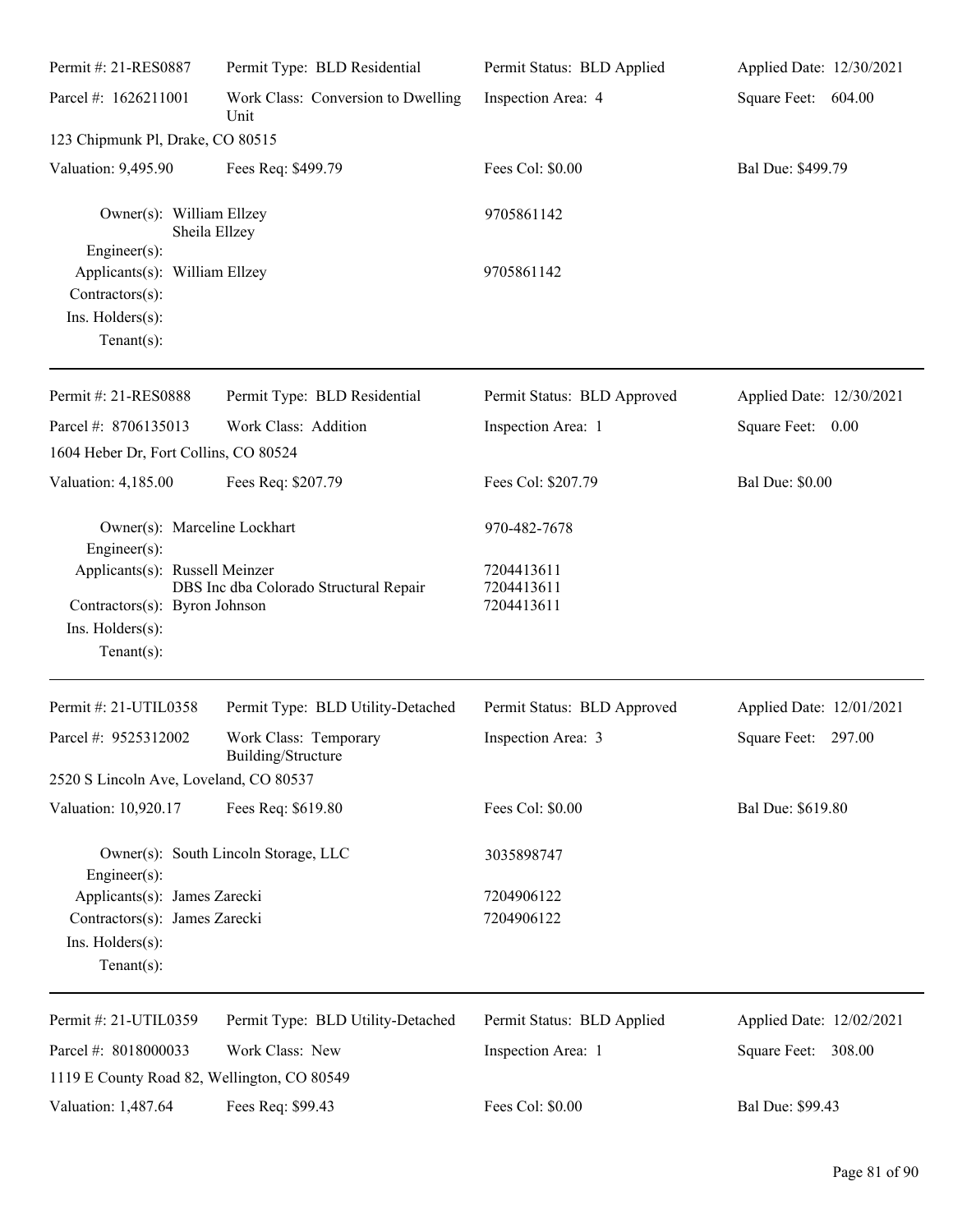Owner(s): Ruben Vaquera 9706901403 Engineer(s): Cody Geisendorfer 9705780184 Applicants(s): Ruben Vaquera 9706901403 Contractors(s): Ins. Holders(s): Tenant(s): Permit #: 21-UTIL0360 Parcel #: 8018000033 Permit Type: BLD Utility-Detached Work Class: New Permit Status: BLD Applied Inspection Area: 1 Applied Date: 12/02/2021 Square Feet: 0.00 1119 E County Road 82, Wellington, CO 80549 Valuation: 3,000.00 Fees Req: \$147.86 Fees Col: \$0.00 Bal Due: \$147.86 Owner(s): Ruben Vaquera 9706901403 Engineer(s): Cody Geisendorfer 9705780184 Applicants(s): Ruben Vaquera 9706901403 Contractors(s): Ins. Holders(s): Tenant(s): Permit #: 21-UTIL0361 Parcel #: 2915413056 Permit Type: BLD Utility-Detached Work Class: New Permit Status: BLD Applied Inspection Area: 5 Applied Date: 12/06/2021 Square Feet: 1,200.00 480 Manhead Mountain Dr, Livermore, CO 80536 Valuation: 43,957.00 Fees Req: \$1,210.31 Fees Col: \$0.00 Bal Due: \$1,210.31 Owner(s): Steven Burt 303-475-0676 Engineer(s): Applicants(s): Alex Hendricks 7204128300 Contractors(s): Alex Hendricks 7204128300 Ins. Holders(s): Tenant(s): Permit #: 21-UTIL0362 Parcel #: 9624100024 Permit Type: BLD Utility-Detached Work Class: New Permit Status: BLD Issued Inspection Area: 2 Applied Date: 12/06/2021 Square Feet: 1,800.00 7965 S County Road 13, Fort Collins, CO 80525 Valuation: 147,580.00 Fees Req: \$2,633.49 Fees Col: \$2,633.49 Bal Due: \$0.00 Owner(s): Grace Williamson (970) 347-7371 Engineer(s): Michael Mccormick Applicants(s): Greg Ure 9703708022 Contractors(s): Greg Ure 9703708022 Ins. Holders(s): Tenant(s):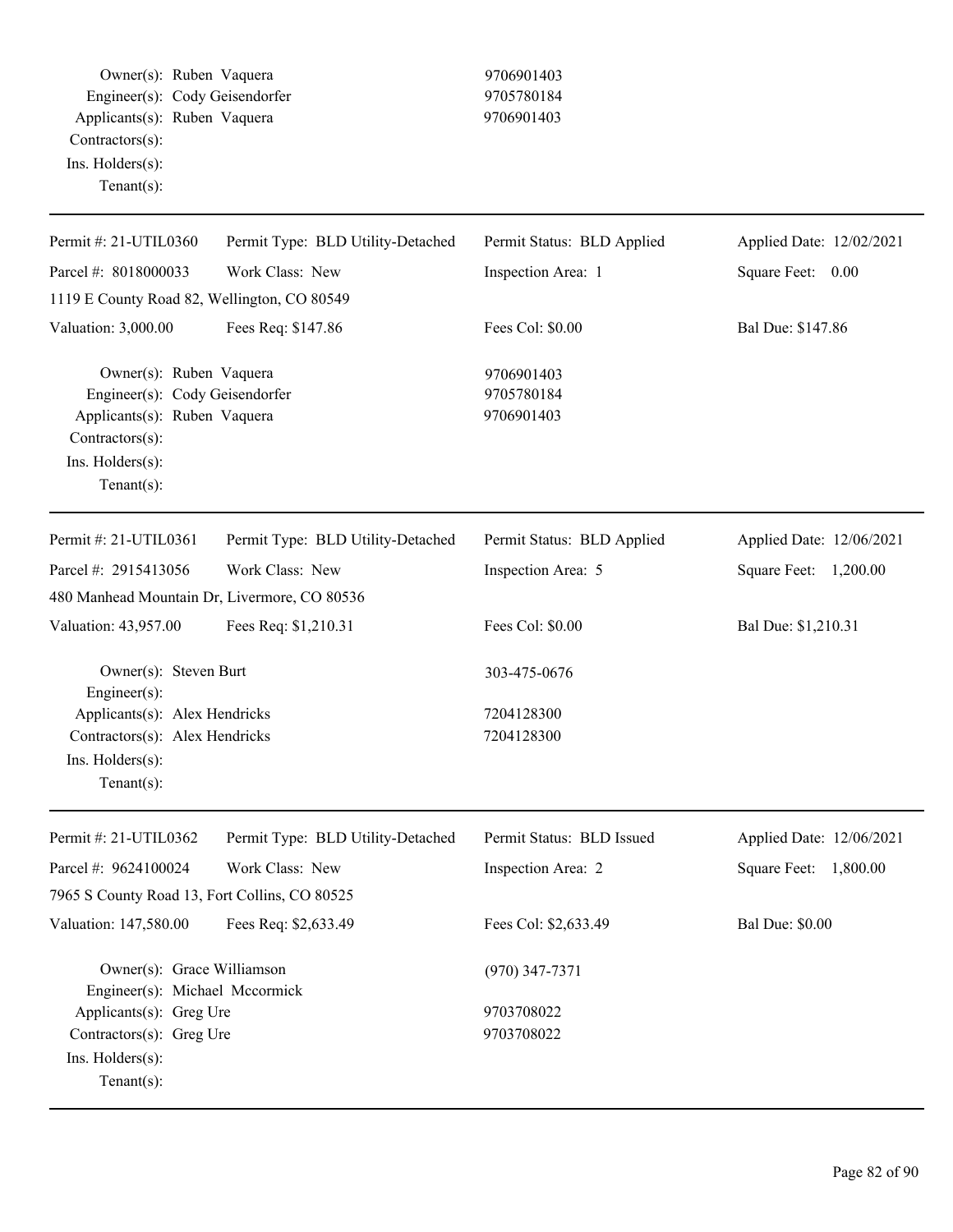| Permit #: 21-UTIL0363                          | Permit Type: BLD Utility-Detached          | Permit Status: BLD Applied | Applied Date: 12/07/2021 |
|------------------------------------------------|--------------------------------------------|----------------------------|--------------------------|
| Parcel #: 9803309003                           | Work Class: New                            | Inspection Area: 1         | Square Feet: 6,311.00    |
| 1737 W County Road 60E, Fort Collins, CO 80524 |                                            |                            |                          |
| Valuation: 200,000.00                          | Fees Req: \$3,330.12                       | Fees Col: \$0.00           | Bal Due: \$3,330.12      |
| Owner(s): Jennifer Smith                       | Donald Smith                               | 4805779908                 |                          |
| Engineer(s):                                   |                                            |                            |                          |
| Applicants(s): Donald Smith<br>Contractors(s): |                                            | 4805779908                 |                          |
| Ins. Holders(s):<br>Tenant $(s)$ :             |                                            |                            |                          |
| Permit #: 21-UTIL0364                          | Permit Type: BLD Utility-Detached          | Permit Status: BLD Applied | Applied Date: 12/08/2021 |
| Parcel #: 8532105012                           | Work Class: Stand Alone Structure -<br>New | Inspection Area: 3         | Square Feet: 0.00        |
| 3324 Fox Crossing Pl, Loveland, CO 80537       |                                            |                            |                          |
| Valuation: 49,900.00                           | Fees Req: \$1,324.25                       | Fees Col: \$0.00           | Bal Due: \$1,324.25      |
| Owner(s): Buer Homes<br>Engineer(s):           |                                            |                            |                          |
| Applicants(s): Sean Shiers                     |                                            | 9704081414                 |                          |
| Contractors(s): Sean Shiers                    |                                            | 9704081414                 |                          |
| Ins. Holders(s):<br>Tenant $(s)$ :             |                                            |                            |                          |
| Permit #: 21-UTIL0365                          | Permit Type: BLD Utility-Detached          | Permit Status: BLD Applied | Applied Date: 12/08/2021 |
| Parcel #: 1626107001                           | Work Class: New                            | Inspection Area: 4         | Square Feet:<br>0.00     |
| 96 Wren Pl, Drake, CO 80515                    |                                            |                            |                          |
| Valuation: 3,000.00                            | Fees Req: \$213.87                         | Fees Col: \$0.00           | Bal Due: \$213.87        |
| Owner(s): John Wray                            |                                            | 9706693139                 |                          |
| Engineer(s): Edward Elingson                   |                                            | 4145598521                 |                          |
| Applicants(s): John Wray                       |                                            | 9706693139                 |                          |
| Contractors(s):                                |                                            |                            |                          |
| Ins. Holders(s):<br>Tenant $(s)$ :             |                                            |                            |                          |
|                                                |                                            |                            |                          |
| Permit #: 21-UTIL0366                          | Permit Type: BLD Utility-Detached          | Permit Status: BLD Applied | Applied Date: 12/09/2021 |
| Parcel #: 0420400004                           | Work Class: New                            | Inspection Area: 4         | Square Feet: 1,296.00    |
| 2118 Dry Creek Dr, Lyons, CO 80540             |                                            |                            |                          |
| Valuation: 40,000.00                           | Fees Req: \$1,000.97                       | Fees Col: \$0.00           | Bal Due: \$1,000.97      |
| Owner(s): Tina Schmitt<br>Tim Schmitt          |                                            | 9404536172                 |                          |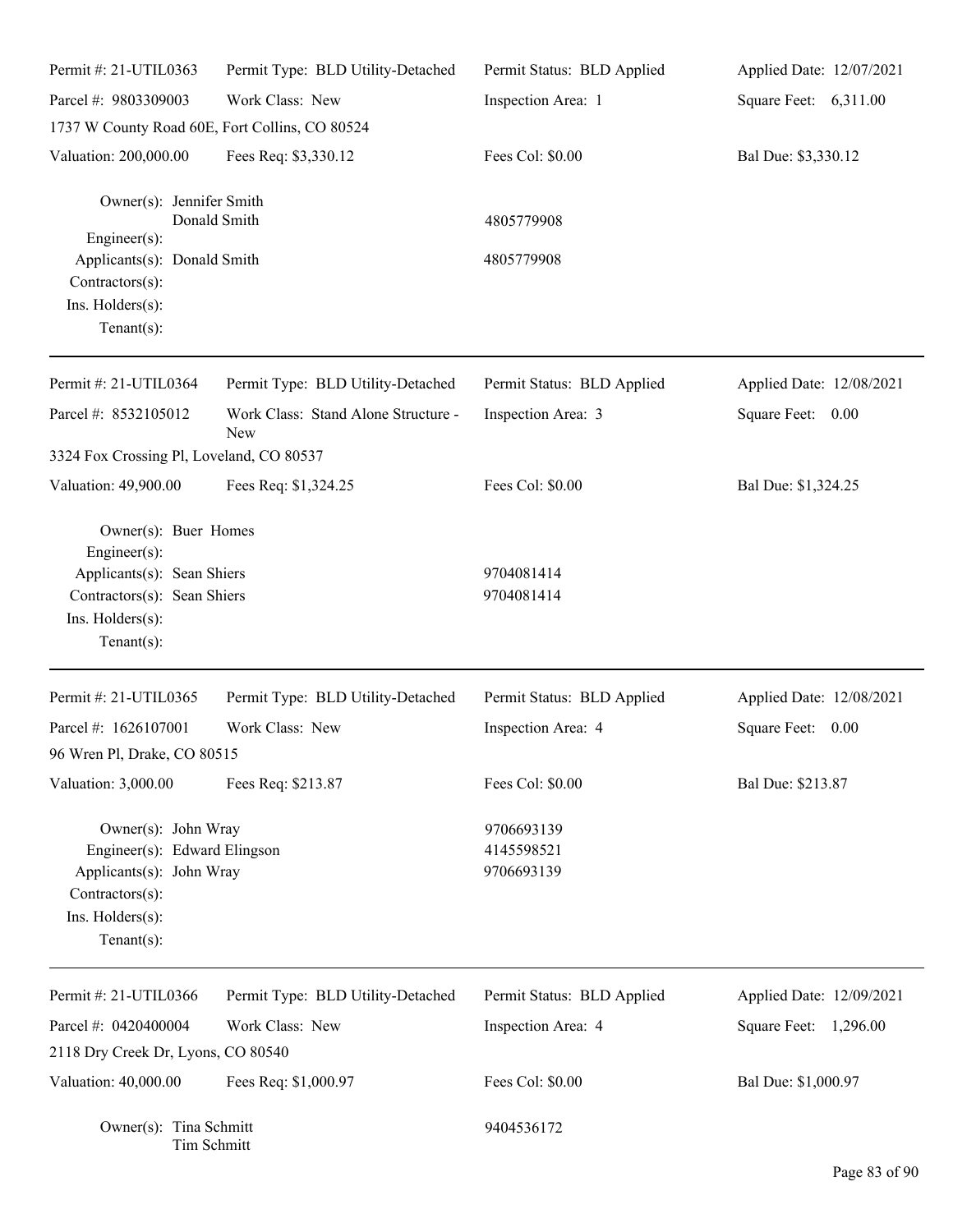Engineer(s): Brian Rusk 3038285747 Applicants(s): Mike Atencio 3037755676 Contractors(s): Mike Atencio 3037755676 Ins. Holders(s): Tenant(s):

| Permit #: 21-UTIL0367                                                                                                                           | Permit Type: BLD Utility-Detached          | Permit Status: BLD Applied   | Applied Date: 12/09/2021 |
|-------------------------------------------------------------------------------------------------------------------------------------------------|--------------------------------------------|------------------------------|--------------------------|
| Parcel #: 8531000003                                                                                                                            | Work Class: Stand Alone Structure -<br>New | Inspection Area: 3           | Square Feet:<br>0.00     |
| 1935 E County Road 14 Rd E, Loveland, CO 80537                                                                                                  |                                            |                              |                          |
| Valuation: 49,900.00                                                                                                                            | Fees Req: \$1,383.80                       | Fees Col: \$0.00             | Bal Due: \$1,383.80      |
| Owner(s): Douglas Fellows<br>Engineer(s):                                                                                                       |                                            | 3038093676                   |                          |
| Applicants(s): Robyn Hulsebus<br>Contractors(s):<br>Ins. Holders(s):<br>Tenant(s):                                                              |                                            | 303-827-5852                 |                          |
| Permit #: 21-UTIL0368                                                                                                                           | Permit Type: BLD Utility-Detached          | Permit Status: BLD Applied   | Applied Date: 12/10/2021 |
| Parcel #: 8722105028                                                                                                                            | Work Class: New                            | Inspection Area: 2           | Square Feet:<br>1,200.00 |
| 1700 Meadowaire Dr, Fort Collins, CO 80525                                                                                                      |                                            |                              |                          |
| Valuation: 39,000.00                                                                                                                            | Fees Req: \$1,164.64                       | Fees Col: \$0.00             | Bal Due: \$1,164.64      |
| Owner(s): Nicole Miller<br>Engineer(s):                                                                                                         |                                            |                              |                          |
| Applicants(s): Garrett Schantz                                                                                                                  |                                            | 9703024125                   |                          |
| Contractors(s): Dick Schantz                                                                                                                    |                                            | 970-330-3375                 |                          |
| Ins. Holders(s):<br>$Tenant(s)$ :                                                                                                               |                                            |                              |                          |
| Permit #: 21-UTIL0369                                                                                                                           | Permit Type: BLD Utility-Detached          | Permit Status: BLD Applied   | Applied Date: 12/10/2021 |
| Parcel #: 9734223001                                                                                                                            | Work Class: New                            | Inspection Area: 2           | Square Feet: 2,400.00    |
| 3700 S Taft Hill Rd, Fort Collins, CO 80526                                                                                                     |                                            |                              |                          |
| Valuation: 86,000.00                                                                                                                            | Fees Req: \$1,653.63                       | Fees Col: \$0.00             | Bal Due: \$1,653.63      |
| Owner(s): Robert Curtis<br>Engineer(s):<br>Applicants(s): Jessica Persick<br>Contractors(s): Dave Harland<br>Ins. Holders(s):<br>Tenant $(s)$ : |                                            | 303-880-3950<br>208-777-7290 |                          |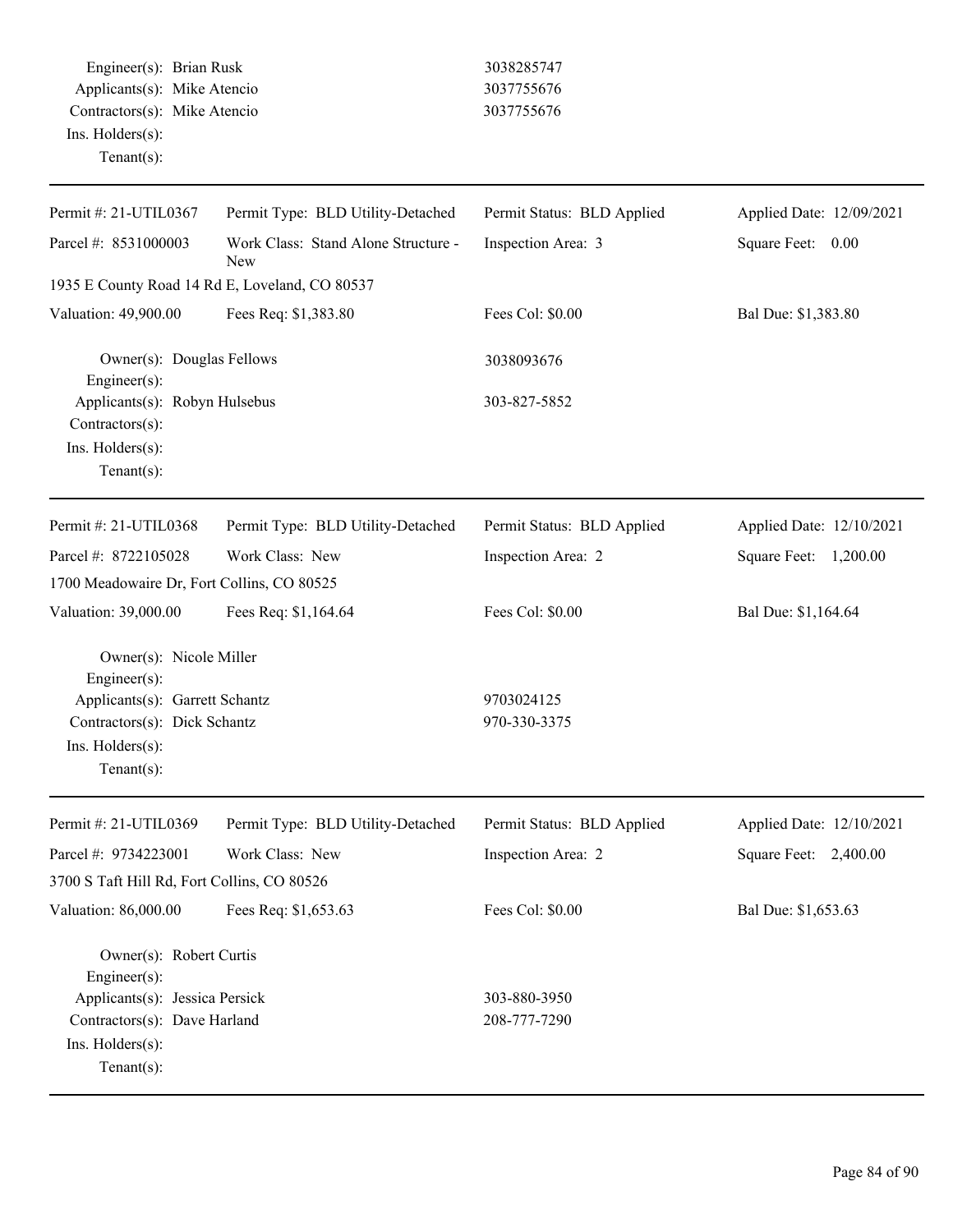| Permit #: 21-UTIL0370                                                                                | Permit Type: BLD Utility-Detached                             | Permit Status: BLD Applied   | Applied Date: 12/13/2021 |
|------------------------------------------------------------------------------------------------------|---------------------------------------------------------------|------------------------------|--------------------------|
| Parcel #: 9702209701                                                                                 | Work Class: New                                               | Inspection Area: 1           | Square Feet: 900.00      |
| 1435 Wood Ln, Fort Collins, CO 80524                                                                 |                                                               |                              |                          |
| Valuation: 58,000.00                                                                                 | Fees Req: \$1,265.47                                          | Fees Col: \$0.00             | Bal Due: \$1,265.47      |
| $Owner(s)$ :<br>$Engineering(s)$ :                                                                   | Gallegos Rudolph Living Trust                                 | 970-566-0697                 |                          |
| Applicants(s): Jessica Persick<br>Contractors(s): Dave Harland<br>Ins. Holders(s):<br>Tenant $(s)$ : |                                                               | 303-880-3950<br>208-777-7290 |                          |
| Permit #: 21-UTIL0371                                                                                | Permit Type: BLD Utility-Detached                             | Permit Status: BLD Issued    | Applied Date: 12/13/2021 |
| Parcel #: 8531206702                                                                                 | Work Class: New                                               | Inspection Area: 3           | Square Feet: 3,600.00    |
| 3240 S County Road 13, Loveland, CO 80537                                                            |                                                               |                              |                          |
| Valuation: 82,500.00                                                                                 | Fees Req: \$1,610.04                                          | Fees Col: \$1,610.04         | <b>Bal Due: \$0.00</b>   |
| Owner(s): Dillon Reimer<br>$Engineering(s)$ :                                                        |                                                               | 9704435011                   |                          |
| Applicants(s): Jacob Renninger                                                                       |                                                               | 970-305-7086                 |                          |
| Contractors(s): Jacob Renninger<br>Ins. Holders(s):<br>Tenant $(s)$ :                                |                                                               | 970-305-7086                 |                          |
| Permit #: 21-UTIL0372                                                                                | Permit Type: BLD Utility-Detached                             | Permit Status: BLD Applied   | Applied Date: 12/13/2021 |
| Parcel #: 9835205015                                                                                 | Work Class: New                                               | Inspection Area: 1           | Square Feet: 0.00        |
| 2615 Bainbridge St, Fort Collins, CO 80524                                                           |                                                               |                              |                          |
| Valuation: 34,260.00 Fees Req: \$872.17                                                              |                                                               | Fees Col: \$0.00             | Bal Due: \$872.17        |
| Owner(s): Matthew Johnson<br>Engineer $(s)$ :                                                        |                                                               | 9706314464                   |                          |
| Applicants(s): Stacey Pearson                                                                        |                                                               | 7208222936                   |                          |
| Contractors(s): Stacey Pearson                                                                       |                                                               | 7208222936                   |                          |
| Ins. Holders(s):<br>Tenant $(s)$ :                                                                   |                                                               |                              |                          |
| Permit #: 21-UTIL0373                                                                                | Permit Type: BLD Utility-Detached                             | Permit Status: BLD Applied   | Applied Date: 12/13/2021 |
| Parcel #: 9625400034                                                                                 | Work Class: Addition - Attached to<br><b>Utility Building</b> | Inspection Area: 2           | Square Feet: 330.00      |
| 6241 N County Road 13, Loveland, CO 80538                                                            |                                                               |                              |                          |
| Valuation: 20,000.00                                                                                 | Fees Req: \$745.64                                            | Fees Col: \$0.00             | Bal Due: \$745.64        |
| Owner(s): 6241 LLC<br>Engineer(s): Gustavo Escobar                                                   |                                                               | 303-678-8852                 |                          |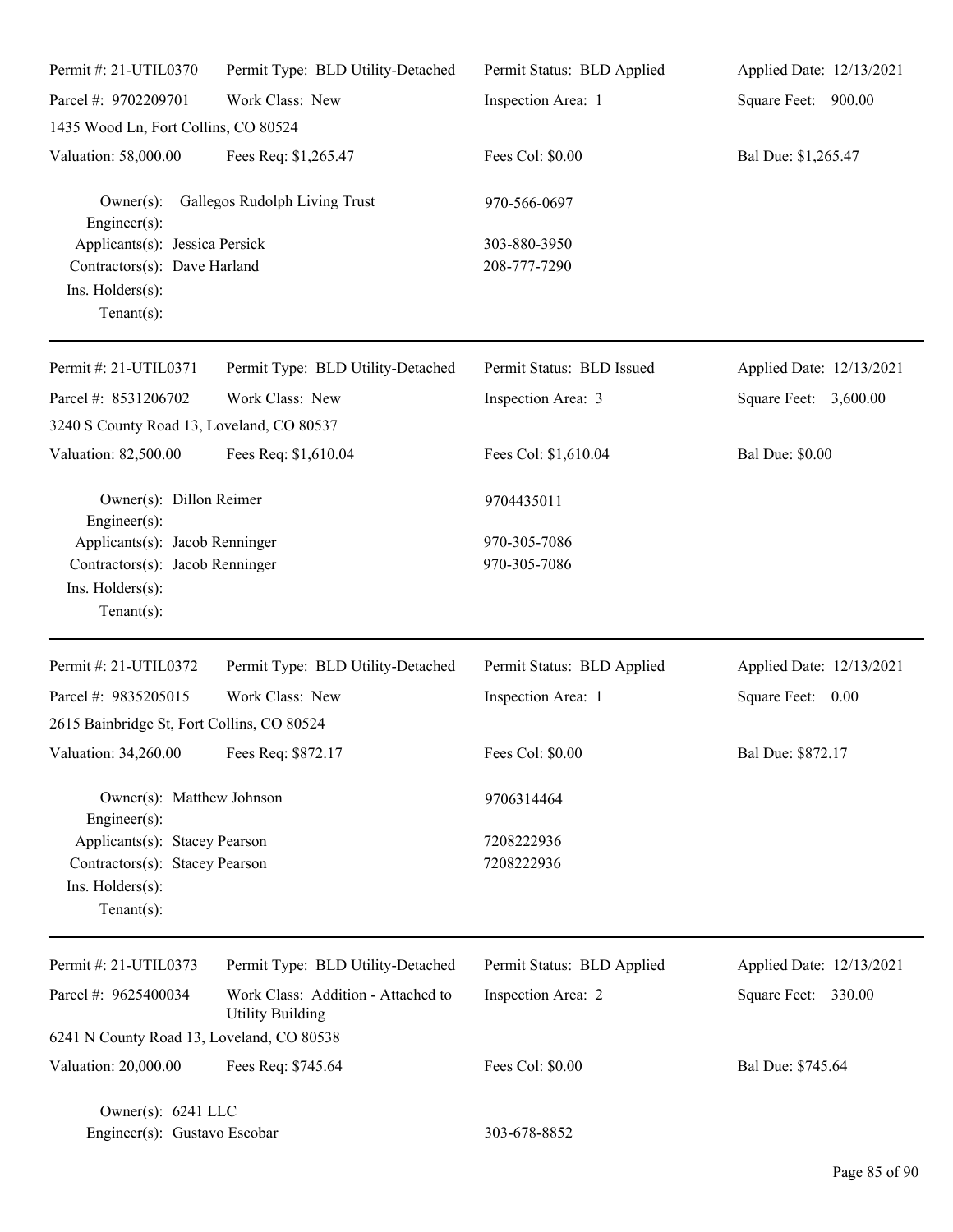Permit #: 21-UTIL0374 Parcel #: 2534407080 Permit Type: BLD Utility-Detached Work Class: Stand Alone Structure - New Permit Status: BLD Applied Inspection Area: 4 Applied Date: 12/13/2021 Square Feet: 0.00 689 Pine Tree Dr, Estes Park, CO 80517 Valuation: 1.00 Fees Req: \$109.48 Fees Col: \$0.00 Bal Due: \$109.48 Owner(s): Michael Kennedy 6825570899 Engineer(s): Rodney Harr 970-667-6286 Applicants(s): Michael Kennedy 6825570899 Contractors(s): Ins. Holders(s): Tenant(s): Permit #: 21-UTIL0375 Parcel #: 3032105025 Permit Type: BLD Utility-Detached Work Class: New Permit Status: BLD Applied Inspection Area: 5 Applied Date: 12/13/2021 Square Feet: 840.00 120 Piney Knolls Dr, Red Feather Lakes, CO 80545 Valuation: 40,000.00 Fees Req: \$1,213.78 Fees Col: \$0.00 Bal Due: \$1,213.78 Owner(s): Aaron Smith 9703803340 Engineer(s): Applicants(s): Aaron Smith 9703803340 Contractors(s): Ins. Holders(s): Tenant(s): Permit #: 21-UTIL0376 Parcel #: 9606200024 Permit Type: BLD Utility-Detached Work Class: Addition - Attached to Utility Building Permit Status: BLD Applied Inspection Area: 2 Applied Date: 12/14/2021 Square Feet: 480.00 4950 W County Road 38e, Fort Collins, CO 80526 Valuation: 2,318.40 Fees Req: \$211.14 Fees Col: \$0.00 Bal Due: \$211.14 Owner(s): Alliance The Roots of Success LLC

Engineer(s): Brian Bruckbauer 970-226-5334

Applicants(s): Jorge Vivanco

Contractors(s): Ins. Holders(s): Tenant(s):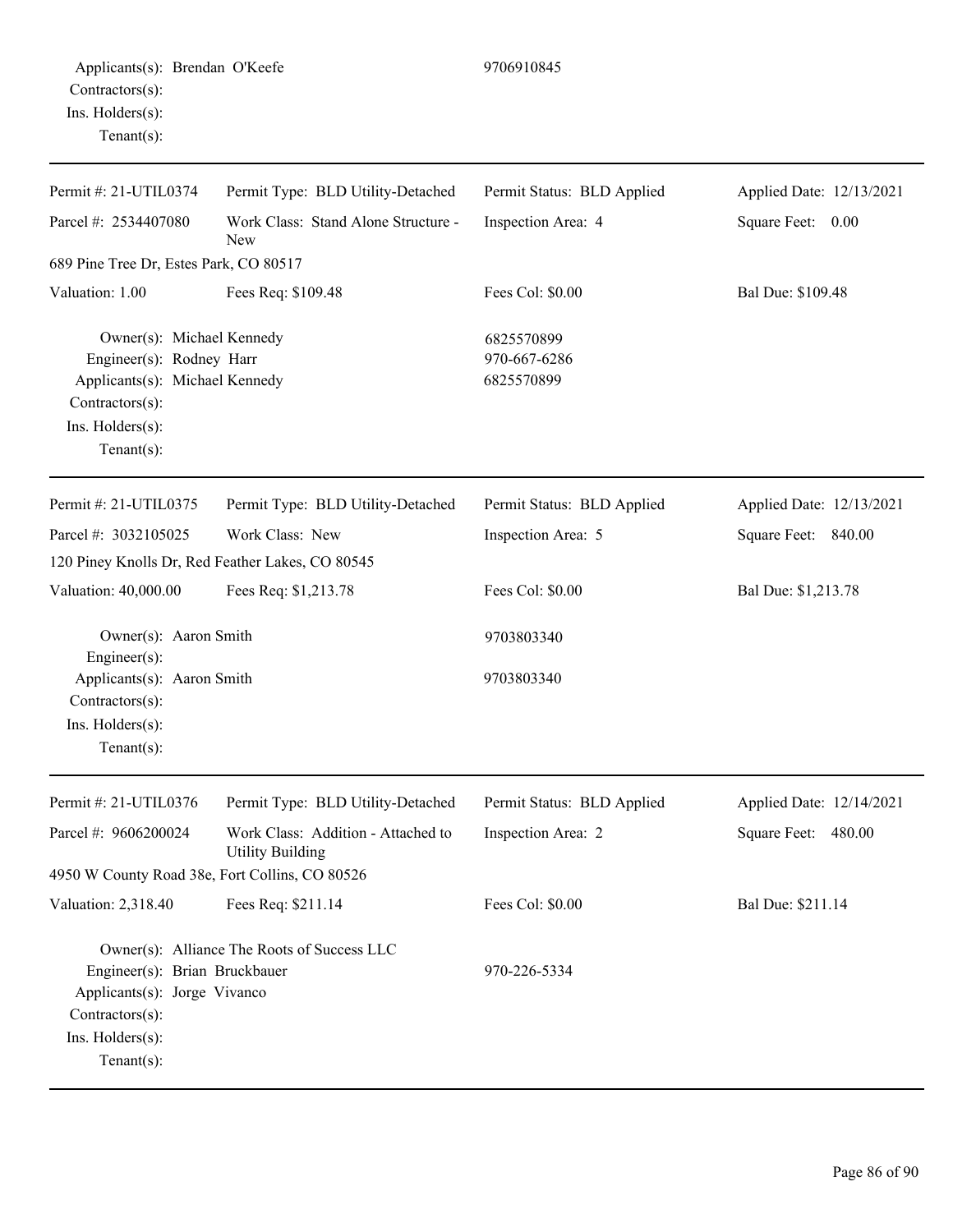| Permit #: 21-UTIL0377                                                                                                                              | Permit Type: BLD Utility-Detached | Permit Status: BLD Applied               | Applied Date: 12/15/2021 |
|----------------------------------------------------------------------------------------------------------------------------------------------------|-----------------------------------|------------------------------------------|--------------------------|
| Parcel #: 0435000032                                                                                                                               | Work Class: New                   | Inspection Area: 3                       | Square Feet: 0.00        |
| 2515 Parrish Rd, Berthoud, CO 80513                                                                                                                |                                   |                                          |                          |
| Valuation: 20,000.00                                                                                                                               | Fees Req: \$606.15                | Fees Col: \$0.00                         | Bal Due: \$606.15        |
| Owner(s): William McDonough<br>Maureen McDonough                                                                                                   |                                   | 720-438-9199<br>970-532-2426             |                          |
| Engineer $(s)$ :<br>Applicants(s): William McDonough<br>Contractors(s):<br>Ins. Holders(s):<br>Tenant $(s)$ :                                      |                                   | 720-438-9199                             |                          |
| Permit #: 21-UTIL0378                                                                                                                              | Permit Type: BLD Utility-Detached | Permit Status: BLD Applied               | Applied Date: 12/16/2021 |
| Parcel #: 9616205702                                                                                                                               | Work Class: New                   | Inspection Area: 2                       | Square Feet: 0.00        |
| 2887 W Trilby Rd, Fort Collins, CO 80526                                                                                                           |                                   |                                          |                          |
| Valuation: 2,000.00                                                                                                                                | Fees Req: \$193.30                | Fees Col: \$0.00                         | Bal Due: \$193.30        |
| Owner(s): Robert Williams<br>Engineer(s): Mark Benjamin<br>Applicants(s): Robert Williams<br>Contractors(s):<br>Ins. Holders(s):<br>Tenant $(s)$ : |                                   | 7016908990<br>970-472-2394<br>7016908990 |                          |
| Permit #: 21-UTIL0379                                                                                                                              | Permit Type: BLD Utility-Detached | Permit Status: BLD Issued                | Applied Date: 12/16/2021 |
| Parcel #: 9616205702<br>2887 W Trilby Rd, Fort Collins, CO 80526                                                                                   | Work Class: New                   | Inspection Area: 2                       | Square Feet: 288.00      |
| Valuation: 5,074.56                                                                                                                                | Fees Req: \$232.21                | Fees Col: \$232.21                       | <b>Bal Due: \$0.00</b>   |
| Owner(s): Robert Williams<br>Engineer(s): Mark Benjamin<br>Applicants(s): Robert Williams<br>Contractors(s):<br>Ins. Holders(s):<br>Tenant $(s)$ : |                                   | 7016908990<br>970-472-2394<br>7016908990 |                          |
| Permit #: 21-UTIL0380                                                                                                                              | Permit Type: BLD Utility-Detached | Permit Status: BLD Applied               | Applied Date: 12/16/2021 |
| Parcel #: 8931000013                                                                                                                               | Work Class: New                   | Inspection Area: 1                       | Square Feet: 0.00        |
| 1237 E County Road 64, Wellington, CO 80549                                                                                                        |                                   |                                          |                          |
| Valuation: 175,000.00                                                                                                                              | Fees Req: \$2,956.42              | Fees Col: \$0.00                         | Bal Due: \$2,956.42      |
| Owner(s): Natalie Winegar<br>Engineer(s):                                                                                                          |                                   | 3072149216                               |                          |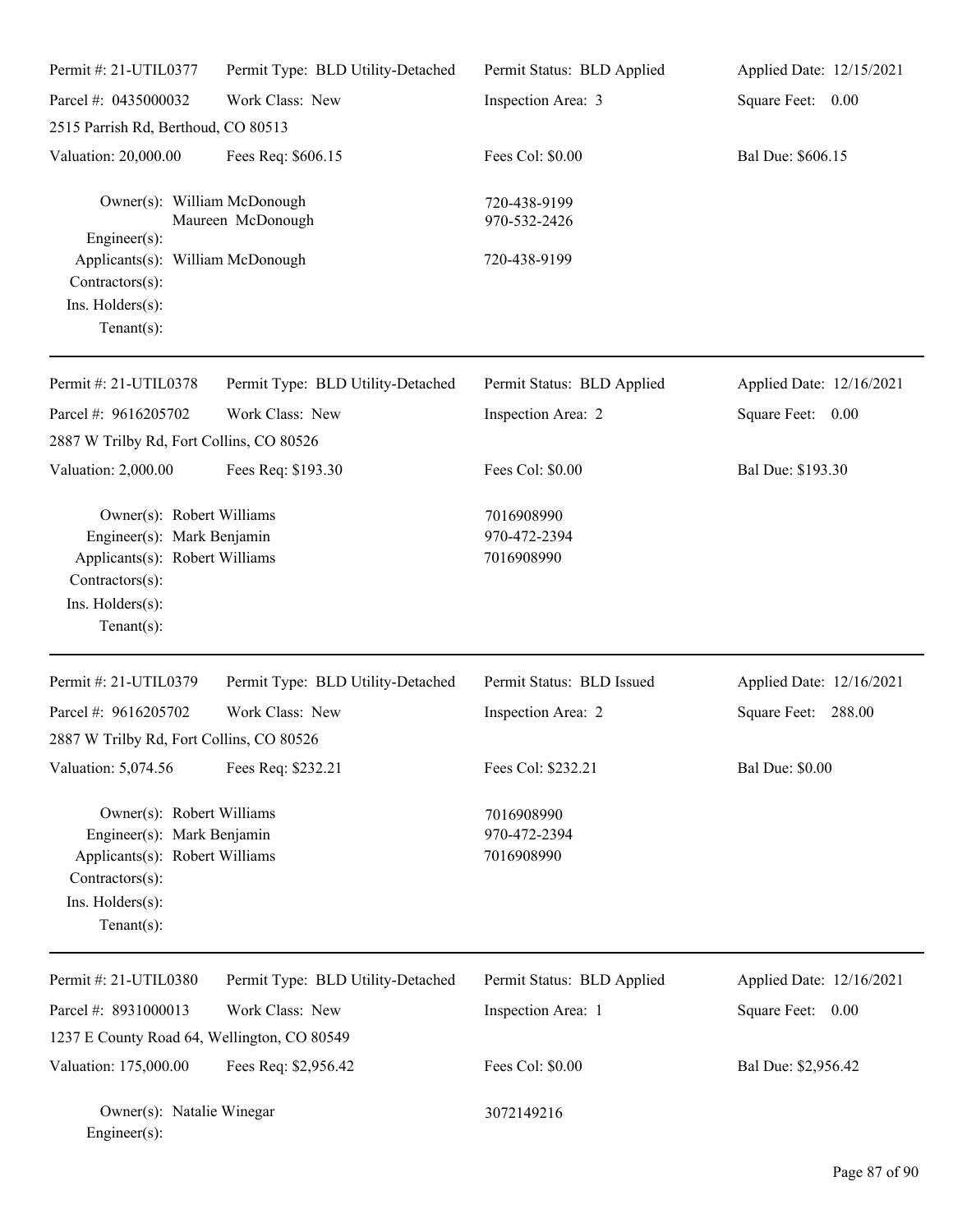| Permit#: 21-UTIL0381                                                                                                | Permit Type: BLD Utility-Detached          | Permit Status: BLD Applied                 | Applied Date: 12/17/2021 |
|---------------------------------------------------------------------------------------------------------------------|--------------------------------------------|--------------------------------------------|--------------------------|
| Parcel #: 9001000003                                                                                                | Work Class: New                            | Inspection Area: 1                         | Square Feet: 1,600.00    |
| 246 Trinity Ln, Wellington, CO 80549                                                                                |                                            |                                            |                          |
| Valuation: 47,000.00                                                                                                | Fees Req: \$1,170.32                       | Fees Col: \$0.00                           | Bal Due: \$1,170.32      |
| Owner(s): Joanna Dodero<br>$Engineering(s)$ :                                                                       |                                            | 9705810870                                 |                          |
| Applicants(s): Joanna Dodero                                                                                        |                                            | 9705810870                                 |                          |
| Contractors(s): Jacob Renninger<br>Ins. Holders(s):<br>Tenant $(s)$ :                                               |                                            | 970-305-7086                               |                          |
| Permit #: 21-UTIL0382                                                                                               | Permit Type: BLD Utility-Detached          | Permit Status: BLD Issued                  | Applied Date: 12/17/2021 |
| Parcel #: 8520000027                                                                                                | Work Class: Stand Alone Structure -<br>New | Inspection Area: 3                         | Square Feet: 364.00      |
| 3030 E 1st St, Loveland, CO 80537                                                                                   |                                            |                                            |                          |
| Valuation: 85,290.00                                                                                                | Fees Req: \$1,824.72                       | Fees Col: \$1,824.72                       | <b>Bal Due: \$0.00</b>   |
| Owner(s): Travis Erion<br>Engineer $(s)$ :                                                                          |                                            | $(970)$ 443-5003                           |                          |
|                                                                                                                     | Applicants(s): Daniel Glaser               |                                            |                          |
| Contractors(s): Gus Robson<br>Ins. Holders(s):<br>Tenant $(s)$ :                                                    |                                            | 3036416441                                 |                          |
| Permit #: 21-UTIL0383                                                                                               | Permit Type: BLD Utility-Detached          | Permit Status: BLD Applied                 | Applied Date: 12/20/2021 |
| Parcel #: 2713106010                                                                                                | Work Class: New                            | Inspection Area: 6                         | Square Feet:<br>768.00   |
| 139 Moose Ridge Rd, Bellvue, CO 80512                                                                               |                                            |                                            |                          |
| Valuation: 20,000.00                                                                                                | Fees Req: \$622.16                         | Fees Col: \$0.00                           | Bal Due: \$622.16        |
| Owner(s): Keven Hoover<br>Engineer(s): Gary Weeks<br>Applicants(s): John Esh<br>Contractors(s):<br>Ins. Holders(s): |                                            | 8152222572<br>970-225-2422<br>970-232-8171 |                          |
| Tenant $(s)$ :                                                                                                      |                                            |                                            |                          |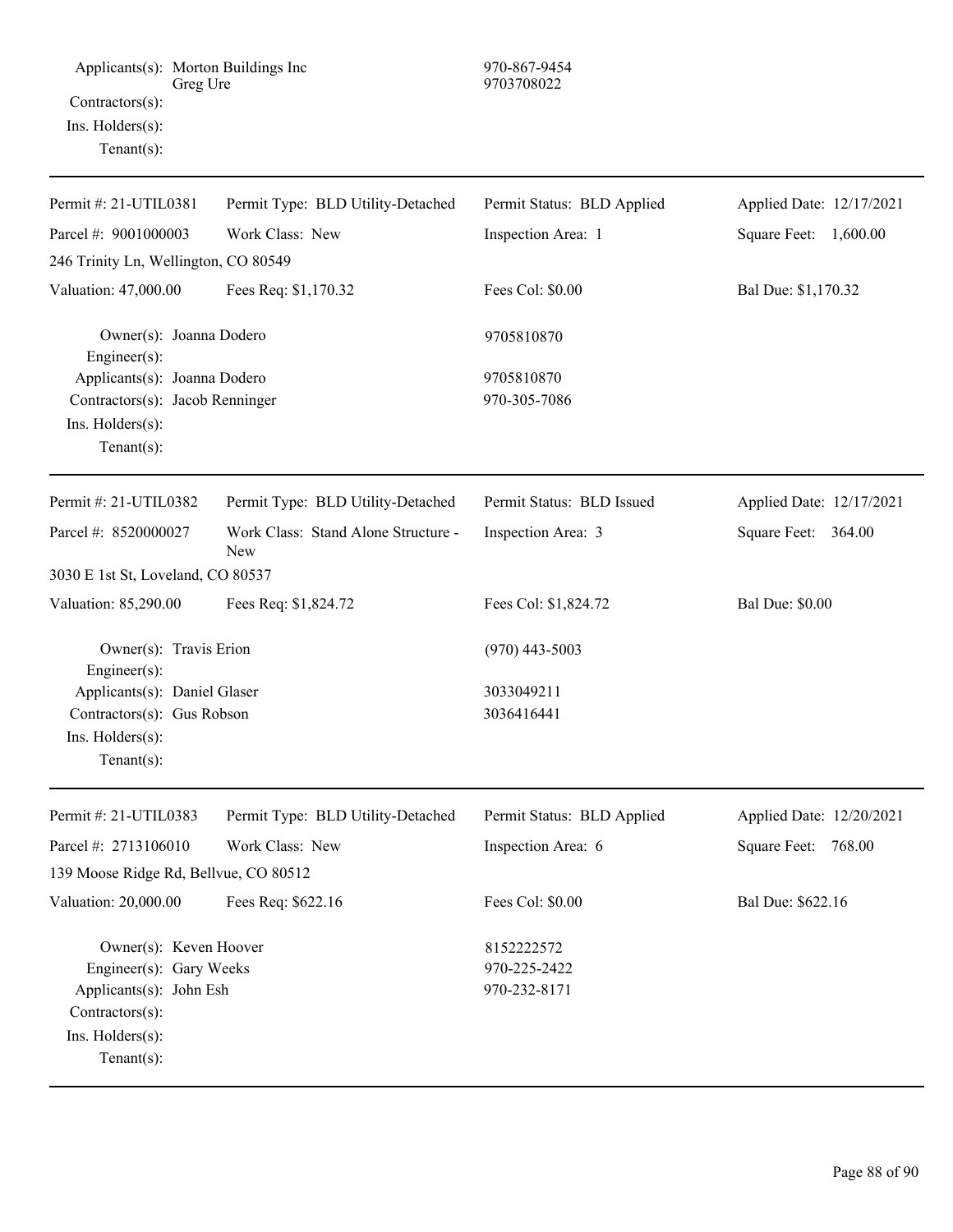| Permit #: 21-UTIL0384                                                                                                                           | Permit Type: BLD Utility-Detached                             | Permit Status: BLD Applied | Applied Date: 12/21/2021 |
|-------------------------------------------------------------------------------------------------------------------------------------------------|---------------------------------------------------------------|----------------------------|--------------------------|
| Parcel #: 9534407013                                                                                                                            | Work Class: Alteration                                        | Inspection Area: 3         | Square Feet: 0.00        |
| 3805 Lissa Dr, Loveland, CO 80537                                                                                                               |                                                               |                            |                          |
| Valuation: 7,300.00                                                                                                                             | Fees Req: \$369.12                                            | Fees Col: \$0.00           | Bal Due: \$369.12        |
| Owner(s): Daniel Cordova<br>Engineer(s):                                                                                                        | Elaine Cordova                                                | 9708898607<br>9706633805   |                          |
| Applicants(s): Daniel Cordova<br>Contractors(s):<br>Ins. Holders(s):<br>Tenant $(s)$ :                                                          |                                                               | 9708898607                 |                          |
| Permit #: 21-UTIL0385                                                                                                                           | Permit Type: BLD Utility-Detached                             | Permit Status: BLD Issued  | Applied Date: 12/22/2021 |
| Parcel #: 3402200031                                                                                                                            | Work Class: Alteration                                        | Inspection Area: 4         | Square Feet: 420.00      |
| 730 Little Prospect Rd, Estes Park, CO 80517                                                                                                    |                                                               |                            |                          |
| Valuation: 1,000.00                                                                                                                             | Fees Req: \$81.47                                             | Fees Col: \$81.47          | <b>Bal Due: \$0.00</b>   |
| Owner(s): Tonya Ziegler<br>Joel Ziegler<br>Engineer(s):<br>Applicants(s): Joel Ziegler<br>Contractors(s):<br>Ins. Holders(s):<br>Tenant $(s)$ : |                                                               | 9702324919<br>9702324919   |                          |
| Permit #: 21-UTIL0386                                                                                                                           | Permit Type: BLD Utility-Detached                             | Permit Status: BLD Issued  | Applied Date: 12/23/2021 |
| Parcel #: 0523000030                                                                                                                            | Work Class: Alteration                                        | Inspection Area: 3         | Square Feet:<br>0.00     |
| 1029 S County Road 29, Loveland, CO 80537                                                                                                       |                                                               |                            |                          |
| Valuation: 20,000.00                                                                                                                            | Fees Req: \$540.14                                            | Fees Col: \$540.14         | <b>Bal Due: \$0.00</b>   |
| Owner(s): Jeremy Burton<br><b>Susan Burton</b><br>$Engineering(s)$ :                                                                            |                                                               | 9705909168<br>9705909168   |                          |
| Applicants(s): Jeremy Burton<br>Contractors(s):<br>Ins. Holders(s):<br>Tenant $(s)$ :                                                           |                                                               | 9705909168                 |                          |
| Permit #: 21-UTIL0387                                                                                                                           | Permit Type: BLD Utility-Detached                             | Permit Status: BLD Applied | Applied Date: 12/27/2021 |
| Parcel #: 9536300024                                                                                                                            | Work Class: Addition - Attached to<br><b>Utility Building</b> | Inspection Area: 3         | Square Feet: 0.00        |
| 3610 S Lincoln Ave, Loveland, CO 80537                                                                                                          |                                                               |                            |                          |
| Valuation: 21,000.00                                                                                                                            | Fees Req: \$596.19                                            | Fees Col: \$0.00           | Bal Due: \$596.19        |